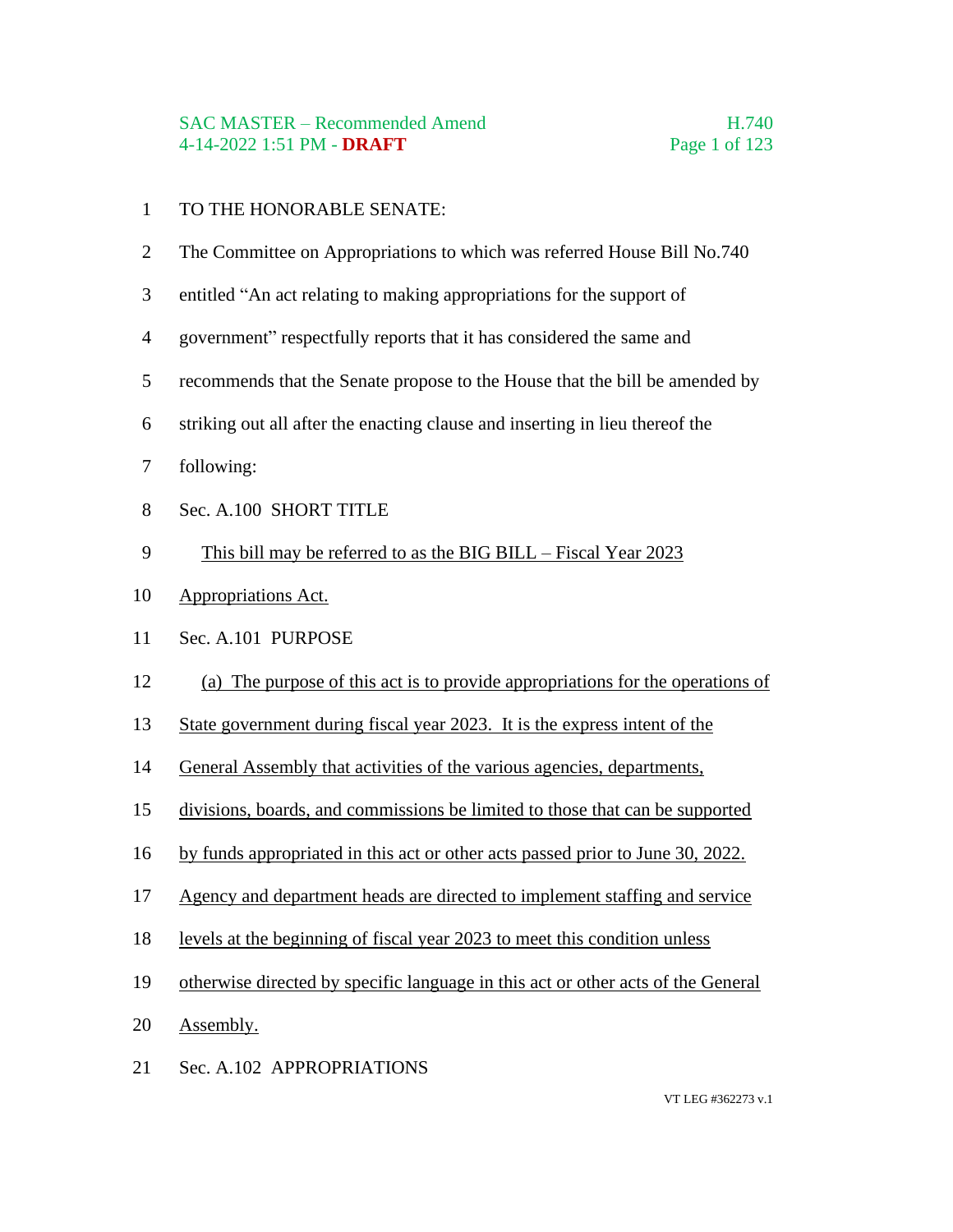#### SAC MASTER – Recommended Amend H.740 4-14-2022 1:51 PM - **DRAFT** Page 2 of 123

 (a) It is the intent of the General Assembly that this act serves as the primary source and reference for appropriations for fiscal year 2023. (b) The sums herein stated are appropriated for the purposes specified in the following sections of this act. When no time is expressly stated during which any of the appropriations are to continue, the appropriations are single- year appropriations and only for the purpose indicated and shall be paid from funds shown as the source of funds. If in this act there is an error in either addition or subtraction, the totals shall be adjusted accordingly. Apparent errors in referring to section numbers of statutory titles within this act may be disregarded by the Commissioner of Finance and Management. (c) Unless codified or otherwise specified, all narrative portions of this act apply only to the fiscal year ending on June 30, 2023. Sec. A.103 DEFINITIONS (a) As used in this act: (1) "Encumbrances" means a portion of an appropriation reserved for the subsequent payment of existing purchase orders or contracts. The Commissioner of Finance and Management shall make final decisions on the appropriateness of encumbrances. (2) "Grants" means subsidies, aid, or payments to local governments, to community and quasi-public agencies for providing local services, and to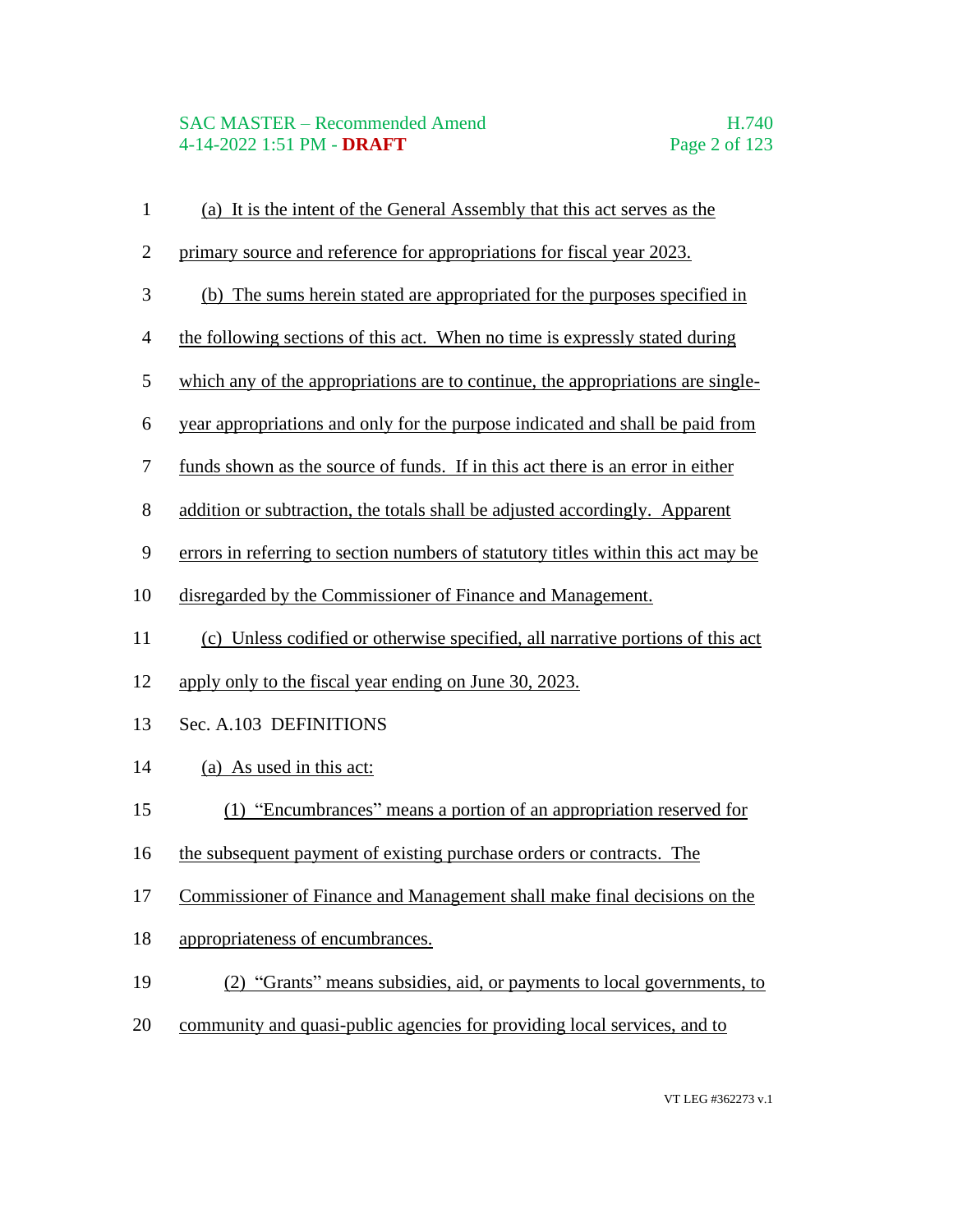- persons who are not wards of the State for services or supplies and means cash
- or other direct assistance, including pension contributions.
- (3) "Operating expenses" means property management; repair and
- maintenance; rental expenses; insurance; postage; travel; energy and utilities;
- office and other supplies; equipment, including motor vehicles, highway
- materials, and construction; expenditures for the purchase of land and
- construction of new buildings and permanent improvements; and similar items.
- (4) "Personal services" means wages and salaries, fringe benefits, per
- diems, contracted third-party services, and similar items.
- Sec. A.104 RELATIONSHIP TO EXISTING LAWS
- (a) Except as specifically provided, this act shall not be construed in any
- way to negate or impair the full force and effect of existing laws.
- Sec. A.105 OFFSETTING APPROPRIATIONS
- (a) In the absence of specific provisions to the contrary in this act, when
- total appropriations are offset by estimated receipts, the State appropriations
- shall control, notwithstanding receipts being greater or less than anticipated.
- Sec. A.106 FEDERAL FUNDS
- (a) In fiscal year 2023, the Governor, with the approval of the General
- Assembly or the Joint Fiscal Committee if the General Assembly is not in
- session, may accept federal funds available to the State of Vermont, including
- VT LEG #362273 v.1 block grants in lieu of or in addition to funds herein designated as federal. The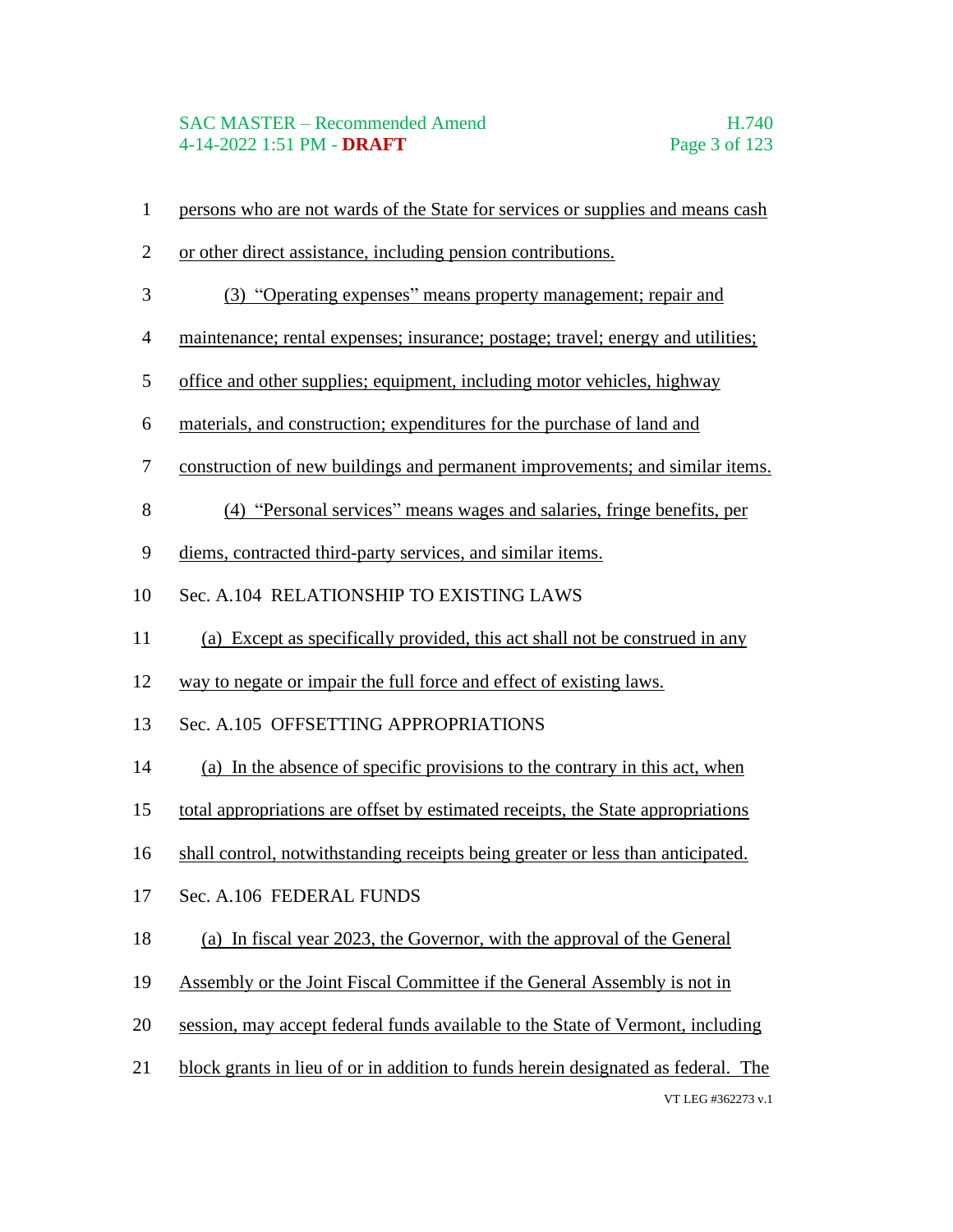#### SAC MASTER – Recommended Amend H.740 4-14-2022 1:51 PM - **DRAFT** Page 4 of 123

- Governor, with the approval of the General Assembly or the Joint Fiscal
- Committee if the General Assembly is not in session, may allocate all or any
- portion of such federal funds for any purpose consistent with the purposes for
- which the basic appropriations in this act have been made.
- (b) If, during fiscal year 2023, federal funds available to the State of
- Vermont and designated as federal in this and other acts of the 2022 session of
- the Vermont General Assembly are converted into block grants or are
- abolished under their current title in federal law and reestablished under a new
- title in federal law, the Governor may continue to accept such federal funds for
- any purpose consistent with the purposes for which the federal funds were
- appropriated. The Governor may spend such funds for such purposes for not
- more than 45 days prior to Legislative or Joint Fiscal Committee approval.
- Notice shall be given to the Joint Fiscal Committee without delay if the
- Governor intends to use the authority granted by this section, and the Joint
- Fiscal Committee shall meet in an expedited manner to review the Governor's
- request for approval.
- Sec. A.107 NEW POSITIONS
- (a) Notwithstanding any other provision of law, the total number of
- authorized State positions, both classified and exempt, excluding temporary
- positions as defined in 3 V.S.A. § 311(11), shall not be increased during fiscal
- VT LEG #362273 v.1 year 2023 except for new positions authorized by the 2022 session. Limited-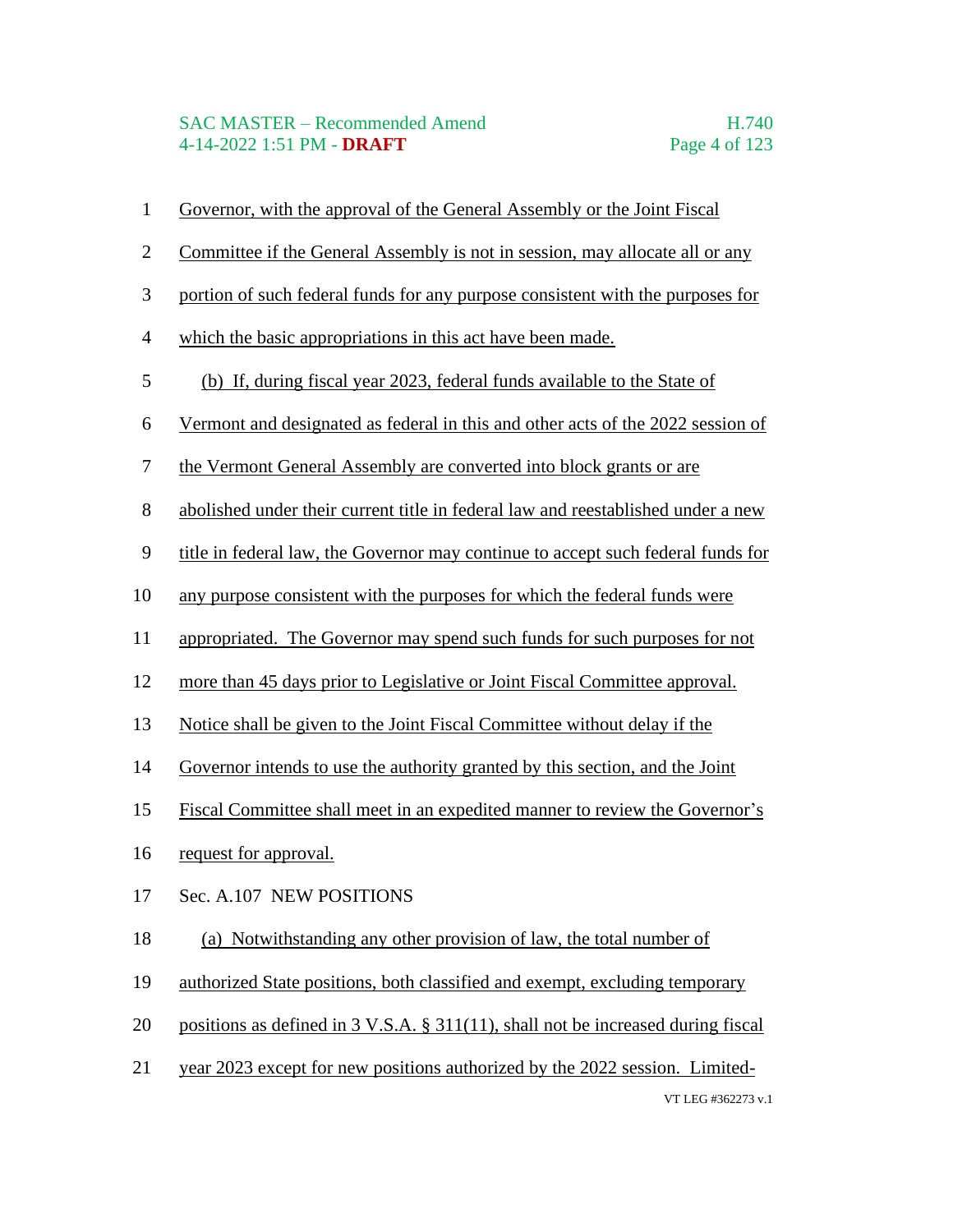#### SAC MASTER – Recommended Amend H.740 4-14-2022 1:51 PM - **DRAFT** Page 5 of 123

- service positions approved pursuant to 32 V.S.A. § 5 shall not be subject to
- this restriction.
- Sec. A.108 LEGEND
- (a) The bill is organized by functions of government. The sections between
- 5 B.100 and B.9999 contain appropriations of funds for the upcoming budget
- year. The sections between E.100 and E.9999 contain language that relates to
- specific appropriations or government functions, or both. The function areas
- by section numbers are as follows:

| 9  | B.100-B.199 and E.100-E.199     | <b>General Government</b>          |
|----|---------------------------------|------------------------------------|
| 10 | B.200-B.299 and E.200-E.299     | Protection to Persons and Property |
| 11 | B.300-B.399 and E.300-E.399     | <b>Human Services</b>              |
| 12 | B.400-B.499 and E.400-E.499     | <b>Labor</b>                       |
| 13 | B.500-B.599 and E.500-E.599     | <b>General Education</b>           |
| 14 | B.600-B.699 and E.600-E.699     | <b>Higher Education</b>            |
| 15 | B.700-B.799 and E.700-E.799     | <b>Natural Resources</b>           |
| 16 | B.800-B.899 and E.800-E.899     | <b>Commerce and Community</b>      |
| 17 |                                 | Development                        |
| 18 | B.900-B.999 and E.900-E.999     | Transportation                     |
| 19 | B.1000-B.1099 and E.1000-E.1099 | Debt Service                       |
| 20 | B.1100-B.1199 and E.1100-E.1199 | One-time and other appropriation   |
| 21 |                                 | actions                            |
|    |                                 |                                    |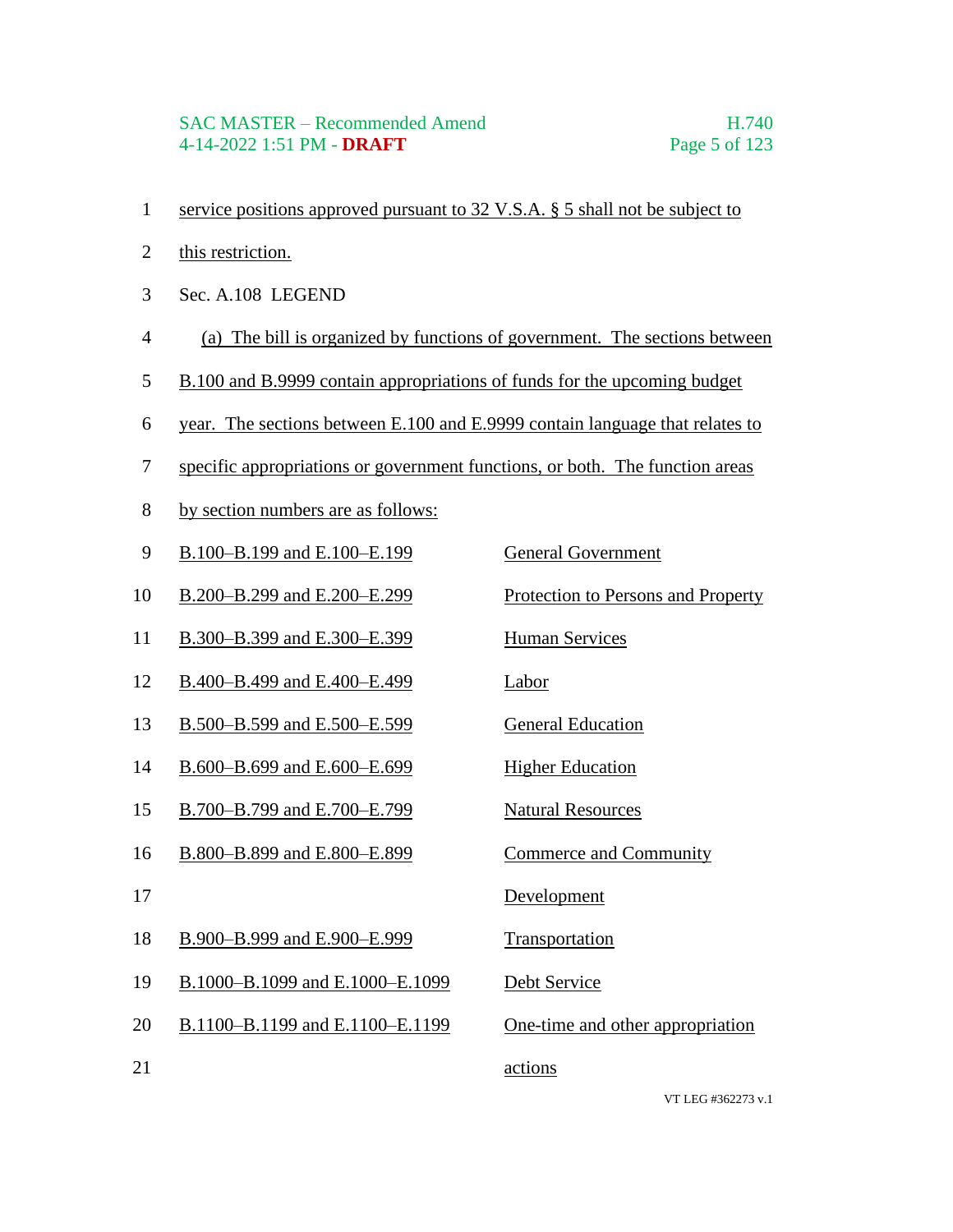#### SAC MASTER – Recommended Amend H.740 4-14-2022 1:51 PM - **DRAFT** Page 6 of 123

VT LEG #362273 v.1 (b) The C sections contain amendments to the current fiscal year, the D sections contain fund transfers and reserve allocations for the upcoming budget year, the F sections contain Pay Act appropriations, and the G sections contain provisions relating to the American Rescue Plan Act of 2021, Pub. L. No 117- 2 (ARPA) – Coronavirus State Fiscal Recovery Fund expenditures and other related funding. 7 NUMBERS SECTION GOES HERE 8 Sec. B.1100 FISCAL YEAR 2023 ONE-TIME GENERAL FUND 9 APPROPRIATIONS (a) In fiscal year 2023, funds are appropriated from the General Fund for new and ongoing initiatives as follows: (1) \$220,000 to the Agency of Administration for the Inclusion, Diversity, Equity, Action, Leadership (IDEAL) VT initiative to support municipalities in promoting these values within their communities. (2) \$37,000 to the Ethics Commission to support the cost of one half-16 time position. (3) \$205,000 to the Sergeant at Arms to support the costs associated with transitioning positions in the Capitol Police Department. (4) \$75,000 to the General Assembly to provide funding for the Pension Oversight Committee to assist the Vermont Pension Investment Committee (VPIC) analysis of the decarbonization of investments. Funds may be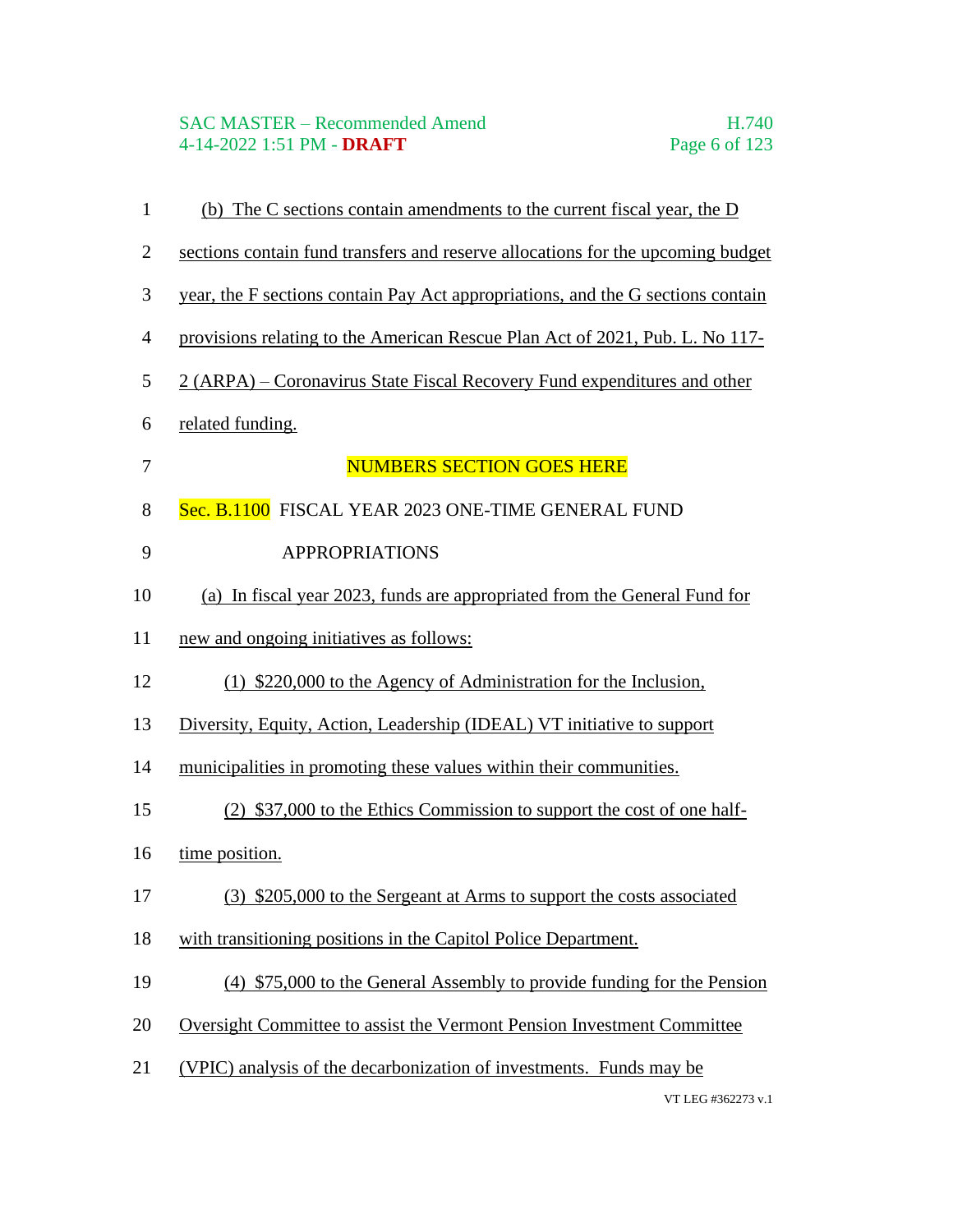#### SAC MASTER – Recommended Amend H.740 4-14-2022 1:51 PM - **DRAFT** Page 7 of 123

- transferred to VPIC if the Pension Oversight Committee determines it
- necessary to accomplish the analysis.
- (5) \$120,000 to the Judiciary for Sustaining Language Access Program
- improvements.
- (6) \$1,283,400 to the Office of the Defender General to support costs
- associated with the reopening of the courts.
- (7) \$700,000 to the Secretary of State as follows:
- (A) \$450,000 for election support.
- (B) \$250,000 to support operational expenditures not covered by
- revenue resulting from telehealth.
- (8) \$1,910,000 to the Agency of Agriculture, Food and Markets, as
- follows:
- (A) \$1,000,000 for the development of an agricultural Payment for
- Ecosystems Services Program to support the work of the Payment for
- Ecosystem Services and Soil Health Working Group (PES WG) as
- authorized by 2019 Acts and Resolves No. 83, amended by 2020 Acts and
- Resolves No. 129 and 2021 Acts and Resolves No. 47 to enable Payment for
- Ecosystem Services Program development to retain facilitation services,
- contract identified research needs, fund pilot program development, and
- deliver payments to farmers for quantified ecosystem services.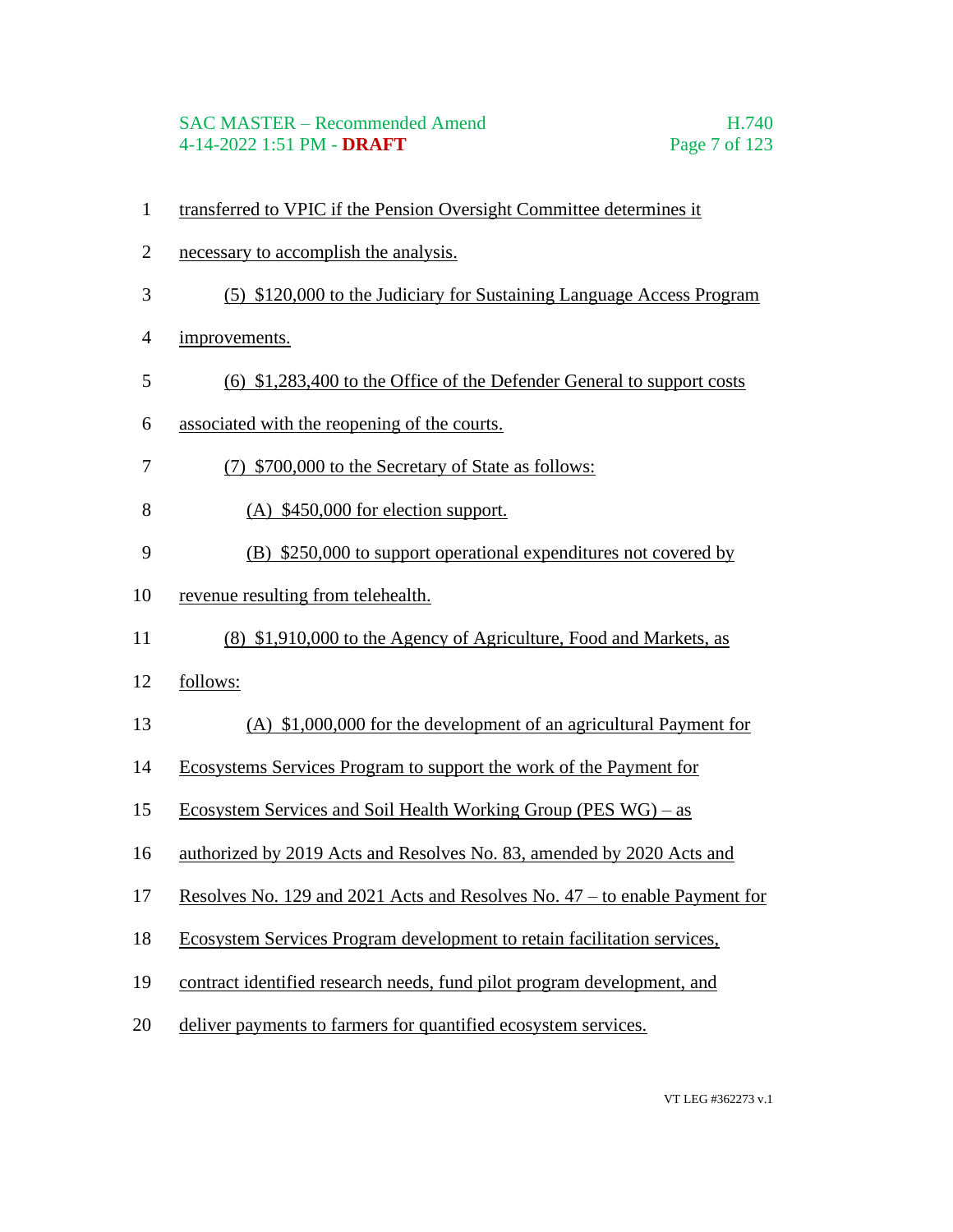## SAC MASTER – Recommended Amend<br>4-14-2022 1:51 PM - **DRAFT** Page 8 of 123 4-14-2022 1:51 PM - **DRAFT**

| $\mathbf{1}$   | (B) \$200,000 to fund programs to assist individuals with low-income            |
|----------------|---------------------------------------------------------------------------------|
| $\overline{2}$ | to access local, fresh or whole food at farmers' markets and through            |
| 3              | Community Supported Agriculture (CSA) shares. This one-time appropriation       |
| $\overline{4}$ | will respond to the record demand in these fresh food access programs due to    |
| 5              | increased food insecurity experienced by Vermonters during the pandemic.        |
| 6              | (C) \$420,000 for the purchase of laboratory equipment to test for per-         |
| $\tau$         | and Polyfluoroalkyl Substances (PFAS) in drinking water to support public       |
| $8\,$          | health testing requirements of the Agencies of Natural Resources,               |
| 9              | Transportation and Agriculture, Food and Markets.                               |
| 10             | (D) \$90,000 for grants to State fairs and field days organizations.            |
| 11             | (E) \$200,000 to establish a grant program for organic milk farmers             |
| 12             | that are transitioning to a new buyer to assist with the costs of modifications |
| 13             | needed to accommodate the new buyer.                                            |
| 14             | (9) \$1,512,636 to the Center for Crime Victims Services as follows:            |
| 15             | (A) \$660,000 to replace shortfall in special fund revenue relating to          |
| 16             | fines and fees from the courts and traffic tickets.                             |
| 17             | (B) \$519,600 to replace declining federal Victims of Crime Act                 |
| 18             | (VOCA) funds.                                                                   |
| 19             | (C) \$308,036 for a grant to the Vermont Network Against Domestic               |
| 20             | and Sexual Violence.                                                            |
| 21             | (D) \$25,000 for a grant to the Kurn Hattin Survivors Support Group.            |
|                | VT LEG #362273 v.1                                                              |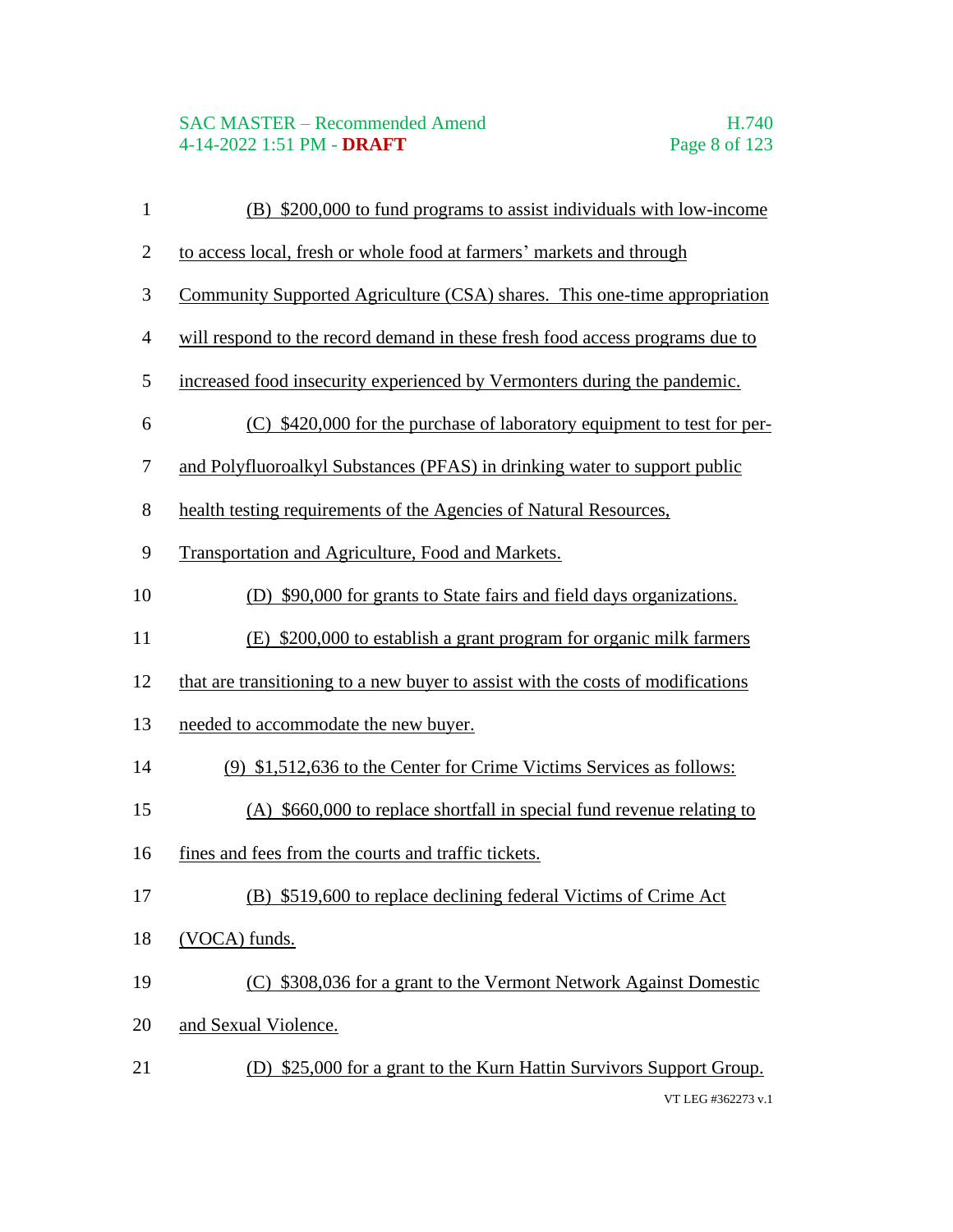# SAC MASTER – Recommended Amend<br>4-14-2022 1:51 PM - **DRAFT** Page 9 of 123 4-14-2022 1:51 PM - **DRAFT**

| $\mathbf{1}$   | (10) \$150,000 to the Criminal Justice Council for the following:              |
|----------------|--------------------------------------------------------------------------------|
| $\overline{2}$ | (A) \$100,000 for an incident simulator to enable de-escalation                |
| 3              | training.                                                                      |
| $\overline{4}$ | (B) \$50,000 for the development of a new entrance exam.                       |
| 5              | (11) \$8,000,000 to the Department of Public Safety-Emergency                  |
| 6              | Management to provide state match for FEMA funds to purchase properties        |
| $\tau$         | identified for high flood risk.                                                |
| 8              | (12) \$980,000 to the Department for Children and Families for the             |
| 9              | following:                                                                     |
| 10             | (A) \$50,000 for a grant to the Vermont Donor Milk Center for                  |
| 11             | statewide activities.                                                          |
| 12             | (B) \$750,000 to the Parent Child Centers for upgrades to facilities,          |
| 13             | systems, or new equipment.                                                     |
| 14             | (C) \$180,000 to be granted to the Vermont Food Bank for statewide             |
| 15             | provision of diapers to families in need.                                      |
| 16             | (13) \$3,370,250 to the Department of Health, Office of Alcohol and            |
| 17             | Drug Abuse Programs for the following:                                         |
| 18             | (A) \$3,000,000 for a grant to the Substance Misuse Prevention                 |
| 19             | Coalitions. It is the intent of the General Assembly that this funding for the |
| 20             | coalitions be continued with funds from cannabis revenues or opioid settlement |
| 21             | funds, or both.                                                                |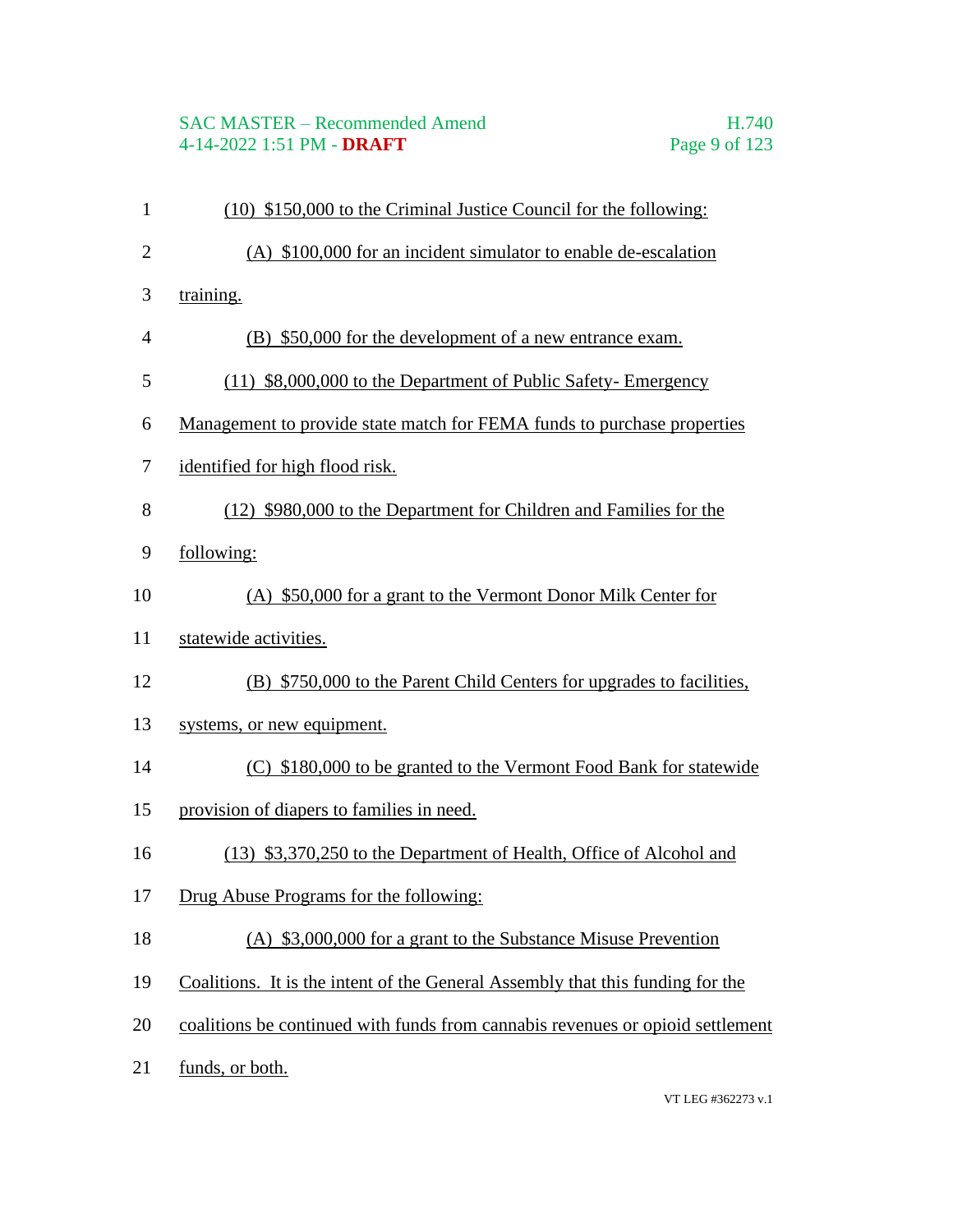# SAC MASTER – Recommended Amend<br>4-14-2022 1:51 PM - DRAFT Page 10 of 123 4-14-2022 1:51 PM - **DRAFT**

| $\mathbf{1}$   | (B) \$100,000 for Mobile Medication-Assisted Treatment (MAT).                   |
|----------------|---------------------------------------------------------------------------------|
| $\overline{2}$ | (C) \$270,250 that shall be transferred to the Department of                    |
| 3              | Disabilities, Aging, and Independent Living – Vocational Rehabilitation to      |
| $\overline{4}$ | establish one new employment center to provide services to clients of           |
| 5              | Recovery Centers. It is the intent of the General Assembly that funding for the |
| 6              | new employment center be continued with funds from cannabis revenues or         |
| $\tau$         | opioid settlement funds, or both.                                               |
| 8              | $(14)$ \$1,215,860 to the Agency of Education as follows:                       |
| 9              | (A) \$500,000 for Child Nutrition Grants to school districts to                 |
| 10             | purchase local foods.                                                           |
| 11             | (B) \$15,860 to the Vermont Ethnic and Social Equity Standards                  |
| 12             | Advisory Working Group to cover per diem and reimbursement of expenses.         |
| 13             | (C) \$700,000 to Adult Education and Literacy to provide grants to              |
| 14             | the Adult Learning Centers.                                                     |
| 15             | (15) \$67,000 to the Attorney General for the Court Diversion program           |
| 16             | to replace special fund shortfall.                                              |
| 17             | (16) \$573,000 to the Agency of Natural Resources for the following:            |
| 18             | (A) \$75,000 to the Central Office for contractual support to complete          |
| 19             | work associated with implementing the Global Warming Solutions Act of           |
| 20             | 2020.                                                                           |
|                |                                                                                 |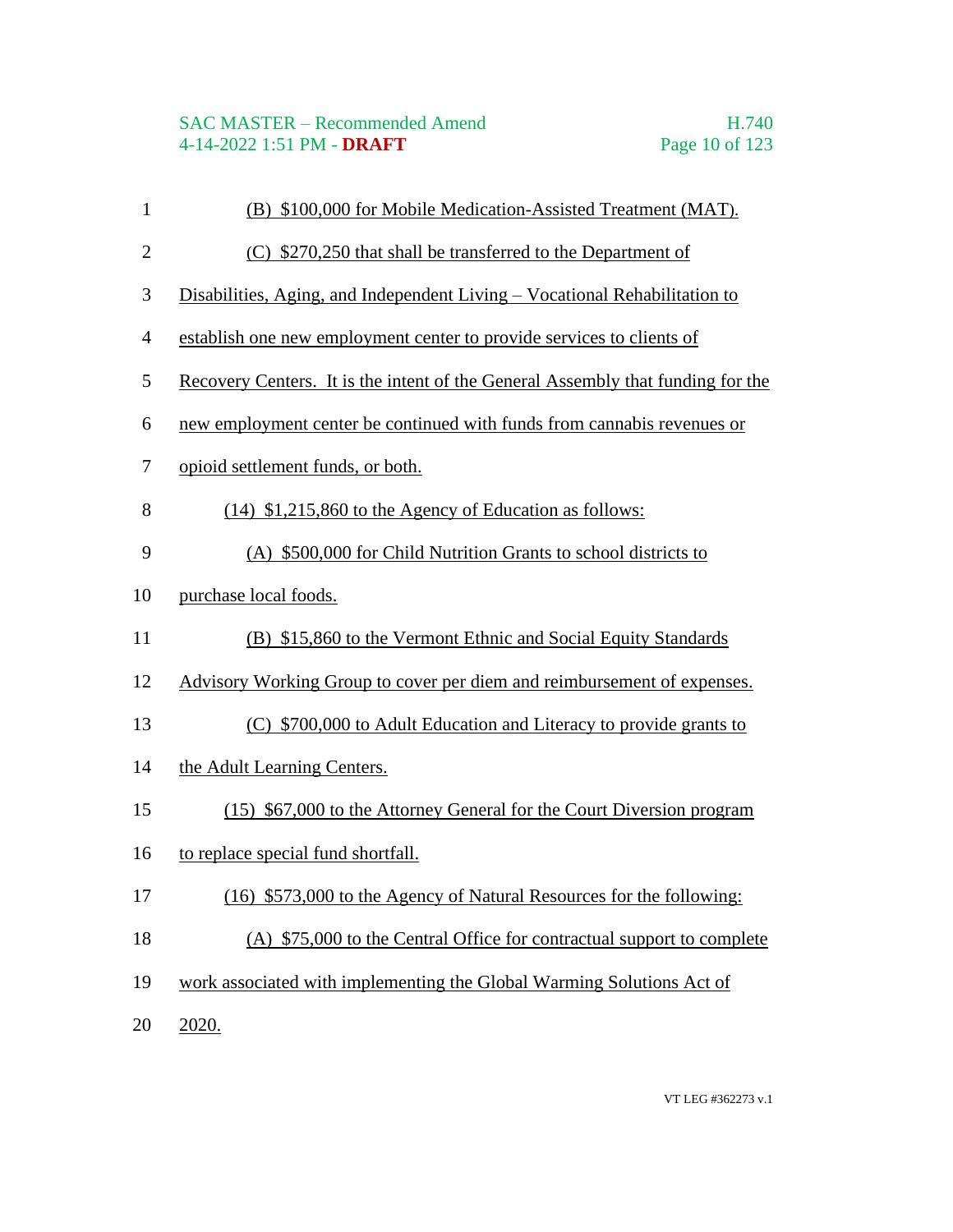#### SAC MASTER – Recommended Amend H.740 4-14-2022 1:51 PM - **DRAFT** Page 11 of 123

- (B) \$250,000 to the Department of Environmental Conservation to
- complete statewide wetland mapping updates and to update the Vermont
- Significant Wetland Inventory maps.
- (C) \$248,000 to the Department of Environmental Conservation for a
- grant to the Conservation Districts for equipment and capital improvements.
- (17) \$130,000 to the Agency of Commerce and Community
- Development for a grant to the Vermont Adaptive Ski and Sport program.
- (18) \$500,000 to the Agency of Human Services, Central Office for the
- Vermont Refugee Resettlement program to provide assistance to refugees from
- Afghanistan.
- (19) \$1,500,000 to the Department of Disabilities, Aging, and
- 12 Independent Living (Westman Language).
- (20) \$250,000 to the Agency of Commerce and Community
- Development for a grant to the Vermont League of Cities and Towns to
- provide technical assistance to towns related to seeking or expending federal
- funds.
- (21) \$267,364 to the Department of Taxes for appraisal and litigation
- costs associated with the Sheldon Springs Hydroelectric Dam.
- (22) \$600,000 to the Department of Public Service for Public Access,
- Education, and Government Media to fund the 24 media centers.
- (23) \$450,000 to the Vermont Historical Society for HVAC systems.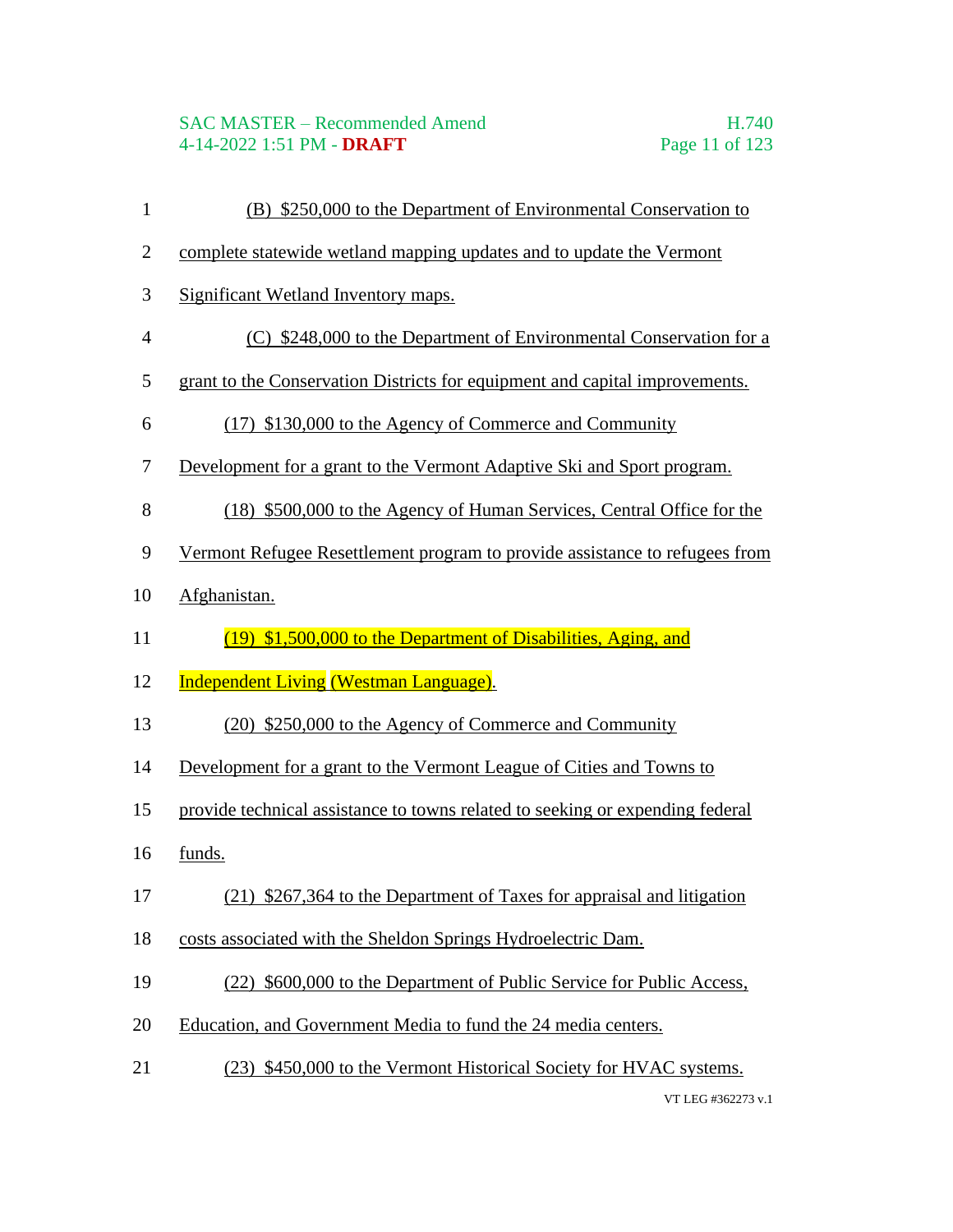| $\mathbf{1}$   | (b) \$11,000,000 is appropriated from the General Fund to the Department      |
|----------------|-------------------------------------------------------------------------------|
| $\overline{2}$ | of Public Safety. Up to \$6,500,000 of this appropriation may be used to      |
| 3              | provide grants for establishing four new regional dispatch facilities. The    |
| $\overline{4}$ | Commissioner of Public Safety shall report to the Joint Fiscal Committee in   |
| 5              | September and November 2022 on the status of grants made under this           |
| 6              | provision. The remaining amount shall be held in reserve until further        |
| 7              | approval by the General Assembly is provided subsequent to the report         |
| 8              | required by Sec. E.209.1 of this act.                                         |
| 9              | (c) The following General Fund appropriations are to provide transition       |
| 10             | funding in fiscal year 2023 for changes to State Employees and Teachers       |
| 11             | Pensions systems and prefunding of other post-employment benefits.            |
| 12             | (1) State Employees fiscal year 2023 transitional employer contribution.      |
| 13             | \$10,000,000 is appropriated to the Agency of Administration for distribution |
| 14             | as needed to departments and agencies if approved by the Commissioner of      |
| 15             | Finance and Management to fund the fiscal year 2023 payroll assessment        |
| 16             | necessary to meet the State-employees' pension and other post-employment      |
| 17             | benefits resulting from any changes to these programs enacted in the 2022     |
| 18             | legislative session. The Commissioner shall report to the Joint Fiscal        |
| 19             | Committee at its November 2022 meeting on the status of this appropriation.   |
| 20             | (2) Teachers' other post-employment benefits. \$5,500,000 is                  |
| 21             | appropriated to the Retired Teachers' Health and Medical Benefits Fund,       |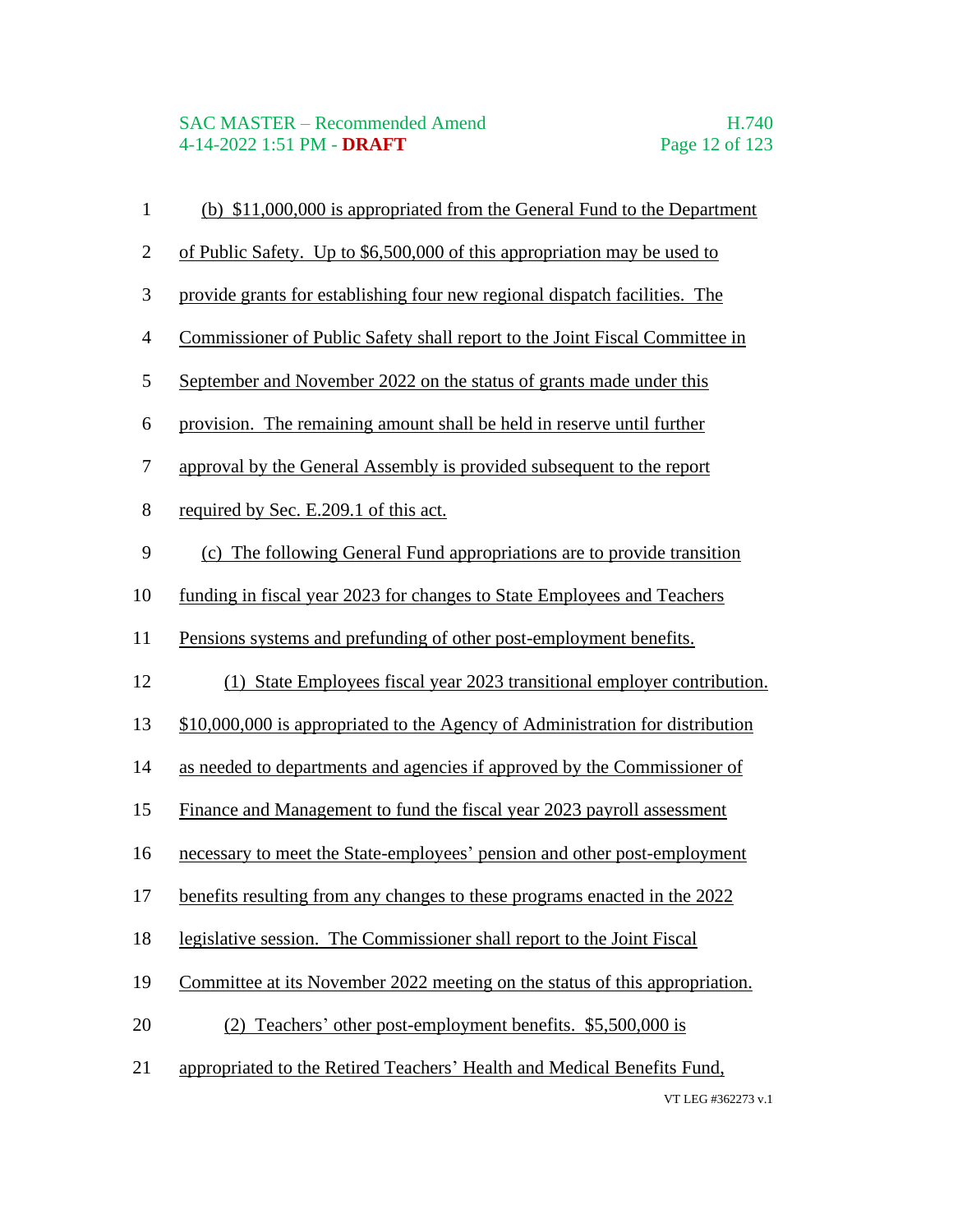| $\mathbf{1}$   | established in 16 V.S.A. § 1944b to meet the fiscal year 2023 Actuarial         |
|----------------|---------------------------------------------------------------------------------|
| $\overline{2}$ | Determined Employer Contribution (ADEC) consistent with system                  |
| 3              | prefunding changes enacted in the 2022 legislative session.                     |
| $\overline{4}$ | *** Fiscal Year 2022 Adjustments, Appropriations, and Amendments ***            |
| 5              | Sec. C.100 2021 Acts and Resolves No. 74, Sec. D.101(b)(2) is amended to        |
| 6              | read:                                                                           |
| 7              | $(b)(2)$ The following estimated amounts, which may be all or a portion         |
| $8\,$          | of unencumbered fund balances, shall be transferred from the following funds    |
| 9              | to the General Fund. The Commissioner of Finance and Management shall           |
| 10             | report to the Joint Fiscal Committee at is July meeting the final amounts       |
| 11             | transferred from each fund and certify that such transfers will not impair the  |
| 12             | agency, office, or department reliant upon each fund from meeting its statutory |
| 13             | requirements.                                                                   |
| 14             | * * *                                                                           |
| 15             | <b>Unclaimed Property Fund</b><br>62100<br>\$3,027,750.00<br>\$4,106,300.00     |
| 16             | Sec. C.101 2021 Acts and Resolves No. 74, Sec. E.602.2 is amended to read:      |
| 17             | Sec. E.602.2 VERMONT STATE COLLEGES                                             |
| 18             | (a) The Vermont State College (VSC) system shall transform itself into a        |
| 19             | fully integrated system that achieves financial stability in a responsible and  |
| 20             | sustainable way in order to meet each of these strategic priorities:            |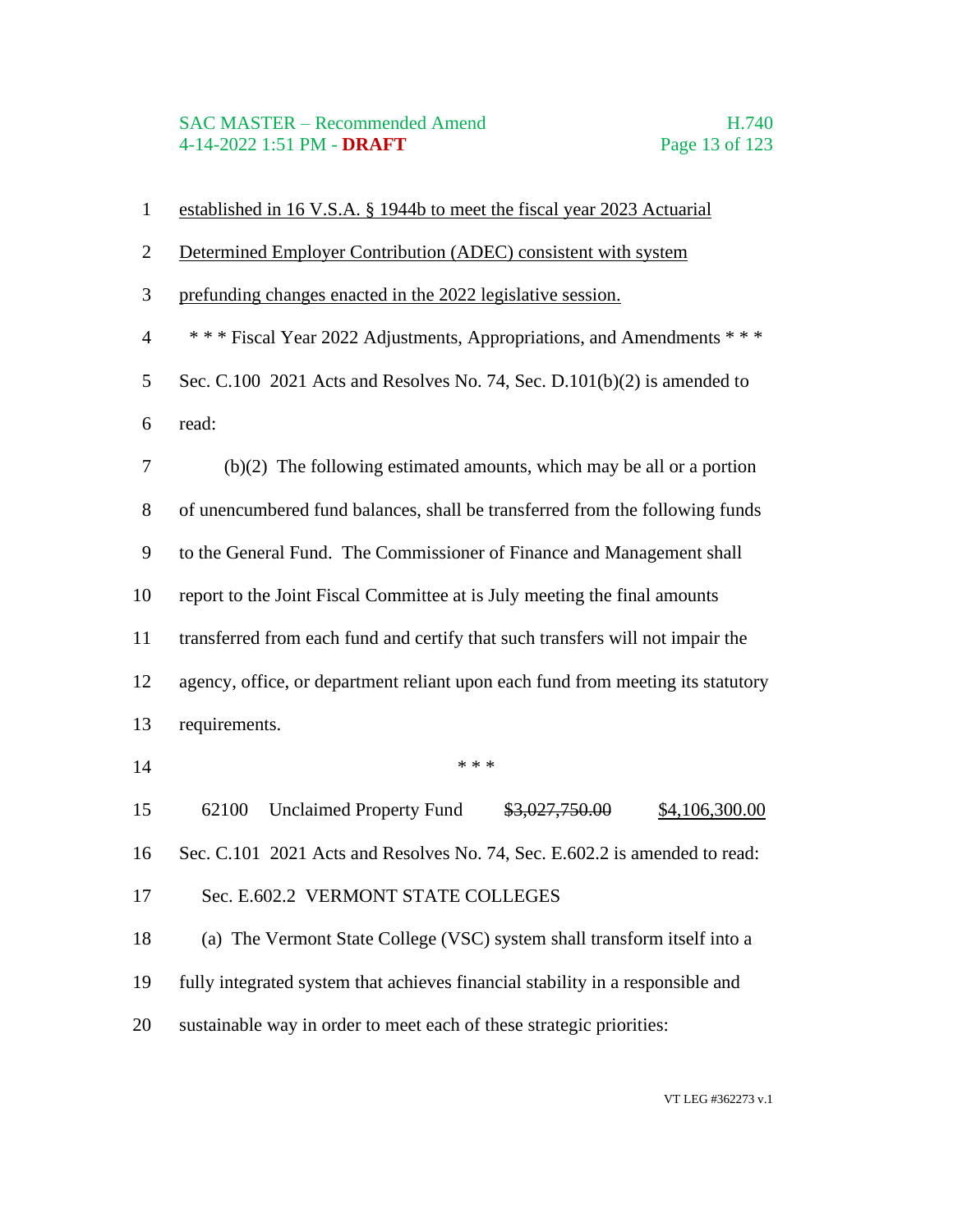# SAC MASTER – Recommended Amend<br>4-14-2022 1:51 PM - DRAFT Page 14 of 123 4-14-2022 1:51 PM - **DRAFT**

| $\mathbf{1}$   | (1) Affordability. Ensure that student costs and debt obligations are not      |
|----------------|--------------------------------------------------------------------------------|
| $\overline{2}$ | barriers to student access.                                                    |
| 3              | (2) Accessibility. Ensure that each VSC student, regardless of where the       |
| $\overline{4}$ | student's home campus is located, has increased access to academic             |
| 5              | opportunities, majors and courses across the statewide system.                 |
| 6              | (3) Equitability. Determine the extent to which gaps in educational            |
| 7              | access and success are being reduced for students from economically deprived   |
| $8\,$          | backgrounds, first-generation students, students of color, and other           |
| 9              | marginalized groups.                                                           |
| 10             | $\left(\frac{3}{4}\right)$ Relevance.                                          |
| 11             | (A) Ensure that each VSC student is prepared for a lifelong career             |
| 12             | and personal success in the globally competitive 21st century.                 |
| 13             | (B) Ensure that VSC offers educational programs that are:                      |
| 14             | (i) aligned with State workforce needs;                                        |
| 15             | (ii) offered in a fiscally responsible manner; and                             |
| 16             | (iii) delivered in a manner that is relevant to current student and            |
| 17             | employer needs.                                                                |
| 18             | (b) VSC shall meet the following requirements during the transformation of     |
| 19             | its system required under subsection (a) of this section and shall accommodate |
| 20             | the oversight of the General Assembly in so doing.                             |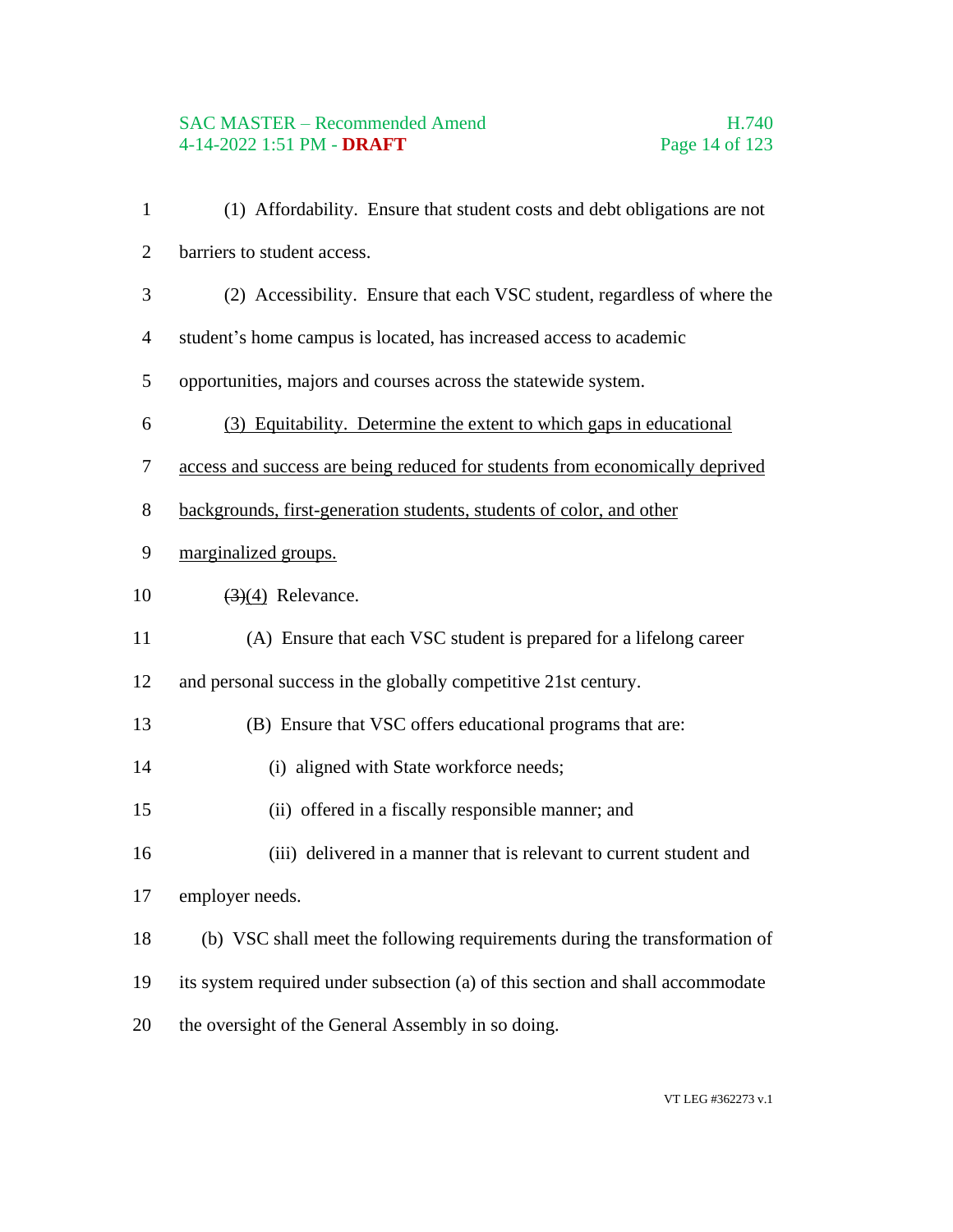# SAC MASTER – Recommended Amend<br>4-14-2022 1:51 PM - DRAFT Page 15 of 123 4-14-2022 1:51 PM - **DRAFT**

| $\mathbf{1}$   | (1) VSC shall reduce its structural deficit by $$5,000,000.00$ per year for        |
|----------------|------------------------------------------------------------------------------------|
| $\overline{2}$ | five years through a combination of annual operating expense reductions and        |
| 3              | increased enrollment revenues, for a total of \$25,000,000.00 by the end of        |
| $\overline{4}$ | fiscal year 2026. These reductions shall be structural in nature and shall not be  |
| 5              | met by use of one-time funds. The VSC Board of Trustees, through the               |
| 6              | Chancellor or designee, shall report the results of these structural reductions to |
| 7              | the House and Senate Committees on Education and on Appropriations                 |
| 8              | annually during the Chancellor's budget presentation.                              |
| 9              | (2) The VSC Board of Trustees shall develop and implement a 10-year                |
| 10             | strategic plan for managing its physical assets that is fiscally sustainable,      |
| 11             | maintains reasonable net asset value, and meets the needs of Vermont learners.     |
| 12             | On or before March 1, 2022, the Chancellor shall present this Board approved       |
| 13             | plan Updates to the plan and an annual report on its implementation shall be       |
| 14             | presented to the House Committee on Corrections and Institutions and the           |
| 15             | Senate Committee on Institutions.                                                  |
| 16             | (3) VSC shall maintain its present campus locations as educational and             |
| 17             | student-support centers, recognizing that overall campus size, governance and      |
| 18             | operational structures as well as program and service offerings may change as      |
| 19             | circumstances require.                                                             |
| 20             | (4) Beginning in fiscal year 2022 and through 2031, the VSC Board of               |
| 21             | Trustees, acting through the Chancellor or designee, shall brief, as part of the   |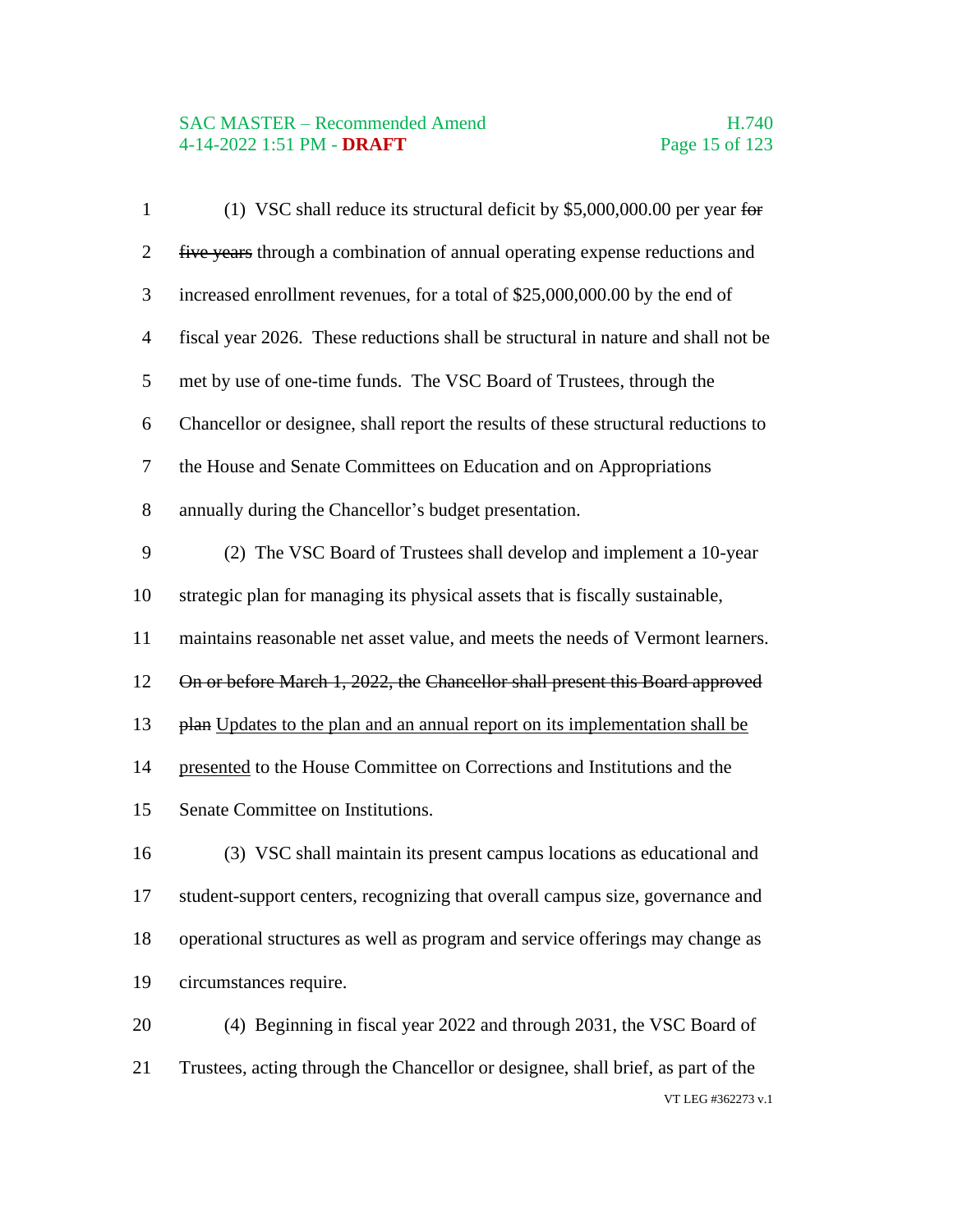#### SAC MASTER – Recommended Amend<br>
4-14-2022 1:51 PM - DRAFT<br>
Page 16 of 123 4-14-2022 1:51 PM - **DRAFT**

| $\mathbf{1}$   | Chancellor's annual budget proposal, the House and Senate Committees on         |
|----------------|---------------------------------------------------------------------------------|
| $\overline{2}$ | <b>Education and Committees on Appropriations:</b>                              |
| 3              | (A) enrollment levels in courses offered by VSC, reported on the                |
| $\overline{4}$ | basis of courses with fewer than five students, courses with five to nine       |
| 5              | students, courses with 10 to 14 students, and courses with 15 or more students, |
| 6              | along with relevant information about these enrollment data;                    |
| $\tau$         | (B) in order to demonstrate accessibility, the percentage of courses            |
| 8              | and programs offered by VSC on a statewide basis and on the formats in which    |
| 9              | they are offered;                                                               |
| 10             | (C) an assessment of affordability and accessibility within VSC and             |
| 11             | recommendations on how to improve them;                                         |
| 12             | (D) retention statistics with corresponding trend lines and                     |
| 13             | benchmarks;                                                                     |
| 14             | (E) enrollment statistics with methods of comparison using readily              |
| 15             | available metrics that pertain to the student enrollment efforts authorized by  |
| 16             | the current fiscal year 2022 Vermont budget bill with the net student revenue   |
| 17             | generated and discount rate applied in order to enroll the students, aggregated |
| 18             | by cohort; and                                                                  |
| 19             | * * *                                                                           |
| 20             | Sec. C.102 2022 Acts and Resolves No. 83, Sec. 53(c) is added to read:          |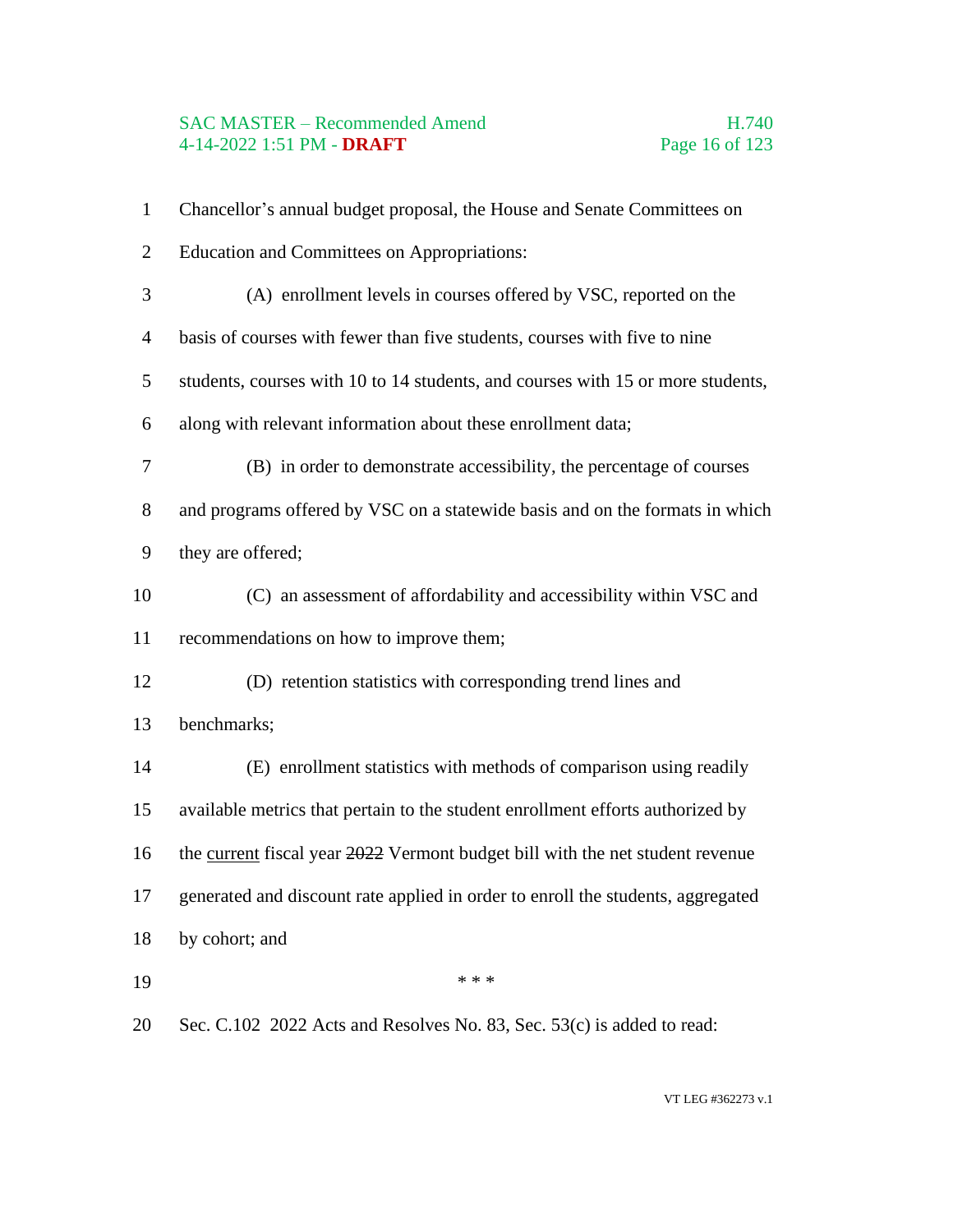# SAC MASTER – Recommended Amend<br>4-14-2022 1:51 PM - DRAFT Page 17 of 123 4-14-2022 1:51 PM - **DRAFT**

| $\mathbf{1}$   | (c) After meeting the requirements of subsections (a) and (b) of this           |
|----------------|---------------------------------------------------------------------------------|
| $\overline{2}$ | section, but prior to satisfying the requirements of 32 V.S.A. § 308c, the      |
| $\mathfrak{Z}$ | remaining unreserved and undesignated funds at the close of fiscal year 2022    |
| $\overline{4}$ | shall remain in the General Fund and be carried forward to fiscal year 2023.    |
| 5              | Sec. C.102.1 2022 Acts and Resolves No. 83, Sec. $53(b)(5)$ is amended to read: |
| 6              | (5) \$25,000,000 is reserved and carried forward into fiscal year 2023 to       |
| $\tau$         | improve the debt position of the State and shall be allocated This may include  |
| 8              | the redemption of general obligation bonds, reducing the amount of new debt     |
| $\mathbf{9}$   | to be issued or to address negative internal fund balances. To the extent funds |
| 10             | are available they shall be applied as follows:                                 |
| 11             | (A) \$5,000,000 shall be transferred to the Property Management                 |
| 12             | <u>Fund (58700) established by 29 V.S.A. § 160.</u>                             |
| 13             | (B) \$20,000,000 shall be appropriated to the State Treasurer's Office          |
| 14             | and used for redeeming State of Vermont general obligation bonds prior to       |
| 15             | maturity. In fiscal year 2024, to the extend bonds are redeemed, an amount      |
| 16             | equal to the reduction in payments for debt service required resulting from any |
| 17             | redemption shall be reserved in the Capital Expenditure Cash Fund, as           |
| 18             | established in 32 V.S.A. § 1001b.                                               |
| 19             | Sec. C.103 2021 Acts and Resolves No. 74, Sec $G.300(a)(8)(C)$ as amended       |
| 20             | by 2022 Acts and Resolves No. 83, Sec. 68 is further amended to read:           |
|                |                                                                                 |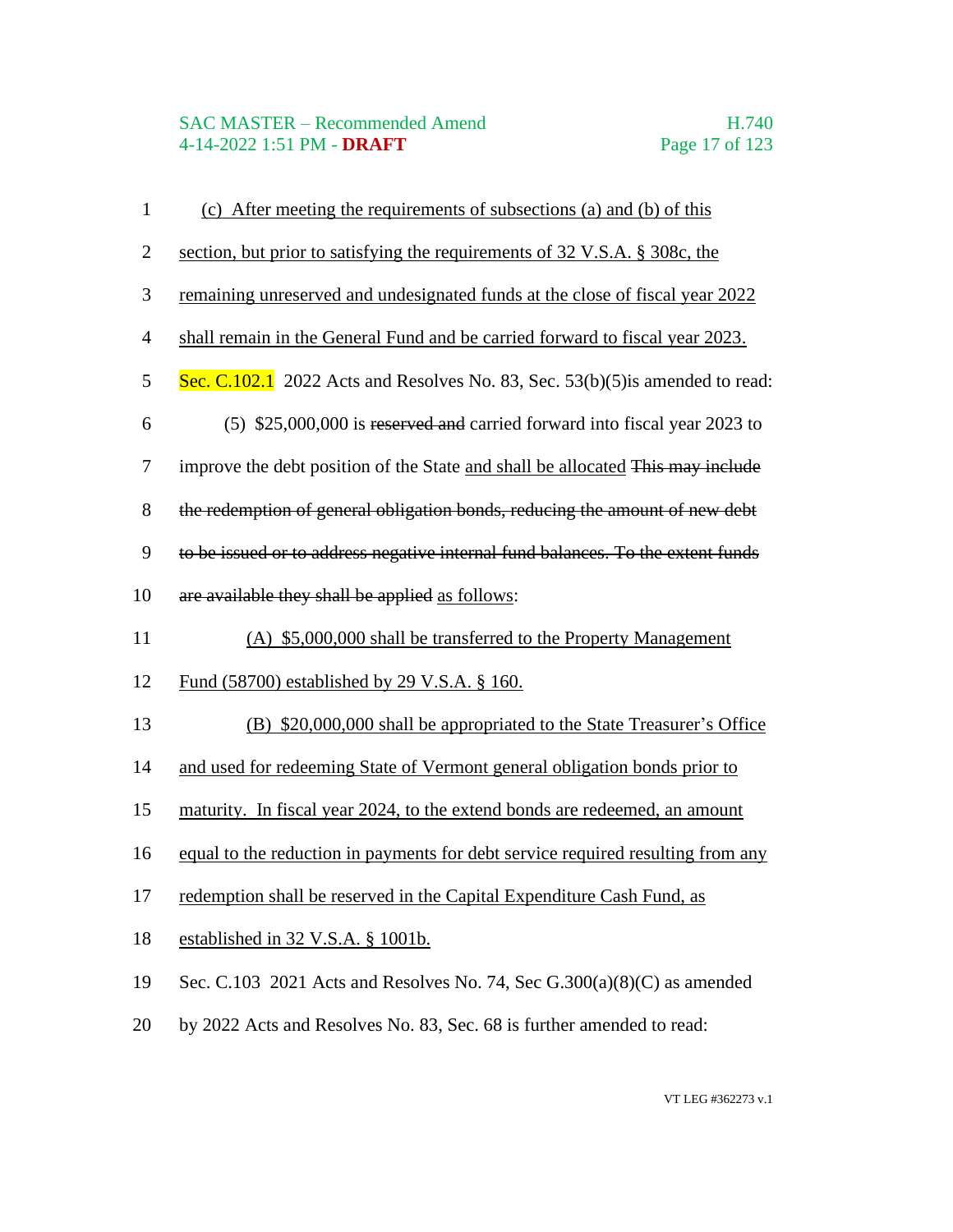# SAC MASTER – Recommended Amend<br>4-14-2022 1:51 PM - DRAFT Page 18 of 123 4-14-2022 1:51 PM - **DRAFT**

| $\mathbf{1}$             | (C) \$14,700,000 to provide free last dollar tuition for one year of          |
|--------------------------|-------------------------------------------------------------------------------|
| $\overline{c}$           | undergraduate studies for critical occupation careers, including bookkeeping  |
| 3                        | certificate, IT service desk specialist certificate, certified production     |
| $\overline{\mathcal{A}}$ | technician, graphic design certificate, software and web development program, |
| 5                        | electrical and plumbing apprenticeships, dental hygiene, certificate in       |
| 6                        | accounting, small business management, radiologic science, and respiratory    |
| 7                        | therapy. \$540,000 of these funds shall be allocated for paramedic/EMS        |
| 8                        | programs and any unexpended amount of this allocation shall be available for  |
| 9                        | the broader purpose in this subdivision (C). Funds may be used for practical  |
| 10                       | nursing, childcare child care, nursing, and mental health counseling, and     |
| 11                       | psychology and social work programs only after available federal and State    |
| 12                       | financial aid is applied to ensure no cost to the student. Of this amount,    |
| 13                       | \$7,350,000 shall be carried forward for the 2022–2023 school year. If demand |
| 14                       | from undergraduates is met, then funds may be used to pay for tuition for the |
| 15                       | following graduate programs:                                                  |
| 16                       | (i) Master Master's in Education (all programs);                              |
| 17                       | (ii) Master Master's in Educational Leadership;                               |
| 18                       | (iii) Master Master's of Arts and Certificate of Advanced                     |
| 19                       | Graduate Studies in School Psychology;                                        |
| 20                       | (iv) Masters Master's in Counseling; and                                      |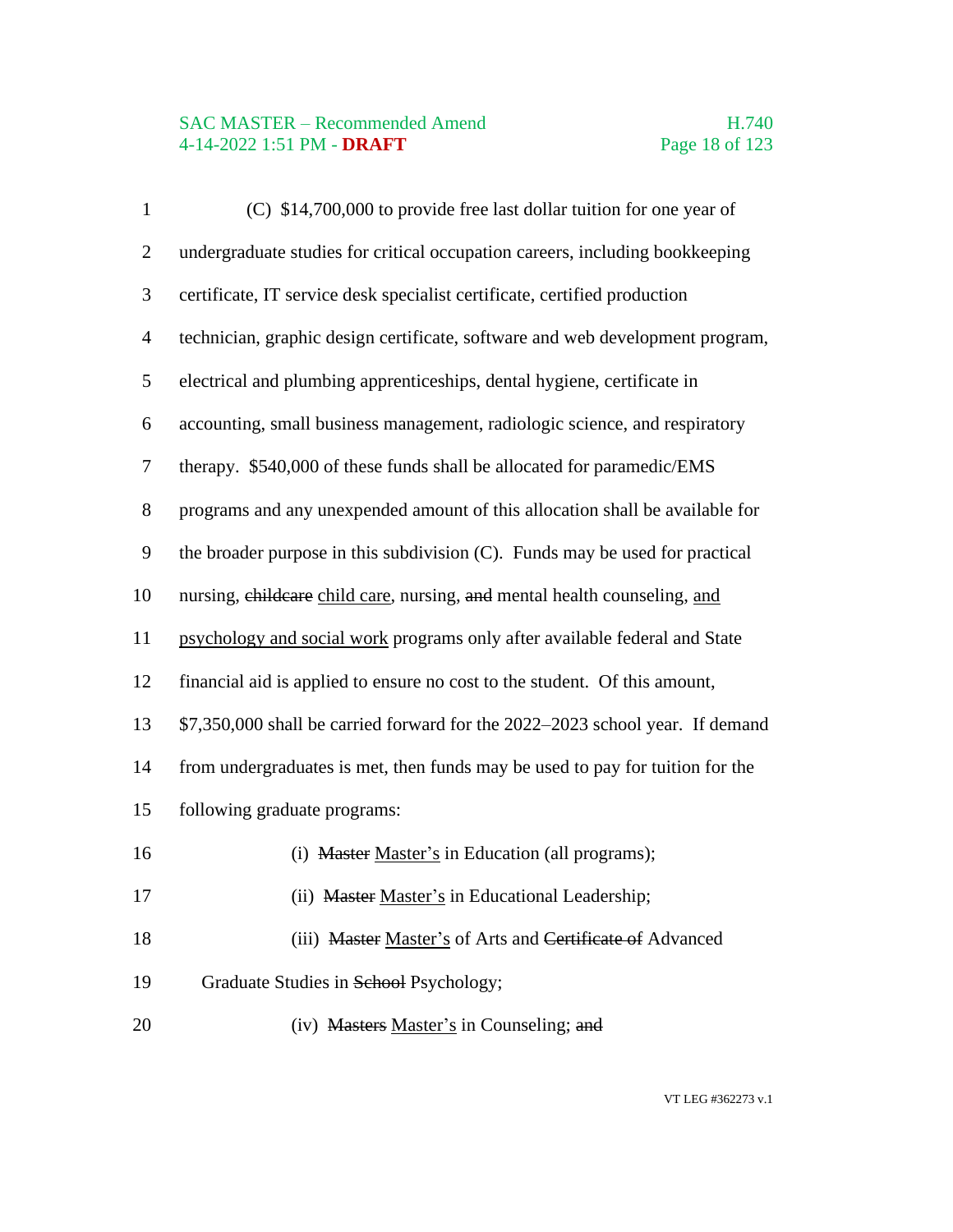# SAC MASTER – Recommended Amend<br>4-14-2022 1:51 PM - DRAFT Page 19 of 123 4-14-2022 1:51 PM - **DRAFT**

| $\mathbf{1}$   | (v) Masters Master's in Clinical Mental Health Counseling;                    |
|----------------|-------------------------------------------------------------------------------|
| $\overline{2}$ | and                                                                           |
| 3              | (vi) Master's in Clinical Social Work.                                        |
| $\overline{4}$ | Sec. C.104 FISCAL YEAR 2022 AND FISCAL YEAR 2023; OUT-OF-                     |
| 5              | STATE BEDS SAVINGS; APPROPRIATION                                             |
| 6              | (a) In fiscal year 2022, \$360,140 of the amount appropriated in 2021 Acts    |
| 7              | and Resolves No. 74, Sec. B.339 (correctional services for out-of-state beds) |
| 8              | shall be allocated as follows:                                                |
| 9              | (1) \$300,000 to the Department of Corrections to expand and eliminate        |
| 10             | participant fees for community-based domestic violence intervention           |
| 11             | programming and to create domestic violence intervention programming and      |
| 12             | curricula for lesbian, gay, bisexual, transgender, queer, or questioning      |
| 13             | (LGBTQ) individuals; and                                                      |
| 14             | (2) \$60,140 for Offender Management System/data system                       |
| 15             | improvements.                                                                 |
| 16             | (b) In fiscal year 2022, \$417,030 of the amount appropriated in 2021 Acts    |
| 17             | and Resolves No. 74, Sec. B.338 (correctional services) shall be used for     |

18 community justice centers.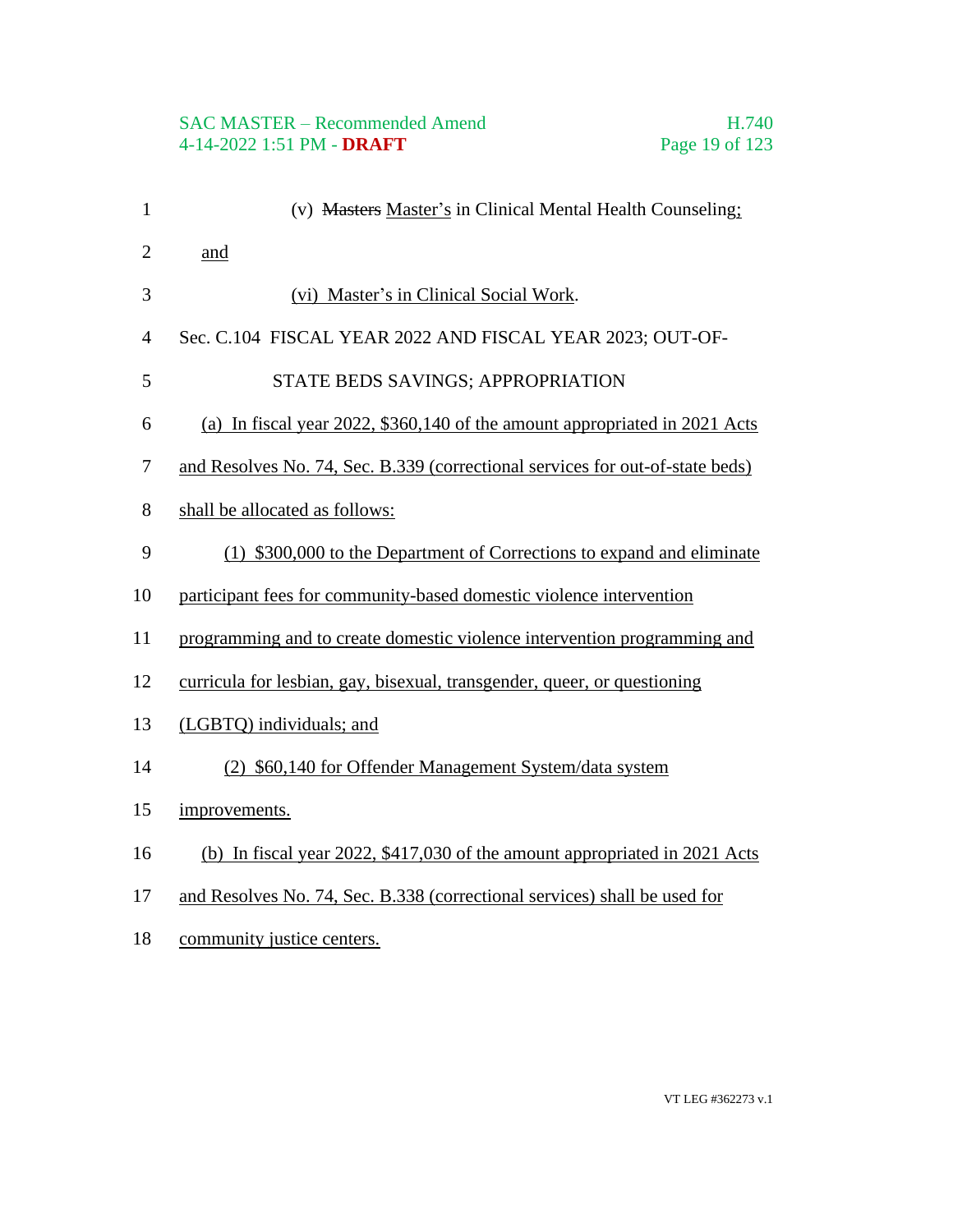# SAC MASTER – Recommended Amend<br>
4-14-2022 1:51 PM - **DRAFT** Page 20 of 123 4-14-2022 1:51 PM - **DRAFT**

| $\mathbf{1}$   | Sec. C.105 2022 Acts and Resolves No. 83, Sec. 72a is amended to read:         |
|----------------|--------------------------------------------------------------------------------|
| $\overline{2}$ | Sec. 72a. MEDICAID HOME- AND COMMUNITY-BASED                                   |
| 3              | <b>SERVICES (HCBS) PLAN</b>                                                    |
| $\overline{4}$ | (a) Pursuant to Sec. 9817 of the American Rescue Plan Act (ARPA), in           |
| 5              | October 2021 February 2022, the State submitted a home- and community-         |
| 6              | based services (HCBS) spending plan to the Centers for Medicare and            |
| $\tau$         | Medicaid Services. This plan currently totals \$146,600,000 \$149,550,122,     |
| 8              | consisting of the following major components:                                  |
| 9              | $(1)$ \$77,800,000 \$77,839,612 allocated to improve services;                 |
| 10             | $(2)$ \$25,000,000 \$20,258,042 allocated to promote a high-performing         |
| 11             | and stable HCBS workforce; and                                                 |
| 12             | $(3)$ \$43,800,000 \$51,452,468 allocated to improve HCBS care through         |
| 13             | data systems, value-based payment models, and oversight.                       |
| 14             | * * *                                                                          |
| 15             | (e) In fiscal year 2023, a total of $$71,239,891$ is appropriated from the     |
| 16             | Global Commitment Fund to AHS to meet the objectives of the HCBS plan.         |
| 17             | This appropriation consists of \$17,136,654 as appropriated in 2021 Acts and   |
| 18             | Resolves No. 74 for a three percent rate increase to HCBS providers, including |
| 19             | the assistive community care rates and children integrated services rates, and |
| 20             | the following appropriations in distinct one-time departmental IDs:            |
|                |                                                                                |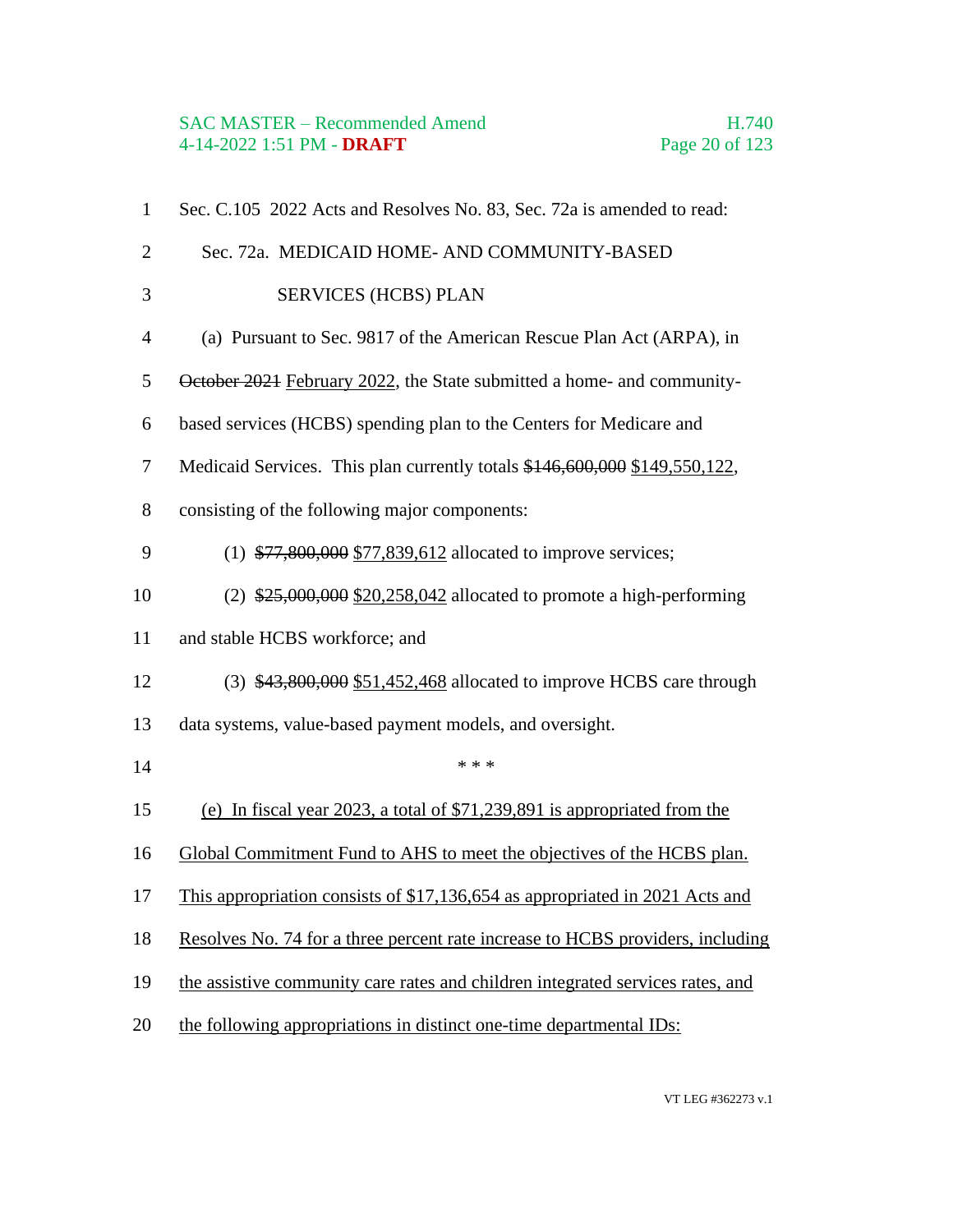- (1) \$23,510,987 is appropriated to the Agency of Human Services –
- Secretary's Office.
- (2) \$10,500,000 is appropriated to the Department of Disabilities,
- Aging, and Independent Living.
- (3) \$1,500,000 is appropriated to the Department of Mental Health.
- (4) \$17,000,000 is appropriated to the Department of Vermont Health
- Access.
- (5) \$1,500,000 is appropriated to the Department of Health.
- (6) \$92,250 is appropriated to the Department for Children and
- Families.
- (f) The Global Commitment Fund appropriated in subsection (e) of this
- section may be obligated in fiscal year 2023 for the purposes of bringing
- HCBS plan spending authority forward into fiscal year 2024. The funds
- appropriated in subsections (b), (c), and (e) of this section may be transferred
- on a net-neutral basis in fiscal year 2023 in the same manner as the Global
- Commitment appropriations in Sec. E.301 of this act. The Agency shall report
- to the Joint Fiscal Committee in September 2023 on transfers of appropriations
- made and final amounts expended by each department in fiscal year 2023 and
- any obligated funds carried forward to be expended in fiscal year 2024.
- Sec. C.106 CANNABIS CONTROL BOARD; PHASE I SYSTEM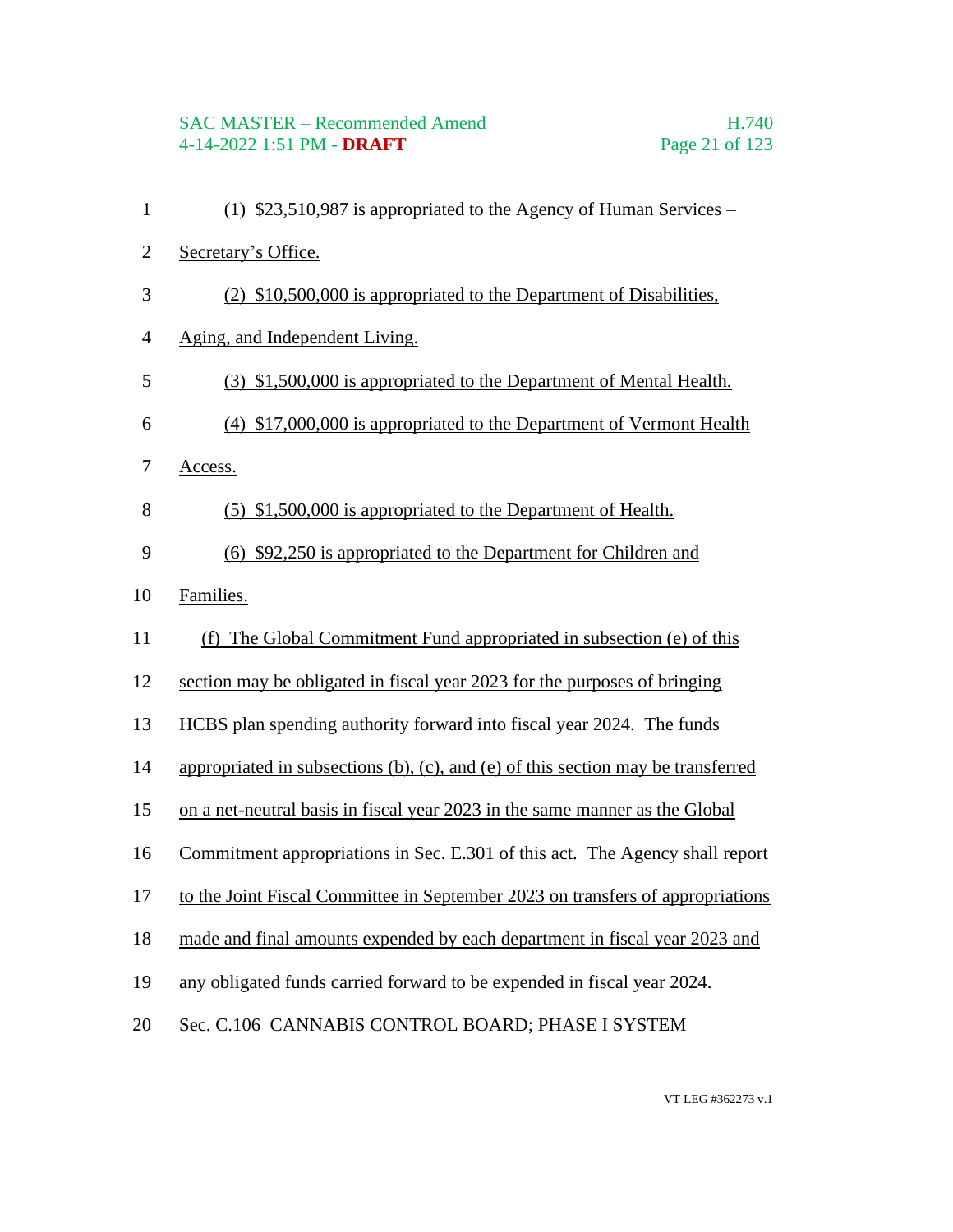#### SAC MASTER – Recommended Amend H.740 4-14-2022 1:51 PM - **DRAFT** Page 22 of 123

 General Fund to the Cannabis Regulation Fund (21998) to support phase one of the online registration, licensing, and business application portal. **Sec. C.107** [Deleted.] Sec. C.108 DEPARTMENT OF LABOR; TRADE APPRENTICESHIP 6 EXPENSE REIMBURSEMENT; PROGRAM EXPANSION (a) Up to \$1,000,000 of the funds appropriated in 2021 Acts and Resolves 8 No. 74, Sec. G.300(a)(6) may be carried forward by the Vermont Department of Labor and used to reimburse Vermont employers for costs incurred for work tools and personal protective equipment for new apprentices and for expansion of registered apprenticeship programs and participants. Employers may be reimbursed up to \$300 for tools per apprentice. Sec. C.109 16 V.S.A. § 944 is amended to read: § 944. DUAL ENROLLMENT PROGRAM \*\*\* (b) Students. (1) A Vermont resident who has completed grade 10 but has not received a high school diploma is eligible to participate in the Program if: 19 (A) the student:  $(i)$  is enrolled in:

(a) In fiscal year 2022, the amount of \$760,000 is transferred from the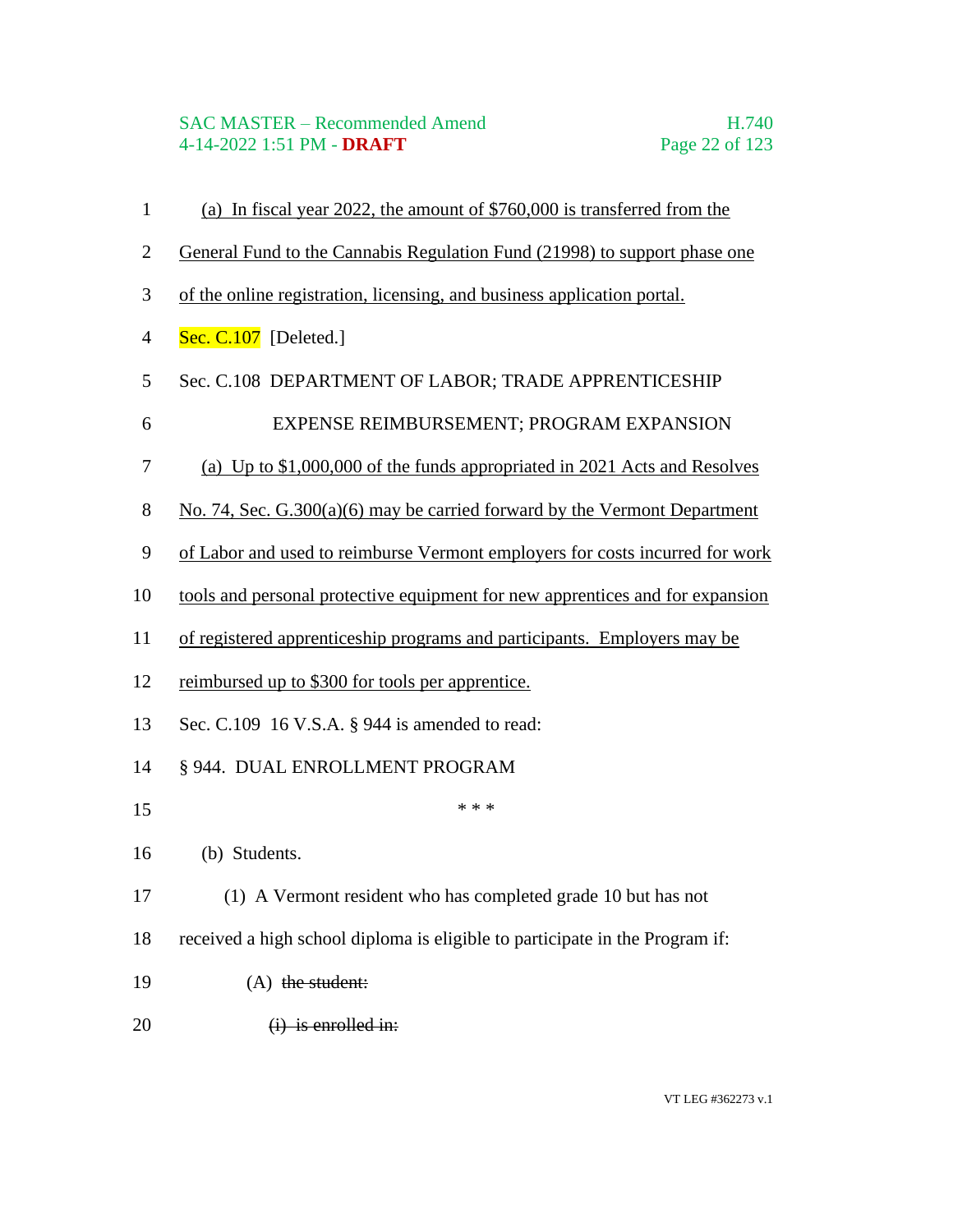# SAC MASTER – Recommended Amend<br>4-14-2022 1:51 PM - DRAFT<br>Page 23 of 123 4-14-2022 1:51 PM - **DRAFT**

| $\mathbf{1}$   | (I) a Vermont public school, including a Vermont career                            |
|----------------|------------------------------------------------------------------------------------|
| $\overline{2}$ | technical center;                                                                  |
| 3              | (II) a public school in another state or an approved independent                   |
| $\overline{4}$ | school that is designated as the public secondary school for the student's         |
| 5              | district of residence; or                                                          |
| 6              | (III) an approved independent school in Vermont to which the                       |
| 7              | student's district of residence pays publicly funded tuition on behalf of the      |
| 8              | student;                                                                           |
| 9              | (ii) is assigned to a public school through the High School                        |
| 10             | Completion Program; or                                                             |
| 11             | (iii) is a home study student; none of the payment to the accredited               |
| 12             | postsecondary institution will be used to support religious instruction, religious |
| 13             | indoctrination (where "indoctrination" means to instruct in a body of doctrine     |
| 14             | or principles), as defined in section 820 of this title, religious worship, or the |
| 15             | propagation of religious views, except for religious instruction that is designed  |
| 16             | to provide an overview of religious history and teachings and does not support     |
| 17             | religious instruction, religious indoctrination, religious worship, or the         |
| 18             | propagation of religious views of any one religion or theology over others; and    |
| 19             | (B) the student is not enrolled in a recognized independent                        |
| 20             | school or a school or program that is not recognized for attendance purposes       |
| 21             | under section 1121 of this title;                                                  |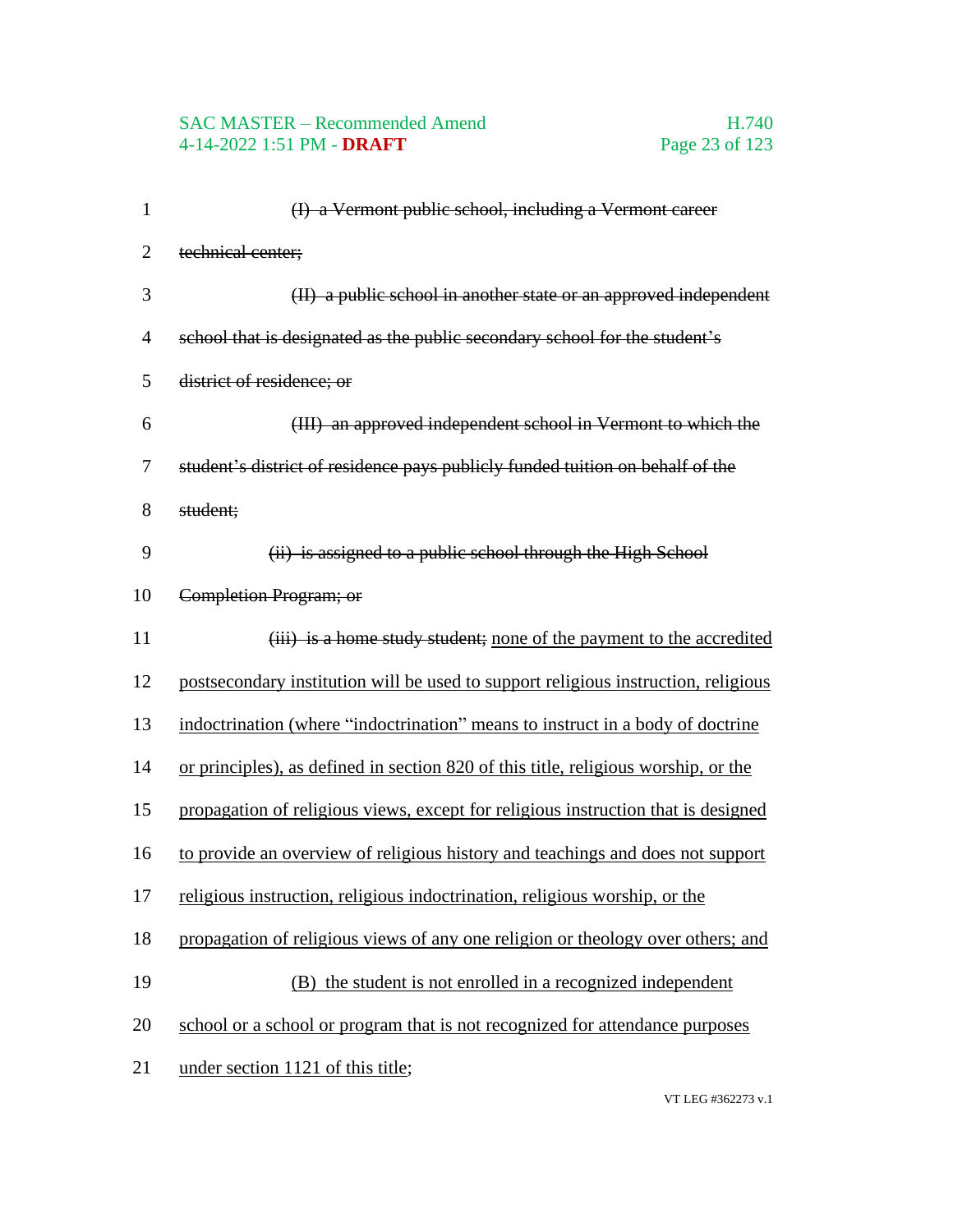#### SAC MASTER – Recommended Amend H.740 4-14-2022 1:51 PM - **DRAFT** Page 24 of 123

- 1  $(B)(C)$  dual enrollment is an element included within the student's
- personalized learning plan; and
- $\langle C \rangle$ (D) the secondary school and the postsecondary institution have
- determined that the student is sufficiently prepared to succeed in a dual
- enrollment course, which can be determined in part by the assessment tool or
- tools identified by the participating postsecondary institution.
- 7 Sec. C. 110 TOBACCO FUNDS; APPROPRIATION
- 8 (a) The amount of  $$1,000,000$  in tobacco funds are appropriated in fiscal
- year 2022 to the Department of Health, Public Health, and carried forward to
- fiscal year 2023 for tobacco prevention and cessation programs developed in
- coordination with the Chief Prevention Officer in the Agency of
- Administration.
- Sec. C.111 2021 Acts and Resolves No. 74, Sec. E.335 as amended by 2022
- Acts and Resolves No. 83, Sec. 62 is further amended by adding a subsection
- (c) to read:
- (c) Any funds expended on community-based service programs pursuant to
- subsection (b) of this section shall be included in the subsequent year
- Department of Corrections budget for the same purpose at the same amount.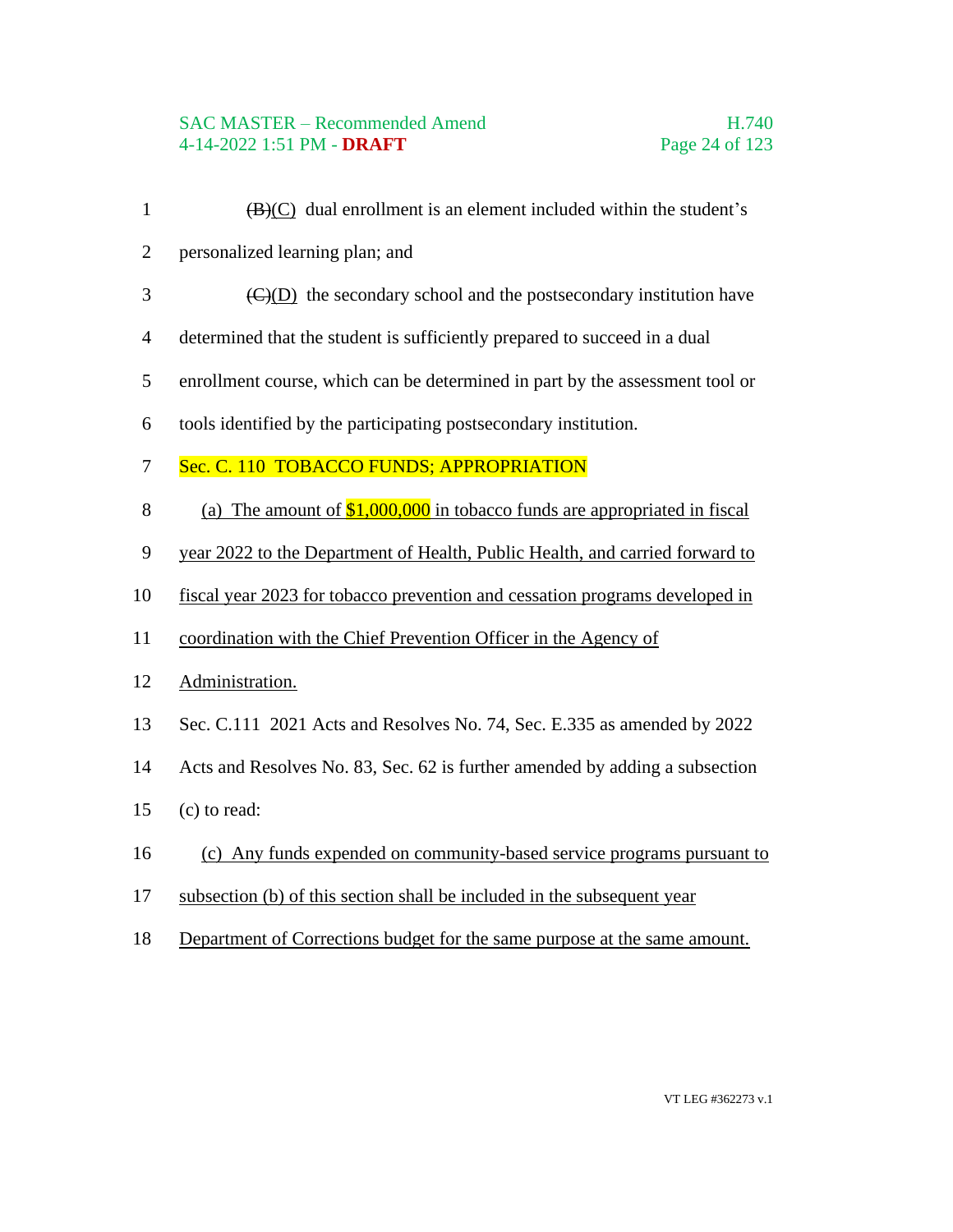# SAC MASTER – Recommended Amend<br>4-14-2022 1:51 PM - DRAFT<br>Page 25 of 123 4-14-2022 1:51 PM - **DRAFT**

| $\mathbf{1}$   | *** Fiscal Year 2023 Fund Transfers and Reserve Allocations ***                    |
|----------------|------------------------------------------------------------------------------------|
| $\mathbf{2}$   | Sec. D.100 APPROPRIATIONS; PROPERTY TRANSFER TAX                                   |
| 3              | (a) This act contains the following amounts appropriated from special              |
| $\overline{4}$ | funds that receive revenue from the property transfer tax. Expenditures from       |
| 5              | these appropriations shall not exceed available revenues.                          |
| 6              | The sum of \$428,933 is appropriated from the Current Use<br>(1)                   |
| 7              | Administration Special Fund to the Department of Taxes for administration of       |
| 8              | the Use Tax Reimbursement Program. Notwithstanding $32 \text{ V.S.A. }$ § 9610(c), |
| 9              | amounts above \$428,933 from the property transfer tax that are deposited into     |
| 10             | the Current Use Administration Special Fund shall be transferred into the          |
| 11             | General Fund.                                                                      |
| 12             | (2) The sum of $$21,128,985$ is appropriated from the Vermont Housing              |
| 13             | and Conservation Trust Fund to the Vermont Housing and Conservation                |
| 14             | Board. Notwithstanding 10 V.S.A. § 312, amounts above \$21,128,985 from            |
| 15             | the property transfer tax and surcharge established by 32 V.S.A. § 9602a that      |
| 16             | are deposited into the Vermont Housing and Conservation Trust Fund shall be        |
| 17             | transferred into the General Fund.                                                 |
| 18             | (A) The dedication of $$2,500,000$ in revenue from the property                    |
| 19             | transfer tax pursuant to $32$ V.S.A. § 9610(d) for the debt payments on the        |
| 20             | affordable housing bond, 10 V.S.A. § 314, is to be offset by the reduction of      |
| 21             | \$1,500,000 in the appropriation to the Vermont Housing and Conservation           |
|                | VT LEG #362273 v.1                                                                 |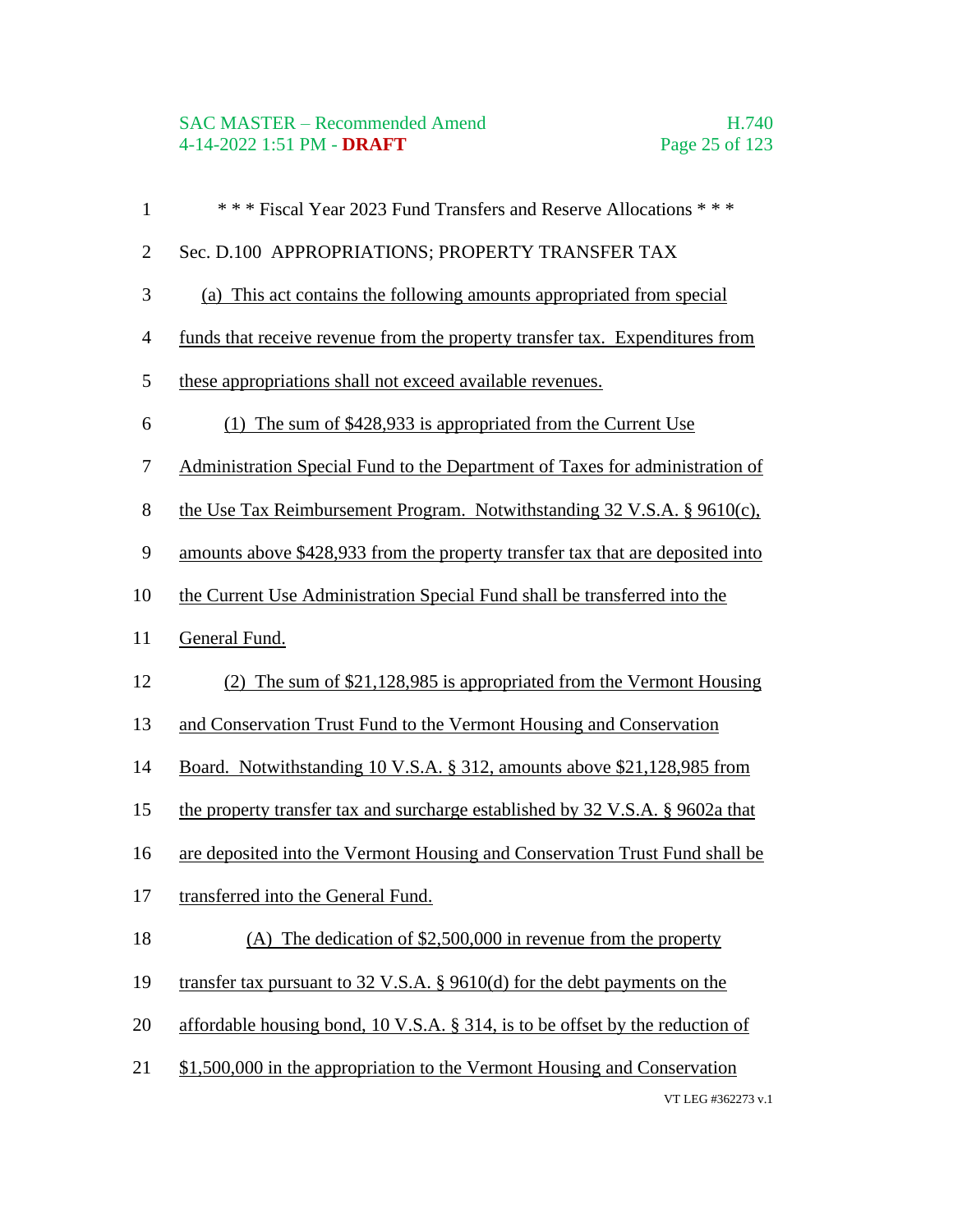- Board and \$1,000,000 from the surcharge established by 32 V.S.A. § 9602a.
- The fiscal year 2023 appropriation of \$21,128,985 to VHCB reflects the
- \$1,500,000 reduction. The affordable housing bond and related property
- transfer tax and surcharge provisions are repealed after the life of the bond on
- July 1, 2039. Once the bond is retired, the \$1,500,000 reduction in the
- appropriation to VHCB is intended to be restored.
- (3) The sum of \$5,882,597 is appropriated from the Municipal and
- Regional Planning Fund. Notwithstanding 24 V.S.A. § 4306(a), amounts
- above \$5,882,597 from the property transfer tax that are deposited into the
- Municipal and Regional Planning Fund shall be transferred into the General
- Fund. The \$5,882,597 shall be allocated as follows:
- (A) \$4,574,417 for disbursement to regional planning commissions in
- 13 a manner consistent with 24 V.S.A. § 4306(b);
- (B) \$872,120 for disbursement to municipalities in a manner
- consistent with 24 V.S.A. § 4306(b); and
- 16 (C) \$436,060 to the Agency of Digital Services for the Vermont
- Center for Geographic Information.
- 18 Sec. D.101 FUND TRANSFERS, REVERSIONS, AND RESERVES
- (a) Notwithstanding any other provision of law, the following amounts are
- transferred from the funds indicated: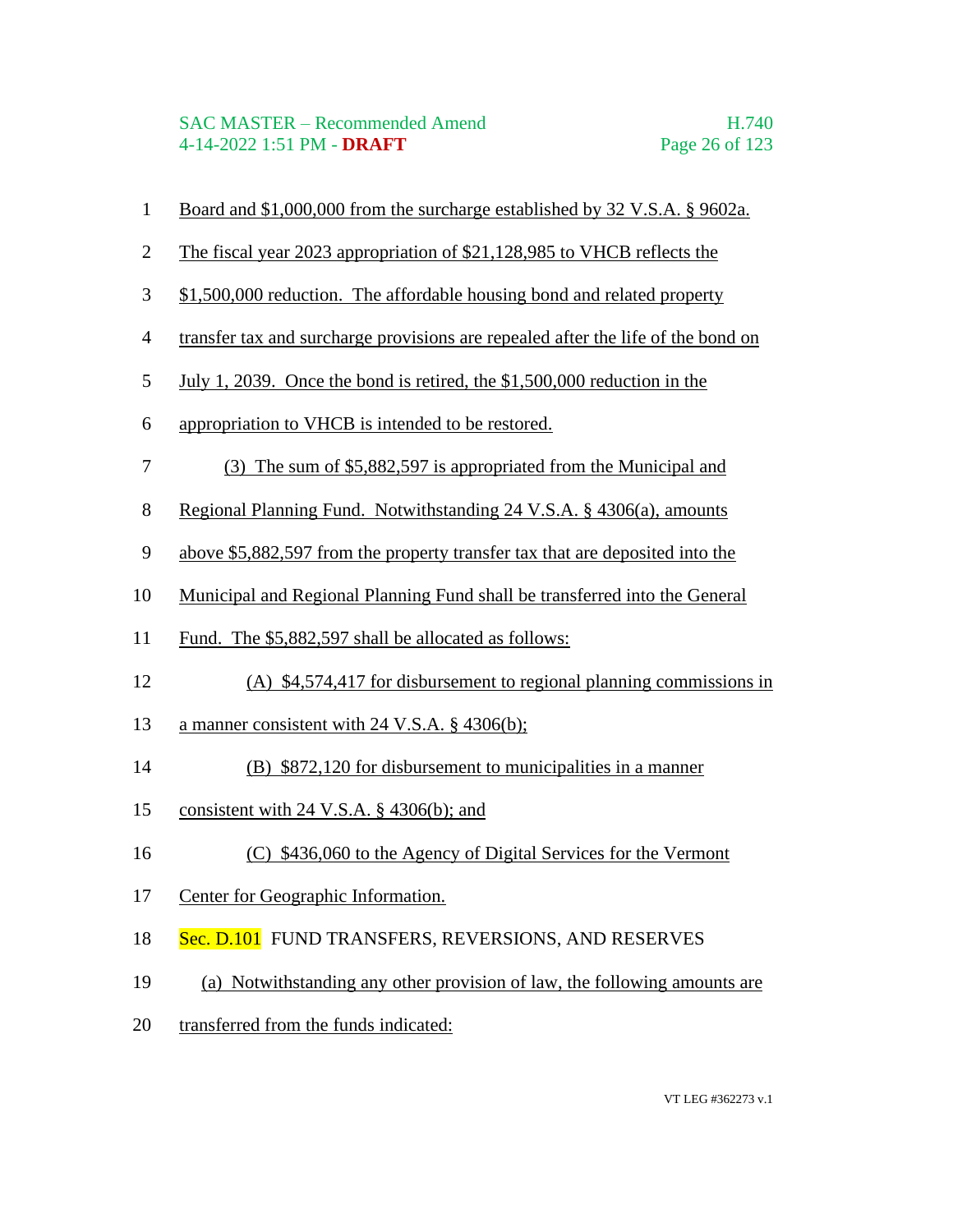- (1) From the General Fund to the All Other Insurance Fund (56300):
- \$1,000,000.
- (2) From the General Fund to the Workers' Compensation Fund
- (56100): \$2,000,000.
- (3) From the General Fund to the Enhanced 911 Special Fund (21711):
- \$1,300,000.
- (4) From the General Fund to the Technology Modernization Special
- Fund created in Sec. E.105.1 of this act: \$16,760,000.
- (5) From the Clean Water Fund (21932) established by 10 V.S.A.
- § 1388 to the Agricultural Water Quality Special Fund (21933) created under
- 6 V.S.A. § 4803: \$5,816,111.
- (6) From the Clean Water Fund established by 10 V.S.A. § 1388 to
- the Lake in Crisis Response Program Special Fund (21938) created under
- 10 V.S.A. § 1315: \$50,000.
- (7) From the Transportation Fund to the Downtown Transportation and
- Related Capital Improvement Fund (21575) established by 24 V.S.A. § 2796 to
- be used by the Vermont Downtown Development Board for the purposes of
- the Fund: \$523,966.
- (b) Notwithstanding any provisions of law to the contrary, in fiscal year
- 2023: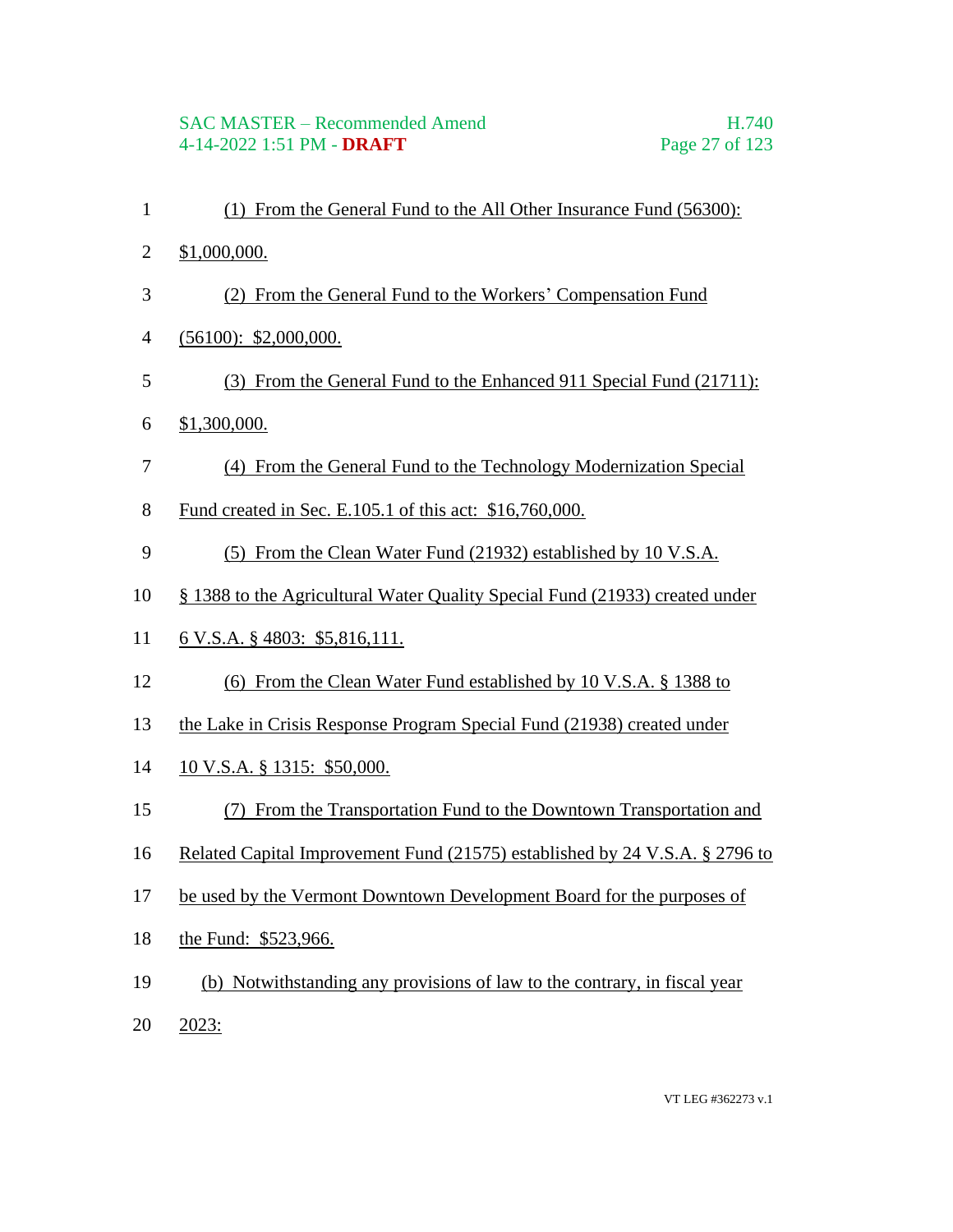# SAC MASTER – Recommended Amend<br>
4-14-2022 1:51 PM - DRAFT<br>
Page 28 of 123 4-14-2022 1:51 PM - **DRAFT**

| $\mathbf{1}$   |                      | (1) The following amounts shall be transferred to the General Fund from         |                    |
|----------------|----------------------|---------------------------------------------------------------------------------|--------------------|
| $\overline{2}$ | the funds indicated: |                                                                                 |                    |
| 3              | 22005                | AHS Central Office earned federal receipts                                      | \$4,641,960        |
| $\overline{4}$ | 50300                | <b>Liquor Control Fund</b>                                                      | \$20,400,000       |
| 5              |                      | Caledonia Fair                                                                  | \$5,000            |
| 6              |                      | <b>North Country Hospital Loan</b>                                              | \$24,047           |
| 7              |                      | Springfield Hospital promissory note repayment                                  | \$121,416          |
| 8              |                      | (2) The following estimated amounts, which may be all or a portion of           |                    |
| 9              |                      | unencumbered fund balances, shall be transferred from the following funds to    |                    |
| 10             |                      | the General Fund. The Commissioner of Finance and Management shall report       |                    |
| 11             |                      | to the Joint Fiscal Committee at its July meeting the final amounts transferred |                    |
| 12             |                      | from each fund and certify that such transfers will not impair the agency,      |                    |
| 13             |                      | office, or department reliant upon each fund from meeting its statutory         |                    |
| 14             | requirements.        |                                                                                 |                    |
| 15             | 21638                | AG-Fees & reimbursement - Court order                                           | \$2,000,000        |
| 16             | 21928                | <b>Secretary of State Services Funds</b>                                        | <u>\$1,200,000</u> |
| 17             |                      | 62100 Unclaimed Property Fund                                                   | \$1,773,425        |
| 18             | 21998                | <b>Cannabis Regulation Fund</b>                                                 | \$3,059,478        |
| 19             |                      | (3) Notwithstanding 2016 Acts and Resolves No. 172, Sec. E. 228,                |                    |
| 20             |                      | \$45,664,476 of the unencumbered balances in the Insurance Regulatory and       |                    |
| 21             |                      | Supervision Fund (21075), the Captive Insurance Regulatory and Supervision      |                    |
|                |                      |                                                                                 | VT LEG #362273 v.1 |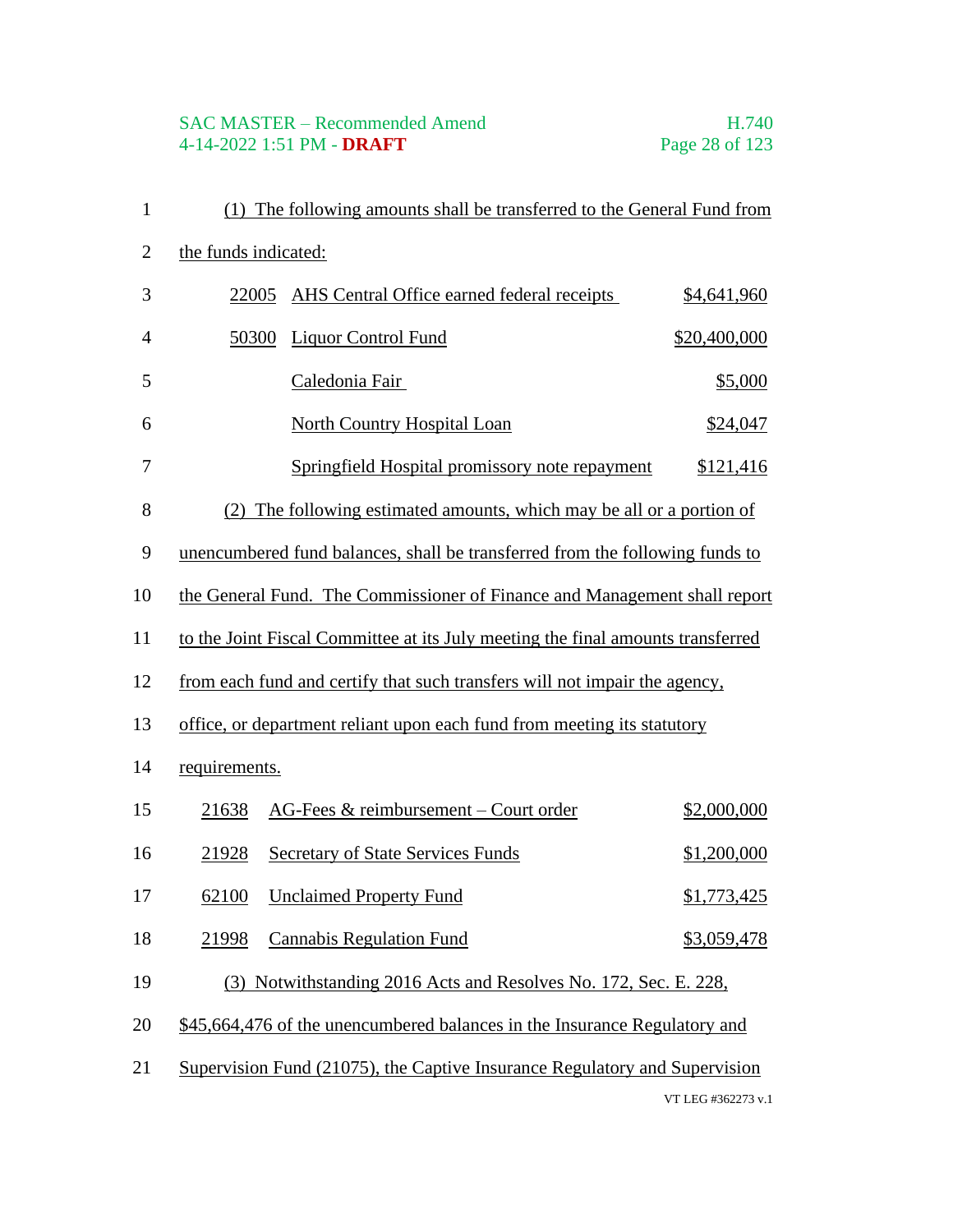#### SAC MASTER – Recommended Amend H.740 4-14-2022 1:51 PM - **DRAFT** Page 29 of 123

- Fund (21085), and the Securities Regulatory and Supervision Fund (21080)
- shall be transferred to the General Fund.
- (4) Notwithstanding any provision of law to the contrary, in fiscal year
- 2023, the following amounts shall revert to the General Fund from the
- accounts indicated:
- 6 1210002000 Legislature \$205,000

- (c) Notwithstanding any provisions of law to the contrary, in fiscal year
- 2023 the following estimated General Fund reserves shall be made:
- (1) Pursuant to 32 V.S.A. § 308, an estimated amount of \$18,629,568
- shall be reserved in the General Fund Budget Stabilization Reserve.
- Sec. D.102 27/53 RESERVE
- (a) \$3,020,000 from the General Fund shall be reserved in the 27/53
- reserve in fiscal year 2022. This action is the fiscal year 2023 contribution to
- the reserve for the 53rd week of Medicaid as required by 32 V.S.A. § 308e and
- the 27th payroll reserve as required by 32 V.S.A. § 308e.
- **Sec. D.103** [Deleted.]
- \* \* \* General Government \* \* \*
- 18 Sec. E.100 EXECUTIVE BRANCH POSITIONS
- (a) The establishment of the following new positions is authorized in fiscal
- year 2023:
- 21 (1) Permanent classified positions: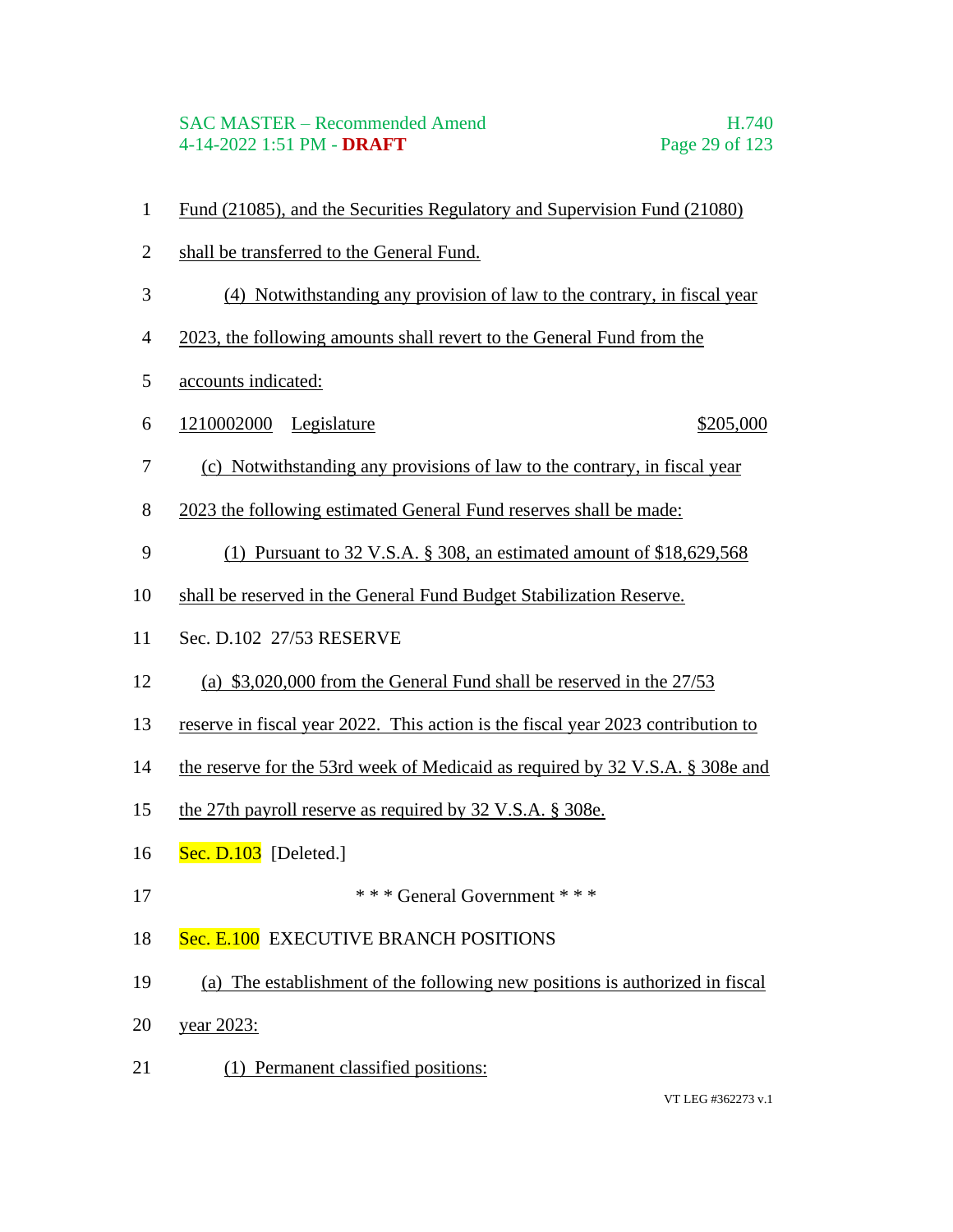# SAC MASTER – Recommended Amend<br>
4-14-2022 1:51 PM - **DRAFT** Page 30 of 123 4-14-2022 1:51 PM - **DRAFT**

| $\mathbf{1}$   | (A) Agency of Agriculture, Food and Markets - Vermont Agriculture |
|----------------|-------------------------------------------------------------------|
| $\overline{2}$ | and Environmental Lab: one new VAEL Scientist IV; Chemistry.      |
| 3              | (B) Department of Buildings and General Services – Fee for Space: |
| $\overline{4}$ | (i) one BGS Utility Mechanic;                                     |
| 5              | (ii) three BGS Institutional Custodians; and                      |
| 6              | (iii) one BGS Maintenance Mechanic II.                            |
| 7              | (C) Department of Disabilities, Aging, and Independent Living's   |
| 8              | Administration and Support division:                              |
| 9              | (i) one Survey and Certification Non-clinical Manager;            |
| 10             | (ii) three Nurse Surveyors;                                       |
| 11             | (iii) one Administrative Assistant; and                           |
| 12             | (iv) one Office of Public Guardian Community Financial            |
| 13             | Specialist.                                                       |
| 14             | (D) Department of Mental Health:                                  |
| 15             | (i) one Suicide Prevention Director;                              |
| 16             | (ii) one Quality Control Specialist III;                          |
| 17             | (iii) one Staffing Office Manager;                                |
| 18             | (iv) five Mental Health Scheduling Coordinators;                  |
| 19             | (v) one DMH Psychologist;                                         |
| 20             | (vi) one DMH Activity Therapist;                                  |
| 21             | (vii) one Psychiatric Social Worker II;                           |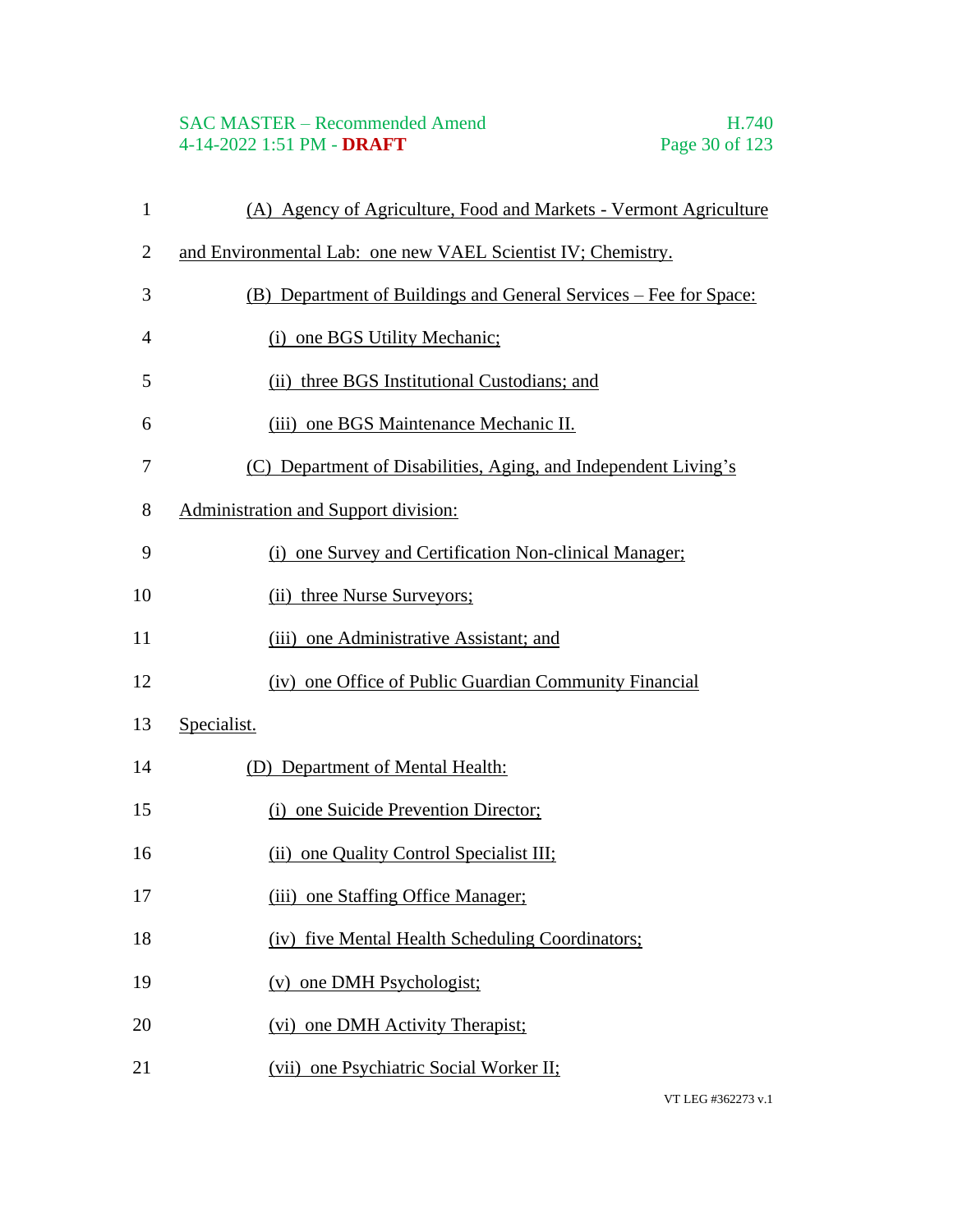# SAC MASTER – Recommended Amend<br>4-14-2022 1:51 PM - DRAFT Page 31 of 123 4-14-2022 1:51 PM - **DRAFT**

| $\mathbf{1}$   | (viii) two Food Service Workers;                                            |
|----------------|-----------------------------------------------------------------------------|
| $\overline{2}$ | $(ix)$ two Cook Cs; and                                                     |
| 3              | $(x)$ one Supervising Chef.                                                 |
| $\overline{4}$ | (E) Agency of Education:                                                    |
| 5              | (i) one School Facility Coordinator; and                                    |
| 6              | (ii) one Communication Coordinator.                                         |
| 7              | (F) Cannabis Control Board:                                                 |
| 8              | (i) two enforcement officers; and                                           |
| 9              | (ii) one data analyst.                                                      |
| 10             | (G) State Treasurer: one Retirement Program Technician.                     |
| 11             | (H) Agency of Natural Resources Central Office:                             |
| 12             | (i) one Environmental Analyst VII; and                                      |
| 13             | (ii) two Environmental Analyst V.                                           |
| 14             | (2) Permanent Exempt Positions:                                             |
| 15             | (A) Vermont Pension Investment Commission: one Principal                    |
| 16             | Assistant.                                                                  |
| 17             | (b) The conversion of the following limited-service positions to classified |
| 18             | permanent status is authorized in fiscal year 2023 as follows:              |
| 19             | (1) Department of Vermont Health Access:                                    |
| 20             | (A) DVHA, Business Office Unit – one Financial Manager III;                 |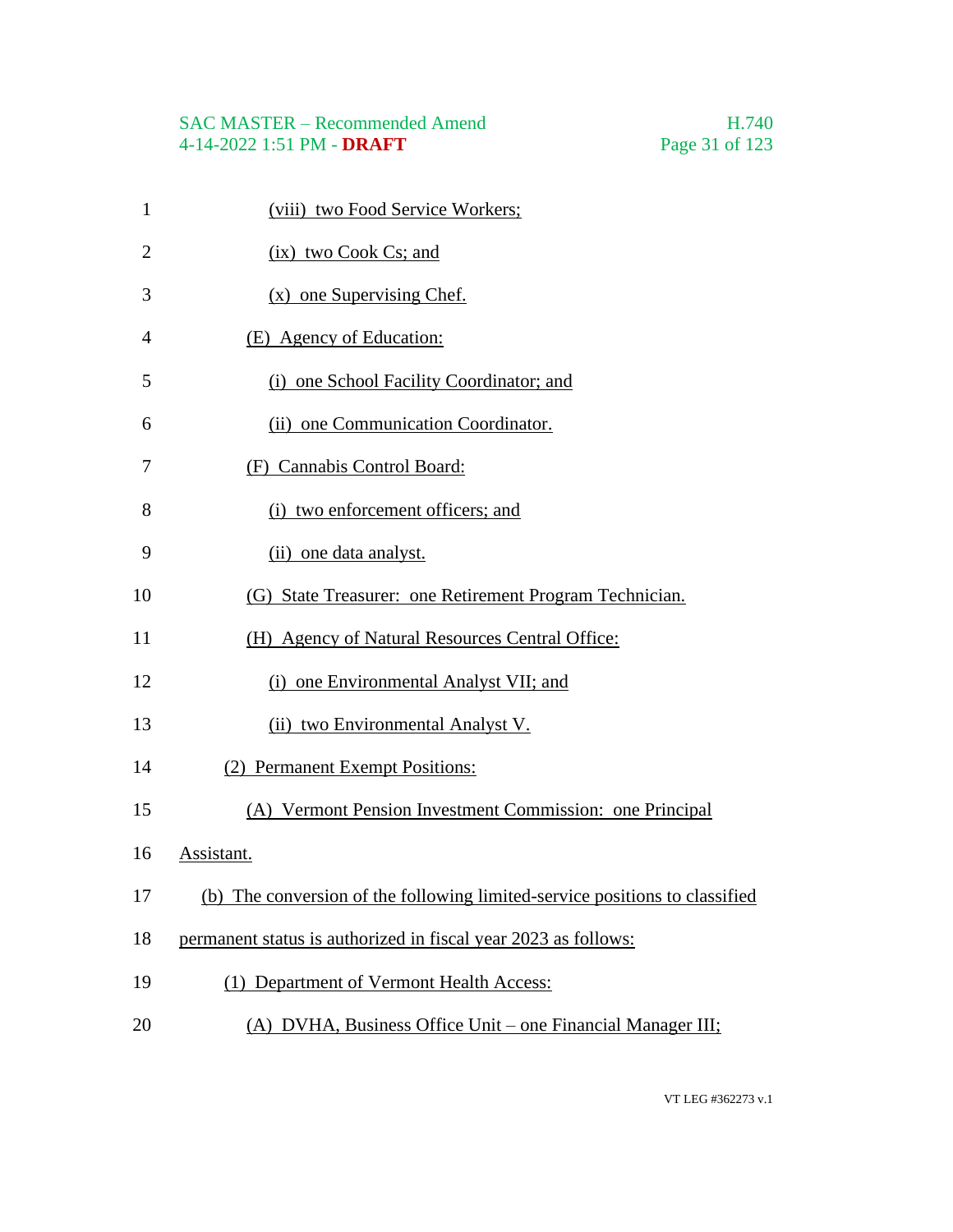# SAC MASTER – Recommended Amend<br>4-14-2022 1:51 PM - DRAFT Page 32 of 123 4-14-2022 1:51 PM - **DRAFT**

| $\mathbf{1}$   | (B) DVHA, Business Office Unit – one Grants Management        |
|----------------|---------------------------------------------------------------|
| $\overline{2}$ | Specialist;                                                   |
| 3              | (C) DVHA, Contracts & Grants Unit – two Contracts & Grants    |
| $\overline{4}$ | Administrators;                                               |
| 5              | (D) DVHA, Contracts & Grants Unit – one Financial Manager I;  |
| 6              | (E) DVHA, HAEEU – one Assister Program Manager;               |
| 7              | (F) DVHA, HAEEU – seven Benefits Program Mentors;             |
| 8              | (G) DVHA, HAEEU – two Business Analysts;                      |
| 9              | (H) DVHA, HAEEU – one Communications $&$ Outreach             |
| 10             | Coordinator;                                                  |
| 11             | (I) DVHA, HAEEU – one Health Care Training/Community          |
| 12             | Manager;                                                      |
| 13             | (J) DVHA, HAEEU – seven Health Program Administrators;        |
| 14             | (K) DVHA, HAEEU – three Healthcare Assistant Admin Is;        |
| 15             | (L) DVHA, HAEEU – five Healthcare Assistant Admin IIs;        |
| 16             | (M) DVHA, HAEEU – one VHC Business Process Coordinator;       |
| 17             | (N) DVHA, HAEEU – one VHC Education & Outreach Coordinator;   |
| 18             | (O) DVHA, HAEEU – five VHC Support Services Specialists;      |
| 19             | (P) DVHA, HAEEU – 16 VT Healthcare Service Specialist Is;     |
| 20             | (Q) DVHA, HAEEU – 25 VT Healthcare Service Specialist IIs;    |
| 21             | (R) DVHA, HAEEU – five VT Healthcare Service Specialist IIIs; |
|                | VT LEG #362273 v.1                                            |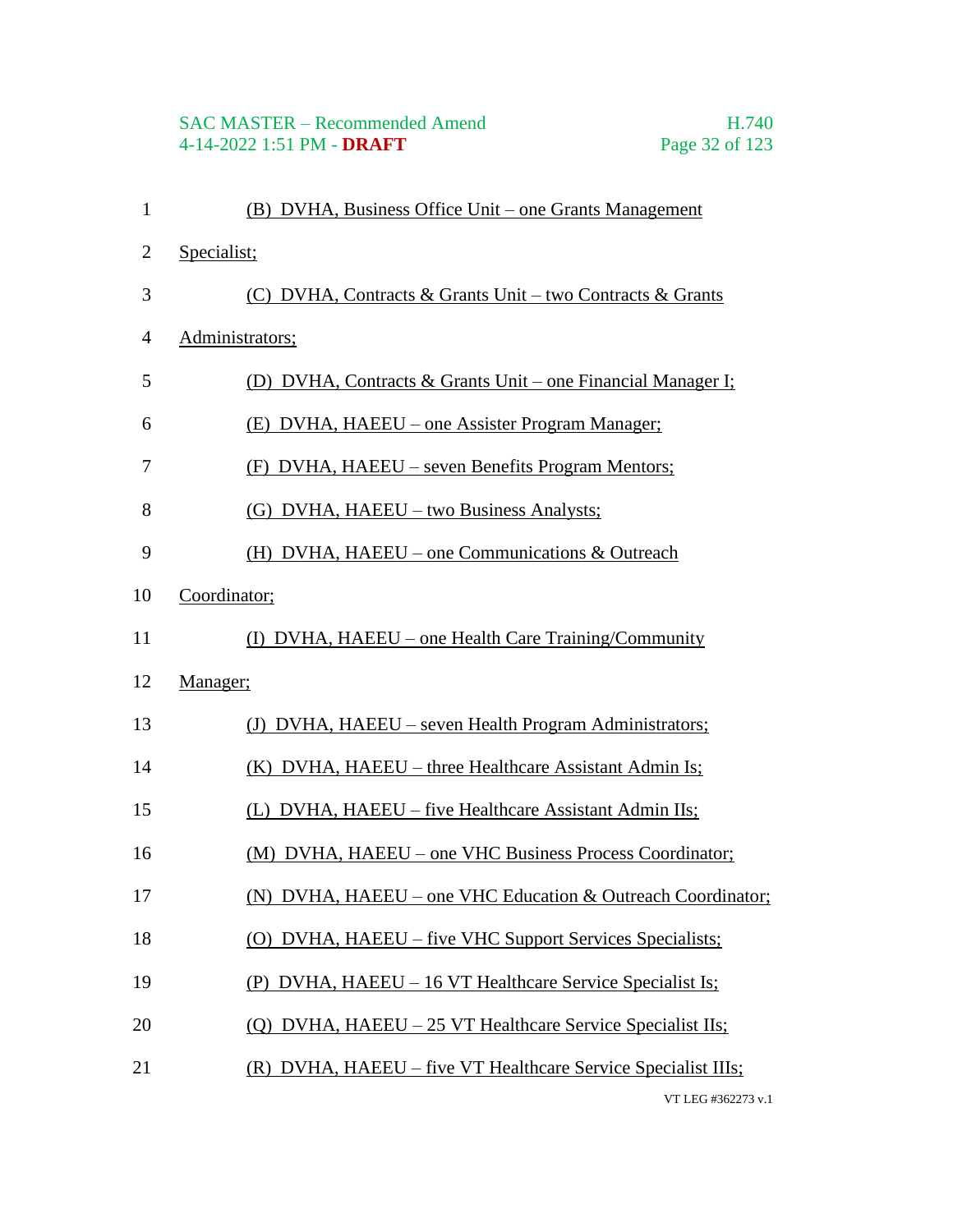| $\mathbf{1}$   | (S) DVHA, Health Care Appeals Unit – five Fair Hearing Specialists;   |
|----------------|-----------------------------------------------------------------------|
| $\overline{2}$ | (T) DVHA, Health Care Appeals Unit – one Program Technician I;        |
| 3              | (U) DVHA, Legal Unit – one Staff Attorney II; and                     |
| 4              | (V) DVHA, Long Term Care Unit – three Long Term Care Specialist       |
| 5              | Is.                                                                   |
| 6              | (2) Department of Forests, Parks and Recreation – Forestry: one       |
| 7              | Forester III.                                                         |
| 8              | (3) State Treasurer: one Financial Manager.                           |
| 9              | (c) The establishment of the following new classified limited-service |
| 10             | positions are authorized in fiscal year 2023 as follows:              |
| 11             | (1) Department of Labor: three positions to assist with the UI        |
| 12             | Modernization project.                                                |
| 13             | (2) Agency of Education:                                              |
| 14             | (A) one Grants Manager; and                                           |
| 15             | (B) three Monitoring Coordinators.                                    |
| 16             | (3) Department of Environmental Conservation:                         |
| 17             | (A) one Environmental Analyst V.                                      |
| 18             | (4) Department of Motor Vehicles – to support DMV Core                |
| 19             | <b>Modernization Phase II:</b>                                        |
| 20             | (A) one Purchasing/Inventory $\&$ Facilities Specialist III,          |
| 21             |                                                                       |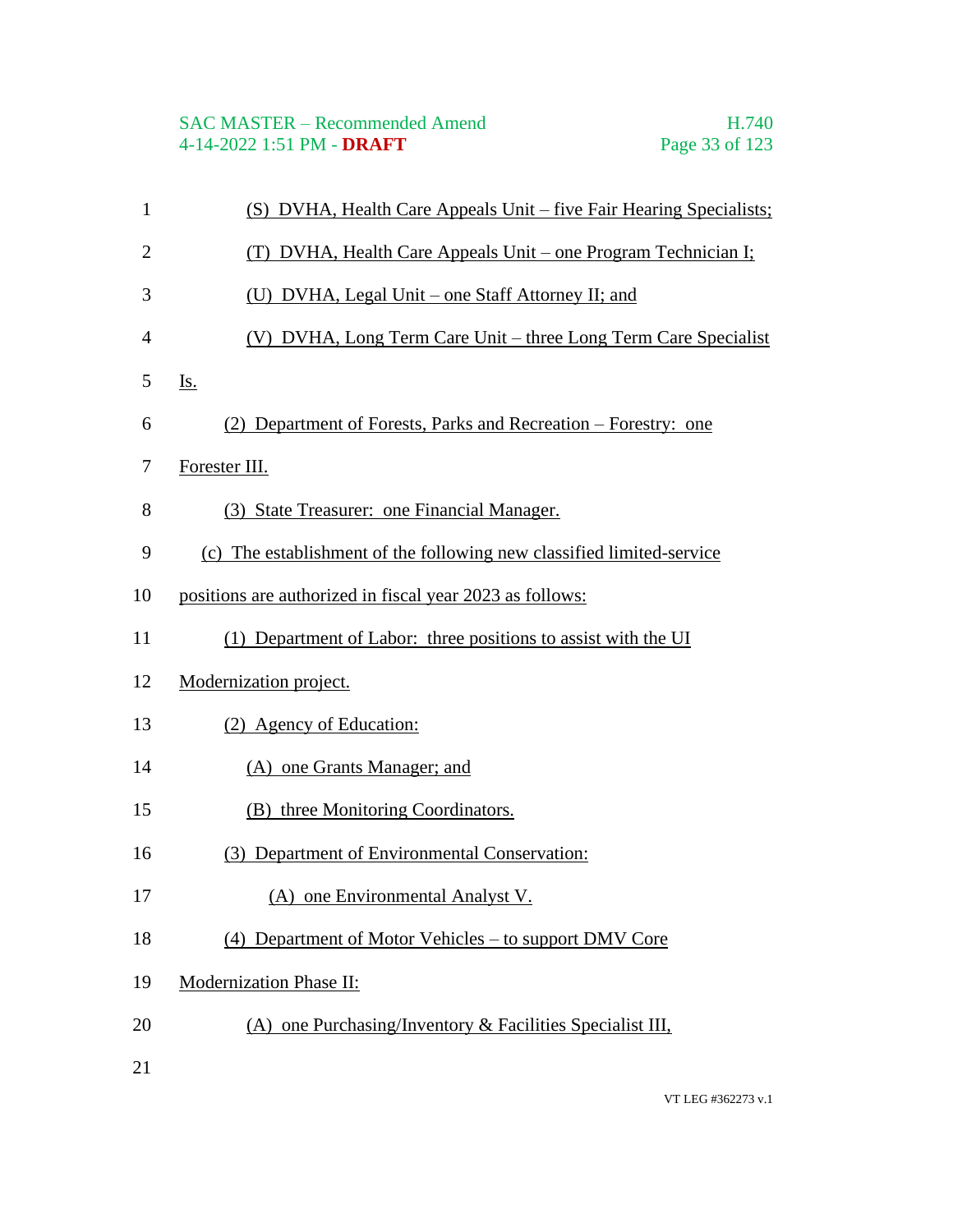#### SAC MASTER – Recommended Amend H.740 4-14-2022 1:51 PM - **DRAFT** Page 34 of 123

 (B) two Direct Client Service Specialist I, (C) one Financial Specialist III, and (D) one Direct Customer Service Specialist I. (d) The establishment of the following new classified limited-service positions are authorized in fiscal year July 1, 2022 through December 31, 2024 as follows: (1) Department of State's Attorneys and Sheriffs: (A) ten Deputy State's Attorneys; and (B) two Administrative Assistants. (e) The transfer of the following exempt position is authorized in fiscal year 2023 as follows: (1) From the Agency of Administration to the Office of the Attorney General: (A) one Staff Attorney III. Sec. E.100.1 2014 Acts and Resolves No. 179, Sec. E.100(d), as amended by 2015 Acts and Resolves No. 4, Sec. 74; 2016 Acts and Resolves No. 172, Sec. E.100.2; 2017 Acts and Resolves No. 85, Sec. E.100.1; 2018 (Sp. Sess.) Acts and Resolves No. 11, Sec. E.100.1; 2020 Acts and Resolves No. 120, Sec. A.7; 2020 Act and Resolves No. 154, Sec. E.100.2; and by 2021 Acts and Resolves No. 74, Sec. E.100.1, is further amended to read: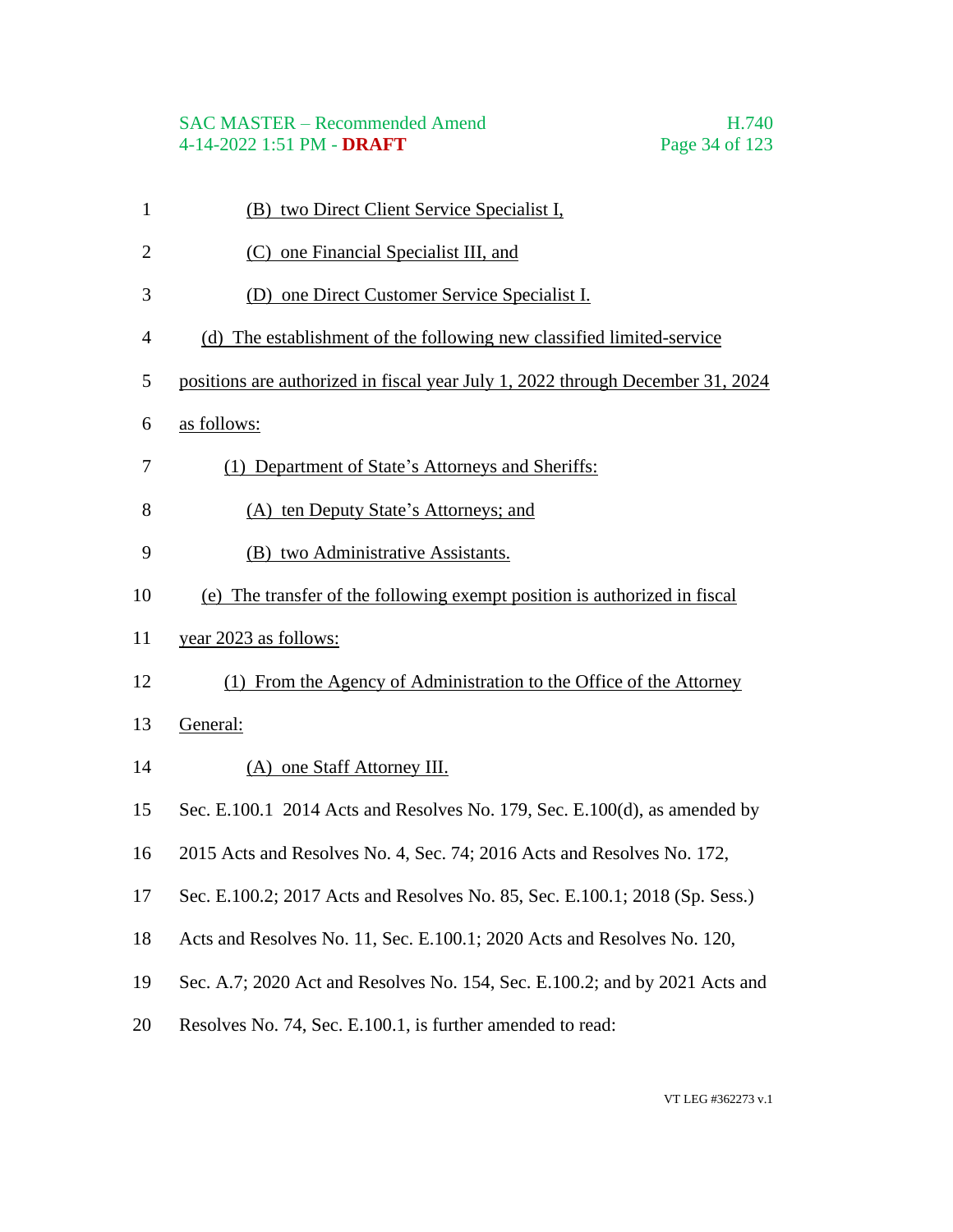# SAC MASTER – Recommended Amend<br>4-14-2022 1:51 PM - DRAFT Page 35 of 123 4-14-2022 1:51 PM - **DRAFT**

| $\mathbf{1}$   | (d) Position Pilot Program. A Position Pilot is hereby created to assist       |
|----------------|--------------------------------------------------------------------------------|
| $\overline{2}$ | participating departments in more effectively managing costs of overtime,      |
| 3              | compensatory time, temporary employees, and contractual work by removing       |
| $\overline{4}$ | the position cap with the goal of maximizing resources to the greatest benefit |
| 5              | of Vermont taxpayers.                                                          |
| 6              | (1) Notwithstanding Sec. A.107 of this act, the Agency of                      |
| $\tau$         | Transportation, the Department for Children and Families, the Agency of        |
| 8              | Natural Resources, the Department of Buildings and General Services, the       |
| 9              | Department of Labor, the Department of Corrections, and the Department of      |
| 10             | Public Safety, the Department of State's Attorneys and Sheriffs, and the       |
| 11             | Vermont Veterans' Home shall not be subject to the cap on positions for the    |
| 12             | duration of the Pilot.                                                         |
| 13             | (A) The Department of Corrections is authorized to add only                    |
| 14             | Correctional Officer I and II positions.                                       |
| 15             | (B) The Department of State's Attorneys and Sheriffs is authorized to          |
| 16             | add only State's Attorney positions.                                           |
| 17             | (C) The Vermont Veterans' Home is authorized to add direct care                |
| 18             | positions, including part-time positions. Prior to authorizing positions under |
| 19             | subdivision $(d)(2)$ of this section, the Secretary of Administration shall be |
| 20             | provided the financial analysis from the Vermont Veterans' Home reviewed by    |
| 21             | the Commissioner of Finance and Management which demonstrates reduction        |
|                | VT LEG #362273 v.1                                                             |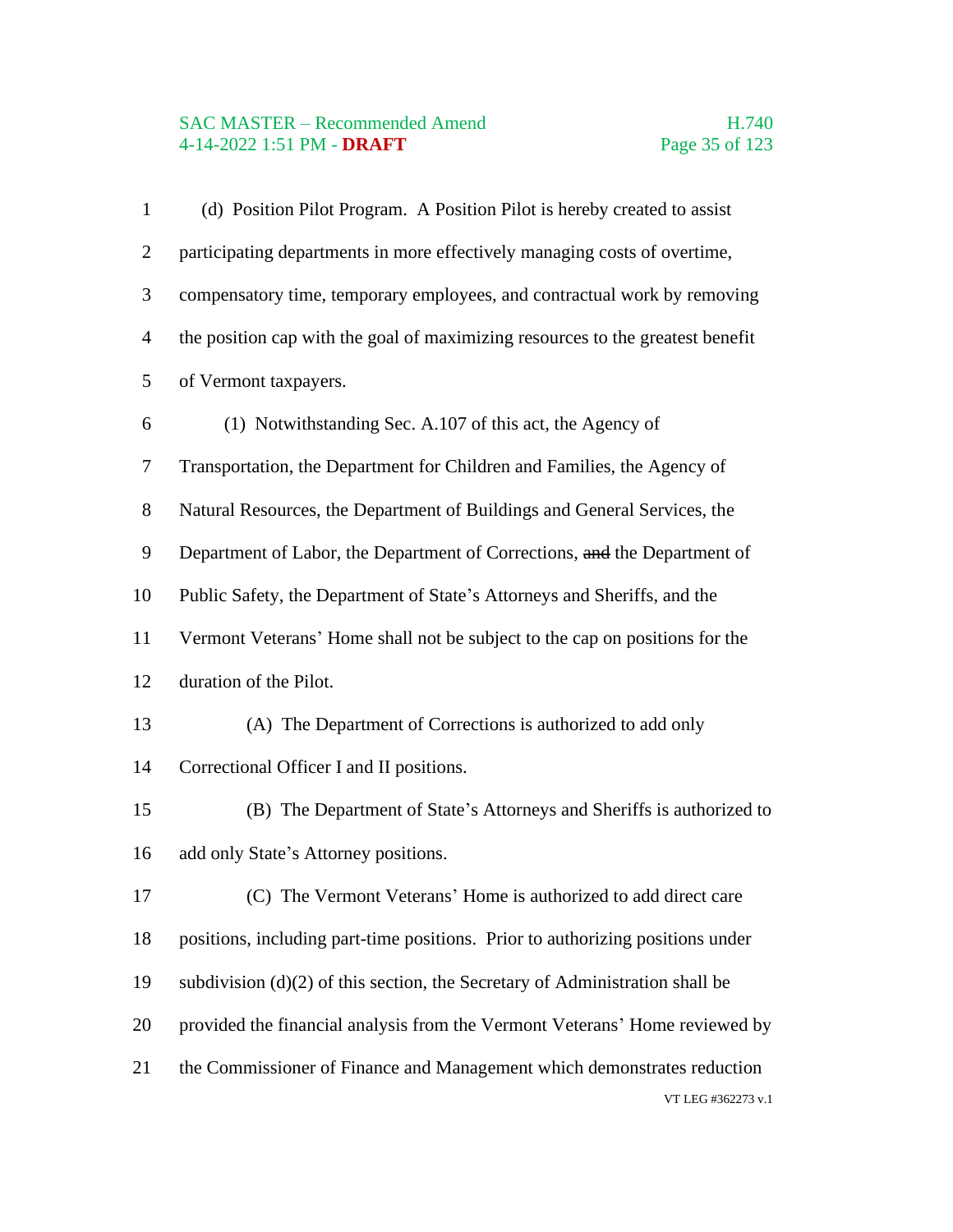#### SAC MASTER – Recommended Amend H.740 4-14-2022 1:51 PM - **DRAFT** Page 36 of 123

VT LEG #362273 v.1 in the cost of overtime expenses or other expenses equal to or greater than the projected cost of the positions for the current and successive fiscal year of operations.  $***$  (7) This Pilot shall sunset on July 1, 2023 July 1, 2025, unless extended or modified by the General Assembly. (8) On or before January 15, 2019 Annually on or before January 15, the Commissioner of Human Resources, in coordination with the Vermont State Employees' Association (VSEA), shall provide a report on the total number of positions created under the authority of this section to the House and Senate Committees on Appropriations. The report shall include a recommendation on whether this program should be expanded and continue and, if so, should it be extended but remain in session law or be made permanent by codification in statute. Sec. E.100.2 CHIEF PREVENTION OFFICER (a) The Office of the Chief Prevention Officer shall coordinate all budget and policy initiatives across the full spectrum of the prevention continuum. Sec. E.105 3 V.S.A. § 3303 is amended to read: § 3303. REPORTING, RECORDS, AND REVIEW REQUIREMENTS (a) Annual report and budget. The Secretary shall submit to the General Assembly, concurrent with the Governor's annual budget request required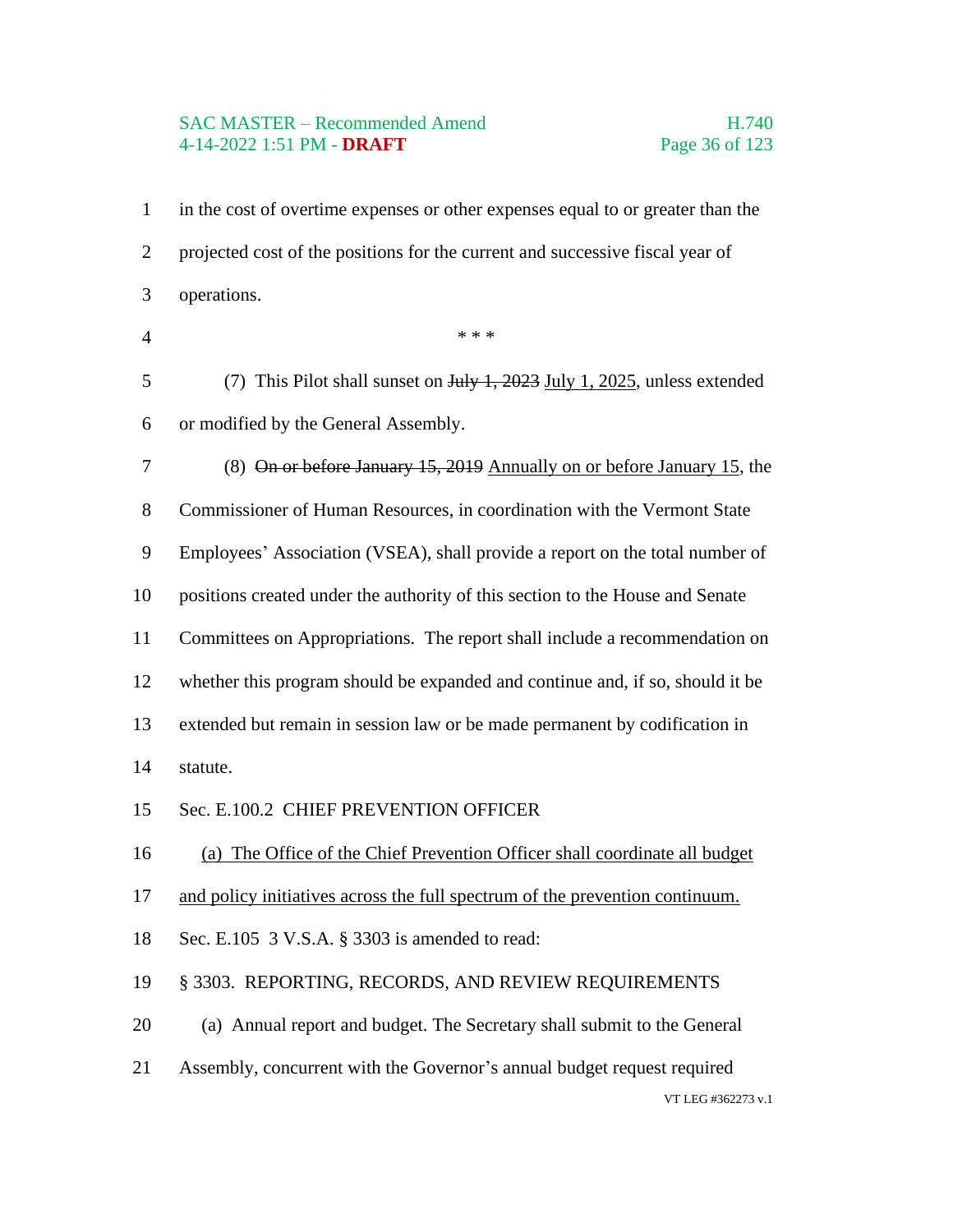# SAC MASTER – Recommended Amend<br>4-14-2022 1:51 PM - DRAFT Page 37 of 123 4-14-2022 1:51 PM - **DRAFT**

| $\mathbf{1}$   | under 32 V.S.A. § 306, an annual report for information technology and           |
|----------------|----------------------------------------------------------------------------------|
| $\overline{2}$ | cybersecurity. The report shall reflect the priorities of the Agency and shall   |
| 3              | include:                                                                         |
| $\overline{4}$ | (1) performance metrics and trends, including baseline and annual                |
| 5              | measurements, for each division of the Agency;                                   |
| 6              | (2) a financial report of revenues and expenditures to date for the current      |
| 7              | fiscal year;                                                                     |
| 8              | (3) costs avoided or saved as a result of technology optimization for the        |
| 9              | previous fiscal year;                                                            |
| 10             | (4) an outline summary of information, including scope, schedule,                |
| 11             | budget, and status for information technology projects with total costs of       |
| 12             | \$500,000.00 or greater;                                                         |
| 13             | (5) an annual update to the strategic plan prepared pursuant to                  |
| 14             | subsection (c) of this section;                                                  |
| 15             | (6) a summary of independent reviews as required by subsection (d) of            |
| 16             | this section; and                                                                |
| 17             | (7) the Agency budget submission; and                                            |
| 18             | (8) a report on the expenditures of the Technology Modernization                 |
| 19             | Special Fund, a list of projects receiving funding from the Fund in the prior    |
| 20             | fiscal year, and a list of prioritized recommendations for projects to be funded |
| 21             | from the Fund in the next fiscal year.                                           |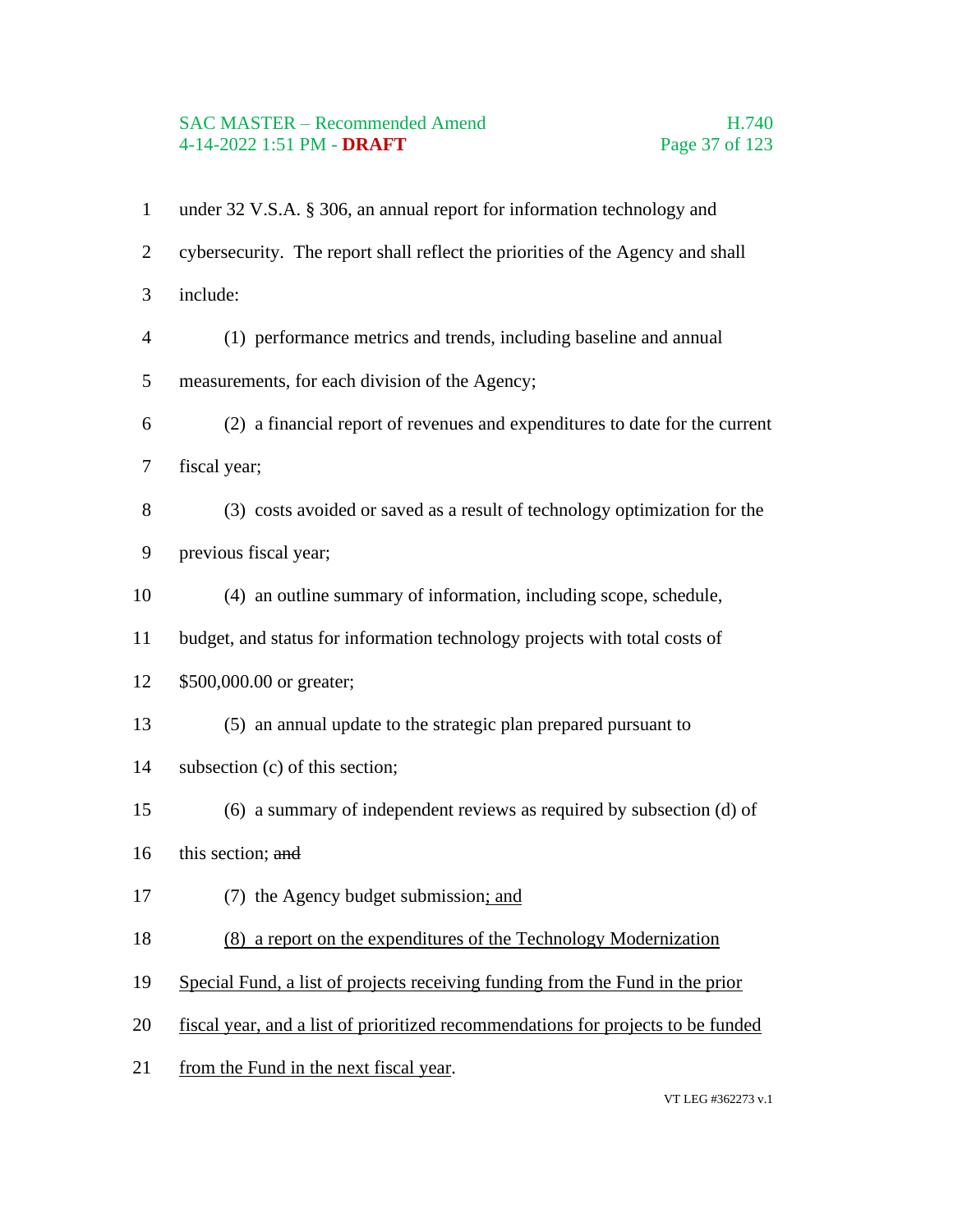- $***$
- Sec. E.105.1 3 V.S.A. § 3305 is added to read:

# § 3305. TECHNOLOGY MODERNIZATION SPECIAL FUND

- (a) Creation. There is created the Technology Modernization Special Fund,
- to be administered by the Agency of Digital Services. Monies in the Fund
- shall be used to purchase, implement, and upgrade technology platforms,
- systems, and cybersecurity services used by State agencies and departments to
- carry out their statutory functions.
- (b) Funds. The Fund shall consist of:
- (1) any amounts transferred or appropriated to it by the General
- Assembly; and
- (2) any interest earned by the Fund.
- (c) Fund balance. Any balance remaining at the end of the fiscal year shall
- remain in the Fund.
- (d) Receipts. The Commissioner of Finance and Management may
- anticipate receipts to this Fund and issue warrants based thereon.
- (e) Priorities. The General Assembly shall prioritize projects to receive
- monies from the Fund based on recommendations from the Chief Information
- Officer submitted pursuant to subsection 3303(a) of this title.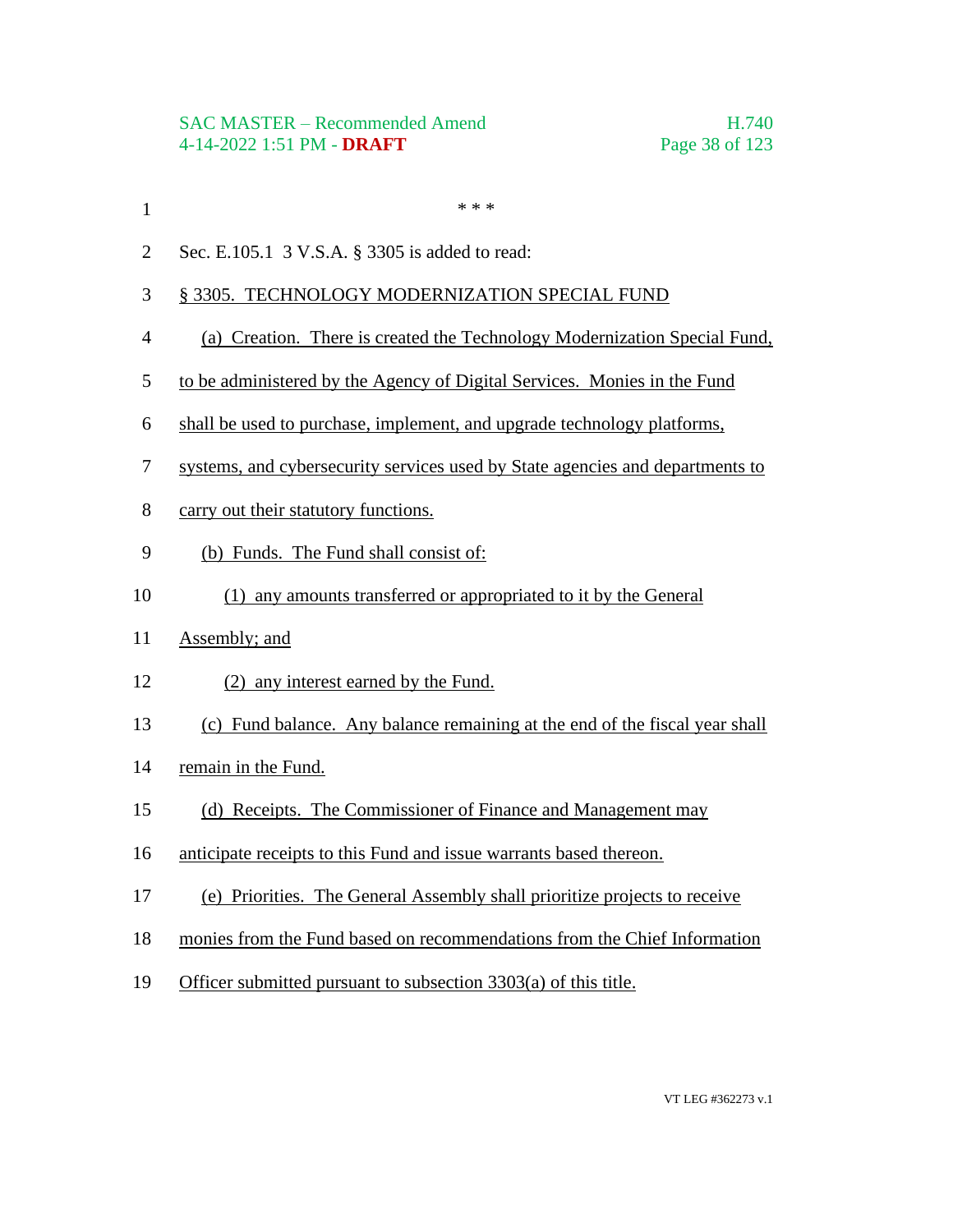| $\mathbf{1}$   | Sec. E.105.2 FISCAL YEAR 2023; TECHNOLOGY MODERNIZATION                       |
|----------------|-------------------------------------------------------------------------------|
| $\overline{2}$ | SPECIAL FUND; AUTHORIZATIONS                                                  |
| $\mathfrak{Z}$ | (a) In fiscal 2023, the following expenditures are authorized from the        |
| $\overline{4}$ | Technology Modernization Special Fund to the projects described in this       |
| 5              | section:                                                                      |
| 6              | (1) the sum of \$11,800,000 for Enterprise Resource Planning (ERP)            |
| $\tau$         | system upgrade of core statewide financial accounting system and integration  |
| $8\,$          | with the Vermont Department of Labor and the Agency of Transportation         |
| 9              | financial systems;                                                            |
| 10             | $(2)$ the sum of \$1,800,000 for continued implementation of the              |
| 11             | Workplace Information Management System for property management at the        |
| 12             | Department of Buildings and General Services;                                 |
| 13             | (3) the sum of \$960,000 for the Fire Safety System Modernization to          |
| 14             | replace the current technology with a modern platform to improve records      |
| 15             | management and public interaction functionalities related to permitting and   |
| 16             | licensing; and                                                                |
| 17             | $(4)$ the sum of \$2,200,000 for a case management system at the Office       |
| 18             | of the Attorney General.                                                      |
| 19             | (b) The expenditures authorized in subdivision $(a)(1)$ of this section shall |
| 20             | only be released following approval by the Joint Information Technology       |
| 21             | Oversight Committee upon a review of the following documentation as           |
|                | VT LEG #362273 v.1                                                            |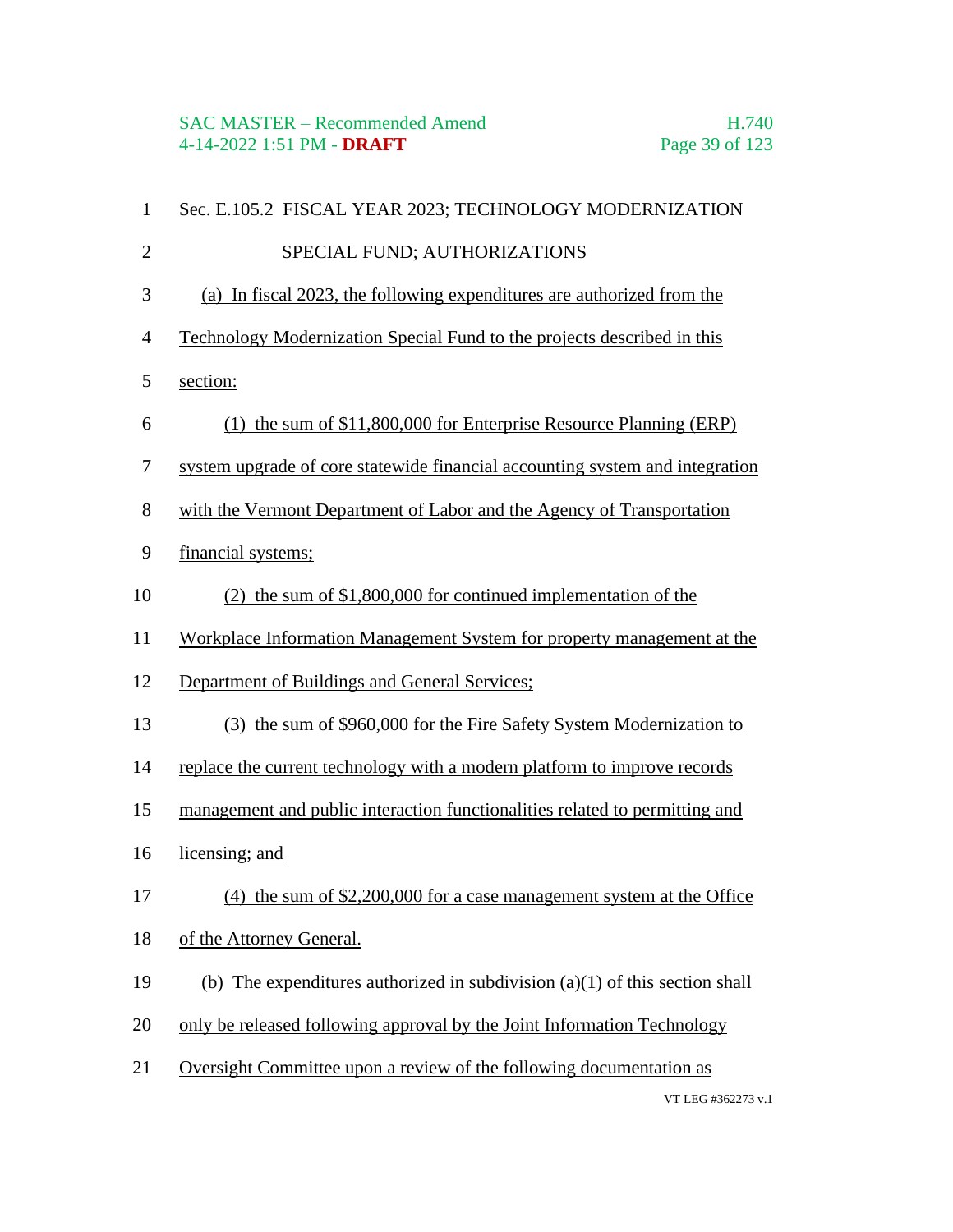## SAC MASTER – Recommended Amend H.740 4-14-2022 1:51 PM - **DRAFT** Page 40 of 123

- provided by the Agency of Digital Services, the Agency of Administration, and
- the Joint Fiscal Office's IT consultant:
- (1) adequacy of departmental readiness;
- (2) the responsiveness of requests for proposals; and
- (3) results of the independent review.
- 6 Sec. E.106 EXECUTIVE BRANCH FEES AND FUND DEFICITS;
- 7 PROPOSED INCREASES AND FOREGONE REVENUE;
- 8 REPORT
- (a) According to the report submitted by the Commissioner of Finance and
- Management pursuant to 2021 Acts and Resolves No. 74, Sec. E.106,
- \$22,000,000 in revenue was foregone in one fiscal year due to lack of
- inflationary increases in certain fees, including Agency of Transportation fees.
- (b) On or before November 15, 2022, the Commissioner of Finance and
- Management shall submit an inventory of all existing fees within State
- government to the Joint Fiscal Committee in Excel format. This inventory
- shall include all fees collected by the Executive Branch, the Attorney General,
- and the State Treasurer, as well as fees collected by the Judicial Branch. For
- fees within the Judicial Branch, the Commissioner shall have the assistance of
- the State Court Administrator. The fee inventory shall contain the following
- information for each fee in existence on the preceding July 1:
- 21 (1) the statutory authorization and termination date if any;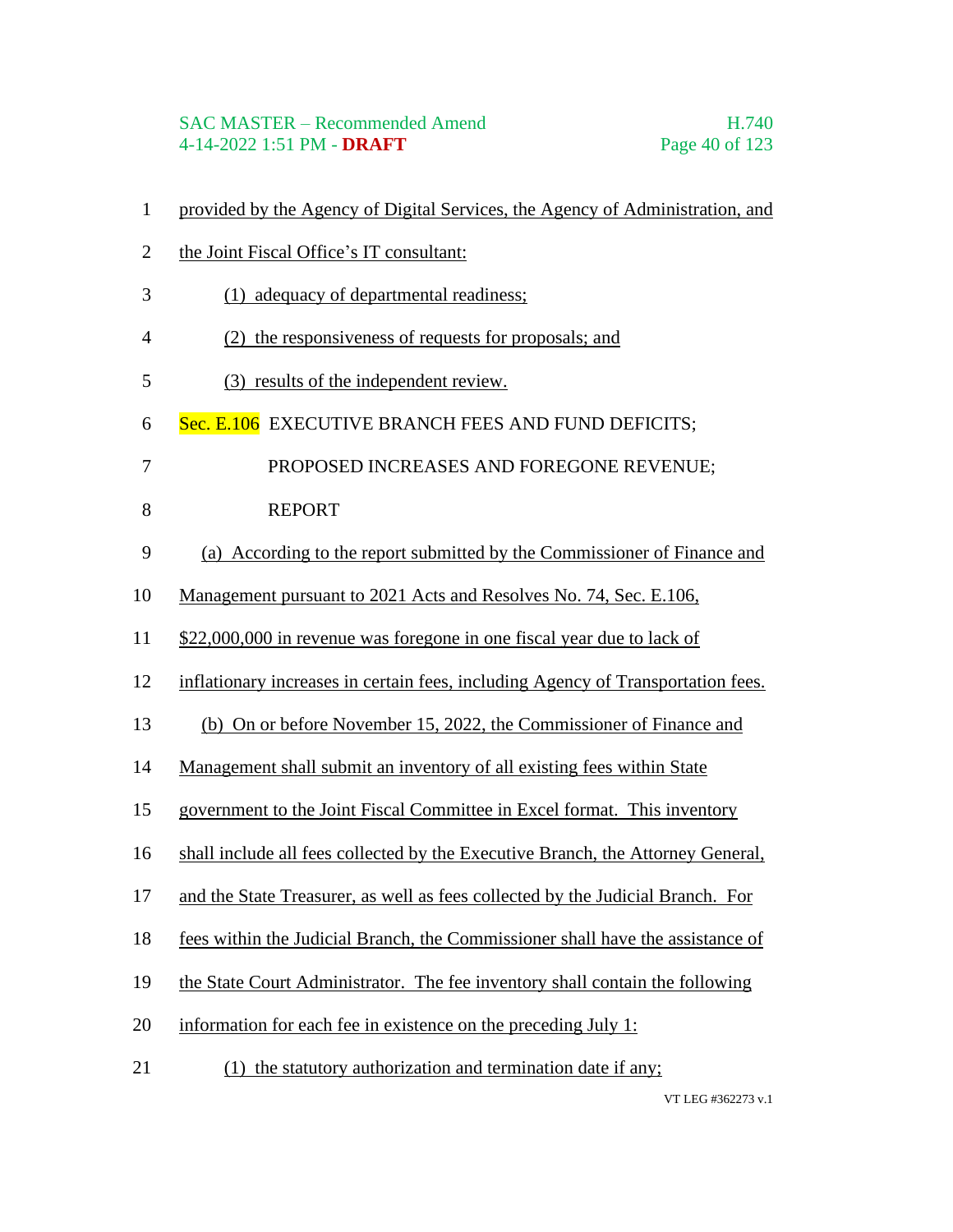# SAC MASTER – Recommended Amend H.740 4-14-2022 1:51 PM - **DRAFT** Page 41 of 123

 (2) its current rate or amount and the date this was last set or adjusted by 2 the General Assembly or by the Joint Fiscal Committee; (3) the fund into which its revenues are deposited; (4) the revenues derived from it in each of the two previous fiscal years and an estimate of what will be collected in the current fiscal year; and (5) in the case of licensing and registration fees, whether the fee is collected annually, biennially, or on some other set time frame. (c) On or before November 15, 2022, the Secretary of State shall submit an inventory of its existing fees to the Joint Fiscal Committee in Excel format. The fee inventory shall contain the following information for each fee in existence on the preceding July 1: 12 (1) the statutory authorization and termination date if any; (2) its current rate or amount and the date this was last set or adjusted by the General Assembly or by the Joint Fiscal Committee; (3) the fund into which its revenues are deposited; (4) the revenues derived from it in each of the two previous fiscal years and an estimate of what will be collected in the current fiscal year; and (5) in the case of licensing and registration fees, whether the fee is collected annually, biennially, or on some other set time frame.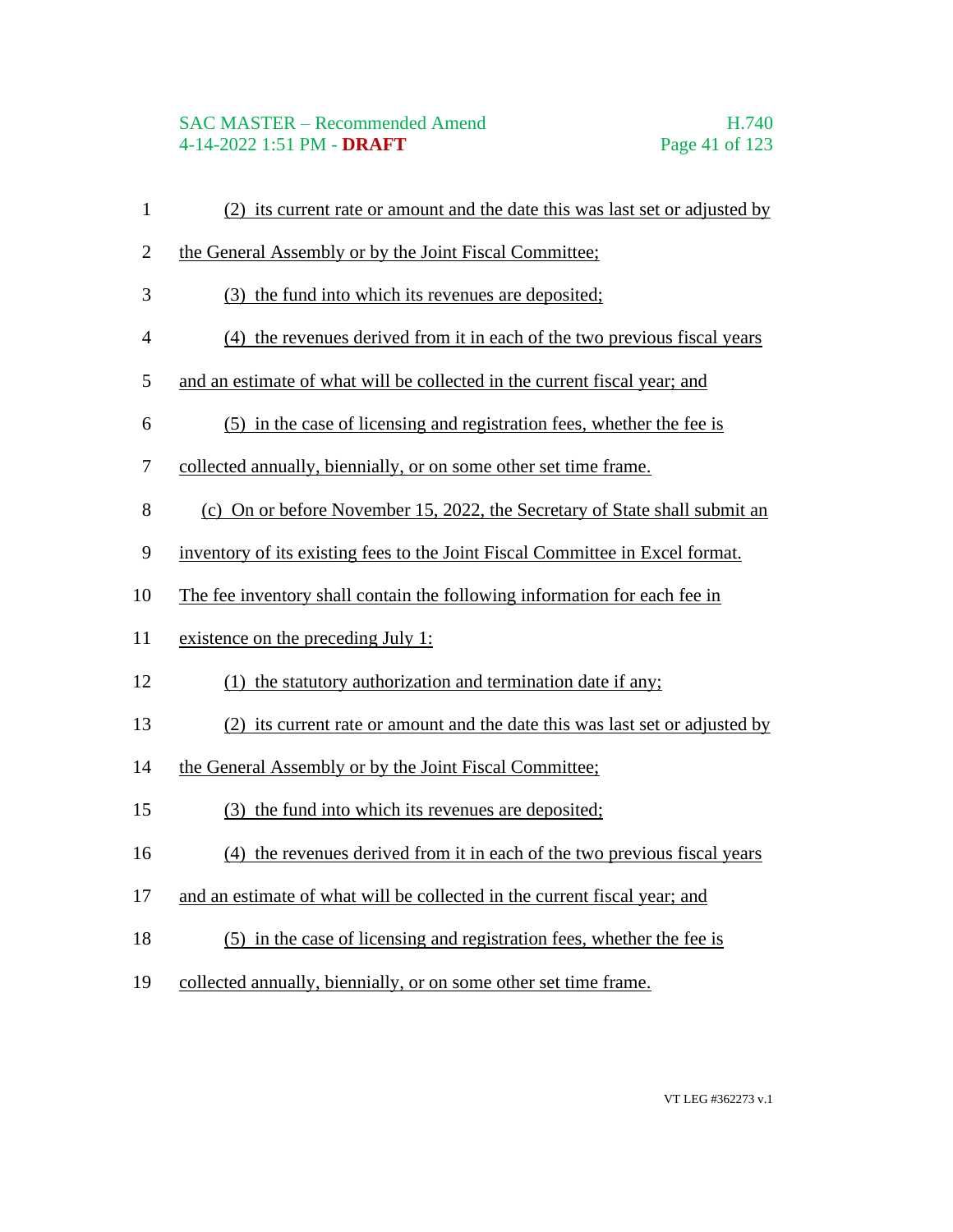# SAC MASTER – Recommended Amend H.740 4-14-2022 1:51 PM - **DRAFT** Page 42 of 123

- (d) On or before November 15, 2022, the Commissioner of Finance and
- Management shall provide a list of all funds to the Joint Fiscal Committee for
- which one or both of the following conditions are true:
- (A) the fund was in a deficit at the end of the most recent fiscal year
- or is expected to be in a deficit at the end of the current fiscal year; or
- (B) general funds were needed in any of the last three years to
- address a fund deficit or to support the related operating costs of programs
- supported by the fund.
- (e) On or before January 15, 2023, the Commissioner of Finance and
- Management shall submit a report to the General Assembly that provides a list
- of programs by department where the fees do not fully cover the cost of
- providing the service or regulatory function.
- Sec. E.106.1 32 V.S.A. § 1001b is added to read:
- § 1001b. CAPITAL EXPENDITURE CASH FUND
- (a) Creation. There is hereby created the Capital Expenditure Cash Fund to
- be administered by the Commissioner of Finance and Management, in
- consultation with the State Treasurer, for the purpose of using general funds to
- defray the costs of future capital expenditures that would otherwise be paid for
- using the State's general obligation bonding authority and debt service
- obligations.
- 21 (b) Fund. The Fund may consist of: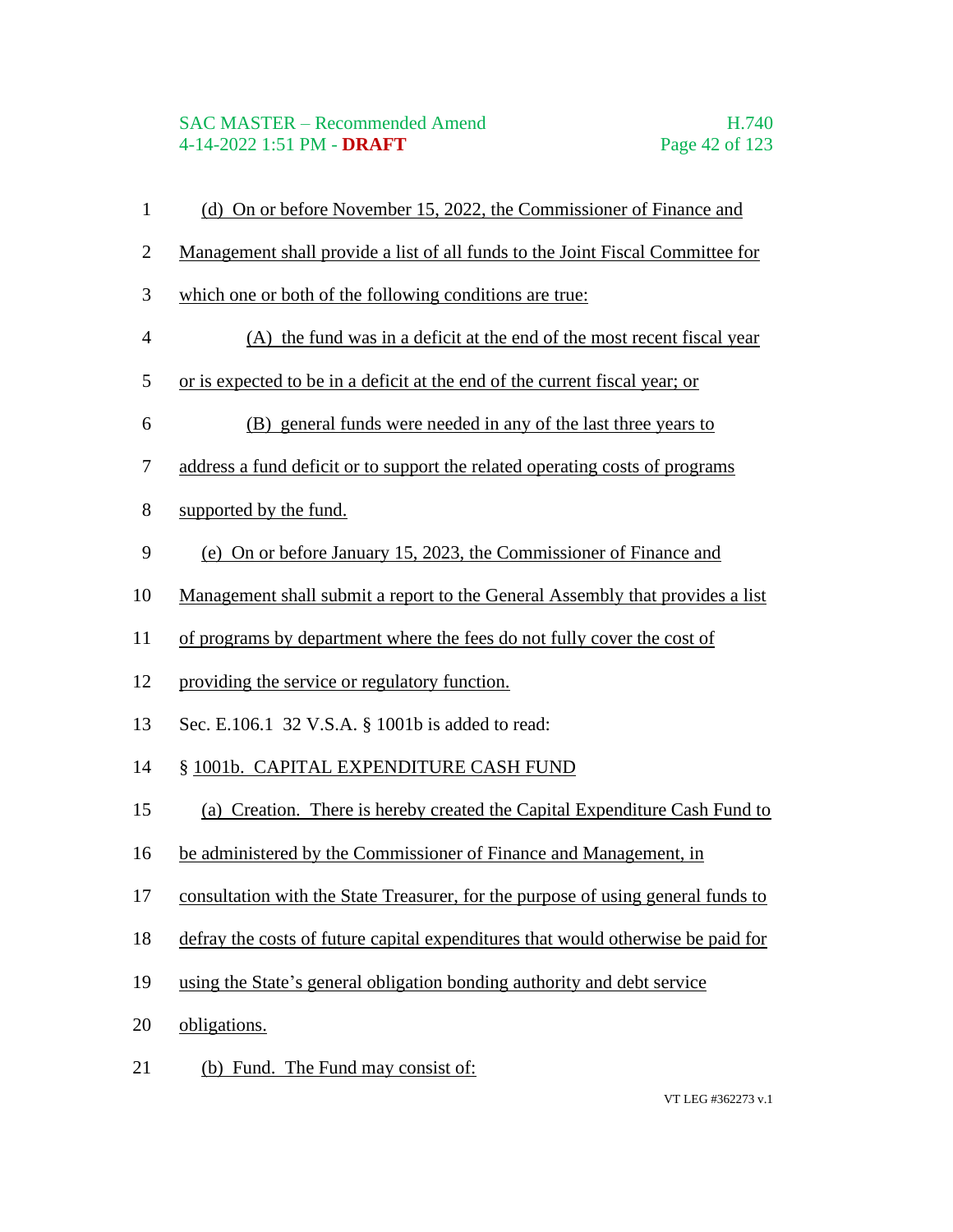# SAC MASTER – Recommended Amend H.740 4-14-2022 1:51 PM - **DRAFT** Page 43 of 123

- (1) any appropriations or transfers made by the General Assembly; and
- (2) any interest earned by the Fund.
- (c) Use of funds. Monies in the Fund shall only be used for:
- (1) costs associated with a proposed capital project that occur prior to
- the construction phase of that project, including feasibility, planning, design,
- and engineering and architectural costs;
- (2) projects with an anticipated lifespan of less than 20 years;
- (3) costs associated with the early redemption of general obligation
- bonds; and
- (4) other eligible capital projects receiving an appropriation from the
- General Assembly.
- (d) Fund balance. All balances in the Fund at the end of any fiscal year
- shall be carried forward and remain part of the Fund.
- (e) Early redemption transfer. If any expenditures are made from the Fund
- or the General Assembly appropriates general funds to pay for the early
- 16 redemption of general obligation bonds pursuant to subdivision  $(c)(3)$  of this
- section, then an amount equal to the reduction in debt service required in any
- fiscal year resulting from that redemption shall be transferred to the Fund.
- Sec. E.106.2 CAPITAL EXPENDITURE CASH FUND; ANALYSIS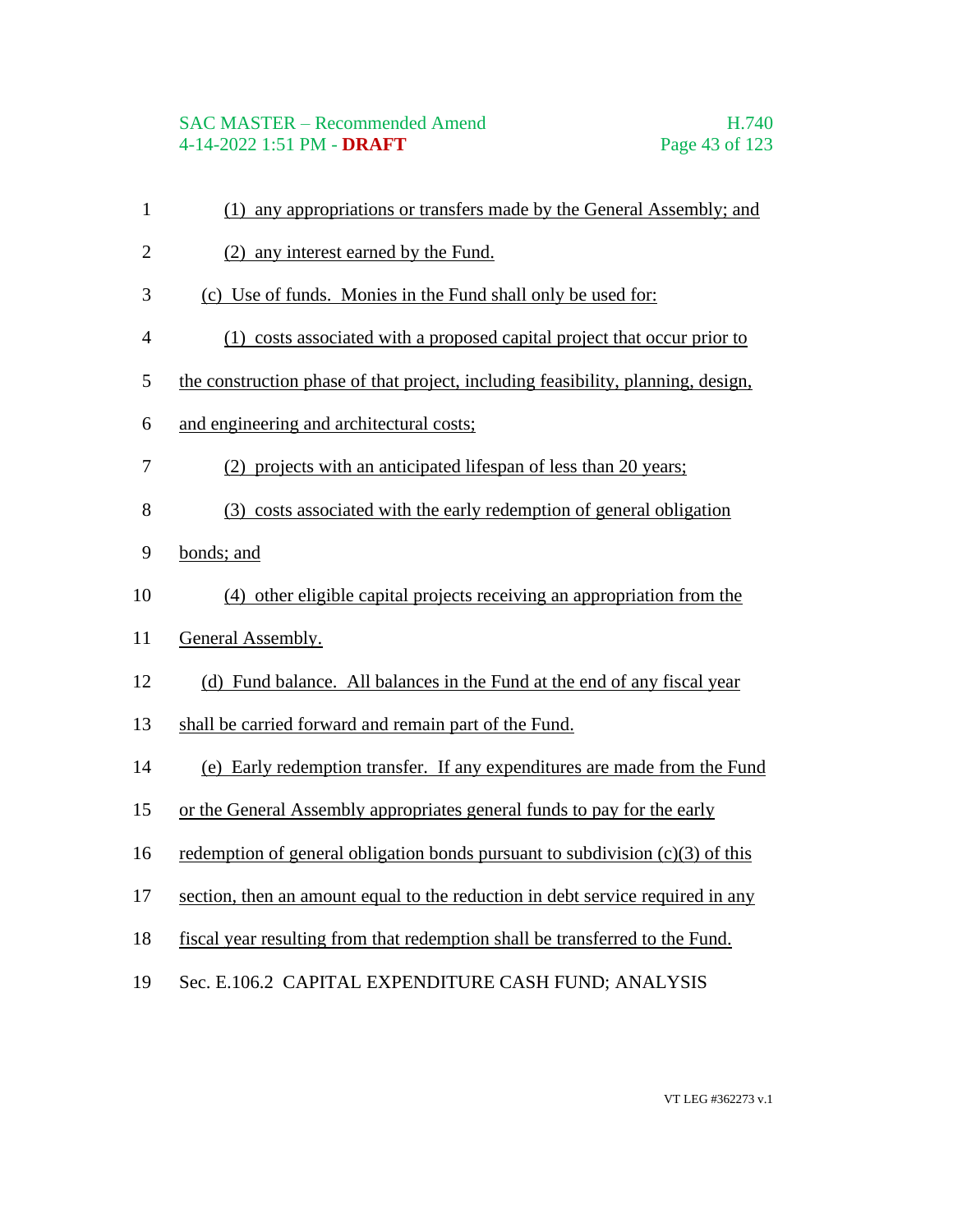# SAC MASTER – Recommended Amend H.740 4-14-2022 1:51 PM - **DRAFT** Page 44 of 123

- (a) The Commissioner of Finance and Management, in consultation with
- the Joint Fiscal Office and the State Treasurer, shall analyze and make
- recommendations on:
- (1) a dedicated revenue source or State fiscal capacity to fund the
- Capital Expenditure Cash Fund; and
- (2) for any revenue source or State fiscal capacity identified in
- subdivision (1) of this subsection, an analysis of the benefits and costs of
- dedicating this revenue source to the Capital Expenditure Cash Fund in
- comparison to other identified unfunded State fiscal pressures.
- (b) On or before January15, 2023, the Commissioner of Finance and
- Management shall submit any to the House Committees on Appropriations and
- on Corrections and Institutions and the Senate Committees on Appropriations
- and on Institutions.
- 14 Sec. E.107 CORONAVIRUS RELIEF FUND APPROPRIATIONS;
- 15 REVERSION AND REALLOCATION; REPORTS
- (a) From July 1, 2022 through September 30, 2022, the Commissioner of
- Finance and Management is authorized to revert all unobligated Coronavirus
- Relief Fund (CRF) appropriations and allocate the monies for expenditure
- pursuant to 32 V.S.A. § 511 to any agency or department for CRF-eligible
- costs incurred from March 1, 2020 through December 31, 2021.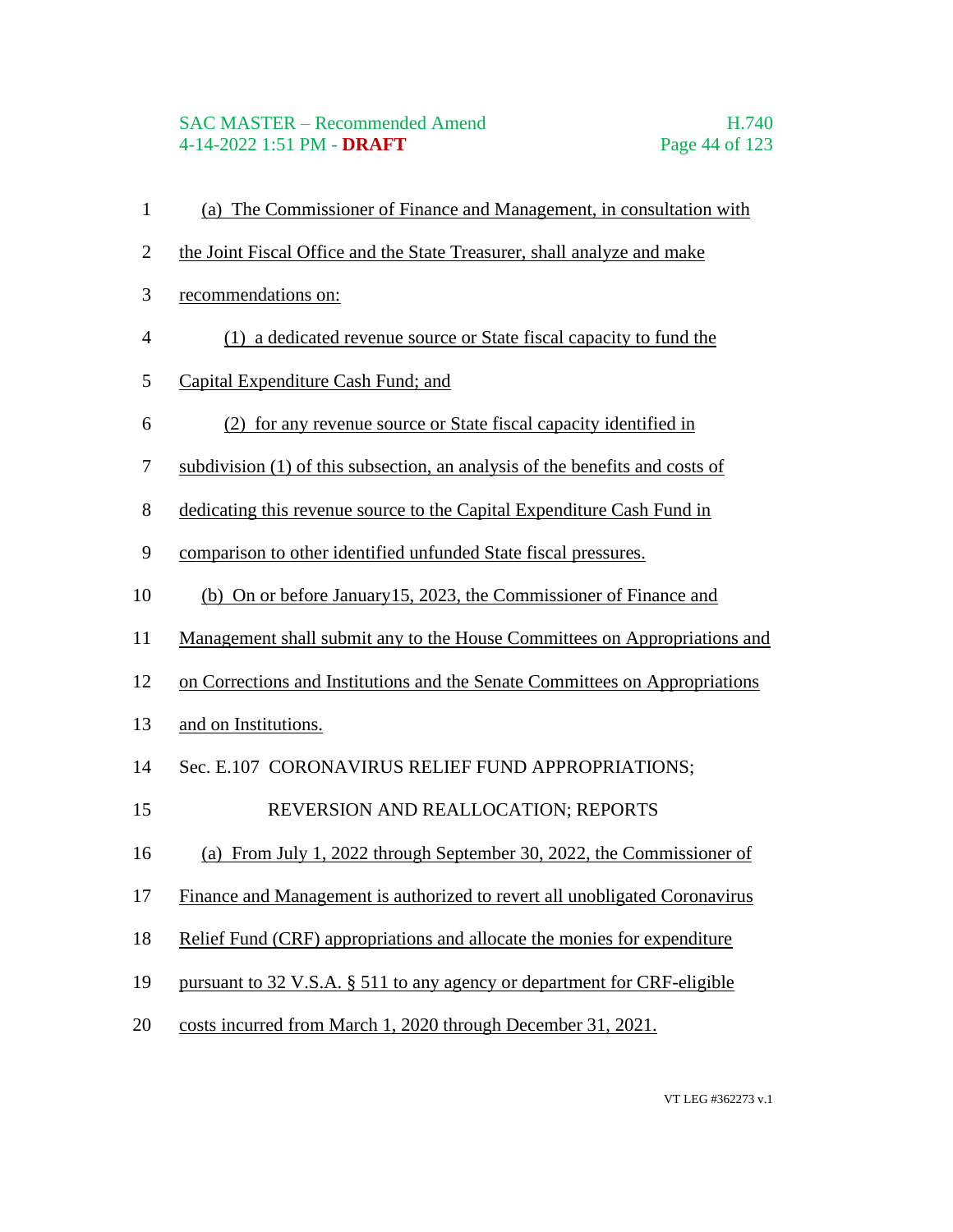### SAC MASTER – Recommended Amend H.740 4-14-2022 1:51 PM - **DRAFT** Page 45 of 123

- (b) The Commissioner of Finance and Management shall report at the
- September meeting of the Joint Fiscal Committee on final CRF activity and if
- any monies will be returned to the federal government.
- Sec. E.126 TRANSFER OF FUNDS WITHIN LEGISLATIVE BRANCH
- (a) Notwithstanding 32 V.S.A. § 706, in fiscal year 2023, appropriations
- within the Legislative Branch may be transferred between respective offices to
- ensure a balanced close-out in the fiscal year.
- Sec. E.126.1 DECARBONIZATION OF PUBLIC PENSION FUNDS; JOINT 9 PUBLIC PENSION OVERSIGHT COMMITTEE; REPORT
- (a) Study. The Joint Public Pension Oversight Committee shall, in
- consultation with the State Treasurer, the Chair of the Vermont Pension
- Investment Commission, and any interested stakeholders with investment and
- environmental expertise, develop a strategy and timeline for the policies of the
- State to decarbonize the investments of the Vermont State Employees'
- Retirement System, the State Teachers' Retirement System, and the Municipal
- Employees' Retirement System. The strategy and timeline developed by the
- Committee shall be in accordance with sound investment criteria and
- consistent with the fiduciary obligations of the Retirement Board for the
- Vermont State Employees' Retirement System, the Board of Trustees for the
- Vermont Teachers' Retirement System, and the Retirement Board of the
- Municipal Employees' Retirement System. In developing the strategy and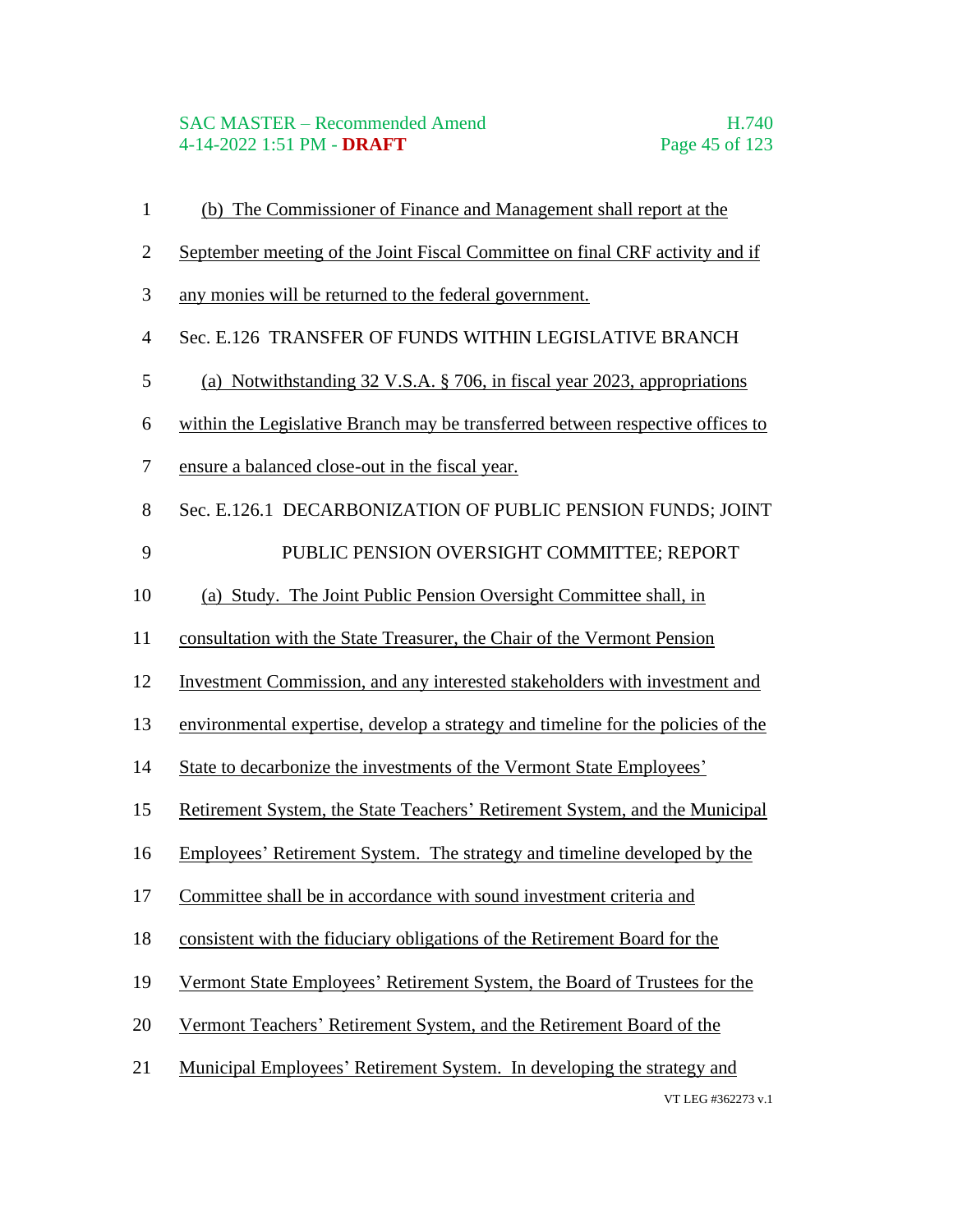### SAC MASTER – Recommended Amend H.740 4-14-2022 1:51 PM - **DRAFT** Page 46 of 123

- plan, the Committee shall consider the feasibility of different decarbonization
- strategies, including divestment to the fullest extent possible, and review
- models used in New York and in other states for decarbonization.
- (b) Assistance. The Committee shall have the fiscal assistance of the
- Vermont Pension Investment Commission to conduct the work described in
- subsection (a) of this section.
- (c) Report. On or before January 15, 2023, the Committee shall submit a
- report on the strategy and timeline described in subsection (a) of this section to
- the House and Senate Committees on Government Operations.
- Sec. E.128 [Deleted.]
- Sec. E.128.1 FARMERS' NIGHT CONCERT SERIES APPROPRIATION
- (a) The Office of the Sergeant at Arms is authorized to use not more than
- \$10,000 from resources available within the General Assembly's budget to
- provide honoraria to speakers and performing groups who are invited to
- participate in the 2023 Farmers' Night Concert Series and who are not
- otherwise sponsored or compensated for their participation.
- Sec. E.134 VERMONT MUNICIPAL EMPLOYEES' RETIREMENT
- 18 SYSTEM; FISCAL YEARS 2023–2026; RATES
- (a) Notwithstanding the provisions of 24 V.S.A. § 5064(b), for the period
- from July 1, 2022 through June 30, 2023, contributions shall be made by: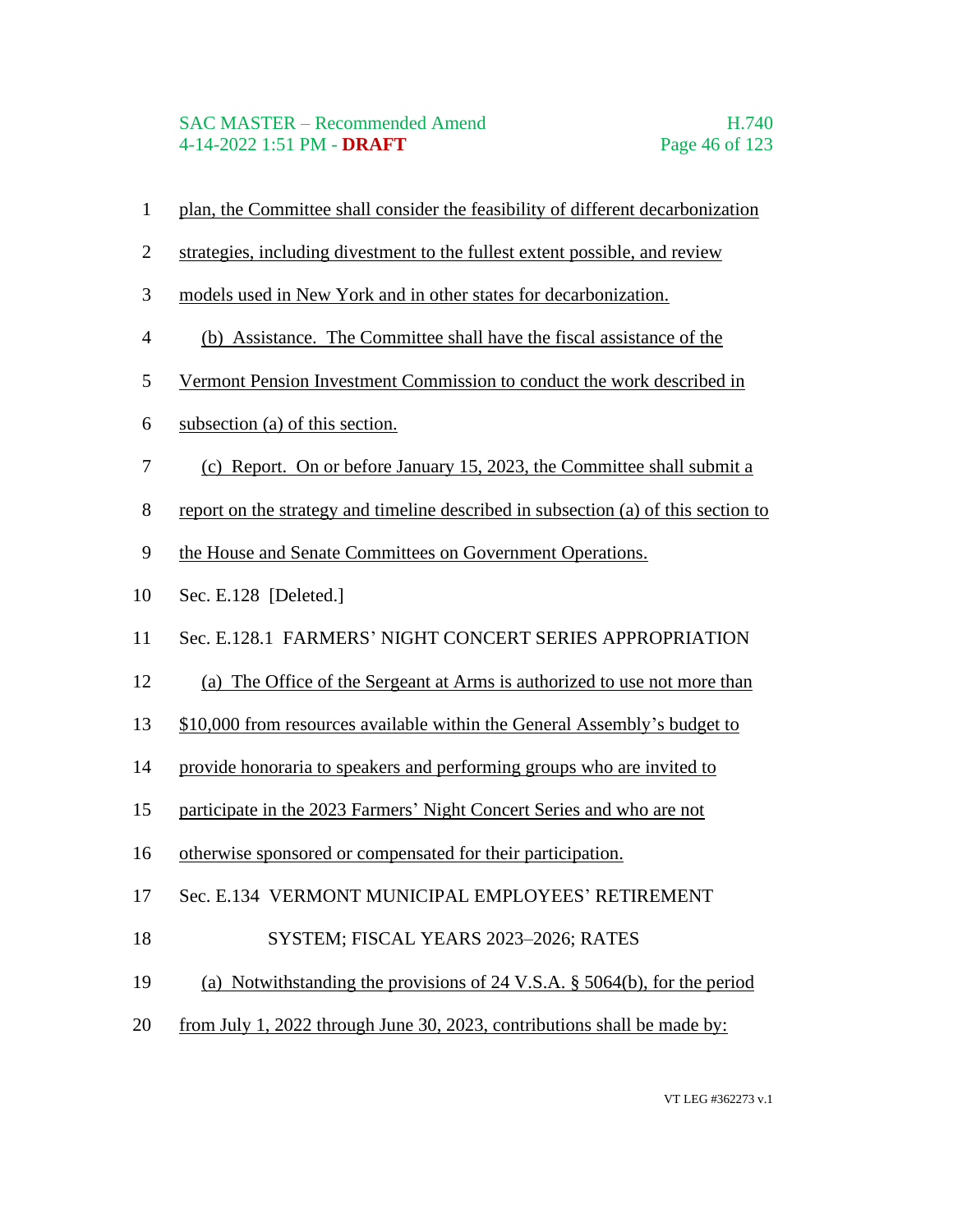# SAC MASTER – Recommended Amend H.740 4-14-2022 1:51 PM - **DRAFT** Page 47 of 123

- (1) Group A members at the rate of 3.5 percent of earnable
- compensation;
- (2) Group B members at the rate of 5.875 percent of earnable
- compensation;
- (3) Group C members at the rate of 11 percent of earnable
- compensation; and
- (4) Group D members at the rate of 12.35 percent of earnable
- compensation.
- (b) Notwithstanding the provisions of 24 V.S.A. § 5064(b), for the period
- from July 1, 2023 through June 30, 2024, contributions shall be made by:
- (1) Group A members at the rate of 3.75 percent of earnable
- compensation;
- (2) Group B members at the rate of 6.125 percent of earnable
- compensation;
- (3) Group C members at the rate of 11.25 percent of earnable
- compensation; and
- (4) Group D members at the rate of 12.6 percent of earnable
- compensation.
- (c) Notwithstanding the provisions of 24 V.S.A. § 5064(b), for the period
- from July 1, 2024 through June 30, 2025, contributions shall be made by:
- VT LEG #362273 v.1 21 (1) Group A members at the rate of 4 percent of earnable compensation;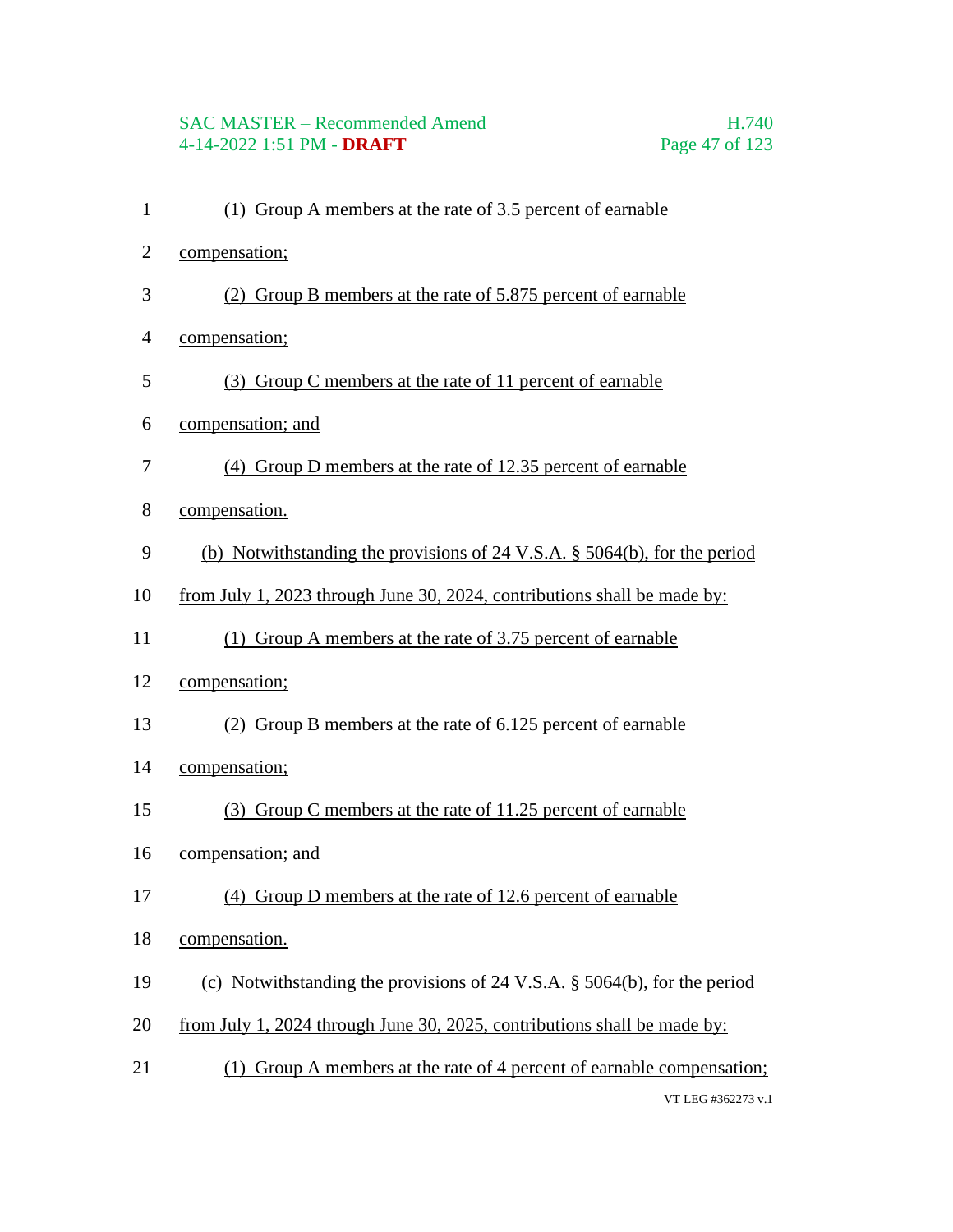# SAC MASTER – Recommended Amend H.740 4-14-2022 1:51 PM - **DRAFT** Page 48 of 123

- (2) Group B members at the rate of 6.375 percent of earnable
- compensation;
- (3) Group C members at the rate of 11.5 percent of earnable
- compensation; and
- (4) Group D members at the rate of 12.85 percent of earnable
- compensation.
- (d) Notwithstanding the provisions of 24 V.S.A. § 5064(b), for the period
- from July 1, 2025 through June 30, 2026, contributions shall be made by:
- (1) Group A members at the rate of 4.25 percent of earnable
- compensation;
- (2) Group B members at the rate of 6.625 percent of earnable
- compensation;
- (3) Group C members at the rate of 11.75 percent of earnable
- compensation; and
- (4) Group D members at the rate of 13.1 percent of earnable
- compensation.
- Sec. E.134.1 3 V.S.A. § 522 is amended to read:
- § 522. VERMONT PENSION INVESTMENT COMMISSION
- \*\*\*
- (i) Assistance and expenses.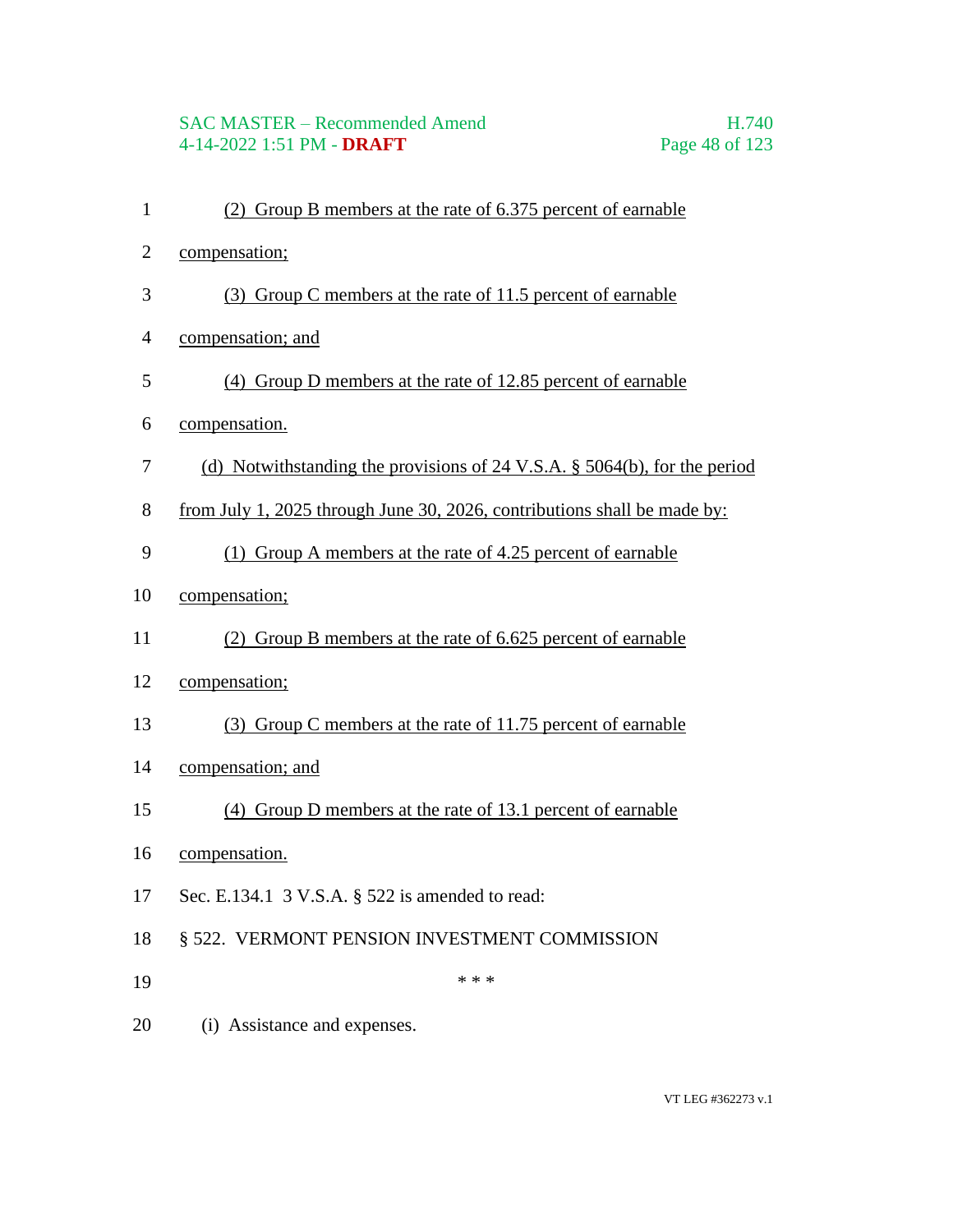| $\mathbf{1}$   | (1) The Commission shall have the administrative and technical support                       |
|----------------|----------------------------------------------------------------------------------------------|
| $\mathbf{2}$   | of the Office of the State Treasurer.                                                        |
| 3              | $\left( \frac{2}{2} \right)$ The Commission may collect proportionally from the funds of the |
| $\overline{4}$ | three retirement systems and any individual municipalities that have been                    |
| 5              | allowed to invest their retirement funds pursuant to subsection $523(a)$ of this             |
| 6              | title, any expenses incurred that are associated with carrying out its duties, and           |
| 7              | any expenses incurred by the Treasurer's office in support of the Commission.                |
| 8              | $(3)(2)$ The Attorney General shall serve as legal advisor to the                            |
| 9              | Commission.                                                                                  |
| 10             | Sec. E. 134.2 3 V.S.A. § 524 is added to read:                                               |
| 11             | § 524. VERMONT PENSION INVESTMENT COMMISSION SPECIAL                                         |
| 12             | <b>FUND</b>                                                                                  |
| 13             | (a) Creation. There is hereby created the Vermont Pension Investment                         |
| 14             | Commission Special Fund, administered by the Vermont Pension Investment                      |
| 15             | Commission, for the purpose of receiving funds transferred to the Commission                 |
| 16             | pursuant to subsection 523(i) of this title. Monies in the Fund shall be used to             |
| 17             | pay expenses associated with carrying out the Commission's duties.                           |
| 18             | (b) Funds. The Fund shall consist of:                                                        |
| 19             | (1) any amounts collected and transferred by the three retirement                            |
| 20             | systems and any individual municipalities that have been allowed to invest                   |
| 21             | their retirement funds pursuant to subsection 523(a) of this title;                          |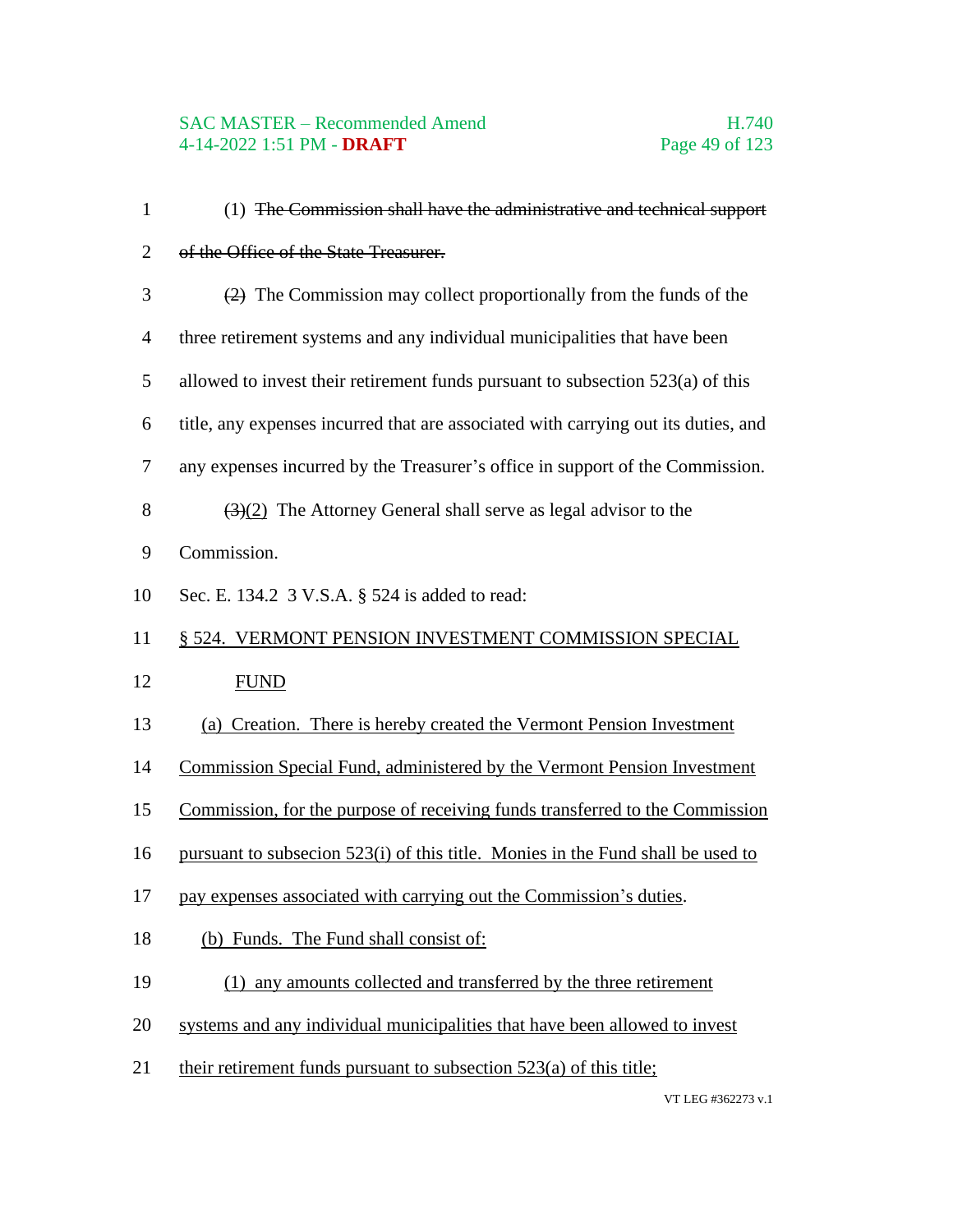# SAC MASTER – Recommended Amend H.740 4-14-2022 1:51 PM - **DRAFT** Page 50 of 123

- (2) any amounts transferred or appropriated to it by the General
- Assembly; and
- (3) any interest earned by the Fund.
- Sec. E.134.3 VERMONT PENSION INVESTMENT COMMISSION;

#### 5 SOURCE OF FUNDS

- (a) The funds appropriated in Sec. B.134.1 of this act are costs to the
- State's pension funds and have been considered in each pension systems'
- actuarial valuations but have not been included in the funds appropriated in
- Secs. B.133, B.134, and B.514.1 of this act.
- (b) The funds appropriated from the pension systems for administrative
- costs in Secs. B.133, B.134, and B.514.1 of this act are intended to provide
- spending authority needed to transfer funds from the State's pension systems to
- the Treasurers Retirement Admin Costs fund (21520) to cover the portion of
- the Treasurer's budget attributable to the State's pension systems.
- Sec. E.136.1 2017 Acts and Resolves No. 79, Sec. 13, as amended by 2020
- Acts and Resolves No. 120, Sec. A.8, and 2021 Acts and Resolves No. 44, Sec.
- 2, is further amended to read:
- Sec. 13. STATE ETHICS COMMISSION FUNDING SOURCE
- 19 SURCHARGE; REPEAL
- (a) Surcharge.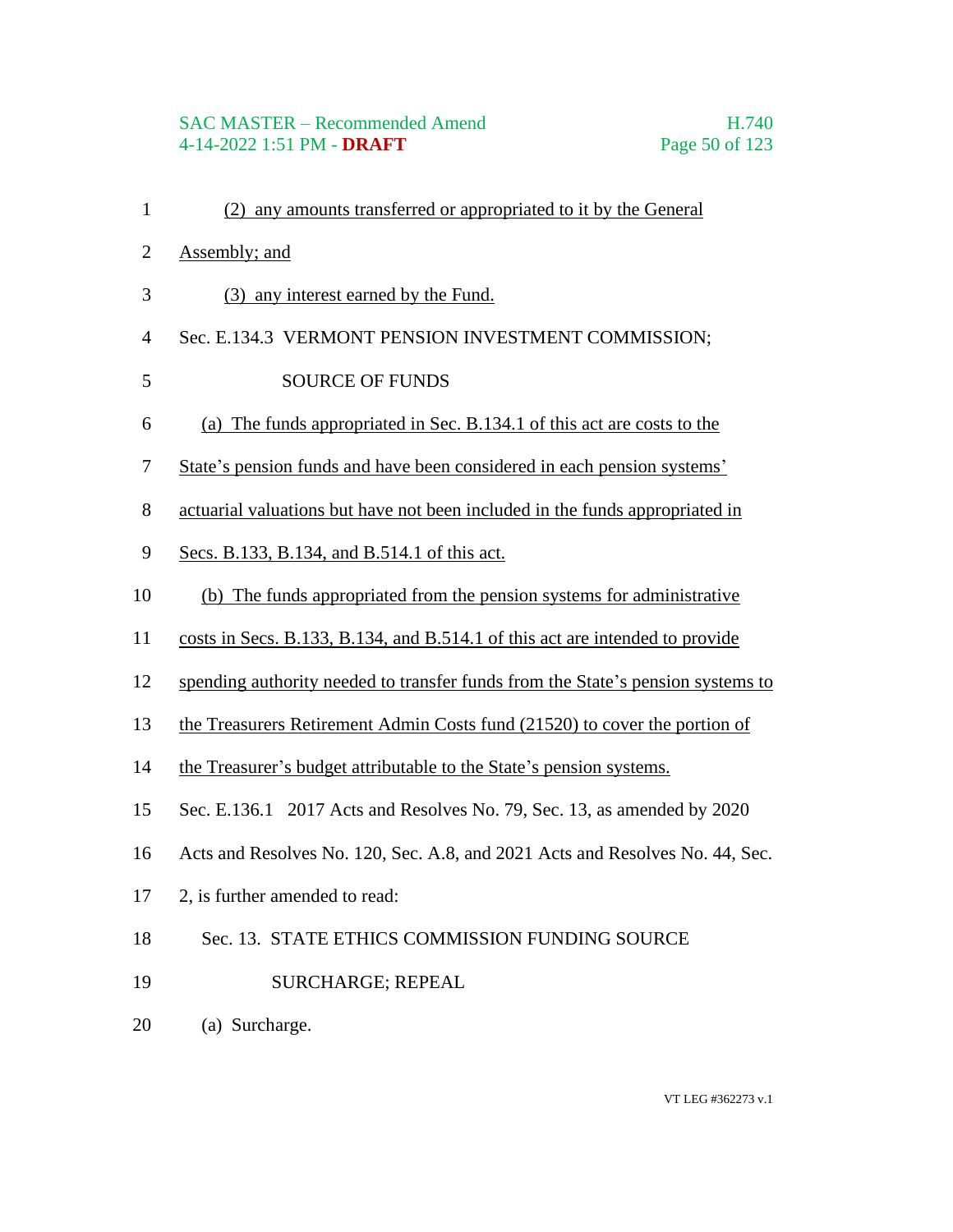# SAC MASTER – Recommended Amend<br>4-14-2022 1:51 PM - DRAFT Page 51 of 123 4-14-2022 1:51 PM - **DRAFT**

| $\mathbf{1}$   | (1) Notwithstanding the provisions of 3 V.S.A. § 2283(c) setting forth            |
|----------------|-----------------------------------------------------------------------------------|
| $\overline{2}$ | the purpose and rate of charges collected in the Human Resource Services          |
| 3              | Internal Service Fund, in fiscal year 2018 and thereafter, a surcharge of up to   |
| $\overline{4}$ | 2.3 percent, but no greater than the cost of the activities of the State Ethics   |
| 5              | Commission set forth in Sec. 7 of this act, on the per-position portion of the    |
| 6              | charges authorized in 3 V.S.A. $\S$ 2283(c)(2) shall be assessed to all Executive |
| 7              | Branch agencies, departments, and offices and shall be paid by all assessed       |
| $8\,$          | entities solely with State funds.                                                 |
| 9              | (2) The amount collected shall be accounted for within the Human                  |
| 10             | Resource Services Internal Service Fund and used solely for the purposes of       |
| 11             | funding the activities of the State Ethics Commission set forth in Sec. 7 of      |
| 12             | this act.                                                                         |
| 13             | (b) Repeal. This section shall be repealed on $Juy$ 1, 2022 July 1, 2025.         |
| 14             | Sec. E.139 GRAND LIST LITIGATION ASSISTANCE                                       |
| 15             | (a) Of the funds appropriated in Sec. B.139 of this act, $$9,000$ shall be        |
| 16             | transferred to the Attorney General and \$70,000 shall be transferred to the      |
| 17             | Department of Taxes, Division of Property Valuation and Review and reserved       |
| 18             | and used with any remaining funds from the amount previously transferred for      |
| 19             | final payment of expenses incurred by the Department or towns in defense of       |
| 20             | grand list appeals regarding the reappraisals of the hydroelectric plants and     |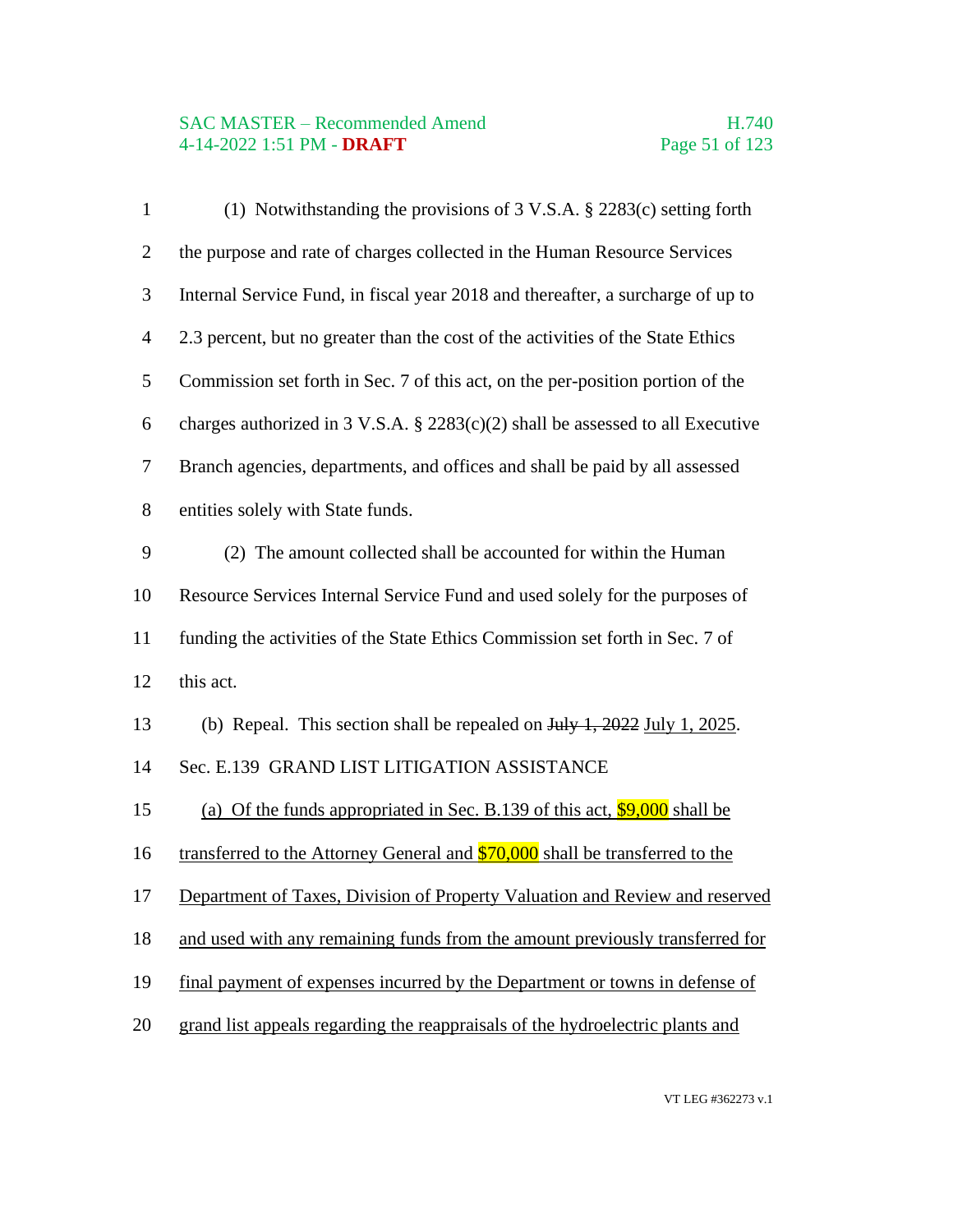### SAC MASTER – Recommended Amend H.740 4-14-2022 1:51 PM - **DRAFT** Page 52 of 123

- expenses incurred to undertake complex commercial and utility property
- appraisals conducted by the Department to aid town valuations.
- Sec. E.142 PAYMENTS IN LIEU OF TAXES
- (a) This appropriation is for State payments in lieu of property taxes under
- 32 V.S.A. chapter 123, subchapter 4, and the payments shall be calculated in
- addition to and without regard to the appropriations for PILOT for Montpelier
- and for correctional facilities elsewhere in this act. Payments in lieu of taxes
- under this section shall be paid from the PILOT Special Fund under 32 V.S.A.
- § 3709.
- (b) Notwithstanding subsection (a) of this section, the payments under this
- section shall be adjusted so that the total payments made under Secs. E.142,
- E.143, and E.144 do not exceed 100 percent of the assessed value of State
- buildings defined by 32 V.S.A. § 3701(2).
- Sec. E.143 PAYMENTS IN LIEU OF TAXES MONTPELIER
- (a) Payments in lieu of taxes under this section shall be paid from the
- 16 PILOT Special Fund under 32 V.S.A. § 3709.
- Sec. E.144 PAYMENTS IN LIEU OF TAXES CORRECTIONAL
- 18 FACILITIES
- (a) Payments in lieu of taxes under this section shall be paid from the
- PILOT Special Fund under 32 V.S.A. § 3709.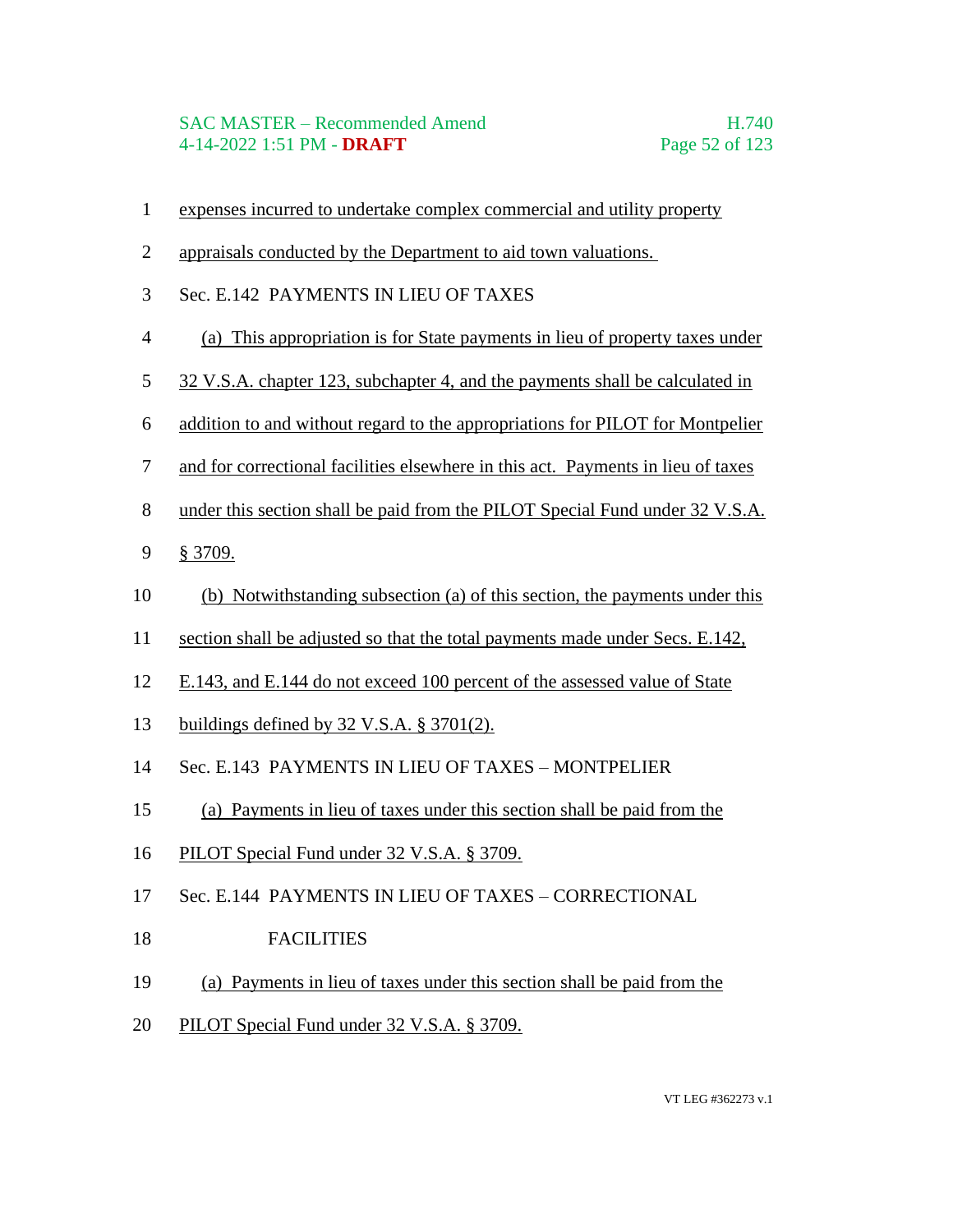- **\*\*\*\*** Protection to Persons and Property \*\*\*
- Sec. E.200 ATTORNEY GENERAL
- (a) Notwithstanding any other provisions of law, the Office of the Attorney
- General, Medicaid Fraud and Residential Abuse Unit, is authorized to retain,
- subject to appropriation, one-half of the State share of any recoveries from
- Medicaid fraud settlements, excluding interest, that exceed the State share of
- restitution to the Medicaid Program. All such designated additional recoveries
- retained shall be used to finance Medicaid Fraud and Residential Abuse Unit
- activities.
- (b) Of the revenue available to the Attorney General under 9 V.S.A.
- § 2458(b)(4), \$1,545,393 is appropriated in Sec. B.200 of this act.
- Sec. E.203 [Deleted.]
- NEW LANGUAGE goes here?
- Sec. E.205 24 V.S.A. § 290 is amended to read:
- 15 § 290. COUNTY SHERIFF'S DEPARTMENT
- \*\*\*
- (b) Full-time State deputy sheriffs whose primary responsibility is
- transportation of prisoners and persons with a mental condition or psychiatric
- 19 disability shall be paid by the State of Vermont. The appointment of such
- deputies and their salary shall be approved by the Governor or his or her
- designee. The Executive Committee of the Vermont Sheriffs Association and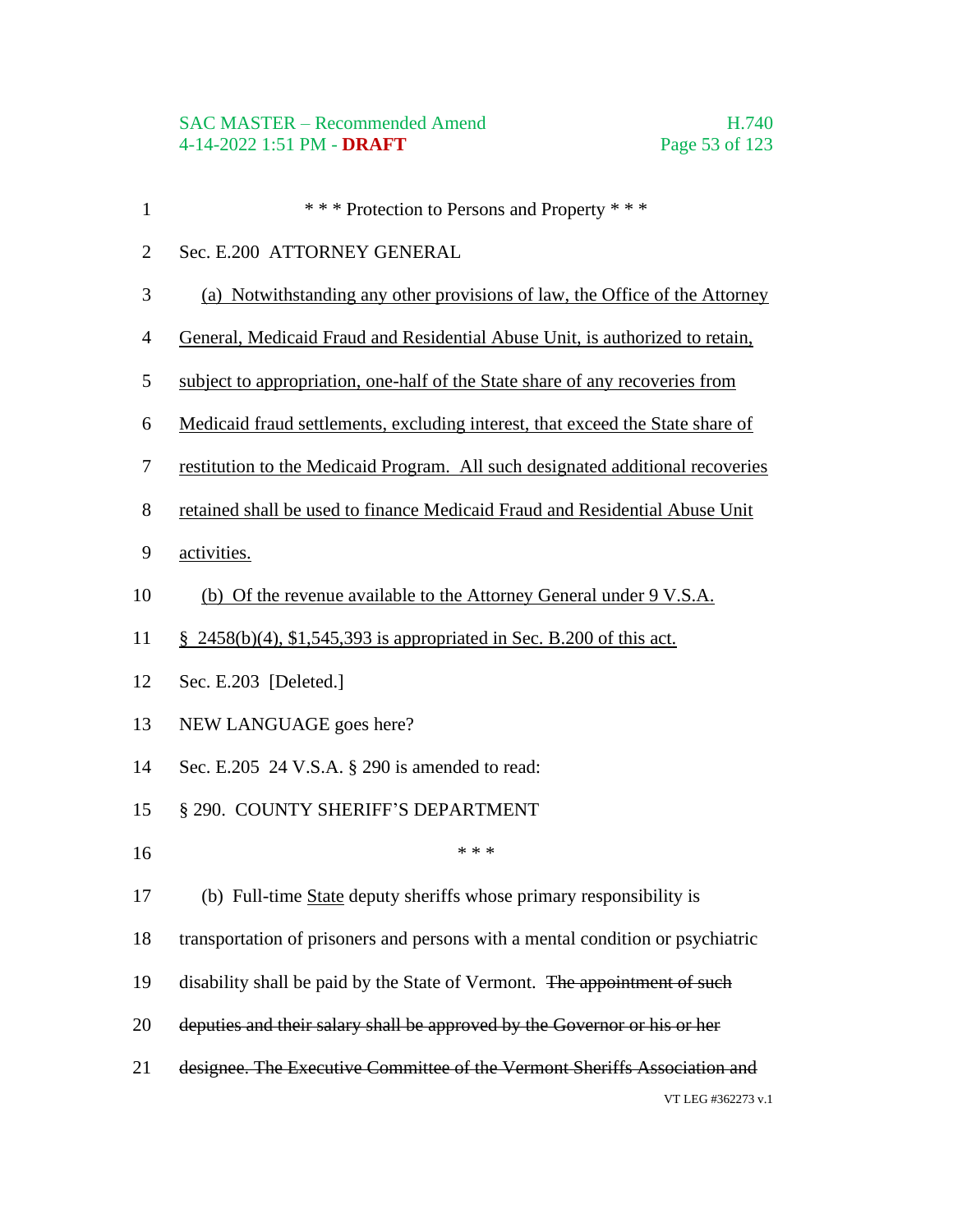# SAC MASTER – Recommended Amend<br>4-14-2022 1:51 PM - DRAFT Page 54 of 123 4-14-2022 1:51 PM - **DRAFT**

| $\mathbf{1}$   | the Executive Director of the Department of State's Attorneys and Sheriffs       |
|----------------|----------------------------------------------------------------------------------|
| $\mathbf{2}$   | shall jointly have authority for the assignment of position locations in the     |
| 3              | counties of State paid deputy sheriffs and shall review the county location      |
| $\overline{4}$ | assignments periodically for efficient use of resources. The positions and their |
| 5              | funding shall be assigned to the Department of State's Attorneys and Sheriffs.   |
| 6              | The Executive Director shall have the authority to determine job duties for the  |
| 7              | position, assignment of positions to county, regular and temporary work          |
| 8              | locations, assistance to other State agencies and departments, timesheet         |
| 9              | systems, daily work logs, and to have final approval of personnel matters        |
| 10             | including, but not limited to, approval for hiring, paygrade assignment, hiring  |
| 11             | rate, discipline and termination. The Sheriffs shall have an Executive           |
| 12             | Committee of not more than five current Sheriffs, elected for a two-year term    |
| 13             | by a vote of the Sheriffs held not later than January 15, for a term starting    |
| 14             | February 1. The Executive Committee shall have a Chair, Vice-Chair,              |
| 15             | Secretary-Treasurer, and two members at large. The Executive Committee           |
| 16             | shall meet at least quarterly to provide input to the Department of State's      |
| 17             | Attorneys and Sheriffs regarding budget, legislation, personnel and policies,    |
| 18             | and the assignment of positions, when vacancies arise, for efficient use of      |
| 19             | resources.                                                                       |
| 20             | * * *                                                                            |
| 21             | Sec. E. 205.1 32 V.S.A. 1591(2) is amended to read:                              |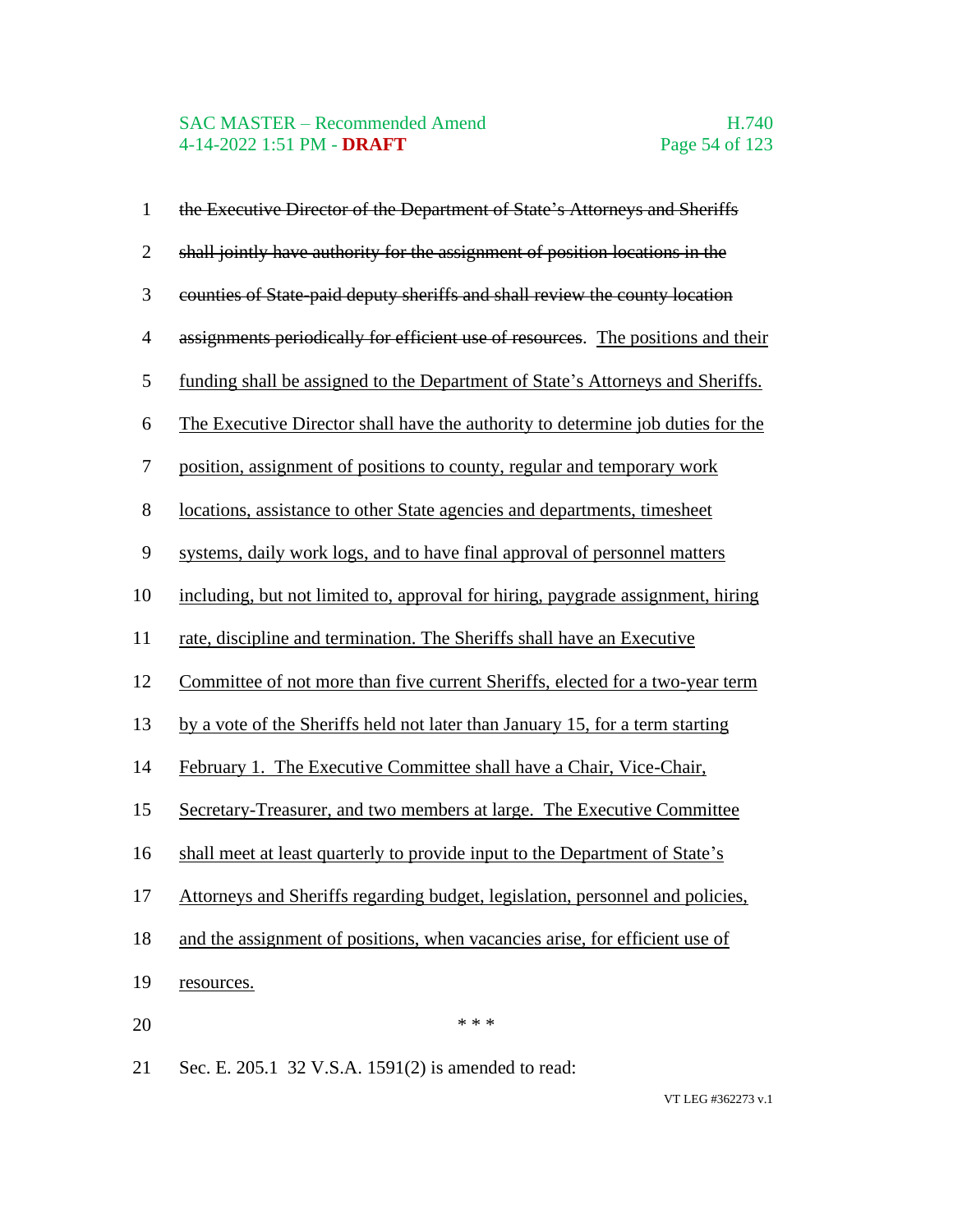# SAC MASTER – Recommended Amend<br>4-14-2022 1:51 PM - **DRAFT** Page 55 of 123 4-14-2022 1:51 PM - **DRAFT**

| $\mathbf{1}$   | (2) For the transportation and care of prisoners, juveniles, and patients            |
|----------------|--------------------------------------------------------------------------------------|
| $\overline{2}$ | with a mental condition or psychiatric disability:                                   |
| 3              | (A) For necessary assistance in arresting or transporting prisoners,                 |
| $\overline{4}$ | juveniles, or persons with mental illness, the sum of \$18.00 per hour State's       |
| 5              | Attorneys and Sheriffs Executive Director shall annually set the per hour            |
| 6              | chargeable rate for each deputy sheriff or assistant so required if the to assist in |
| 7              | the transport. The Executive Director shall consult with the Sheriffs                |
| $8\,$          | Association before setting the per hour chargeable rate. The sheriff or              |
| 9              | constable makes oath that the deputy sheriff, assistant, or assistants were          |
| 10             | required, giving the name of the assistant or assistants if there were more than     |
| 11             | one; provided, however, a full-time law enforcement officer shall provide the        |
| 12             | documentation required by the Department. The deputy sheriff or assistant            |
| 13             | shall not receive compensation under this subsection if otherwise compensated        |
| 14             | from any other funding source for the same hours during which such                   |
| 15             | transportation is performed. In addition to the rate established the sheriffs'       |
| 16             | department shall be reimbursed for the costs of the employers' contribution to       |
| 17             | Social Security and workers' compensation insurance attributable to services         |
| 18             | provided under this section. Reimbursement shall be calculated on an hourly          |
| 19             | basis; the sheriff's department shall also be reimbursed for the costs of            |
| 20             | employer contributions for unemployment compensation, when a claim is filed          |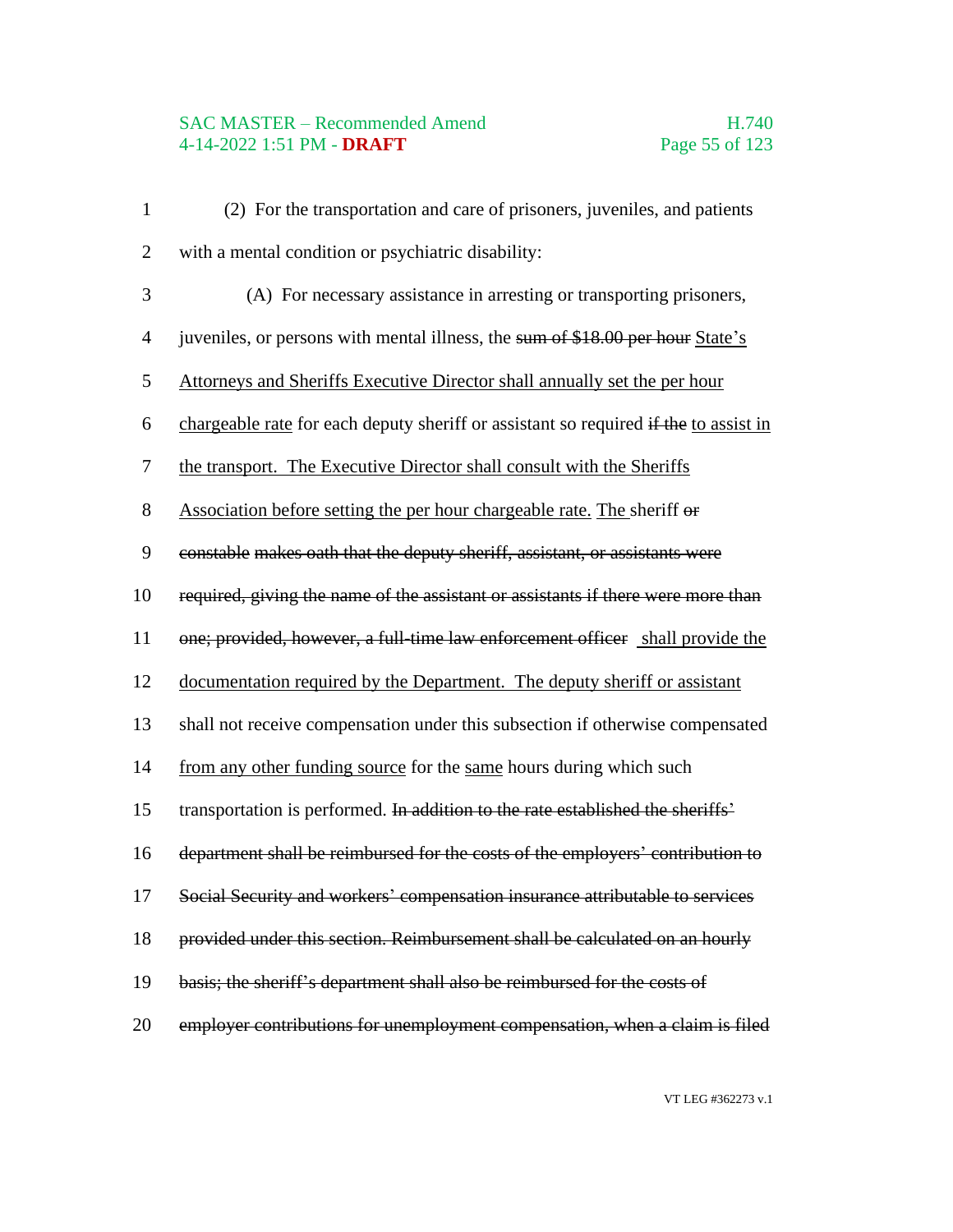### SAC MASTER – Recommended Amend H.740 4-14-2022 1:51 PM - **DRAFT** Page 56 of 123

- and the percentage owed from the sheriff's department to the State can be
- accounted for under this section.
- $***$
- Sec. E.208 PUBLIC SAFETY ADMINISTRATION
- (a) The Commissioner of Public Safety is authorized to enter into a
- performance-based contract with the Essex County Sheriff's Department to
- provide law enforcement service activities agreed upon by both the
- Commissioner of Public Safety and the Sheriff.
- Sec. E.209 PUBLIC SAFETY STATE POLICE
- (a) Of the General Fund appropriation in Sec. B.209, \$35,000 shall be
- available to the Southern Vermont Wilderness Search and Rescue Team, which
- comprises State Police, the Department of Fish and Wildlife, county sheriffs,
- and local law enforcement personnel in Bennington, Windham, and Windsor
- Counties, for snowmobile enforcement.
- (b) Of the General Fund appropriation in Sec. B.209, \$405,000 is allocated
- 16 for grants in support of the Drug Task Force. Of this amount, \$190,000 shall
- be used by the Vermont Drug Task Force to fund three town task force
- officers. These town task force officers shall be dedicated to enforcement
- efforts with respect to both regulated drugs as defined in 18 V.S.A. § 4201(29)
- and the diversion of legal prescription drugs. Any unobligated funds may be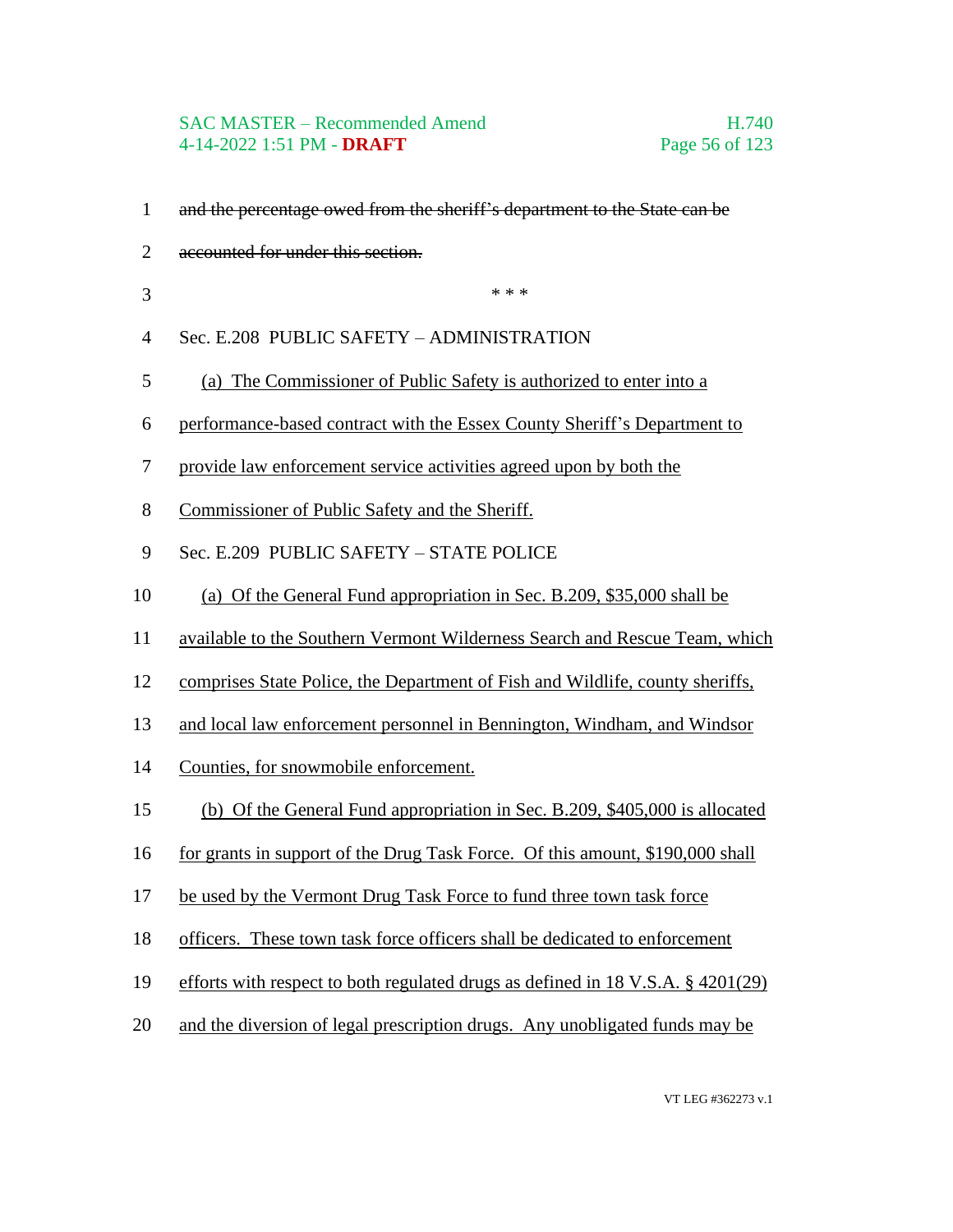- allocated by the Commissioner to fund the work of the Drug Task Force or
- carried forward.
- 3 Sec. E.209.1 PUBLIC SAFETY VERMONT STATE POLICE; DISPATCH
- 4 WORKING GROUP; TRANSITION PROPOSAL; REPORT
- (a) Creation. The Commissioner of the Department of Public Safety shall
- convene a working group on the new regional dispatch model. The task force
- shall provide a written report to the Governor and the General Assembly on or
- before December 1, 2022. The report shall include recommendations on:
- (1) long-term funding model for regional dispatch that fairly assesses
- costs statewide; and
- (2) estimated timeline and transition funding needed as new regional
- dispatch centers come on line and local dispatch services are transitioned away
- from state operated facilities.
- (b) Membership. The working group shall be composed of the following
- members:
- (1) one representative of the Vermont State Police, selected by the
- Commissioner of Public Safety;
- (2) two representatives of local legislative bodies, selected by the
- Vermont League of Cities and Towns, one of which utilizes a State-dispatch
- center and one of which utilizes an existing regional or local dispatch center;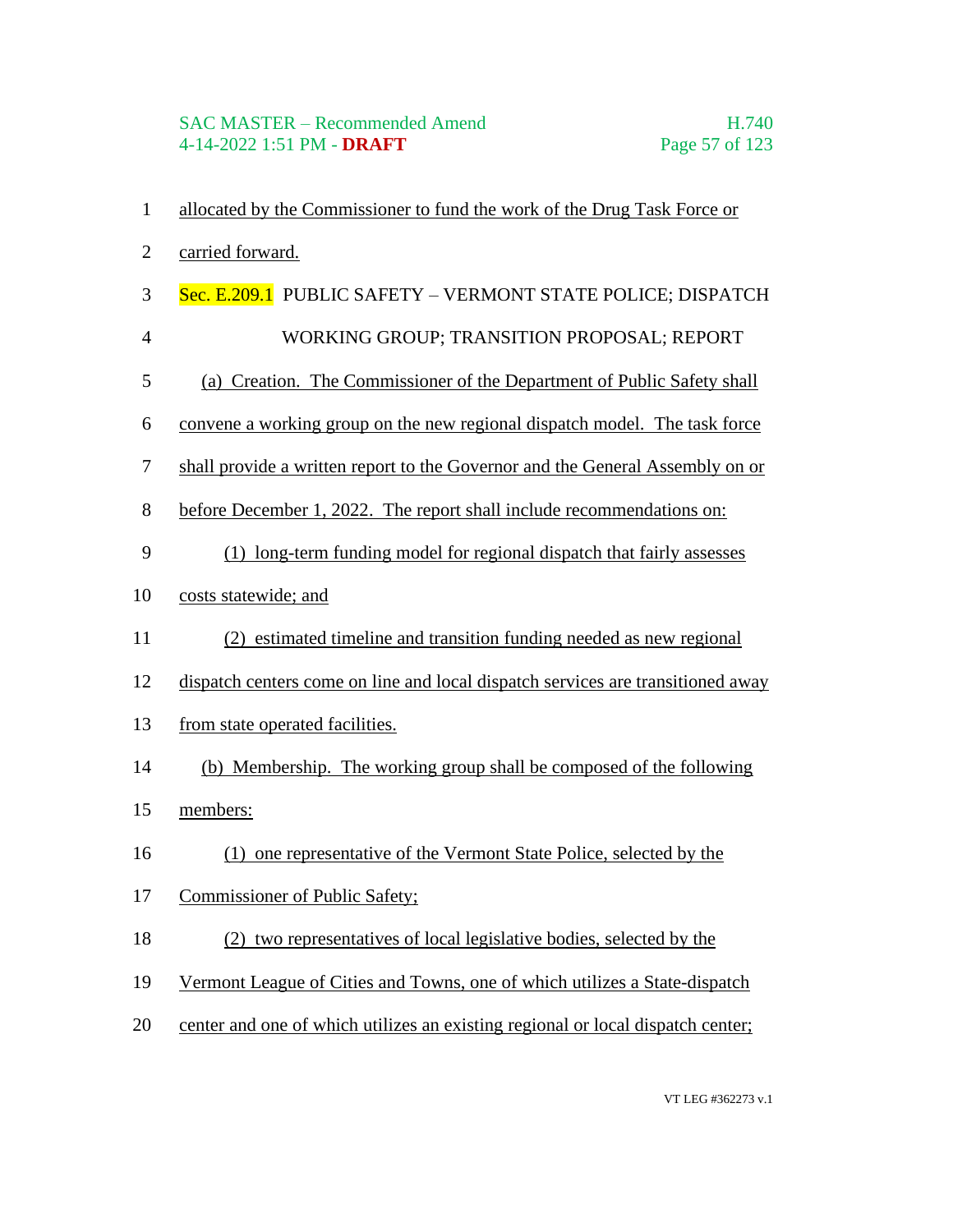# SAC MASTER – Recommended Amend H.740 4-14-2022 1:51 PM - **DRAFT** Page 58 of 123

- (3) one representative of an existing local or regional dispatch center,
- selected by the Vermont League of Cities and Towns;
- (4) two police chiefs, selected by the Vermont Police Chiefs
- Association, one of whom utilizes a State-dispatch center and one of whom
- utilizes an existing regional or local dispatch center;
- (5) one emergency medical responder, selected by the Vermont EMS
- Advisory Committee;
- (6) one firefighter, selected by the Vermont State Firefighters
- Association;
- (7) one sheriff, selected by the Vermont Sheriffs Association; and
- (8) one representative of the Enhanced 911 Board, selected by the Board
- Chair.
- (c) Powers and Duties. The working group shall:
- (1) Consider and document how current dispatch services are provided
- statewide and the various methods of funding that exist to cover the cost of
- dispatch services. This shall include detail by town and or by emergency
- service provider. This analysis shall identify any funding inequities that exist
- in the current system between those entities paying for services using local
- funds and those entities receiving dispatch services provide by the State
- without cost. The analysis of current costs and payments flows for dispatch
- services shall be compared to the projected costs and payment flows under the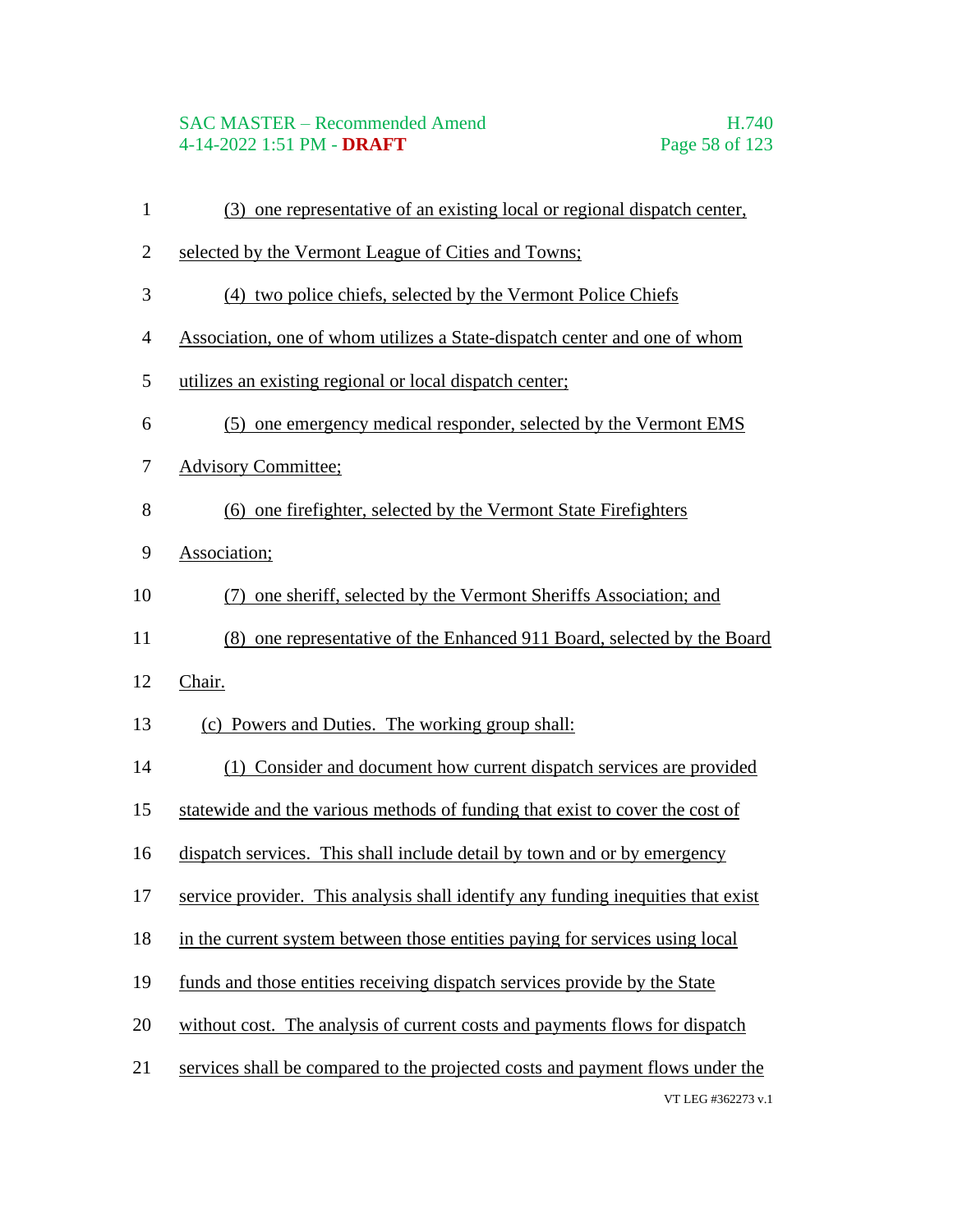## SAC MASTER – Recommended Amend H.740 4-14-2022 1:51 PM - **DRAFT** Page 59 of 123

- new regional dispatch model. This analysis shall also estimate how first
- responder entities dispatched though the new regional system may be
- financially impacted in the transition to the new regional system.
- (2) Identify a transitional timeline and the tasks to be completed within
- that timeline for transitioning to the new regional dispatch model.
- (3) Identify any State resources that may become available once the new
- dispatch system is fully operational and recommend if and how such resources
- should be distributed to equitably reduce local costs.
- (4) Identify any other ongoing sources of statewide revenue to be
- dedicated to statewide emergency response communications to equitably
- reduce local costs.
- (d) Meetings.
- (1) The Commissioner of Public Safety or designee shall call the first
- meeting of the working group.
- (2) The working group shall determine its chair from among the
- members of the working group.
- (3) A majority of the membership shall constitute a quorum.
- (e) Assistance. The working group shall have the administrative, technical,
- and legal assistance of the Department of Public Safety.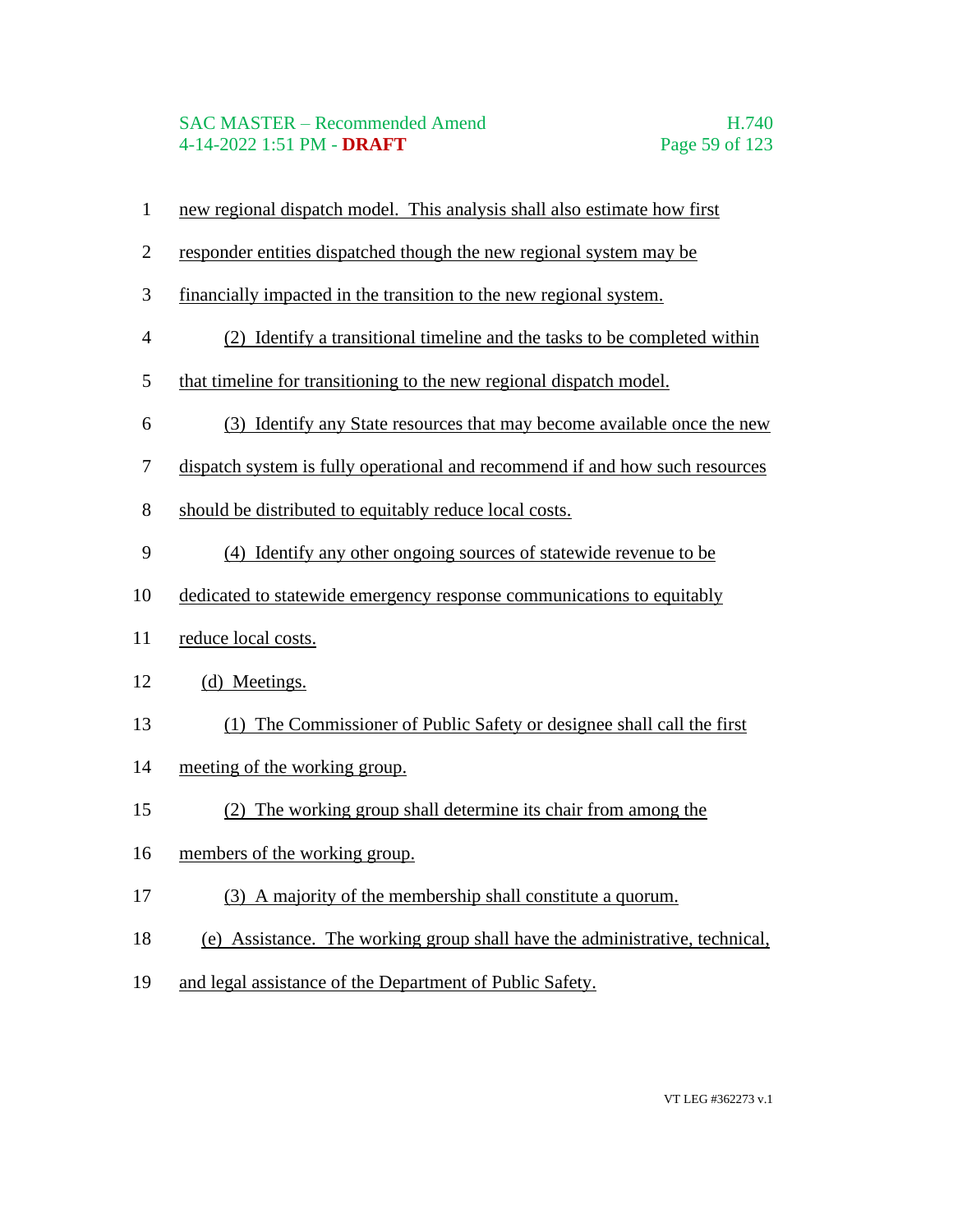- Sec. E.212 PUBLIC SAFETY FIRE SAFETY
- (a) Of the funds appropriated in Sec. B.212 of this act, \$55,000 shall be
- granted to the Vermont Rural Fire Protection Task Force for the purpose of
- designing dry hydrants.
- Sec. E.215 MILITARY ADMINISTRATION
- (a) The amount of \$1,319,834 shall be disbursed to the Vermont Student
- Assistance Corporation for the National Guard Tuition Benefit Program
- established in 16 V.S.A. § 2857.
- Sec. E.219 MILITARY VETERANS' AFFAIRS
- (a) Of the funds appropriated in Sec. B.219 of this act, \$1,000 shall be used
- for continuation of the Vermont Medal Program, \$4,800 shall be used for the
- expenses of the Governor's Veterans' Advisory Council, \$7,500 shall be used
- for the Veterans' Day parade, and \$10,000 shall be granted to the American
- Legion for the Boys' State and Girls' State programs.
- Sec. E. 222 NEW FARMER PROGRAM COORDINATION
- (a) The Secretary of Agriculture shall. in consultation with the Vermont
- Housing Conservation Board, inventory the programs available to assist new
- farmers beginning operations in the State. On or before January 15, 2023, the
- Secretary shall provide a report to the House and Senate Committees on
- Agriculture the degree of coordination across these programs and any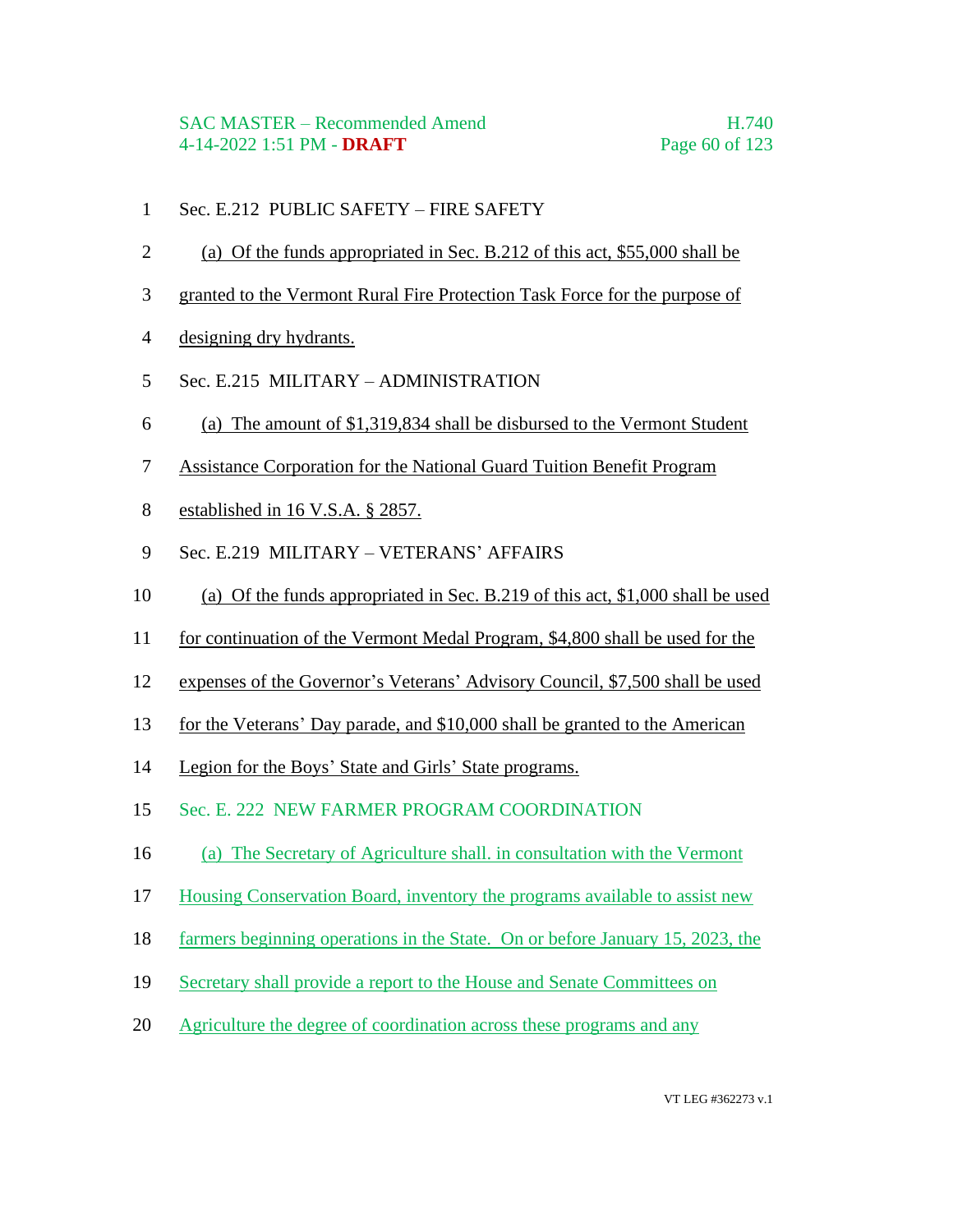- recommendations for improvement or change in operations and coordination
- that would benefit new farmers experience in seeking assistance.
- Sec. E.232 OFFICE OF PROFESSIONAL REGULATION; REPORT
- (a) On or before December 15, 2022, the Office of Professional Regulation
- shall submit a report to the General Assembly outlining how to restore and
- maintain the fiscal health of the Office of Professional Regulation Regulatory
- Fee Fund. The report shall be submitted to the House Committees on
- Government Operations, on Ways and Means, and on Appropriations as well
- as the Senate Committees on Government Operations, on Finance, and on
- Appropriations.
- Sec. E.233 30 V.S.A. § 8083(b)(6) is amended to read:
- (6) upon approval by the General Assembly, up to \$1,500,000.00
- annually to fund the operational expenses of the Board and the Department to
- the extent the Department's expenses support the work of the Board.
- Sec. 233.1 VERMONT COMMUNITY BROADBAND BOARD;
- 16 OPERATIONAL EXPENSES; ANNUAL BUDGET
- (a) On or before December 1, 2022, the Vermont Community Broadband
- Board shall submit to the Governor and the General Assembly a proposed
- budget for its operational expenses for fiscal year 2023 for inclusion in the
- fiscal year 2023 budget adjustment act.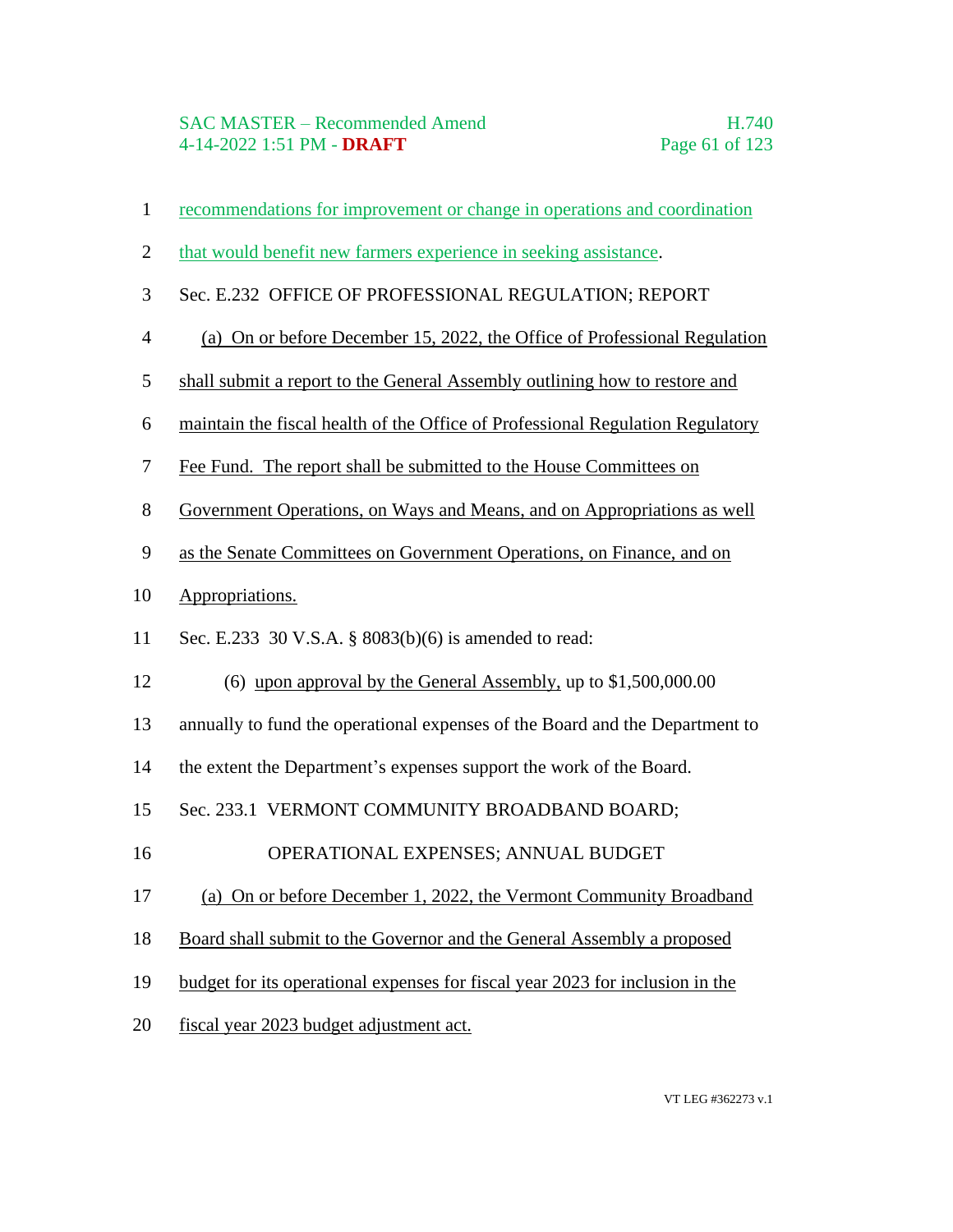## SAC MASTER – Recommended Amend H.740 4-14-2022 1:51 PM - **DRAFT** Page 62 of 123

 (b) On or before January 15, 2023, the Vermont Community Broadband Board shall submit to the Governor and the General Assembly a proposed budget for its operational expenses in fiscal year 2024 for inclusion in the Governor's recommended fiscal year 2024 appropriations for the support of government. (c) In preparing a proposed budget for its operational expenses, the Vermont Community Broadband Board shall maximize first the use of any federal funds in the Vermont Community Broadband Fund that are available for administrative costs, and then shall draw upon monies transferred to the Vermont Community Broadband Fund pursuant to 30 V.S.A. § 7523(b). Sec. E.233.2 VERMONT COMMUNITY BROADBAND BOARD (a) In fiscal year 2023 there is appropriated to the Vermont Community Broadband Board a total of \$1,500,000 from special funds to operate the Board. The intent of this section is to provide the necessary spending authority to the Board to operate in fiscal year 2023 until a new line-item budget is 16 included in the budget adjustment for fiscal year 2023 pursuant to Sec. 233.1. of this act. Sec. E.233.3 MUNICIPAL FUNDS FOR BROADBAND (a) Notwithstanding any other provision of law to the contrary, a municipality may accept and finance broadband projects with funds received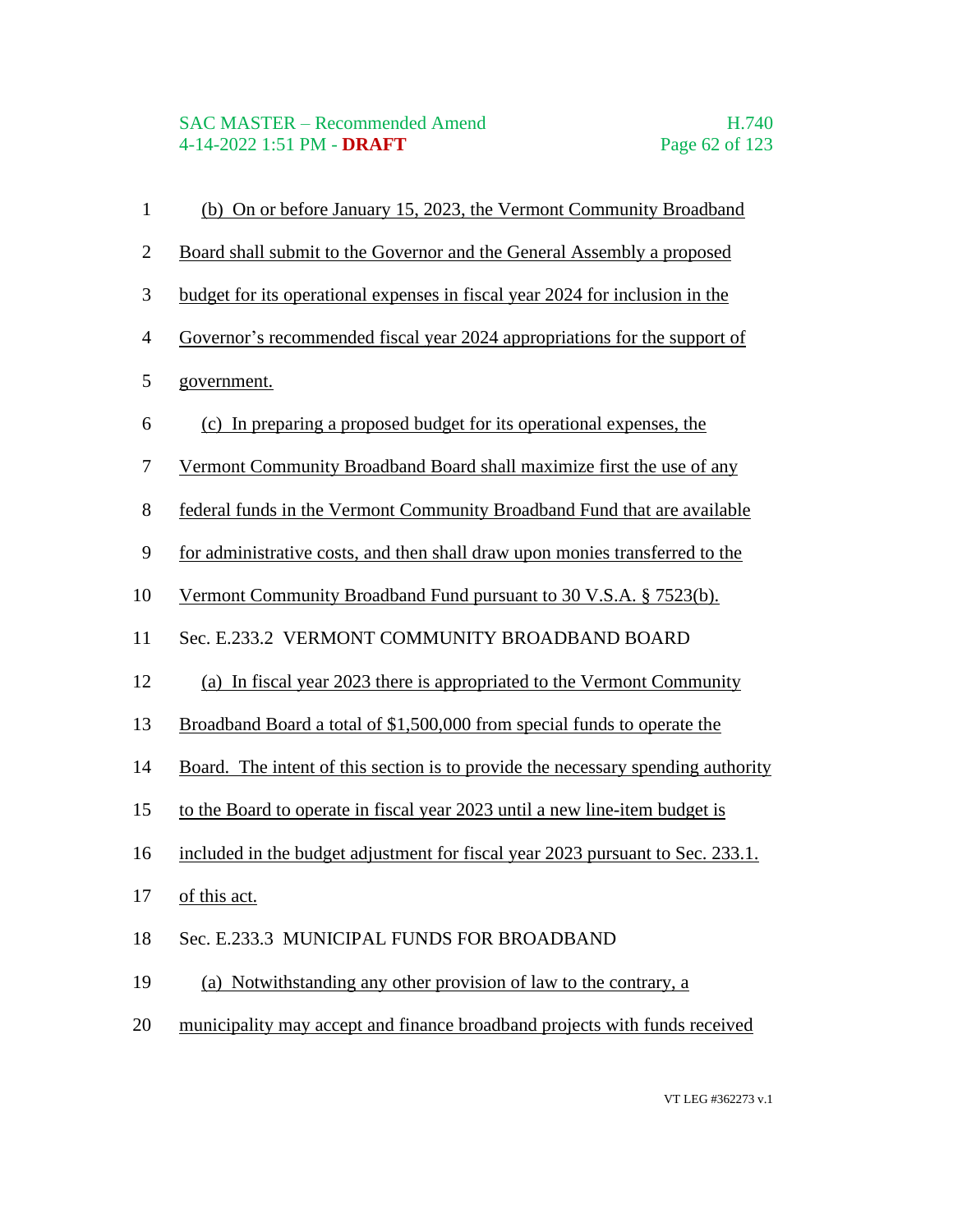- from the American Rescue Plan Act of 2021, Pub. L. 117-2, including funds
- received as lost revenue.
- Sec. E.240 CANNABIS CONTROL BOARD
- (a) The funds appropriated for the Cannabis Control Board in Sec. B.240 of
- this act include one-time special funds of \$703,432 to support phase two of the
- license application and seed to sale tracking information technology system.
- \* \* \* Cannabis Regulation Fund;
- Cannabis Excise Tax Revenue in Fiscal Years 2023–2025 \* \* \*
- Sec. E.240.1 7 V.S.A. § 845 is amended to read:
- § 845. CANNABIS REGULATION FUND
- (a) There is established the Cannabis Regulation Fund, which shall be
- managed in accordance with 32 V.S.A. chapter 7, subchapter 5. The Fund
- shall be maintained by the Cannabis Control Board.
- (b) The Fund shall be composed of:
- (1) all State application fees, annual license fees, renewal fees, and civil
- penalties collected by the Board pursuant to chapters 33 (cannabis
- establishments) and 37 (medical cannabis dispensaries) of this title; and
- (2) all annual and renewal fees collected by the Board pursuant to
- chapter 35 (medical cannabis registry) of this title; and
- (3) all cannabis excise tax revenue raised pursuant to 32 V.S.A. § 7902.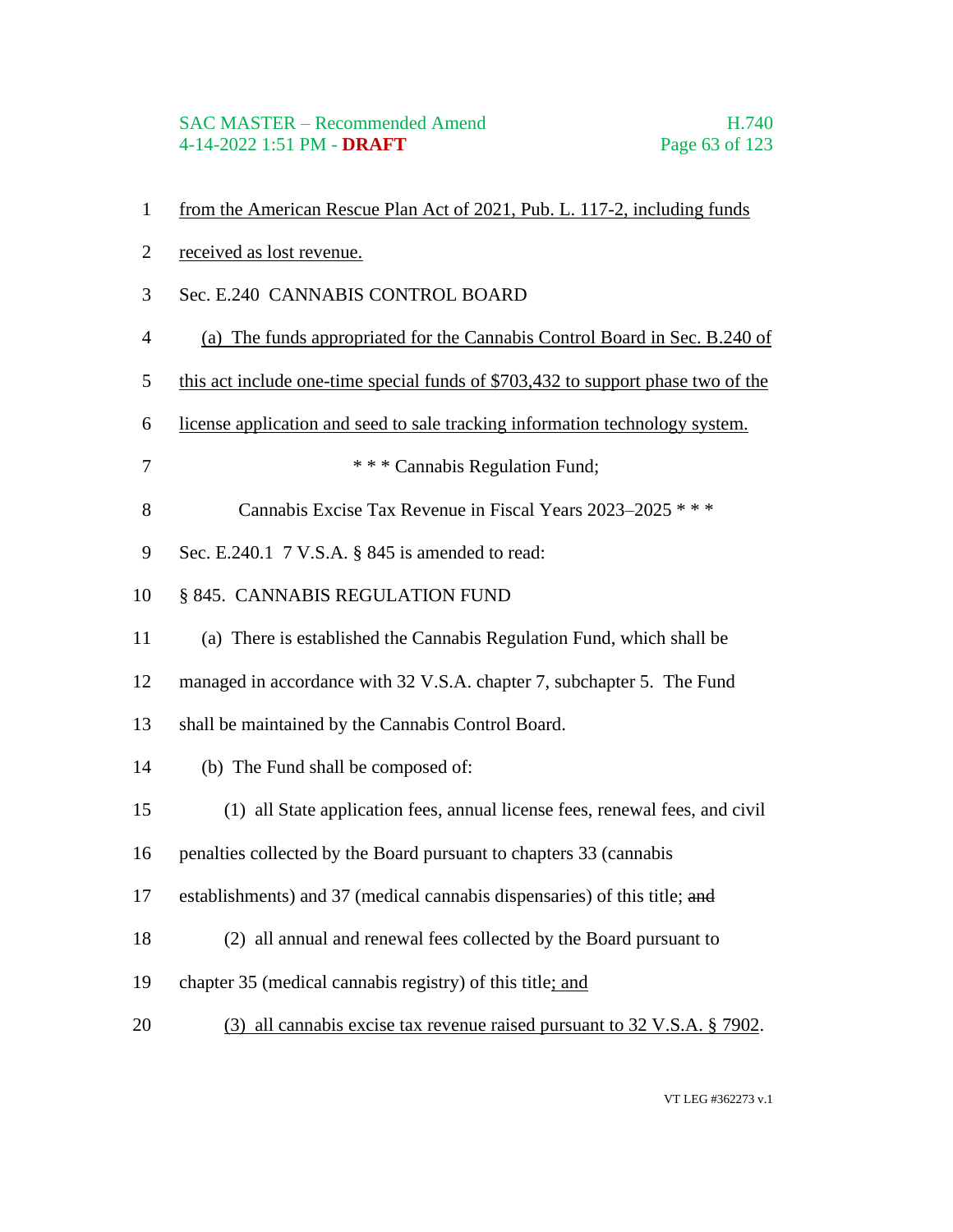# SAC MASTER – Recommended Amend H.740 4-14-2022 1:51 PM - **DRAFT** Page 64 of 123

- (c) Monies from the Fund shall only be appropriated for the purposes of implementation, administration, and enforcement of this chapter and chapter 33 of this title.
- (d) The Commissioner of Finance and Management shall do the following
- not later than July 31 each year:
- (1) transfer the unexpended and unobligated balance of the Cannabis
- Regulation Fund to the General Fund at the close of the prior fiscal year; and
- (2) report the amount of the transfer made pursuant to subdivision (1) of
- this subsection to the Joint Fiscal Committee.
- Sec. E.240.2 32 V.S.A. § 7909 is amended to read:
- § 7909. SUBSTANCE MISUSE PREVENTION FUNDING
- (a) Thirty percent of the revenues raised by the cannabis excise tax
- imposed by section 7902 of this title unexpended and unobligated balance of
- 14 the Cannabis Regulation Fund that is transferred to the General Fund pursuant
- to 7 V.S.A. § 845(d)(1), not to exceed \$10,000,000.00 per fiscal year, shall be
- 16 used to fund substance misuse prevention programming in the subsequent
- fiscal year.
- \*\*\*
- Sec. E.240.3. REPEAL
- (a) 2020 Acts and Resolves No. 164, Sec. 6c (contingent Cannabis
- Regulation Fund deficit offset) is repealed.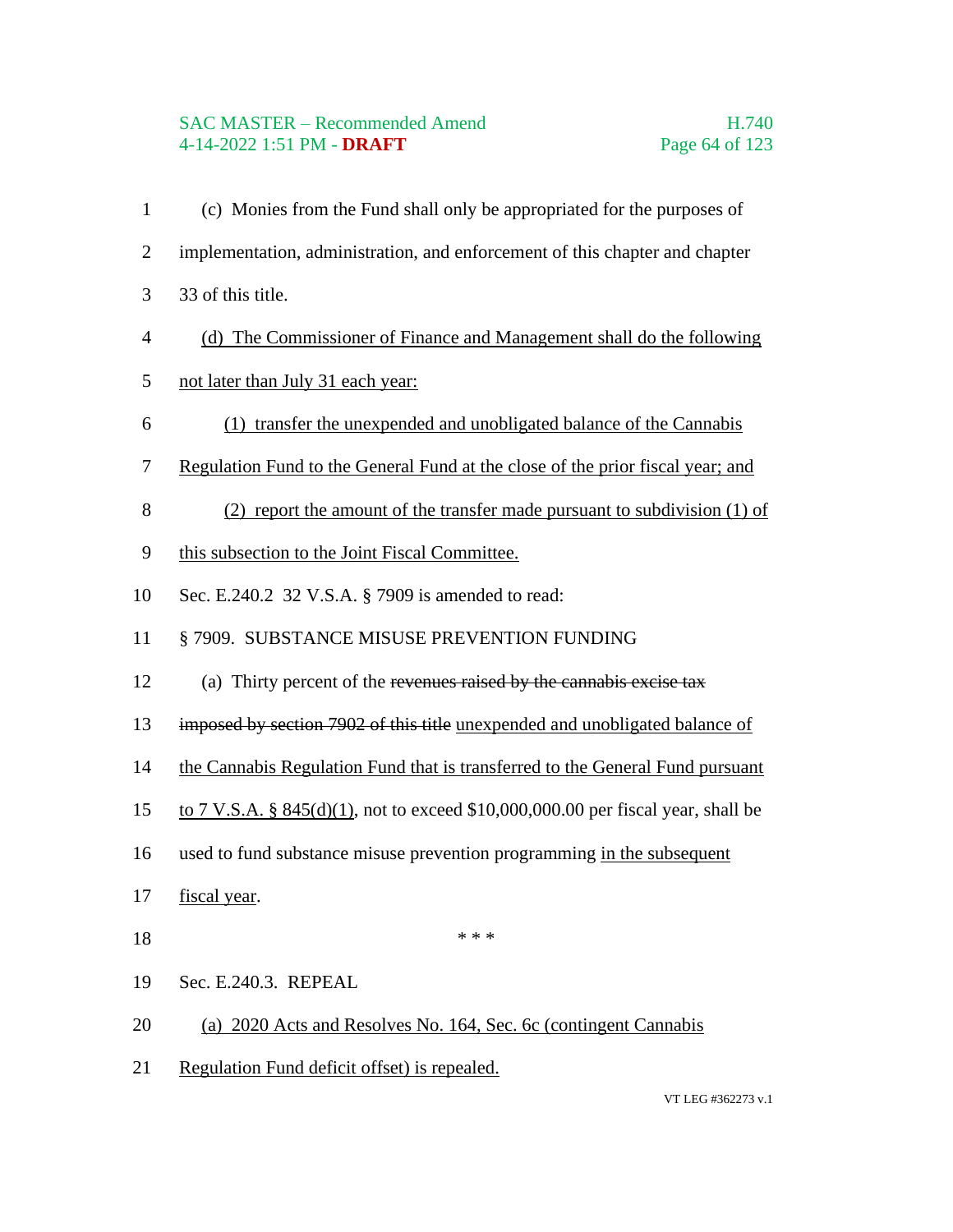### SAC MASTER – Recommended Amend H.740 4-14-2022 1:51 PM - **DRAFT** Page 65 of 123

- Sec. E.240.4 2020 Acts and Resolves No. 164, Sec. 33(h) is amended to read:
- (h) Sec. 6c (contingent Cannabis Regulation Fund deficit offset) shall take
- effect on July 1, 2024. [Repealed.]
- \* \* \* Cannabis Excise Tax Revenue Starting in Fiscal Year 2025 \* \* \*
- Sec. 240.5. 7 V.S.A. § 845 is amended to read:
- § 845. CANNABIS REGULATION FUND
- (a) There is established the Cannabis Regulation Fund, which shall be
- managed in accordance with 32 V.S.A. chapter 7, subchapter 5. The Fund
- shall be maintained by the Cannabis Control Board.
- (b) The Fund shall be composed of:
- (1) all State application fees, annual license fees, renewal fees, and civil
- penalties collected by the Board pursuant to chapters 33 (cannabis
- establishments) and 37 (medical cannabis dispensaries) of this title; and
- (2) all annual and renewal fees collected by the Board pursuant to
- 15 chapter 35 (medical cannabis registry) of this title; and.
- (3) all cannabis excise tax revenue raised pursuant to 32 V.S.A. § 7902.
- [Repealed.]
- (c) Monies from the Fund shall only be appropriated for the purposes of
- implementation, administration, and enforcement of this chapter and chapter
- 33 of this title.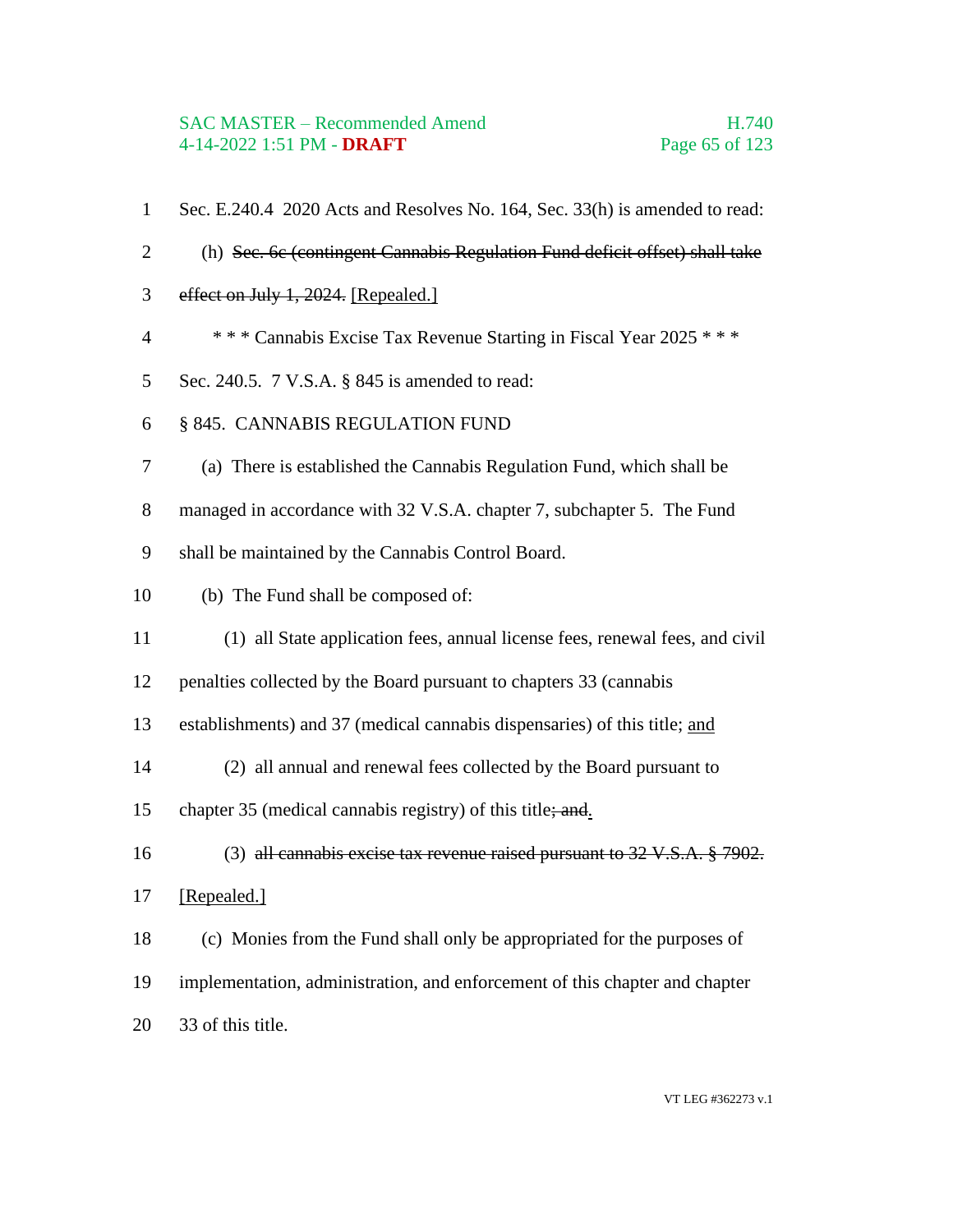### SAC MASTER – Recommended Amend H.740 4-14-2022 1:51 PM - **DRAFT** Page 66 of 123

 (d) The Commissioner of Finance and Management shall do the following 2 not later than July 31 each year: (1) transfer the unexpended and unobligated balance of the Cannabis Regulation Fund to the General Fund at the close of the prior fiscal year; and (2) report the amount of the transfer made pursuant to subdivision (1) of this subsection to the Joint Fiscal Committee. [Repealed.] Sec. 240.6. 32 V.S.A. § 7909(a) is amended to read: (a) Thirty percent of the revenues raised by the cannabis excise tax imposed by section 7902 of this title unexpended and unobligated balance of 10 the Cannabis Regulation Fund that is transferred to the General Fund pursuant 11 to 7 V.S.A. §  $845(d)(1)$ , not to exceed \$10,000,000.00 per fiscal year, shall be used to fund substance misuse prevention programming in the subsequent fiscal year. Sec. E. 240.7 TRANSFER IN JULY 2025 (a) Notwithstanding any provision of law to the contrary, the Commissioner of Finance and Management shall do the following not later than July 31, 2025: (1) transfer the unexpended and unobligated balance of the Cannabis Regulation Fund to the General Fund at the close of the 2024 fiscal year; and 20 (2) report the amount of the transfer made pursuant to subdivision (1) of 21 this section to the Joint Fiscal Committee.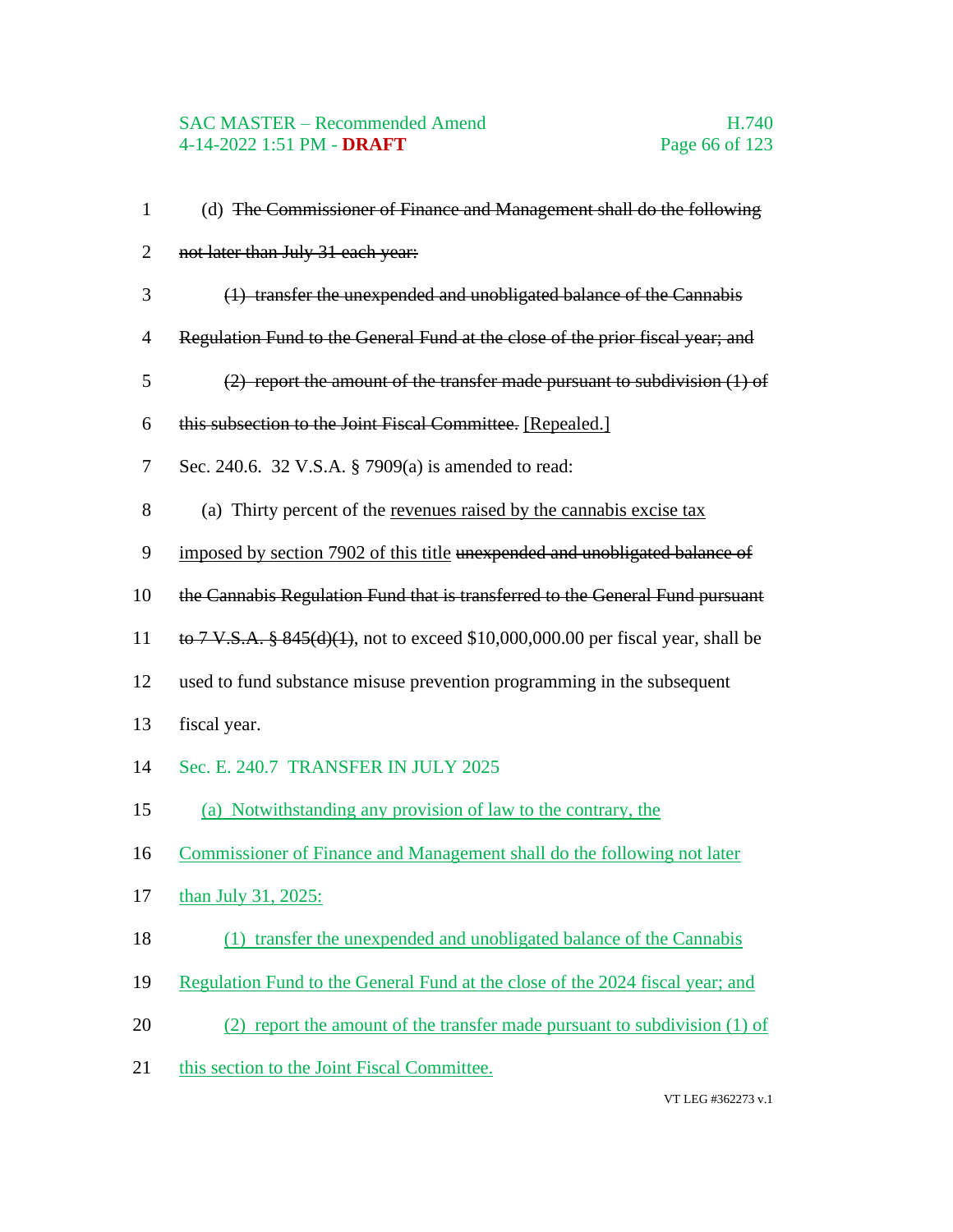| $\mathbf{1}$   |                                                                                 |
|----------------|---------------------------------------------------------------------------------|
| $\overline{2}$ | * * * Human Services * * *                                                      |
| 3              | Sec. E.300 FUNDING FOR THE OFFICE OF THE HEALTH CARE                            |
| $\overline{4}$ | <b>ADVOCATE</b>                                                                 |
| 5              | (a) Of the funds appropriated in Sec. B.300 of this act, \$1,847,406 shall be   |
| 6              | used for the contract with the Office of the Health Care Advocate.              |
| 7              | Sec. E.301 SECRETARY'S OFFICE - GLOBAL COMMITMENT:                              |
| 8              | (a) The Agency of Human Services (AHS) shall use the funds appropriated         |
| 9              | in this section for payment of the actuarially certified premium required under |
| 10             | the intergovernmental agreement between the Agency of Human Services and        |
| 11             | the managed care entity, the Department of Vermont Health Access, as            |
| 12             | provided for in the Global Commitment for Health Waiver (Global                 |
| 13             | Commitment) approved by the Centers for Medicare and Medicaid Services          |
| 14             | under Section 1115 of the Social Security Act.                                  |
| 15             | (b) In addition to the State funds appropriated in this section, a total        |
| 16             | estimated sum of \$25,231,644 is anticipated to be certified as State matching  |
| 17             | funds under the Global Commitment as follows:                                   |
| 18             | (1) \$22,230,100 certified State match available from local education           |
| 19             | agencies for eligible special education school-based Medicaid services under    |
| 20             | the Global Commitment. This amount combined with \$28,269,900 of federal        |
| 21             | funds appropriated in Sec. B.301 of this act equals a total estimated           |
|                |                                                                                 |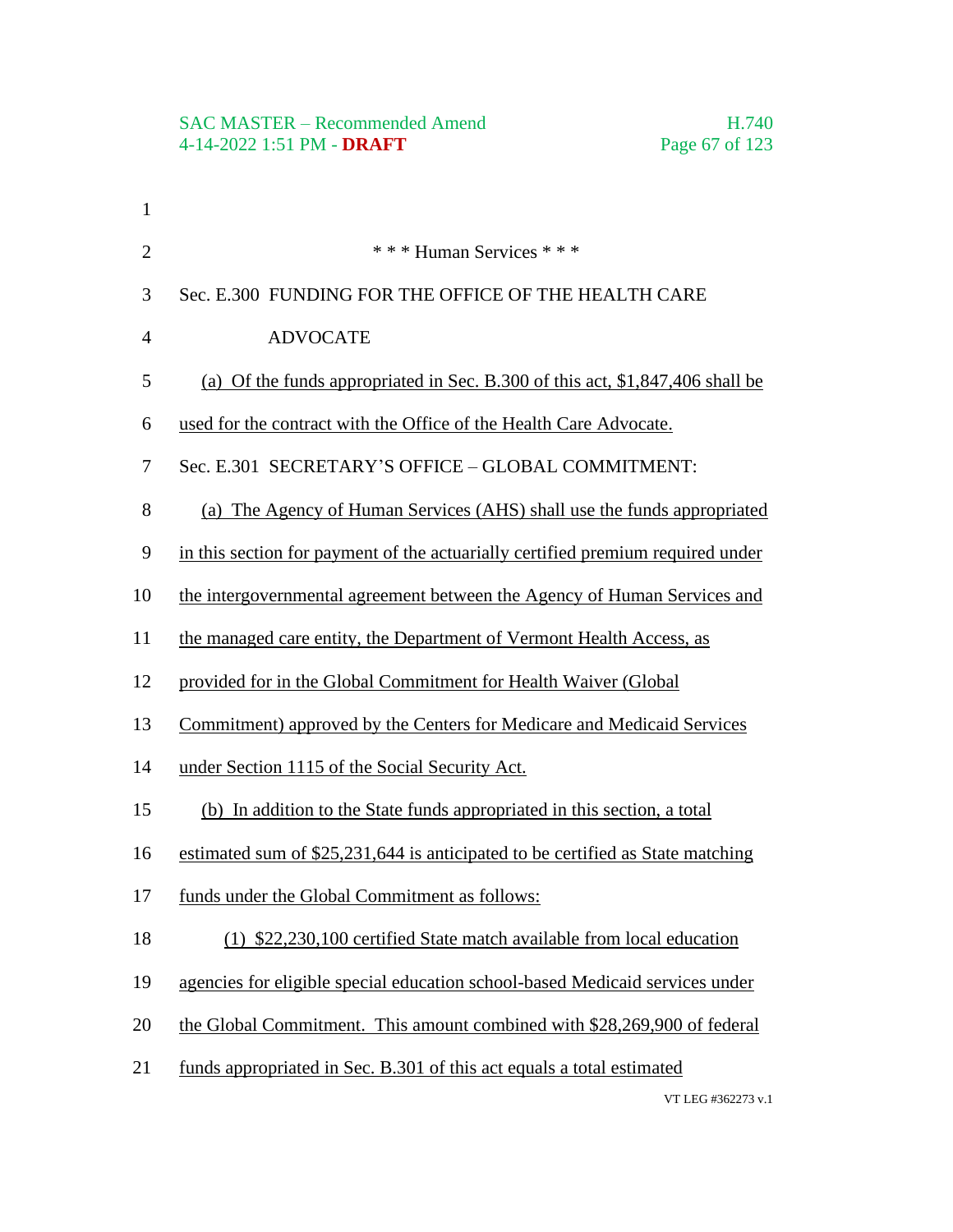### SAC MASTER – Recommended Amend H.740 4-14-2022 1:51 PM - **DRAFT** Page 68 of 123

- expenditure of \$50,500,000. An amount equal to the amount of the federal
- matching funds for eligible special education school-based Medicaid services
- under Global Commitment shall be transferred from the Global Commitment
- Fund to the Medicaid Reimbursement Special Fund created in 16 V.S.A.
- § 2959a.
- (2) \$3,001,544 certified State match available from local designated
- mental health and developmental services agencies for eligible mental health
- services provided under Global Commitment.
- (c) Up to \$4,034,170 is transferred from the AHS Federal Receipts Holding
- Account to the Interdepartmental Transfer Fund consistent with the amount
- appropriated in Sec. B.301 Secretary's Office Global Commitment of this
- act.
- Sec. E.301.1 GLOBAL COMMITMENT APPROPRIATIONS; TRANSFER;
- 14 REPORT
- (a) In order to facilitate the end-of-year closeout for fiscal year 2023, the
- Secretary of Human Services, with approval from the Secretary of
- Administration, may make transfers among the appropriations authorized for
- Medicaid and Medicaid-waiver program expenses, including Global
- Commitment appropriations outside the Agency of Human Services. At least
- three business days prior to any transfer, the Agency shall submit to the Joint
- VT LEG #362273 v.1 Fiscal Office a proposal of transfers to be made pursuant to this section. A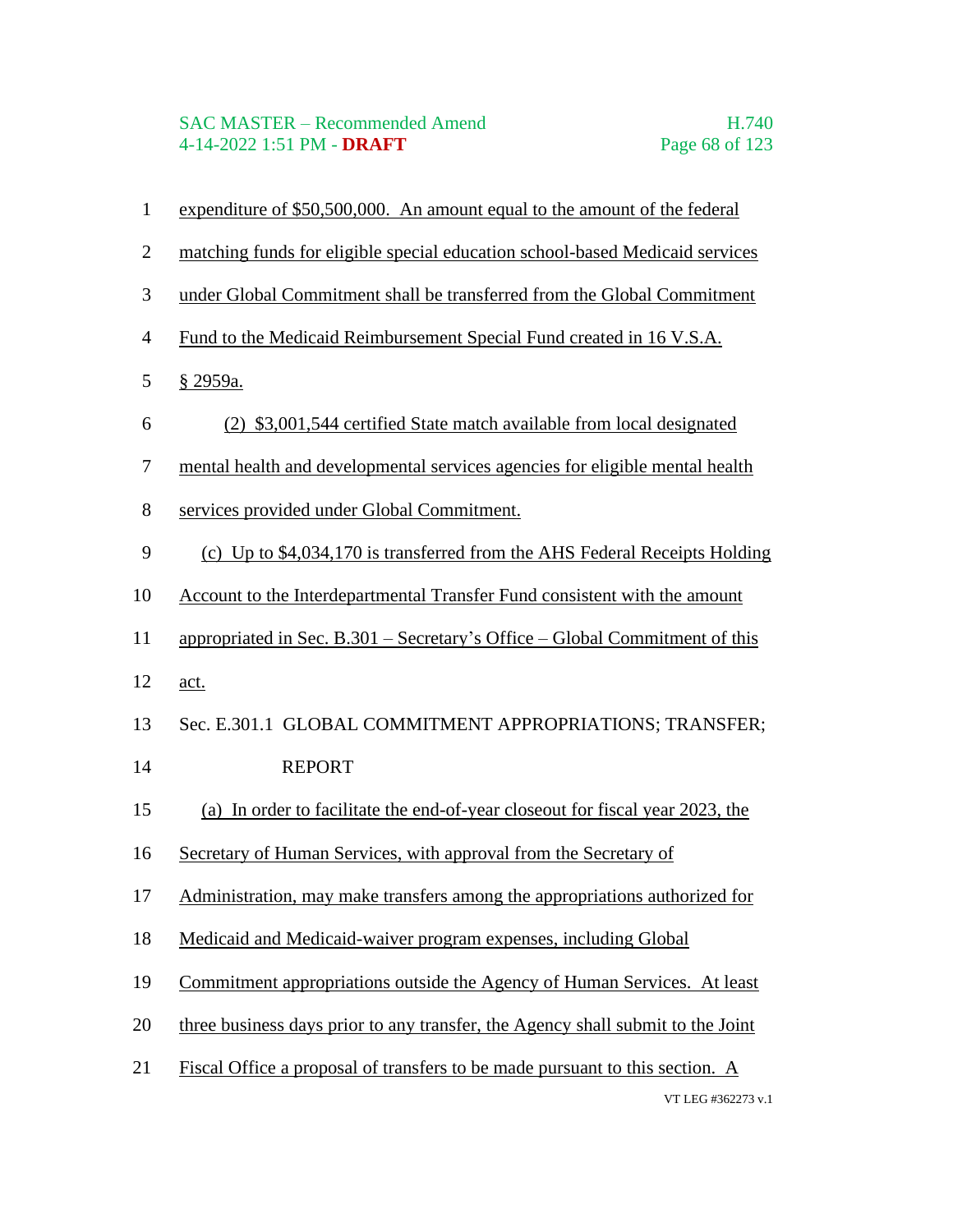## SAC MASTER – Recommended Amend H.740 4-14-2022 1:51 PM - **DRAFT** Page 69 of 123

- final report on all transfers made under this section shall be made to the Joint
- Fiscal Committee for review at the September 2023 meeting. The purpose of
- this section is to provide the Agency with limited authority to modify the
- appropriations to comply with the terms and conditions of the Global
- Commitment for Health waiver approved by the Centers for Medicare and
- Medicaid Services under Section 1115 of the Social Security Act.
- Sec. E.301.2 GLOBAL COMMITMENT WAIVER AMENDMENT
- (a) The Secretary of Human Services is authorized to seek to extend or
- renew Vermont's Global Commitment to Health Section 1115 Demonstration
- Waiver, which is currently set to expire on June 30, 2022. The Agency of
- Human Services shall strive to maintain or increase the State's flexibility to
- use Global Commitment investment dollars to increase access to care and
- coverage, improve health outcomes, strengthen health care delivery, and
- promote transformation to value-based and integrated models of care.
- Sec. E.301.3 PROVIDER RATE INCREASES
- (a) Recipients of any increased rates under Secs.B.314 and B.333of this act
- shall be transparent in the use of these funds through timely and accurate
- reporting as defined by the State, including complying with specific
- performance measures using existing data collected by providers to assure
- accountability to the clients and the system of care.
- Sec. E.306 VERMONT HEALTH BENEFIT EXCHANGE RULES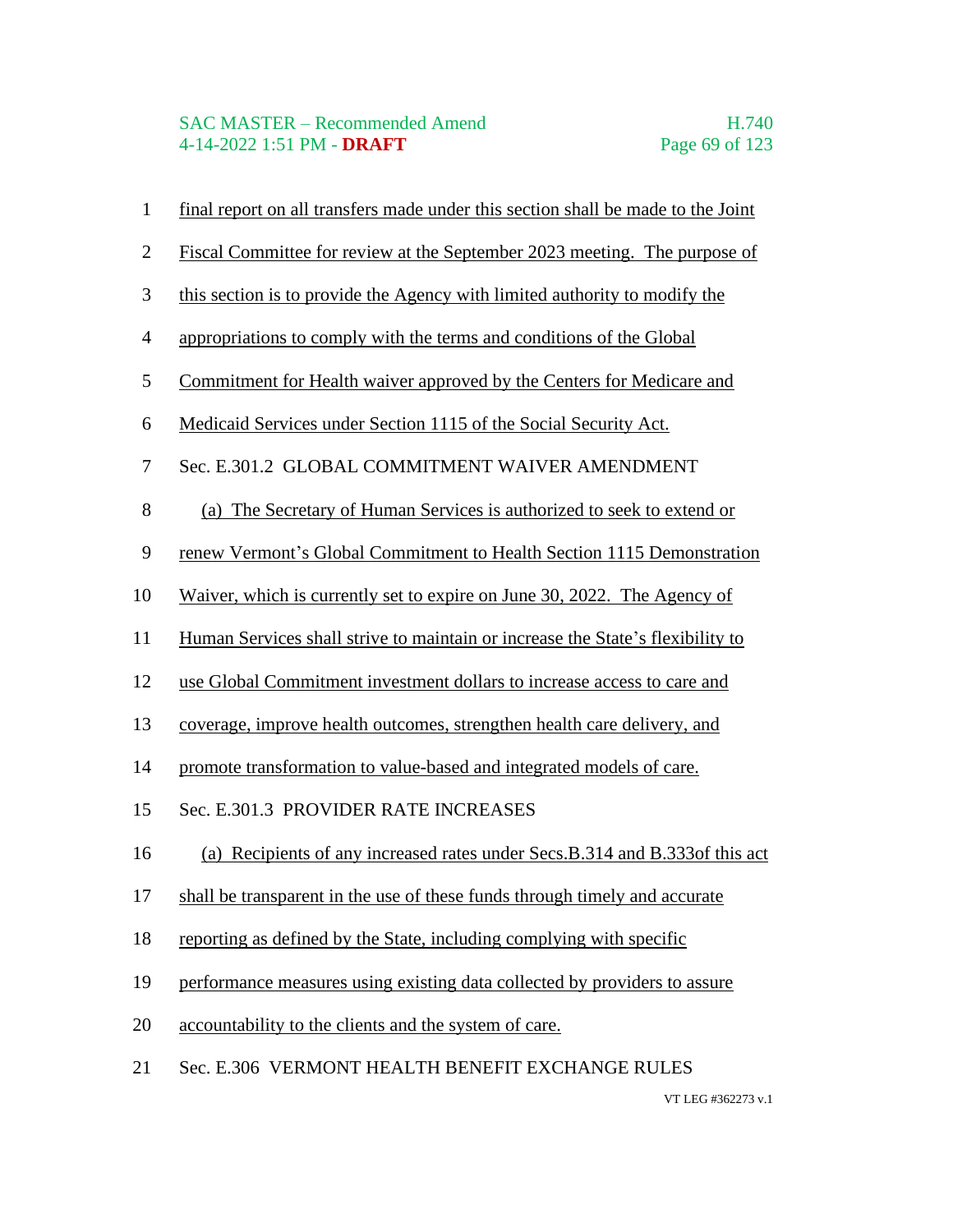## SAC MASTER – Recommended Amend H.740 4-14-2022 1:51 PM - **DRAFT** Page 70 of 123

- (a) The Agency of Human Services may adopt rules pursuant to 3 V.S.A.
- chapter 25 to conform Vermont's rules regarding health care eligibility and
- enrollment and the operation of the Vermont Health Benefit Exchange to state
- and federal law and guidance. The Agency may use the emergency rules
- process pursuant to 3 V.S.A. § 844 prior to June 30, 2023, but only in the event
- that new state or federal law or guidance require Vermont to amend or adopt
- its rules in a time frame that cannot be accomplished under the traditional
- rulemaking process. An emergency rule adopted under these exigent
- circumstances shall be deemed to meet the standard for the adoption of
- emergency rules required pursuant to 3 V.S.A. § 844(a).
- **Sec. E.306.1** [Deleted.]
- Sec. E.312 HEALTH PUBLIC HEALTH
- (a) AIDS/HIV funding.
- (1) In fiscal year 2023 and as provided in this section, the Department of
- Health shall provide grants in the amount of \$475,000 in AIDS Medication
- Rebates special funds to the Vermont AIDS service and peer-support
- organizations for client-based support services. The Department of Health
- AIDS Program shall meet at least quarterly with the Community Advisory
- Group (CAG) with current information and data relating to service initiatives.
- The funds shall be allocated according to an RFP process.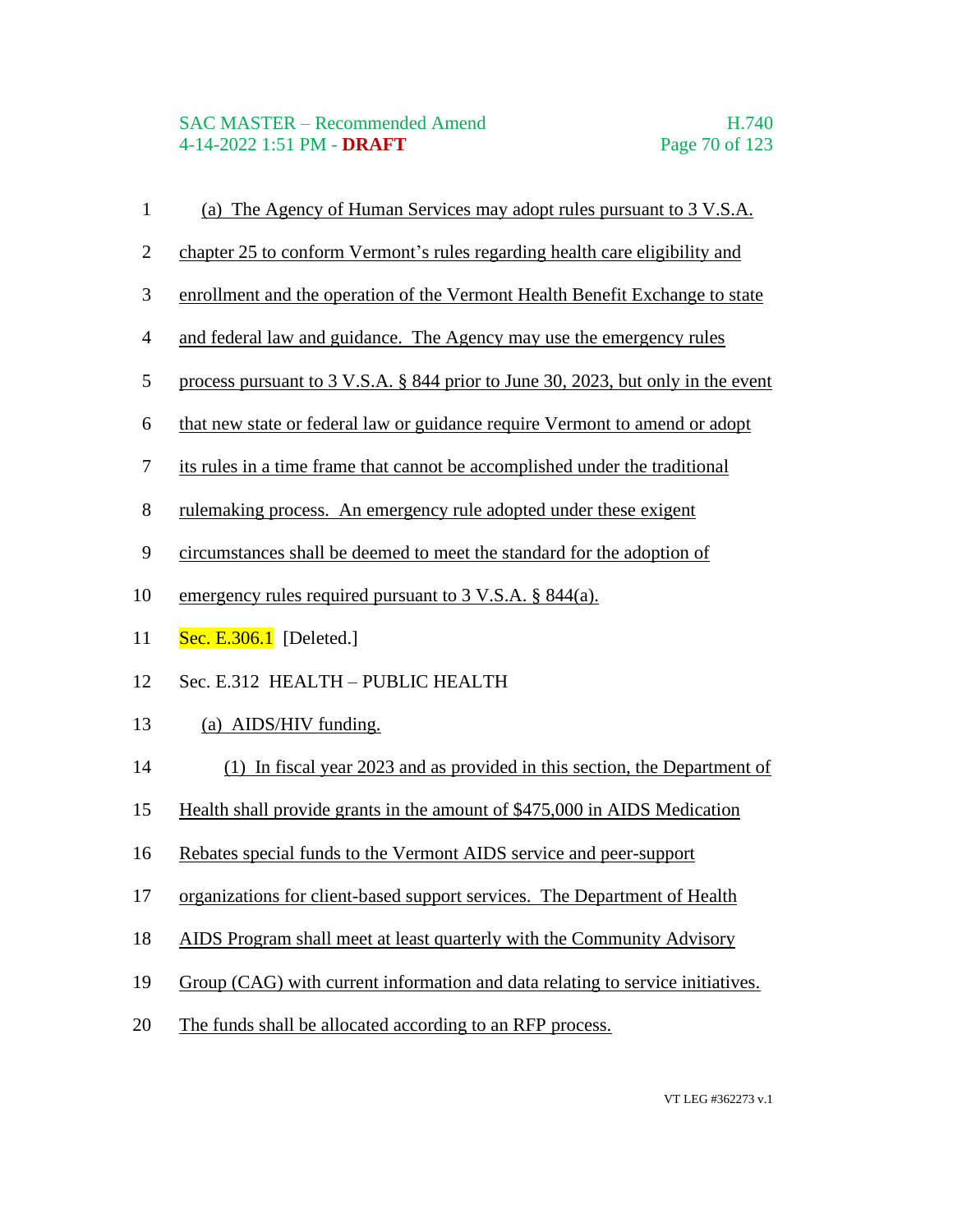# SAC MASTER – Recommended Amend H.740 4-14-2022 1:51 PM - **DRAFT** Page 71 of 123

 (2) In fiscal year 2023 and as provided in this section, the Department of Health shall provide grants in the amount of \$295,000 to the following organizations: (A) Vermont CARES - \$140,000; (B) AIDS Project of Southern Vermont - \$100,000; and (C) HIV/HCV Resource Center - \$55,000. (3) Ryan White Title II funds for AIDS services and the Vermont Medication Assistance Program (VMAP) shall be distributed in accordance with federal guidelines. The federal guidelines shall not apply to programs or services funded solely by State general funds. (A) The Secretary of Human Services shall immediately notify the Joint Fiscal Committee if at any time there are insufficient funds in VMAP to assist all eligible individuals. The Secretary shall work in collaboration with persons living with HIV/AIDS to develop a plan to continue access to VMAP medications until such time as the General Assembly can take action. (B) As provided in this section, the Secretary of Human Services shall work in collaboration with the VMAP Advisory Committee, which shall be composed of not less than 50 percent of members who are living with HIV/AIDS. If a modification to the program's eligibility requirements or benefit coverage is considered, the Committee shall make recommendations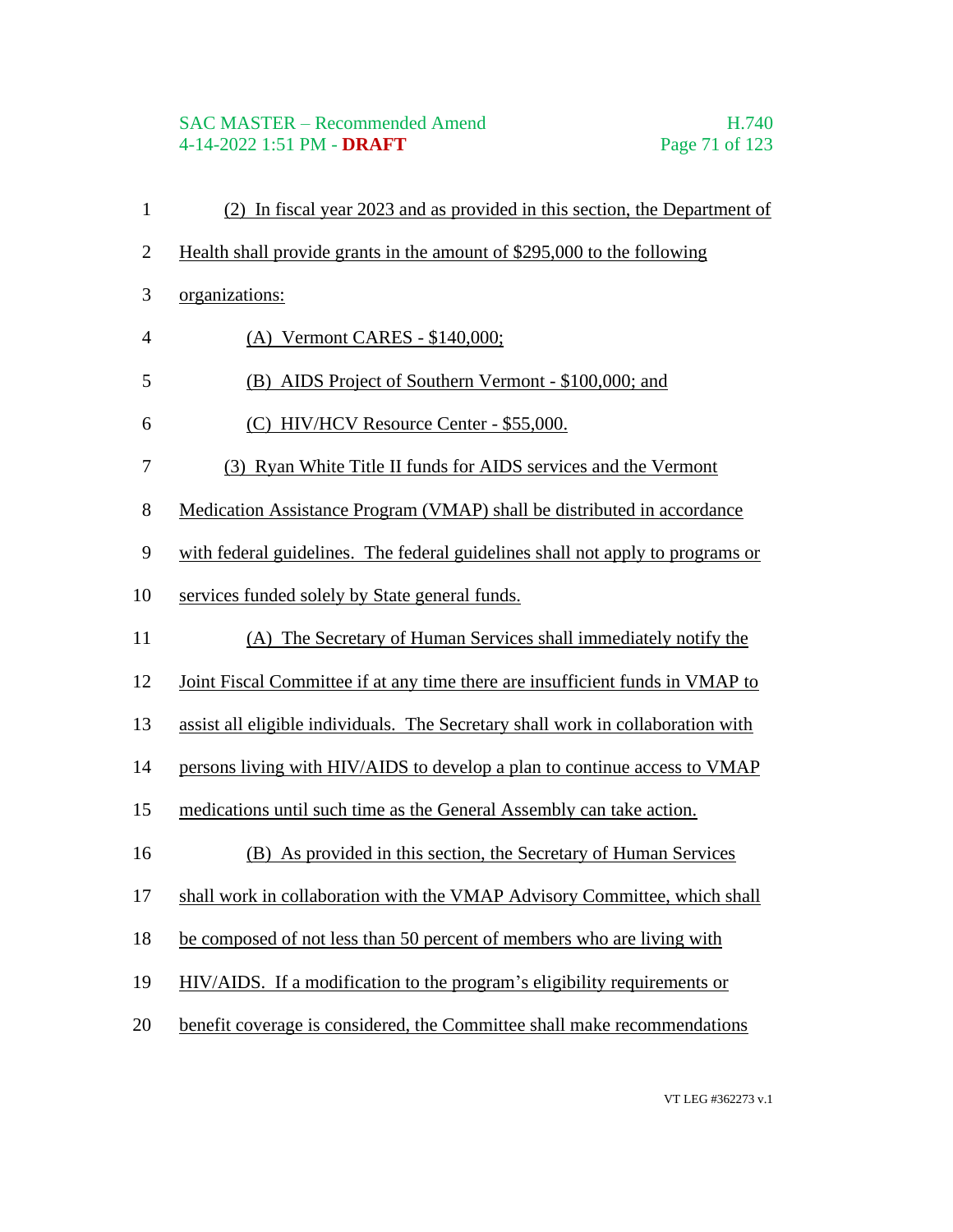- regarding the program's formulary of approved medication, related laboratory
- testing, nutritional supplements, and eligibility for the program.
- (4) In fiscal year 2023, the Department of Health shall provide grants in
- the amount of \$100,000 in general funds to Vermont AIDS service
- organizations and other Vermont HIV/AIDS prevention providers for
- community-based HIV prevention programs and services. These funds shall
- be used for HIV/AIDS prevention purposes, including syringe exchange
- programs; improving the availability of confidential and anonymous HIV
- testing; prevention work with at-risk groups such as women, intravenous drug
- users, and people of color; and anti-stigma campaigns. Not more than
- 15 percent of the funds may be used for the administration of such services by
- the recipients of these funds. The method by which these prevention funds are
- distributed shall be determined by mutual agreement of the Department of
- Health and the Vermont AIDS service organizations and other Vermont
- HIV/AIDS prevention providers.
- (5) In fiscal year 2023, the Department of Health shall provide grants in
- the amount of \$150,000 in general funds to Vermont AIDS service
- organizations and other Vermont HIV/AIDS prevention providers for syringe
- exchange programs. The method by which these prevention funds are
- distributed shall be determined by mutual agreement of the Department of
- Health, the Vermont AIDS service organizations, and other Vermont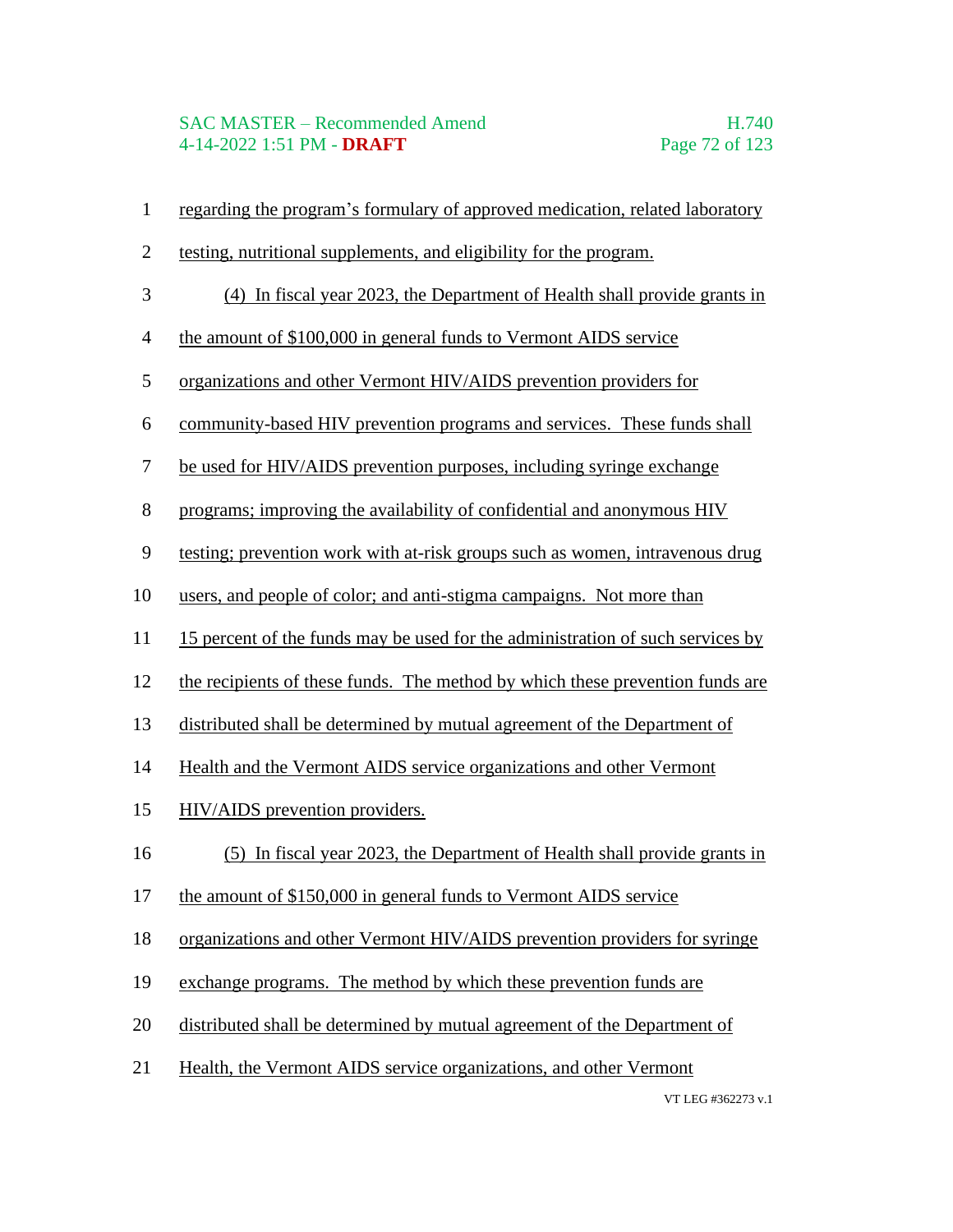#### SAC MASTER – Recommended Amend H.740 4-14-2022 1:51 PM - **DRAFT** Page 73 of 123

- HIV/AIDS prevention providers. The performance period for these grants will
- be State fiscal year 2023. Grant reporting shall include outcomes and results.
- (6) In fiscal year 2023, the Department of Health shall not reduce any
- grants to the Vermont AIDS service and peer-support organizations or syringe
- service programs without receiving prior approval from the Joint Fiscal
- Committee.
- Sec. E.313 REPORT, PUBLIC INEBRIATE AND SOBER BED
- PROGRAMMING
- (a) The new alcohol and drug abuse program beds funded through Sec.
- B.313 of this act shall be used to treat public inebriates instead of having these
- individuals held by the Department of Corrections. On or before January 15,
- 2023, the Department of Health, in consultation with the Chief Prevention
- Officer, Vermont Care Partners, the Vermont Association for Mental Health
- and Addiction Recovery, and the Vermont Alliance for Recovery Residences,
- shall submit a written report to the House Committees on Appropriations and
- on Human Services and to the Senate Committees on Appropriations and on
- 17 Health and Welfare examining whether there is excess bed capacity among
- those programs designated for use by public inebriates. If the Department
- determines that there is excess capacity, the report shall include a plan to make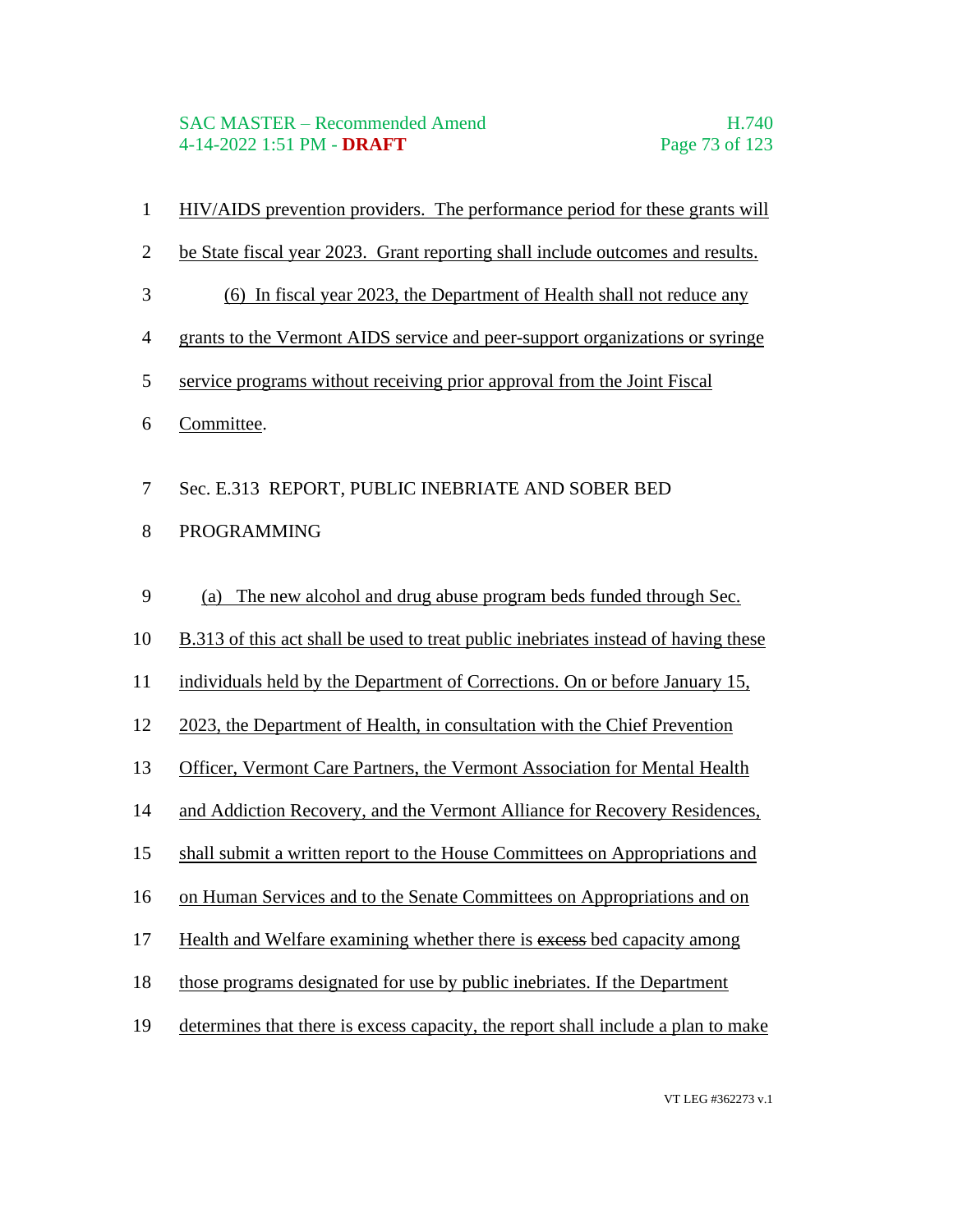- efficient use of the excess capacity, including possibly redesignating beds for
- alternative purposes.
- Sec. E.314 DEPARTMENT OF MENTAL HEALTH; MOBILE CRISIS
- 4 OUTREACH SERVICES
- (a) The Department of Mental Health shall build an urgent care model for
- mental health by expanding mobile outreach services based on the
- Department's analysis of statewide mobile crisis services and gaps pursuant to
- its State Planning Grant from the Centers for Medicare and Medicaid Services.
- The urgent care model shall address geographic gaps and the regions of the
- State in which the lack of mobile outreach is most directly driving unnecessary
- emergency department visits or unnecessary law enforcement responses.
- (b) The new mobile outreach services shall:
- (1) be based on evidence-based and trauma-informed practices,
- including using peer support staff;
- (2) be developed in conjunction with the continuum of urgent care
- response related to the new 9-8-8 suicide prevention line; and
- (3) comply with federal requirements as needed to qualify for three
- years of federal financial participation at an enhanced 85 percent federal match
- rate.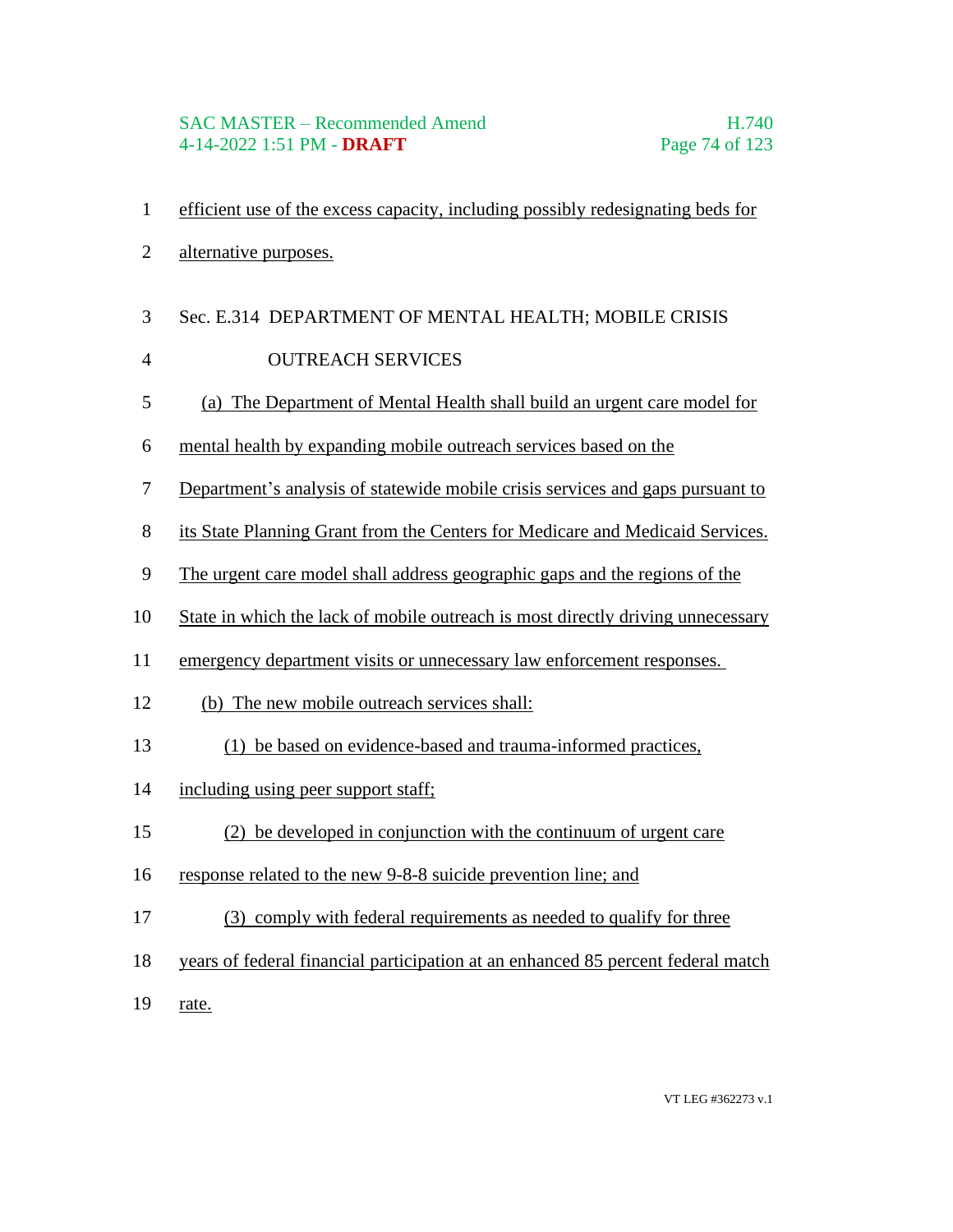#### SAC MASTER – Recommended Amend H.740 4-14-2022 1:51 PM - **DRAFT** Page 75 of 123

VT LEG #362273 v.1 (c) The Department, in coordination with the Agency of Human Services Secretary's Office, Department of Vermont Health Access and the Department of Financial Regulation, shall develop a sustainability plan to ensure that the services will continue to be available after expiration of the enhanced federal match rate. (d) On or before January 15, 2023, the Department shall provide a status report on: (1) the experience of the Rutland pilot project which includes the number of Vermonters served by this pilot though 2022, as well as a description of the evaluation of the operating model of the pilot since it was launched to date; and (2) the status of expansion of the urgent care model for mental health by expanding mobile outreach services funded in fiscal year 2023, including grants issued to date, operating status of the programs provided funding, and number of Vermonters served in 2022. Sec. E.314.1 DEPARTMENT OF MENTAL HEALTH; EMERGENCY 17 DEPARTMENTS; PATIENT EXPERIENCE OF CARE; 18 REPORT (a) On or before January 15, 2023, the Department of Mental Health shall report to the House Committee on Health Care and the Senate Committee on Health and Welfare regarding the progress of the health care system in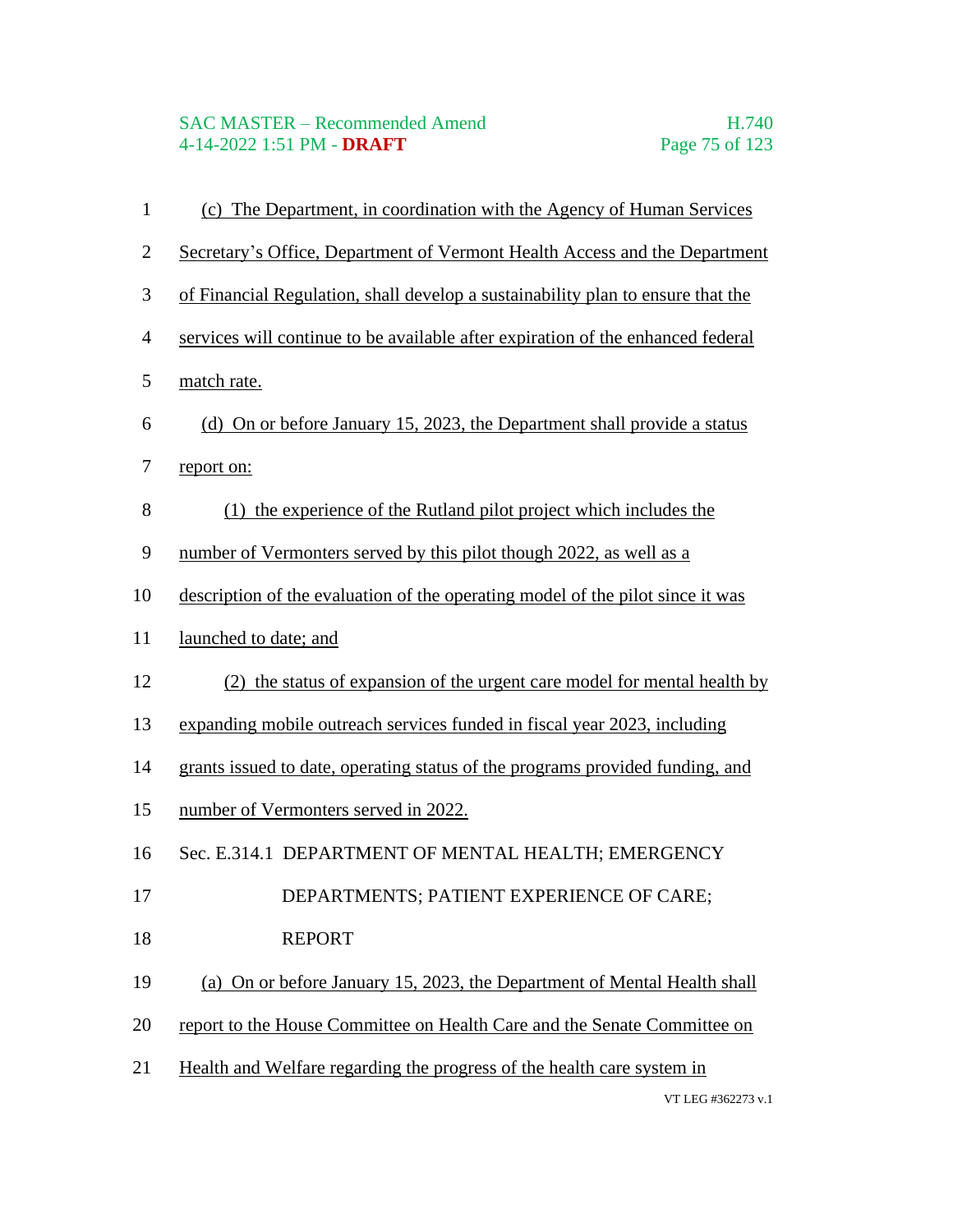### SAC MASTER – Recommended Amend H.740 4-14-2022 1:51 PM - **DRAFT** Page 76 of 123

- improving the patient experience of care for individuals encountering lengthy
- emergency departments waits for admission for inpatient psychiatric treatment.
- The report shall include an assessment of the services offered to these patients
- in emergency departments and the extent to which stakeholder input is
- included in decisions about services and patient care. The report shall include
- the most recent data pertaining to patient length of stay in emergency
- departments due to a lack of appropriate alternative mental health level 1 or
- step-down bed placements, and any changes anticipated it the inventory of
- level 1 or step-down beds system wide.
- Sec. E.316 PARENT CHILD CENTER GRANT
- (a) The Department for Children and Families shall, within the
- administration of the grant for parent child centers and in consultation with the
- parent child centers, seek to ensure that services are targeted to families most
- at risk of having young children come into State custody. The shared goal of
- preventing that outcome, and bringing Vermont's rate of young children
- coming into State custody down to a level more consistent with other states
- experience, shall be reflected in the grant agreement.
- Sec. E.317 33 V.S.A. § 5126 is added to read:
- § 5126. PLACEMENT OF A CHILD INTO A QUALIFIED RESIDENTIAL
- 20 TREATMENT PROGRAM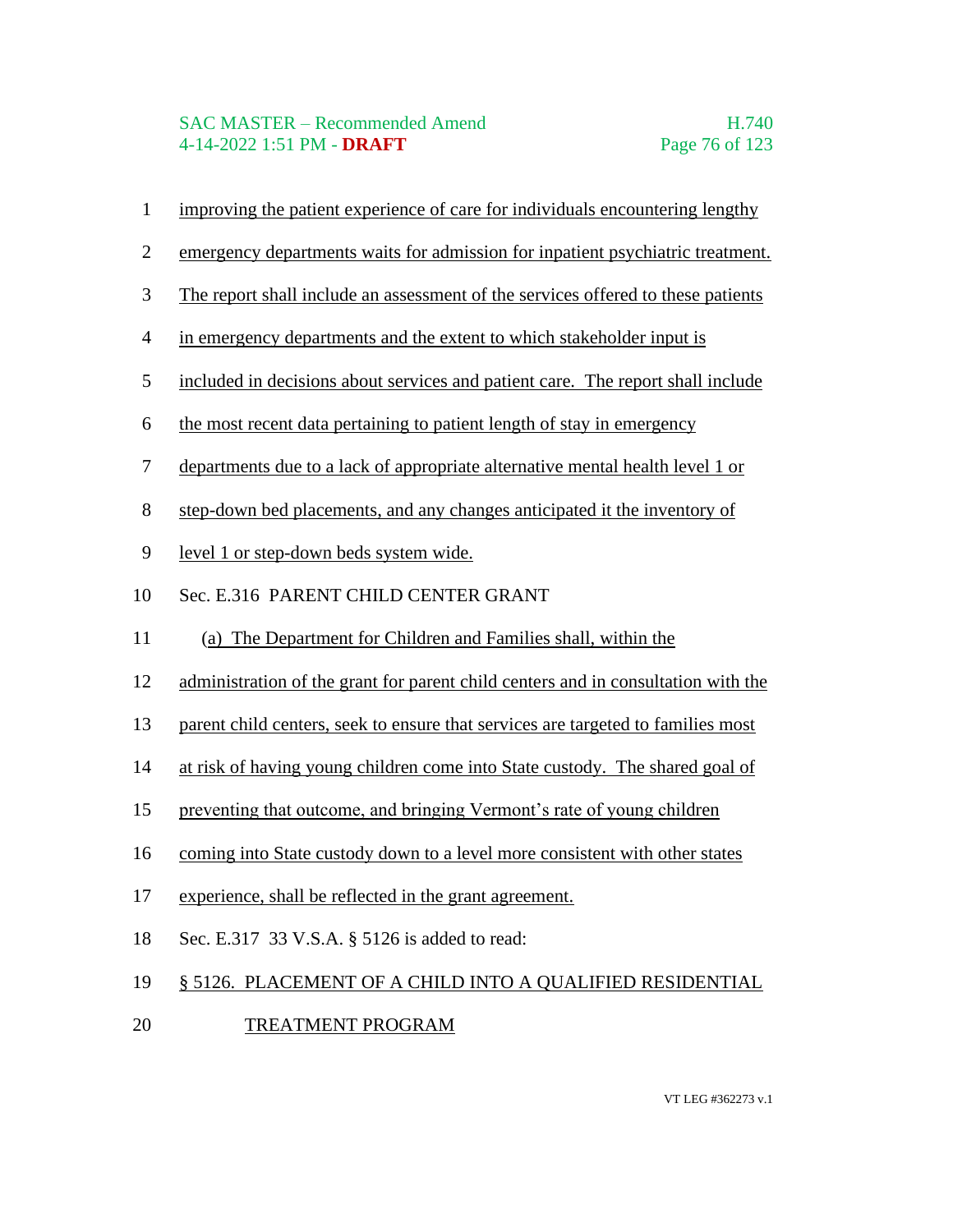# SAC MASTER – Recommended Amend<br>4-14-2022 1:51 PM - DRAFT Page 77 of 123 4-14-2022 1:51 PM - **DRAFT**

| (a) Within 60 days of the start of a placement of a child into a qualified          |
|-------------------------------------------------------------------------------------|
| residential treatment program by the Commissioner, the Family Division of the       |
| Superior Court or the Judicial Master shall review the assessment,                  |
| determination, and documentation provided by the qualified individual               |
| conducting the assessment required pursuant to 42 U.S.C. § 675a. The court or       |
| Judicial Master shall determine whether the needs of the child can be met           |
| through placement with family members, in a foster family home, or in another       |
| approved setting designed to meet specialized needs. If placement in a setting      |
| described above is not appropriate, the court or Judicial Master shall consider     |
| whether placement of the child in a qualified residential treatment program         |
| provides the most effective and appropriate level of care for the child in the      |
| least restrictive environment, and whether such a placement is consistent with      |
| the short- and long-term goals for the child, as specified in the case plan for the |
| child.                                                                              |
| (b) The court or Judicial Master shall approve or disapprove the placement          |
| in a qualified residential treatment program based on the factors considered in     |
| subsection (a) of this section and make written findings as to the basis for the    |
| determination. The decision and findings shall be submitted to the parties.         |
| (c) Nothing in this section shall be construed to limit the Commissioner's          |
| authority to place a child who is in the Commissioner's legal custody in a          |
|                                                                                     |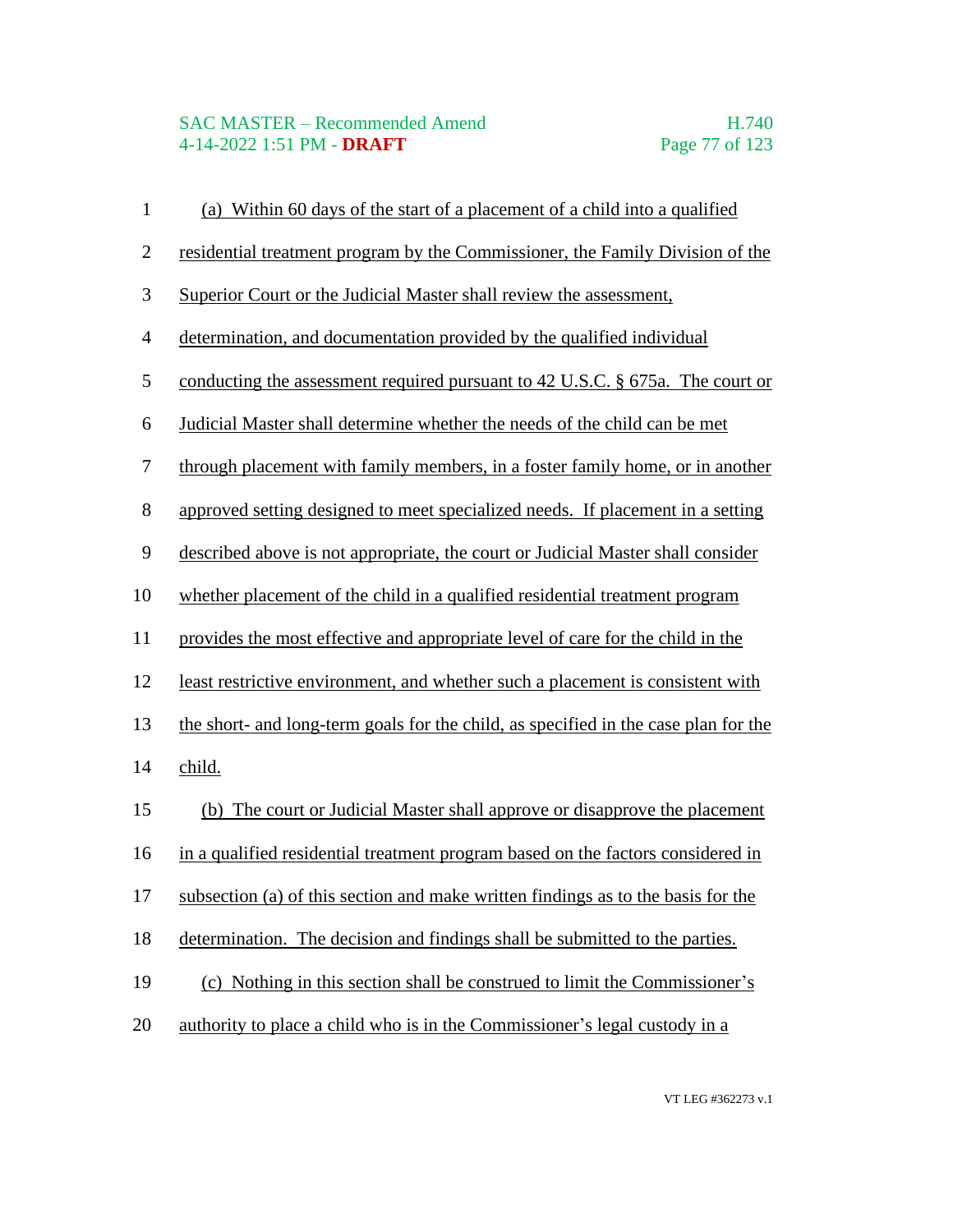#### SAC MASTER – Recommended Amend H.740 4-14-2022 1:51 PM - **DRAFT** Page 78 of 123

- family home or a treatment, rehabilitative, detention, or educational facility or
- institution as provided in subdivision 5106(4) of this title.
- (d) This section shall not apply to children placed in a setting that is
- intended for the detention of minors.
- 5 Sec. E.318 REPEAL
- 2019 Acts and Resolves No. 72, Sec. E.138.7 is repealed.
- Sec. E.318.1 CHILD CARE CAPACITY-BUILDING GRANTS
- (a) Of the funds appropriated in Sec. B.318 of this act, \$800,000 is
- allocated for the purpose of expanding infant and toddler child care capacity.
- (b) The Child Development Division shall award grants to eligible
- applicants. An eligible applicant shall:
- (1) be a new or existing regulated, privately owned center-based child
- care program or family child care home in good regulatory standings;
- (2) participate in Child Care Financial Assistance Program (CCFAP);
- (3) provide year-round, full day child care and early learning services;
- (4) provide child care and early learning services for infants and
- toddlers; and
- (5) participate in the Step Ahead Recognition System (STARS).
- (c) Center-based child care program or family child care homes receiving a
- grant pursuant to this section shall remain in compliance with the Division's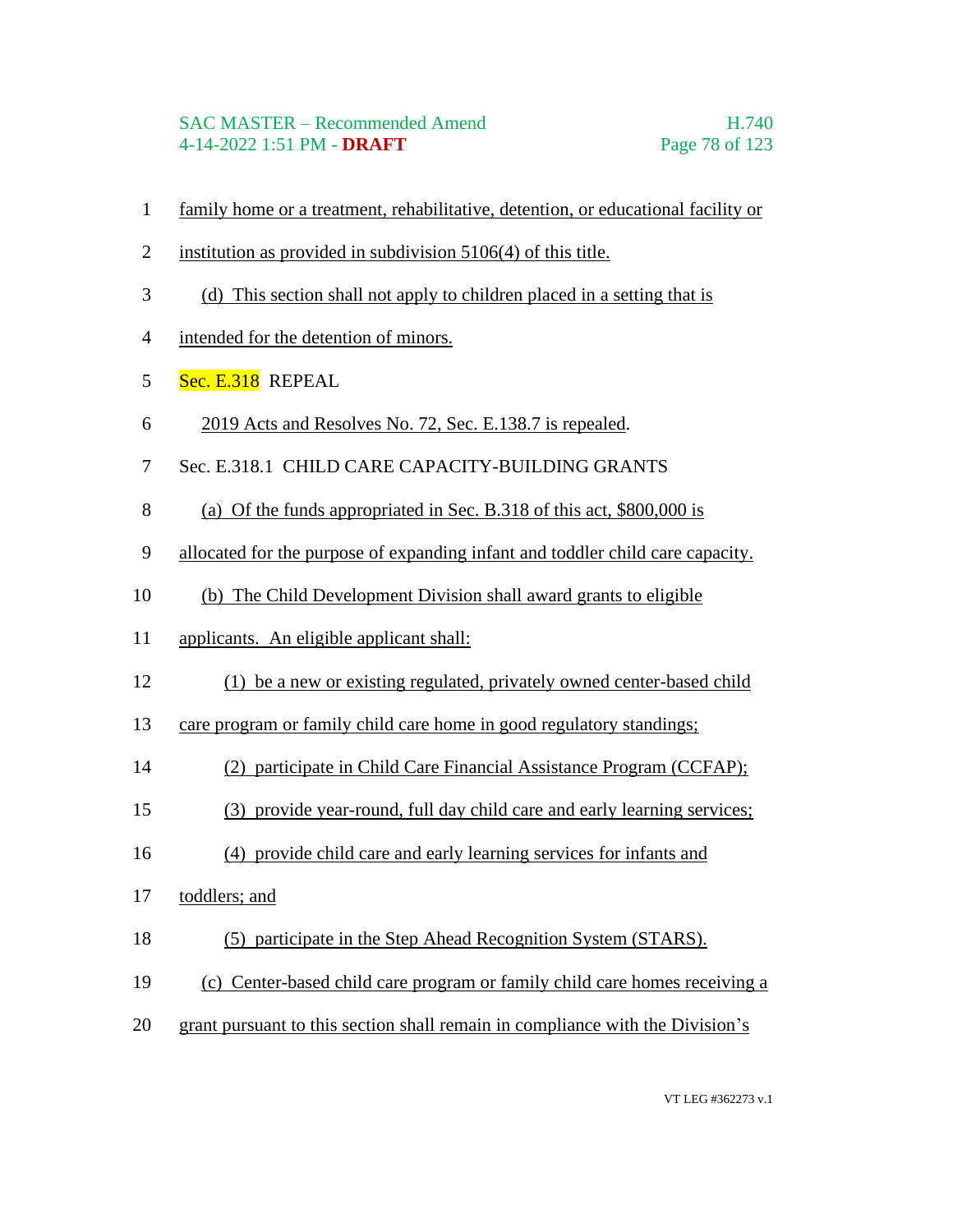- rules, continue participation in STARS, and maintain enrollment of children
- supported by CCFAP.
- Sec. E.318.2 PRE-APPRENTICESHIP PROGRAM IN EARLY
- 4 CHILDHOOD EDUCATION:APPROPRIATION
- (a) Of the federal funds appropriated in Sec. B.318 of this act to the
- Department for Children and Families Division of Child Development,
- \$100,000 shall be transferred to Vermont Department of Labor for the pre-
- apprenticeship program in Early Childhood Education provided by Vermont
- Career and Technical Education centers.
- (2) \$125,000 shall be sugranted to the Vermont Association for the
- Education of Young Children to provide grants to students to pursue early
- childhood educator careers.
- Sec. E. 318.3 CHILD DEVELOPMENT DIVISION; STEP AHEAD
- 14 RECOGNITION SYSTEM
- As part of its fiscal year 2023 budget adjustment presentation to the General
- Assembly, the Department for Children and Families shall present its proposed
- policy changes to the Step Ahead Recognition System (STARS) to the House
- Committee on Human Services and the Senate Committee on Health and
- Welfare. The Division's presentation shall summarize its proposed changes to
- STARS, including any anticipated impacts on child care providers and
- VT LEG #362273 v.1 families. Any requested policy changes to STARS and related appropriations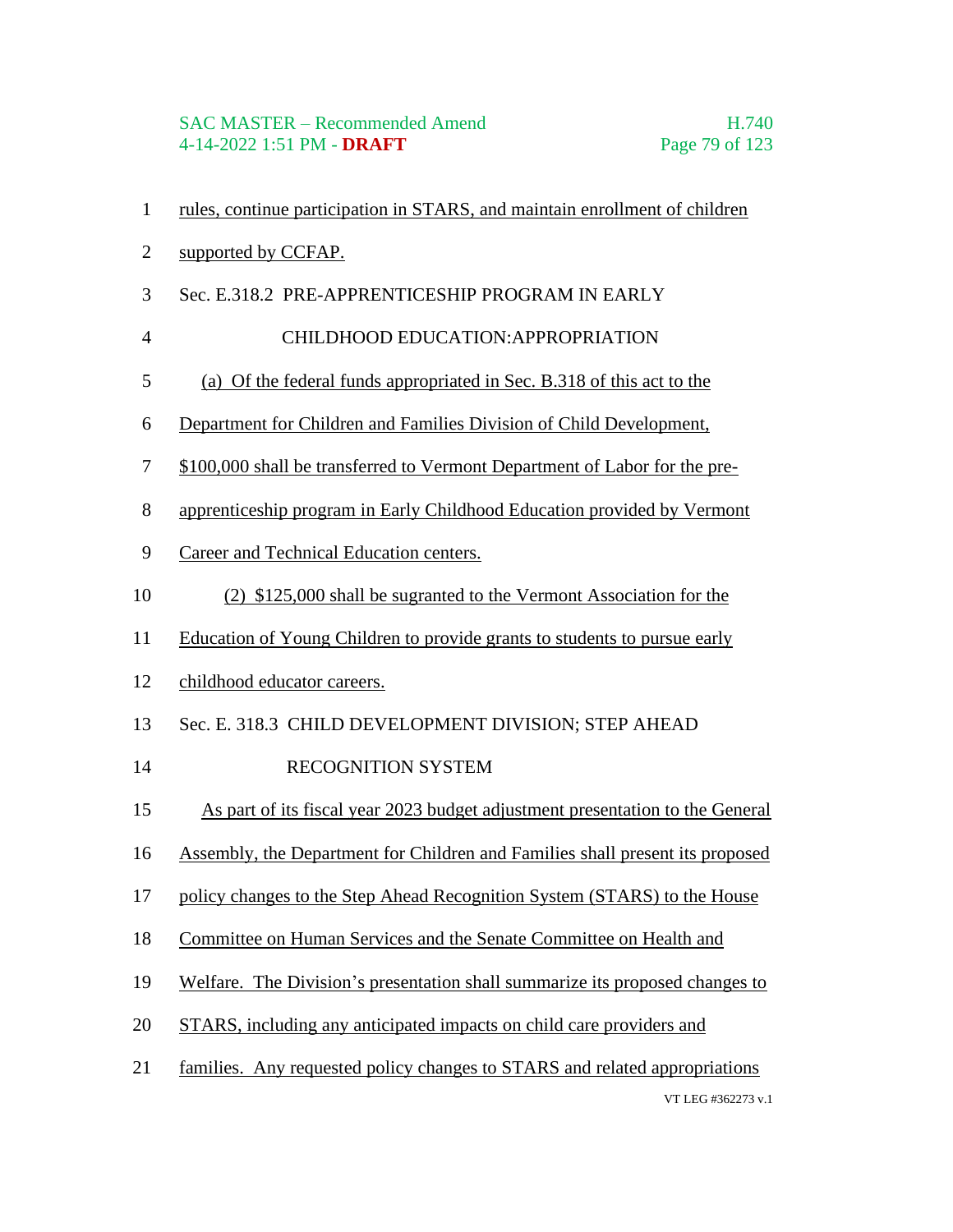#### SAC MASTER – Recommended Amend H.740 4-14-2022 1:51 PM - **DRAFT** Page 80 of 123

- requests shall require legislative approval through the budget process pursuant
- to 32 V.S.A. chapter 7, subchapter 3.
- Sec. E.318.4 BRIGHT FUTURES INFORMATION SYSTEM;
- 4 MODERNIZATION; CHILD CARE FINANCIAL
- 5 ASSISTANCE PROGRAM
- (a) On or before January 1, 2024, or six months after both the
- modernization of the Bright Futures Information System (BFIS) pursuant to
- 2021 Acts and Resolves No. 45, Sec. 5 and the implementation of the
- corresponding eligibility changes to the Child Care Financial Assistance
- Program (CCFAP) pursuant to 2021 Acts and Resolves No. 45, Sec. 2 have
- 11 taken effect, whichever is first occurring, the Department for Children and
- Families shall submit a written report to the House Committees on
- Appropriations and on Human Services and to the Senate Committees on
- Appropriations and on Health and Welfare evaluating the effectiveness of the
- BFIS modernization project and the CCFAP eligibility changes. The report
- shall address how implementation of BFIS and CCFAP changes impact the
- availability and affordability of child care throughout Vermont.
- Sec. E.321 [Deleted.]
- Sec. E.321.1 [Deleted.]
- Sec. E.324 EXPEDITED CRISIS FUEL ASSISTANCE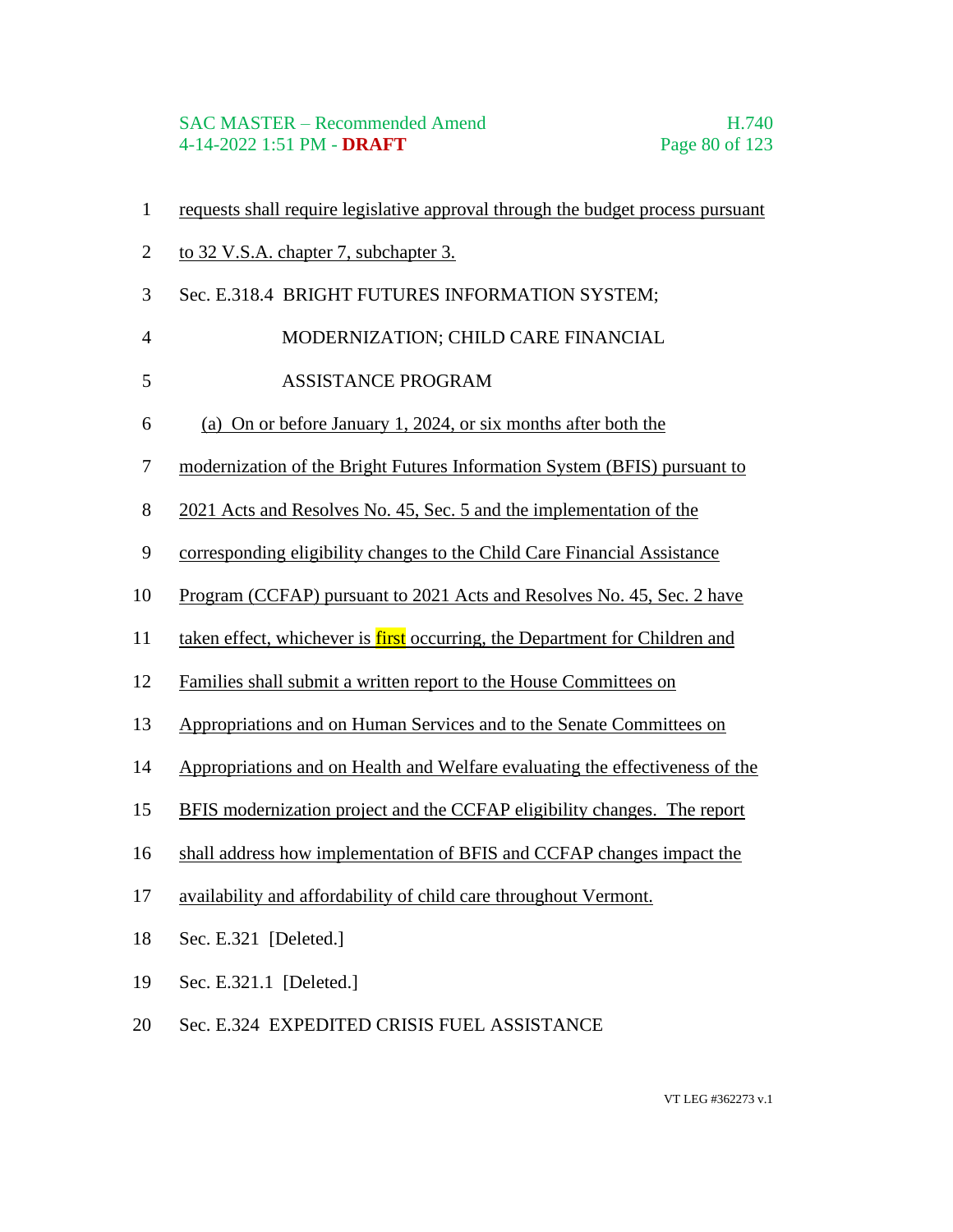# SAC MASTER – Recommended Amend<br>4-14-2022 1:51 PM - DRAFT Page 81 of 123 4-14-2022 1:51 PM - **DRAFT**

| $\mathbf{1}$   | (a) The Commissioner for Children and Families or designee may authorize           |
|----------------|------------------------------------------------------------------------------------|
| $\mathbf{2}$   | crisis fuel assistance to those income-eligible households that have applied for   |
| 3              | an expedited seasonal fuel benefit but have not yet received it if the benefit     |
| $\overline{4}$ | cannot be executed in time to prevent them from running out of fuel. The           |
| $\mathfrak s$  | crisis fuel grants authorized pursuant to this section count toward the one crisis |
| 6              | fuel grant allowed per household for the winter heating season pursuant to         |
| 7              | <u>33 V.S.A. § 2609(b).</u>                                                        |
| 8              | Sec. E.325 DEPARTMENT FOR CHILDREN AND FAMILIES - OFFICE                           |
| 9              | OF ECONOMIC OPPORTUNITY                                                            |
| 10             | (a) Of the funds appropriated in Sec. B.325 of this act, \$12,699,440 shall be     |
| 11             | granted to community agencies for homeless assistance by preserving existing       |
| 12             | services, increasing services, or increasing resources available statewide.        |
| 13             | These funds may be granted alone or in conjunction with federal Emergency          |
| 14             | Solutions Grants funds. Funds shall be administered in consultation with the       |
| 15             | Vermont Coalition to End Homelessness.                                             |
| 16             | Sec. E. 326 DEPARTMENT FOR CHILDREN AND FAMILIES - OFFICE                          |
| 17             | OF ECONOMIC OPPORTUNITY - WEATHERIZATION                                           |
| 18             | <b>ASSISTANCE</b>                                                                  |
| 19             | (a) Of the Special Fund appropriation in Sec. B.326 of this act, \$750,000 is      |
| 20             | for the replacement and repair of home heating equipment.                          |
| 21             | Sec. E.329 [Deleted.]                                                              |
|                |                                                                                    |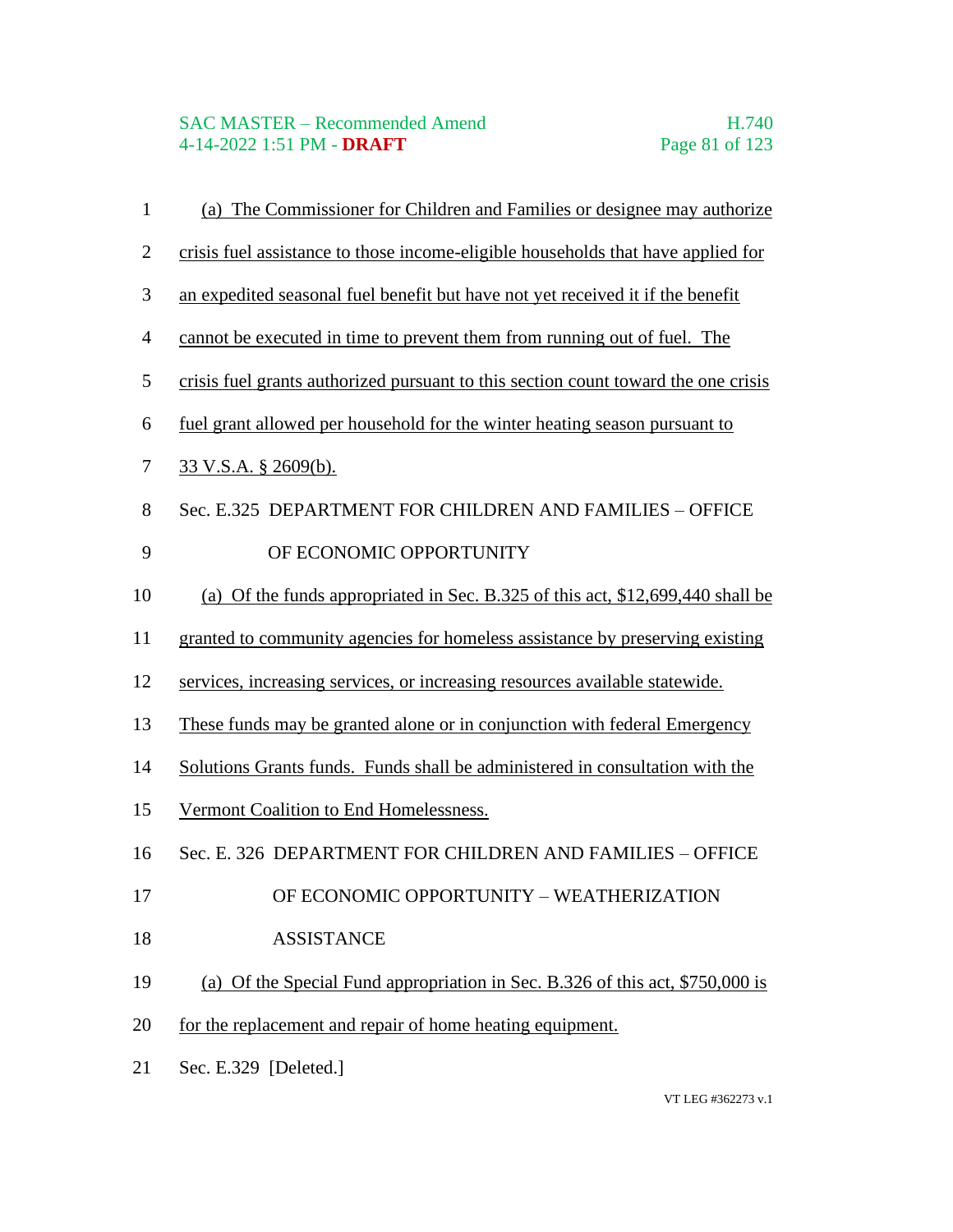| $\mathbf{1}$   | Sec. E.334 ADULT DAY PAYMENT REFORM - ALTERNATIVE                                  |
|----------------|------------------------------------------------------------------------------------|
| $\overline{2}$ | PAYMENT METHODOLOGY - REPORT                                                       |
| 3              | (a) On or before January 15, 2023, the Commissioner for Vermont                    |
| $\overline{4}$ | Health Access and the Commissioner of Disabilities, Aging, and Independent         |
| 5              | Living shall submit a report to the House Committee on Appropriations and          |
| 6              | the Senate Committee on Appropriations on the status of implementing an            |
| 7              | alternative payment model for the Adult Day providers. This new payment            |
| 8              | model should be designed to stabilize the financial well-being of the Adult Day    |
| 9              | providers.                                                                         |
| 10             | Sec. E.335 CORRECTIONS APPROPRIATIONS; UNEXPENDED FUNDS                            |
| 11             | TRANSFER; REPORT                                                                   |
| 12             | (a) In fiscal year 2023, the Secretary of Administration may, upon                 |
| 13             | recommendation of the Secretary of Human Services, transfer unexpended             |
| 14             | funds between the respective appropriations for correctional services;             |
| 15             | provided, however, that no transfer shall be made from correctional services       |
| 16             | out-of-state beds. At least three days prior to any such transfer being made, the  |
| 17             | Secretary of Administration shall report the intended transfer to the Joint Fiscal |
| 18             | Office and shall report any completed transfers to the Joint Fiscal Committee      |
| 19             | at its next scheduled meeting.                                                     |
| 20             | (b) In fiscal year 2023, any unexpended funds for correctional services out-       |
| 21             | of-state beds shall be carried forward to fiscal year 2023, and the amount         |
|                |                                                                                    |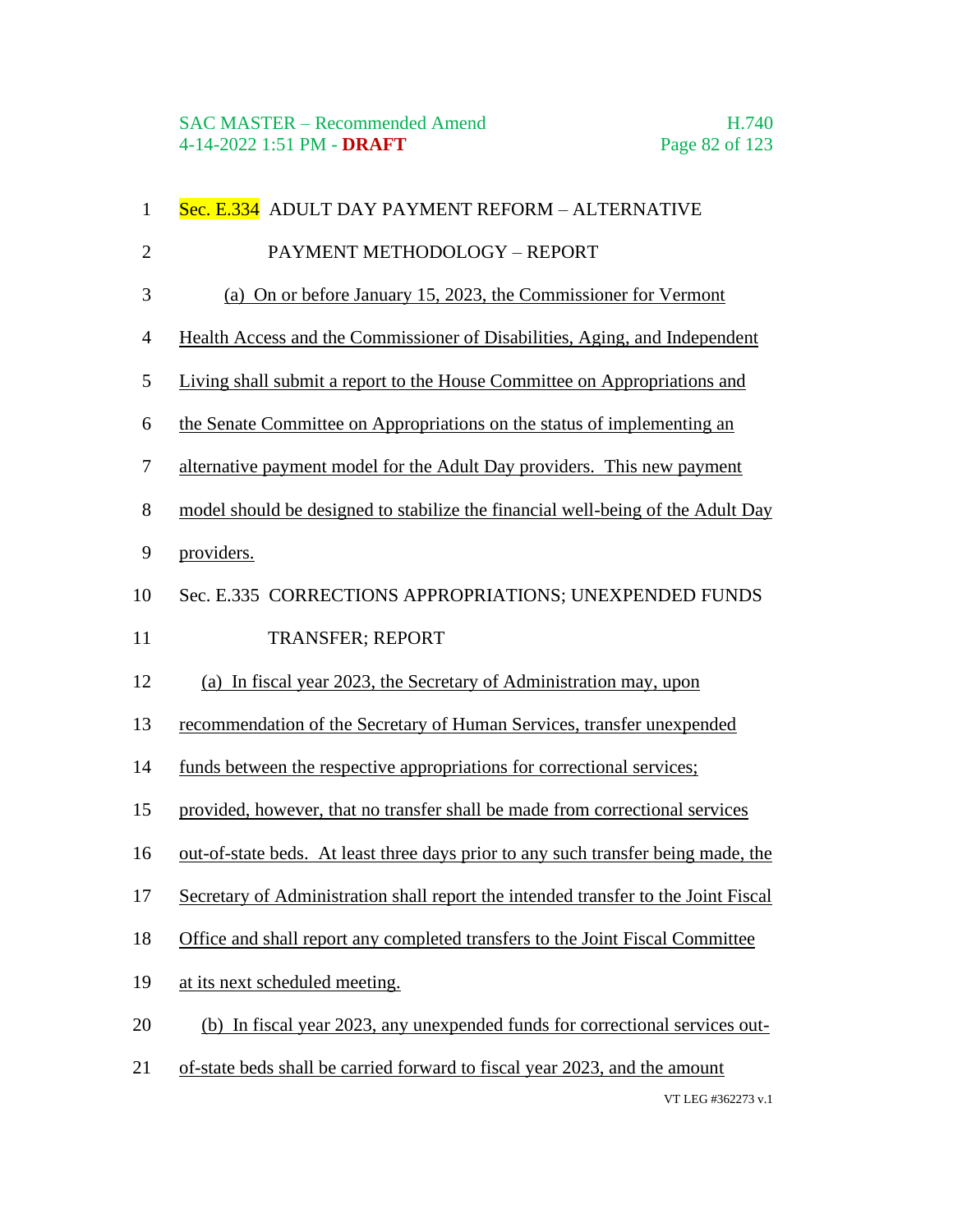- reported to the Joint Legislative Justice Oversight Committee in September
- 2 2022, to support community-based service programs. Funds may only be
- expended on community-based service programs upon approval of the Joint
- Legislative Justice Oversight Committee.
- (c) Any funds expended on community-based service programs pursuant to
- subsection (b) of this section shall be included in the subsequent year
- Sec. E.335.1 [Deleted]
- Sec. E.335.2 28 V.S.A. § 125 is added to read:
- § 125. JUSTICE REINVESTMENT II INITIATIVES; REPORT
- (a) On or before January 15 each year, the Commissioner of Corrections
- shall submit a report to the House Committees on Appropriations and on
- Corrections and Institutions and the Senate Committees on Appropriations and
- on Judiciary with:
- (1) a breakdown and description of General Fund expenditures for the
- following Justice Reinvestment II initiatives to date:
- (A) Department of Corrections funding for domestic violence
- intervention programming;
- (B) Department of Corrections funding for transitional housing
- 19 capacity;
- (C) funding for the Department of Correction's data collection
- Offender Management System;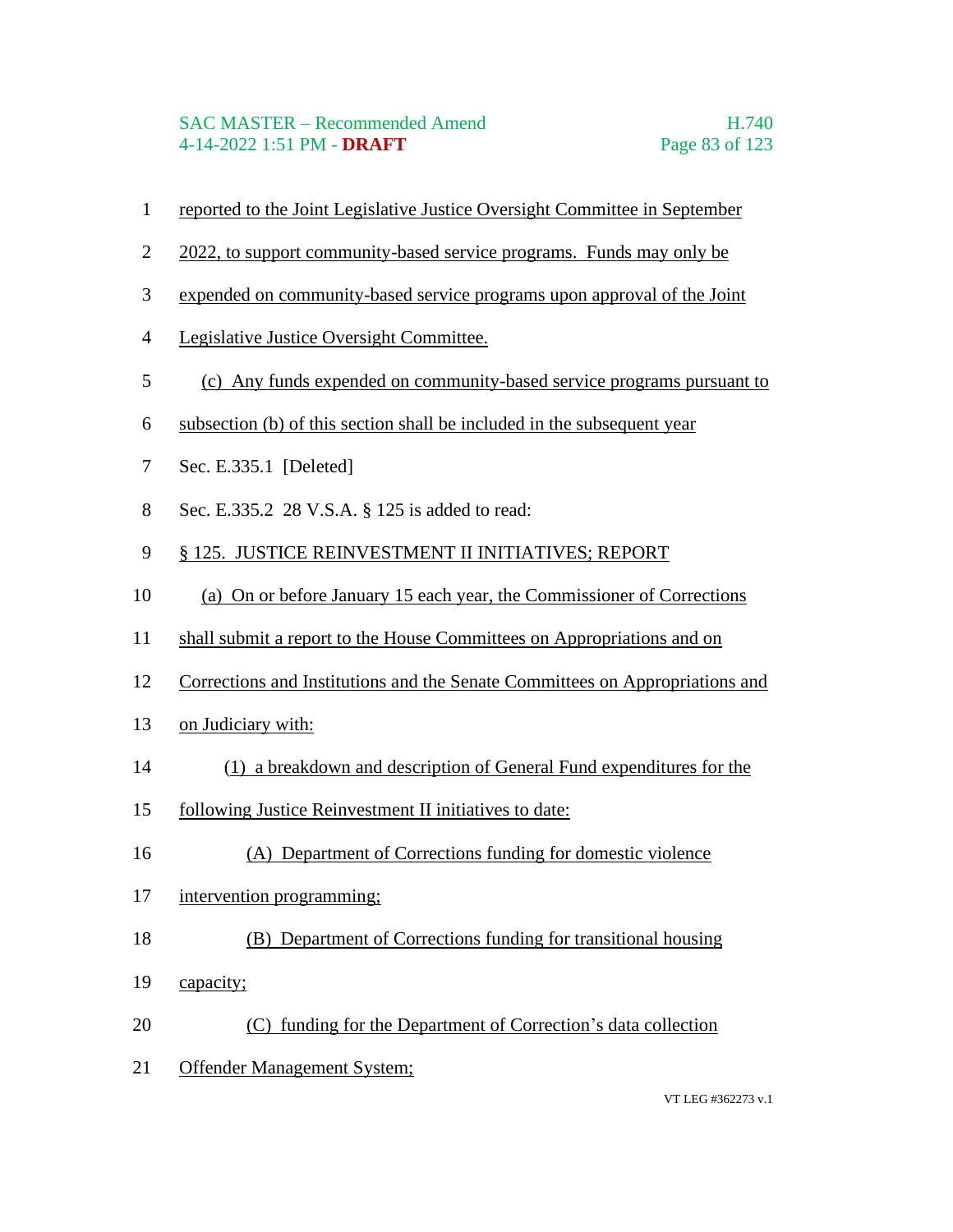## SAC MASTER – Recommended Amend H.740 4-14-2022 1:51 PM - **DRAFT** Page 84 of 123

- (D) any funding in the Department of Mental Health for community-
- based mental health and substance use services for individuals under
- Department of Corrections supervision; and
- (E) any funding provided to court diversion and restorative justice
- programs, and any Justice Reinvestment II funding, shall be reported in context
- of other baseline funding sources provided to these programs.
- (2) a description of any other General Fund expenditures for Justice
- Reinvestment II initiatives not described in subdivision (1) of this subsection
- to date.
- (3) The annual budget shall include the total amount requested for any
- proposed expenditures by the Department of Corrections for Justice
- Reinvestment II initiatives supporting community-based programs.
- (b) The provisions of 2 V.S.A. § 20(d) (expiration of required reports) shall
- not apply to the report to be made under this section
- Sec. E.338 CORRECTIONS CORRECTIONAL SERVICES
- (a) Notwithstanding 32 V.S.A. § 3709(a), the special funds appropriation of
- \$152,000 for the supplemental facility payments to Newport and Springfield
- shall be paid from the PILOT Special Fund under 32 V.S.A. § 3709.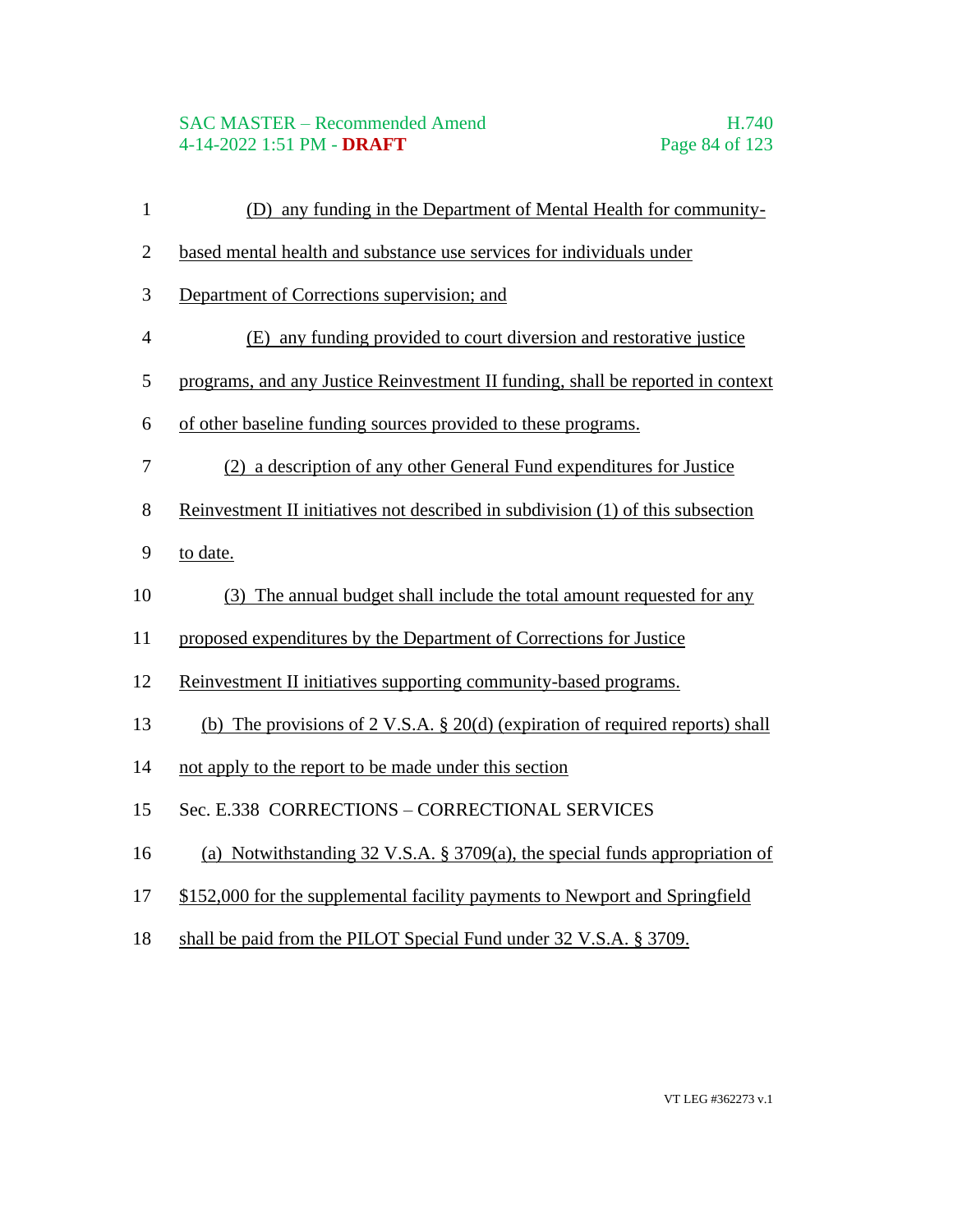- Sec. E.345 [Deleted.]
- VT LEG #362273 v.1 2  $* * * Labor * * *$  Sec. E.400 [Deleted.] Sec. E.400.1 UNEMPLOYMENT INSURANCE; INFORMATION 5 TECHNOLOGY MODERNIZATION FUNDING; REPORTS (a) On or before November 15, 2022, the Office of Legislative Counsel in consultation with the Joint Fiscal Office shall submit a written report to the House Committees on Commerce and Economic Development and on Ways and Means; the Senate Committees on Economic Development, Housing and General Affairs and on Finance; and the Commissioner of Labor regarding statutes and mechanisms in other states that establish funding for unemployment insurance information technology modernization. The Office of Legislative Counsel may consult with the Department of Labor in relation to the preparation of the report. (b) On or before January 15, 2023, the Commissioner of Labor shall submit a written report to the House Committees on Commerce and Economic Development and on Ways and Means and the Senate Committees on Economic Development, Housing and General Affairs and on Finance evaluating the funding mechanisms for unemployment insurance information technology modernization identified in the report prepared pursuant to subsection (a) of this section. The report shall specifically address whether a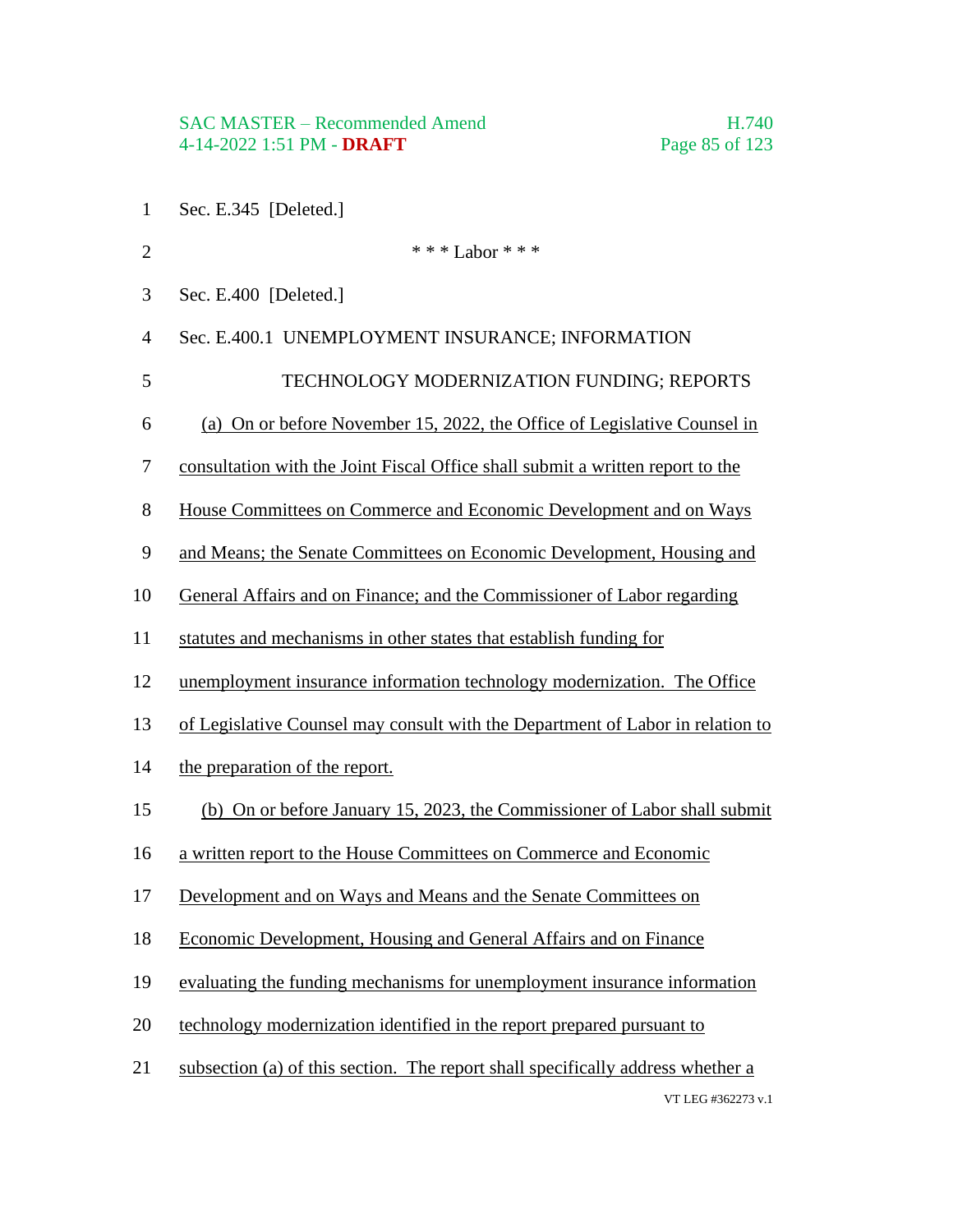# SAC MASTER – Recommended Amend<br>4-14-2022 1:51 PM - DRAFT Page 86 of 123 4-14-2022 1:51 PM - **DRAFT**

| $\mathbf{1}$   | funding mechanism similar to those identified in the report prepared pursuant       |
|----------------|-------------------------------------------------------------------------------------|
| $\overline{2}$ | to subsection (a) of this section could be implemented in Vermont and any           |
| 3              | potential challenges or adverse impacts related to implementing a similar           |
| $\overline{4}$ | funding mechanism in Vermont. The report may include an evaluation of one           |
| 5              | or more potential funding mechanisms for unemployment insurance                     |
| 6              | information technology modernization that are not identified in the report          |
| $\tau$         | prepared pursuant to subsection (a) of this section and may include a proposal      |
| $8\,$          | for legislative action.                                                             |
| 9              | * * * K-12 Education * * *                                                          |
| 10             | Sec. E.500 EDUCATION - FINANCE AND ADMINISTRATION                                   |
| 11             | (a) The Global Commitment funds appropriated in this section shall be               |
| 12             | used for physician claims for determining medical necessity of Individualized       |
| 13             | Education Programs (IEPs). These services are intended to increase access to        |
| 14             | quality health care for uninsured persons, underinsured persons, and Medicaid       |
| 15             | beneficiaries.                                                                      |
| 16             | Sec. E.500.1 2021 Acts and Resolves No. 66, Sec. 14 is amended to read:             |
| 17             | Sec. 14. FINDINGS AND PURPOSE                                                       |
| 18             | (a) Sec. E.500.1 of 2018 (Sp. Sess.) Acts and Resolves No. 11, as amended,          |
| 19             | requires that not later than July 1, 2022 all Vermont supervisory unions,           |
| 20             | supervisory districts, school districts, and independent technical center districts |
| 21             | utilize the same shared school district data management system Shared School        |
|                | VT LEG #362273 v.1                                                                  |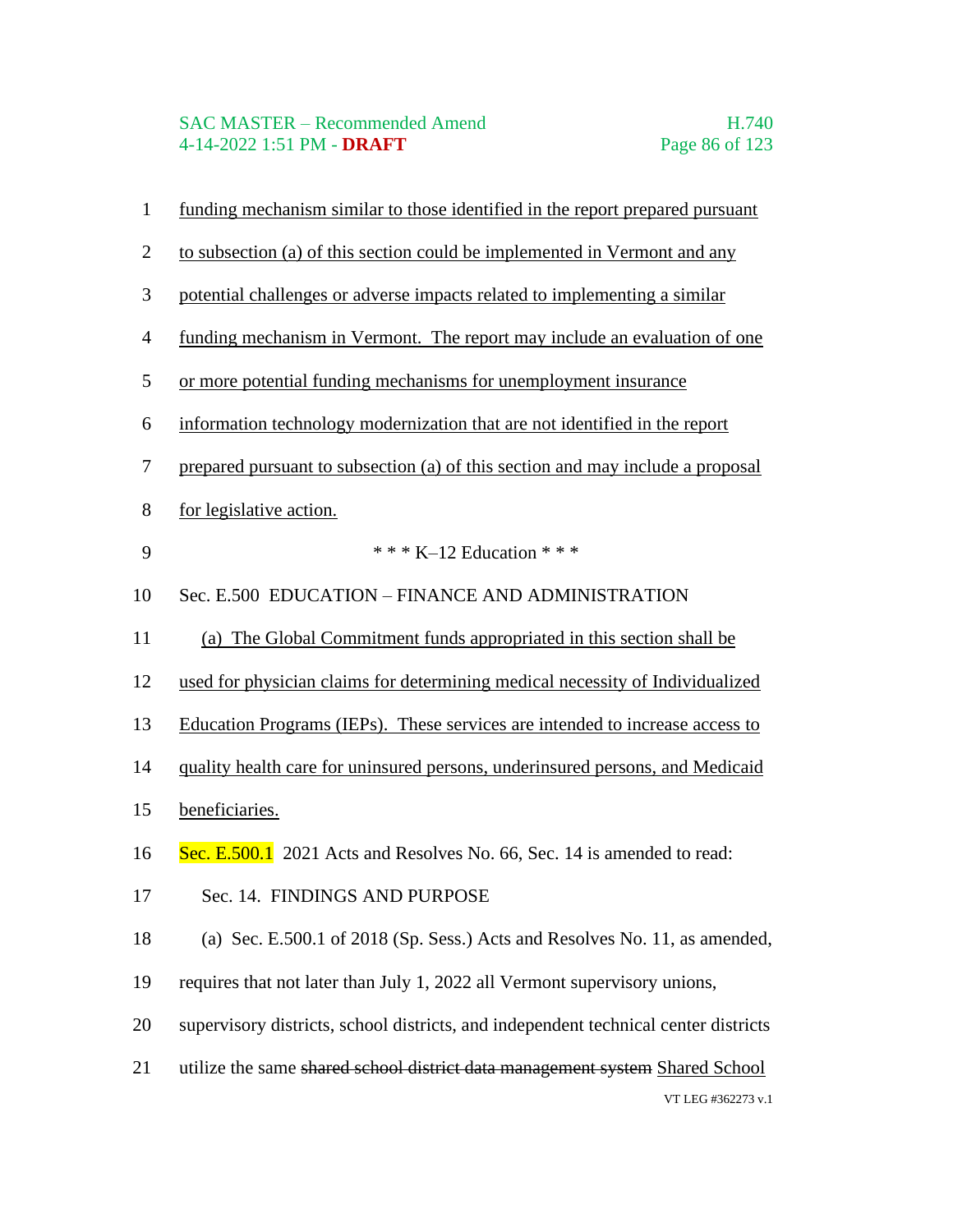# SAC MASTER – Recommended Amend<br>4-14-2022 1:51 PM - DRAFT Page 87 of 123 4-14-2022 1:51 PM - **DRAFT**

| $\mathbf{1}$   | District Data Management System (eFinancePlus) (SSDDMS), which shall be        |
|----------------|--------------------------------------------------------------------------------|
| $\overline{2}$ | selected by the Agency of Education per State procurement guidelines.          |
| 3              | (b) The purpose of Secs. $15-17$ of this act is to:                            |
| $\overline{4}$ | (1) extend the deadline to December 31, $\frac{2022}{2024}$ for statewide      |
| 5              | adoption of eFinancePlus SSDDMS;                                               |
| 6              | (2) pause until January 1, 2022 July 1, 2023 the further implementation        |
| 7              | of eFinancePlus SSDDMS to provide time for further evaluation of the system,   |
| $8\,$          | provided that:                                                                 |
| 9              | (A) the Agency of Education and its contractor for implementation of           |
| 10             | the system shall continue to support users of the system; and                  |
| 11             | (B) a supervisory union, supervisory district, school district, or             |
| 12             | independent technical center district that does not use the system may join an |
| 13             | implementation round offered by the Agency of Education implement or leave     |
| 14             | <b>SSDDMS</b> during the pause period after consultation with the Agency of    |
| 15             | Education and upon approval by its governing body; and                         |
| 16             | * * *                                                                          |
| 17             | Sec. E.500.2 2021 Acts and Resolves No. 66, Sec. 15 is amended to read:        |
| 18             | Sec. 15. 2018 (Sp. Sess.) Acts and Resolves No. 11, Sec. E.500.1, as           |
| 19             | amended by 2019 Acts and Resolves No. 72, Sec. E.500.5, is further             |
| 20             | amended to read:                                                               |
| 21             | Sec. E.500.1. SHARED SCHOOL DISTRICT FINANCIAL DATA                            |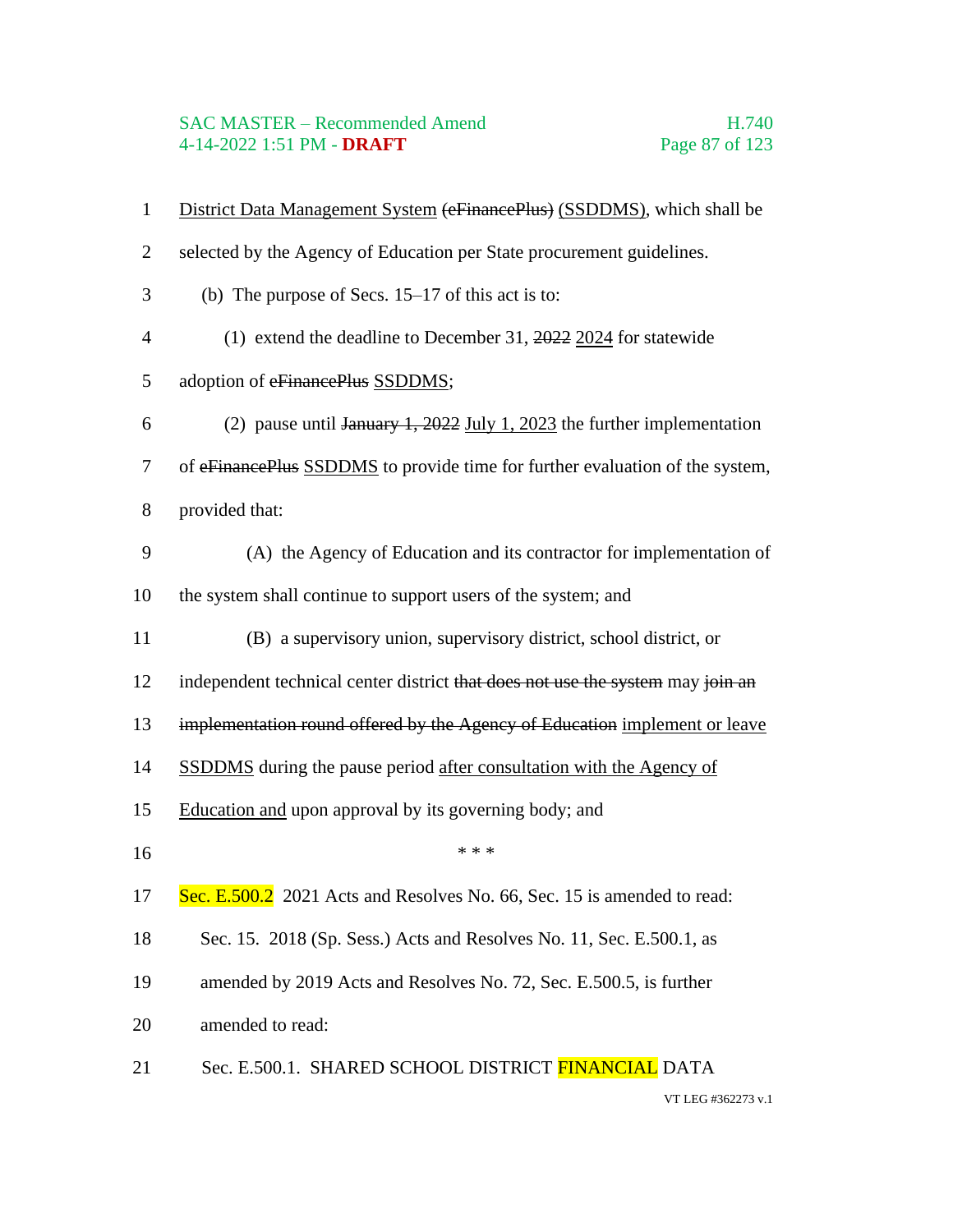| $\mathbf{1}$   | <b>MANAGEMENT SYSTEM</b>                                                          |
|----------------|-----------------------------------------------------------------------------------|
| $\overline{2}$ | (a) Not later than December 31, $2022$ 2024, all Vermont supervisory              |
| 3              | unions, supervisory districts, school districts, and independent technical center |
| $\overline{4}$ | districts shall utilize the same school finance and financial data management     |
| 5              | system. The system shall be selected by the Agency of Education per State         |
| 6              | procurement guidelines.                                                           |
| $\overline{7}$ | * * *                                                                             |
| 8              | Sec. E.500.3 2021 Acts and Resolves No. 66, Sec. 16 is amended to read:           |
| 9              | Sec. 16. PAUSE OF IMPLEMENTATION OF SHARED SCHOOL                                 |
| 10             | DISTRICT FINANCIAL DATA MANAGEMENT SYSTEM                                         |
| 11             | Notwithstanding Sec. E.500.1 of 2018 (Sp. Sess.) Acts and Resolves                |
| 12             | No. 11, as amended, the implementation of the Shared School District Data         |
| 13             | Management System (SSDDMS) shall be paused until January 1, 2022 July 1,          |
| 14             | 2023, provided that:                                                              |
| 15             | (1) the Agency of Education and its contractor for implementation of the          |
| 16             | system shall continue to support users, as of the date of enactment of this act,  |
| 17             | of the system; and                                                                |
| 18             | (2) a supervisory union, supervisory district, school district, or                |
| 19             | independent technical center district that does not use the system may join an    |
| 20             | implementation round offered by the Agency of Education implement or leave        |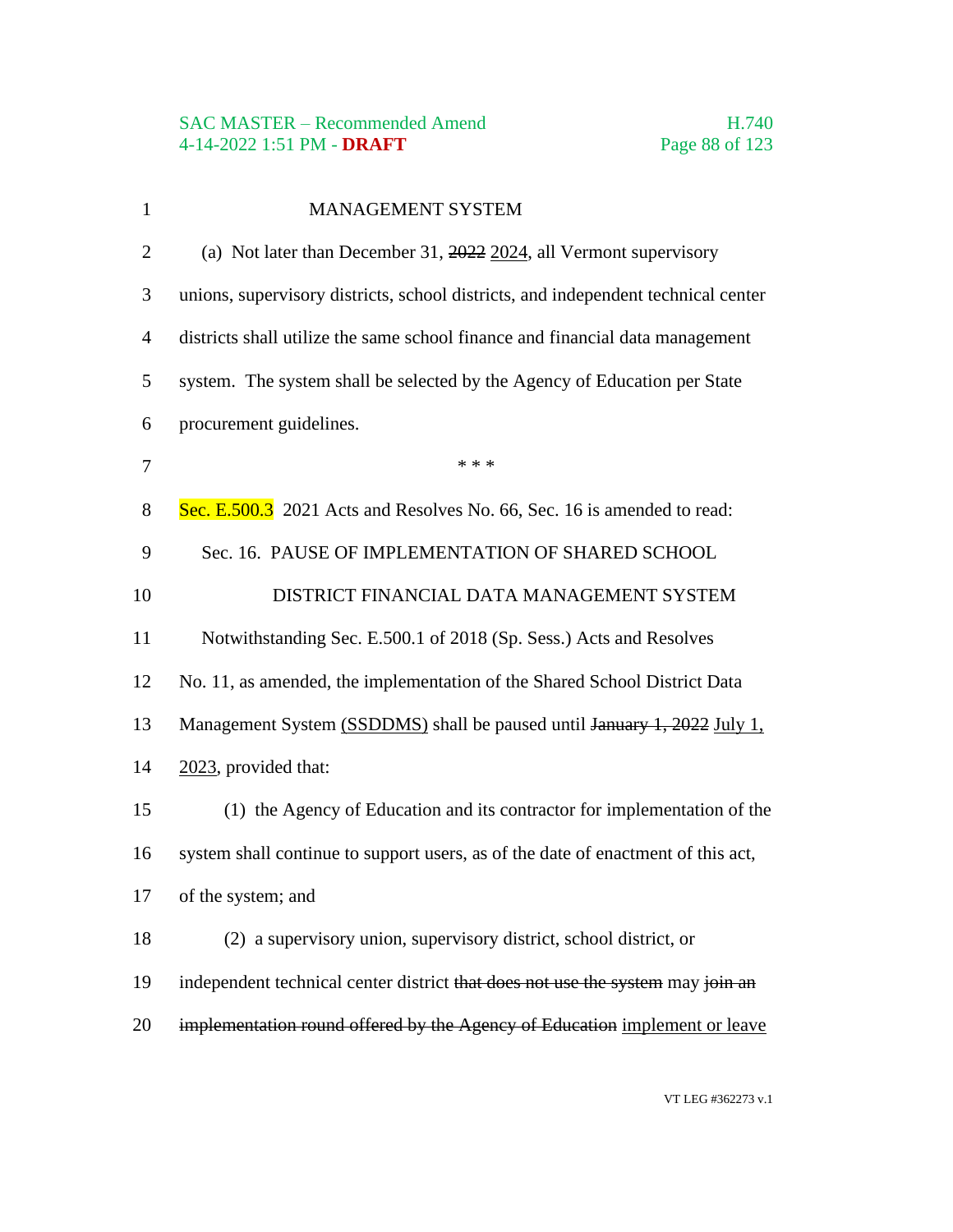#### SAC MASTER – Recommended Amend H.740 4-14-2022 1:51 PM - **DRAFT** Page 89 of 123

VT LEG #362273 v.1 SSDDMS during the pause period after consultation with the Agency of Education and upon approval by its governing body. Sec. E.500.4 2021 Acts and Resolves No. 66, Sec. 17 is amended to read: Sec. 17. AGENCY OF EDUCATION; REPORTS (a) On or before June 30, 2021 and quarterly thereafter until March 31, 2023 2025, the Agency of Education shall provide a written report to the General Assembly and the Vermont Association of School Business Officials on the status of improving and implementing the Shared School District Data Management System, including the status of: \*\*\* 11 Sec. E.500.5 AGENCIES OF EDUCATION AND OF DIGITAL SERVICES; 12 JOINT REPORT ON THE SHARED SCHOOL DISTRICT 13 DATA MANAGEMENT SYSTEM (a) On or before December 15, 2022, the Agencies of Education and of Digital Services shall jointly submit a report to the House and Senate Committees on Education on the status of improving and implementing the Shared School District Data Management System (SSDDMS) and a recommendation on whether to continue, discontinue, suspend, or delay implementation of SSDDMS and the reasons for their recommendation. In preparing their report, the Agencies of Education and of Digital Services shall solicit feedback from the Vermont Association of School Business Officials,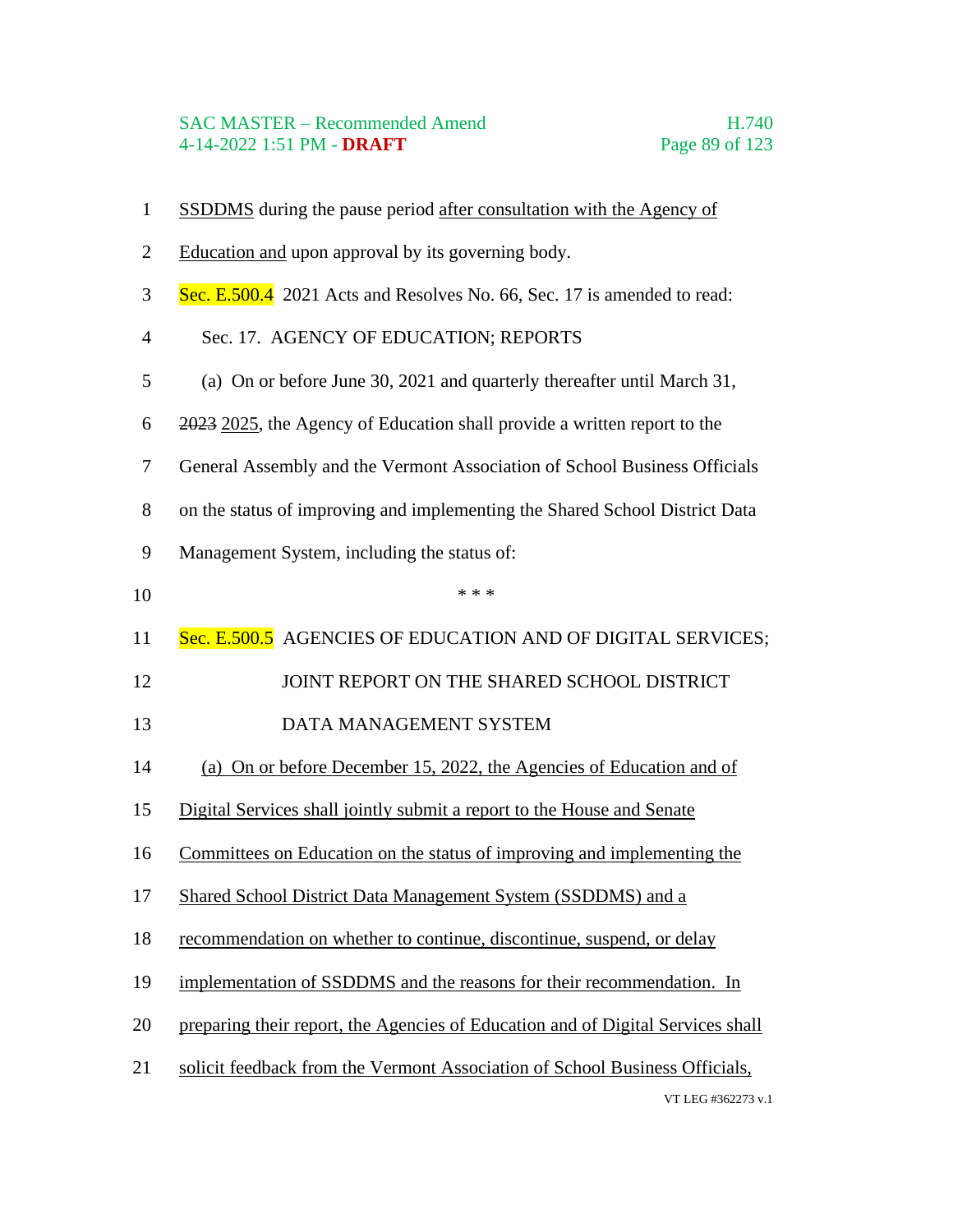# SAC MASTER – Recommended Amend<br>4-14-2022 1:51 PM - DRAFT Page 90 of 123 4-14-2022 1:51 PM - **DRAFT**

| $\mathbf{1}$   | school business managers and users and nonusers of SSDDMS around the                 |
|----------------|--------------------------------------------------------------------------------------|
| $\overline{2}$ | State, the Vermont chapter of the American Association of School Personnel           |
| 3              | Administrators, and school human resources managers around the State.                |
| $\overline{4}$ | Sec. E.500.6 2019 Acts and Resolves No. 1, Sec. 1, as amended by 2021 Acts           |
| 5              | and Resolves No. 66, Sec. 12, is further amended to read:                            |
| 6              | Sec. 1. ETHNIC AND SOCIAL EQUITY STANDARDS ADVISORY                                  |
| 7              | <b>WORKING GROUP</b>                                                                 |
| 8              | * * *                                                                                |
| 9              | (d) Appointment and operation.                                                       |
| 10             | * * *                                                                                |
| 11             | (D) The Working Group shall cease to exist on $\frac{\text{Hily 1}}{1,2022}$ July 1. |
| 12             | 2023.                                                                                |
| 13             | * * *                                                                                |
| 14             | (g) Duties of the Working Group.                                                     |
| 15             | (1) The Working Group shall review standards for student performance                 |
| 16             | adopted by the State Board of Education under 16 V.S.A. § 164(9) and, on or          |
| 17             | before December 31, 2021 2022, recommend to the State Board updates and              |
| 18             | additional standards to recognize fully the history, contributions, and              |
| 19             | perspectives of ethnic groups and social groups. These recommended                   |
| 20             | additional standards shall be designed to:                                           |
| 21             | * * *                                                                                |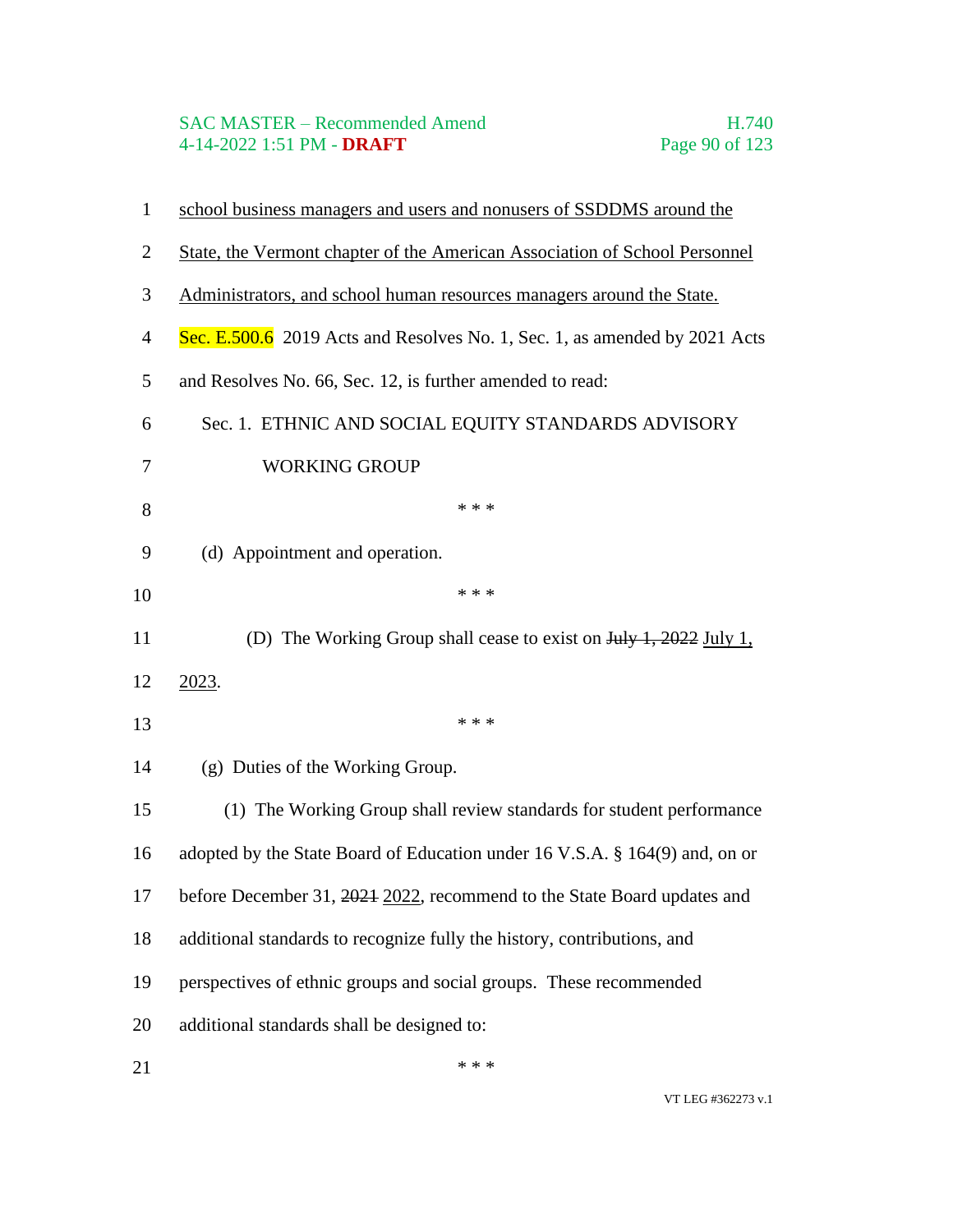- (h) Reports.
- VT LEG #362273 v.1  $* * *$  (3) The Working Group shall, on or before December 31, 2022 June 30, 4 2023, submit a report to the General Assembly that includes: \* \* \* \* (i) Duties of the State Board of Education. The Board of Education shall, on or before December 31, 2022 June 30, 2023, consider adopting ethnic and social equity studies standards into standards for student performance adopted by the State Board under 16 V.S.A. § 164(9) for students in prekindergarten through grade 12, taking into account the report submitted by the Working Group under subdivision (g)(1) of this section. 12 Sec. E. 500.7 2021 Acts and Resolves No. 66, Sec. 13 is amended to read: \*\*\* (c) Any unused portion of these appropriations shall, as of July 1, 2022 2023, revert to the General Fund. 16 Sec. E.501 AGENCY OF EDUCATION; ESSER III FUND PLAN (a) The following sums are appropriated from the ESSER III funds provided to the State pursuant to Sec. 2001(f) of the American Rescue Plan Act of 2021 to the Agency of Education in fiscal year 2023: (A) \$2,852,234 for Evidence-Based Summer Programming for the implementation of evidence-based summer enrichment programs and to ensure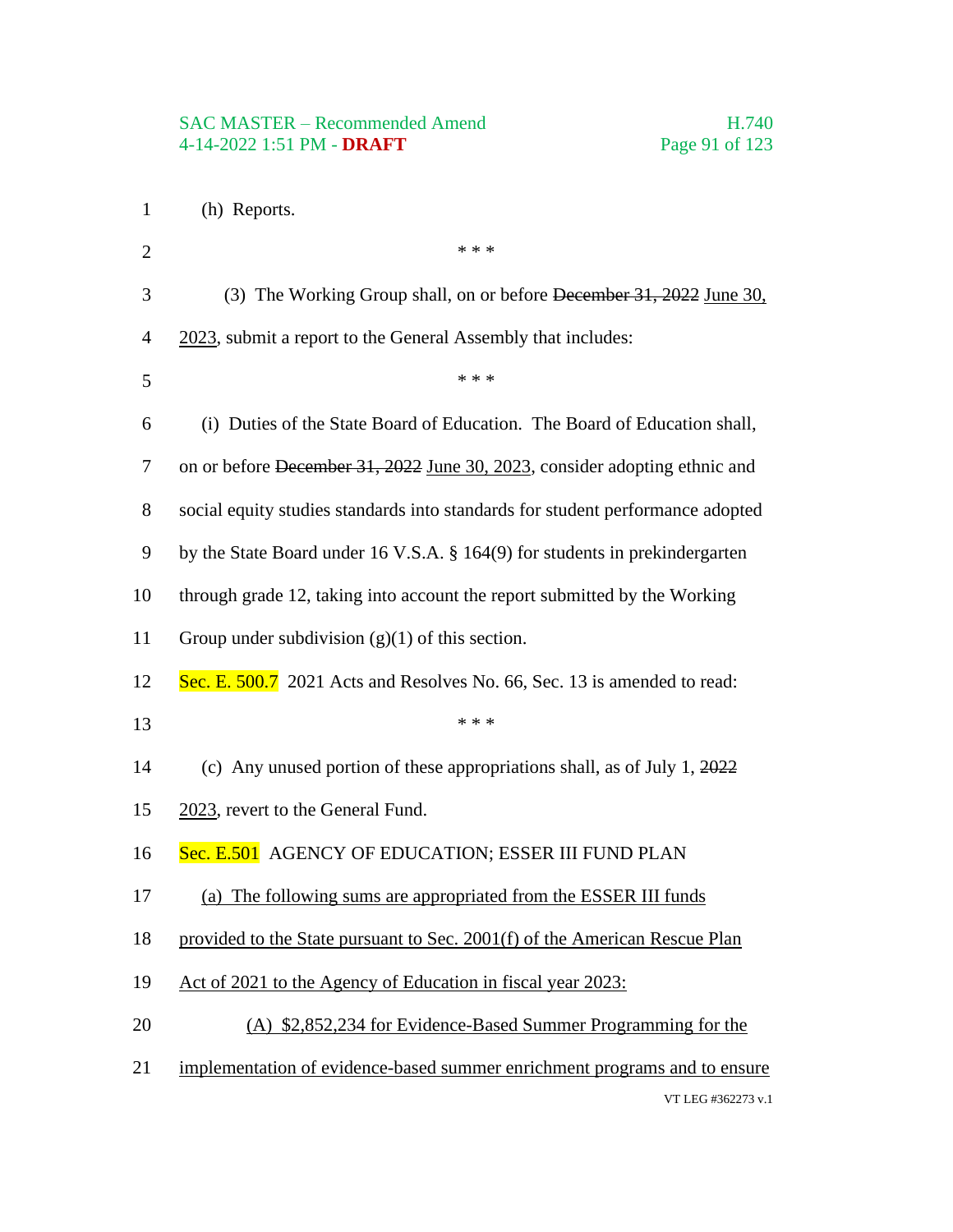## SAC MASTER – Recommended Amend<br>4-14-2022 1:51 PM - **DRAFT** Page 92 of 123 4-14-2022 1:51 PM - **DRAFT**

| $\mathbf{1}$   | such programs respond to students' academic, social, and emotional needs and   |
|----------------|--------------------------------------------------------------------------------|
| $\overline{2}$ | address the disproportionate impact of the coronavirus on the student          |
| $\mathfrak{Z}$ | populations described in section $1111(b)(2)(B)(xi)$ of the Elementary and     |
| $\overline{4}$ | Secondary Education Act of 1965 (20 U.S.C. 6311(b)(2)(B)(xi)), students        |
| $\mathfrak{S}$ | experiencing homelessness, and children and youth in foster care.              |
| 6              | (B) \$2,852,234 for Evidence-Based Afterschool Programming for the             |
| $\tau$         | implementation of evidence-based comprehensive afterschool programs, and to    |
| $8\,$          | ensure such programs respond to students' academic, social, and emotional      |
| 9              | needs and address the disproportionate impact of the coronavirus on the        |
| 10             | student populations described in section $1111(b)(2)(B)(xi)$ of the Elementary |
| 11             | and Secondary Education Act of 1965 (20 U.S.C. 6311(b)(2)(B)(xi)), students    |
| 12             | experiencing homelessness, and children and youth in foster care.              |
| 13             | (C) \$1,352,170 to address lost instructional time due to COVID-19 in          |
| 14             | accordance with 2021 Acts and Resolves No. 28 to support literacy with a       |
| 15             | specific prioritization for the implementation of 2018 Acts and Resolves No.   |
| 16             | 173.                                                                           |
| 17             | (D) \$1,130,586 for meeting other needs as determined by the State             |
| 18             | educational agency (AOE) to address issues in responding to COVID-19. This     |
| 19             | may include the implementation of a facilities planning grant program per      |
| 20             | 2021 Acts and Resolves No. 72.                                                 |
| 21             | Sec. E.502 EDUCATION - SPECIAL EDUCATION: FORMULA GRANTS                       |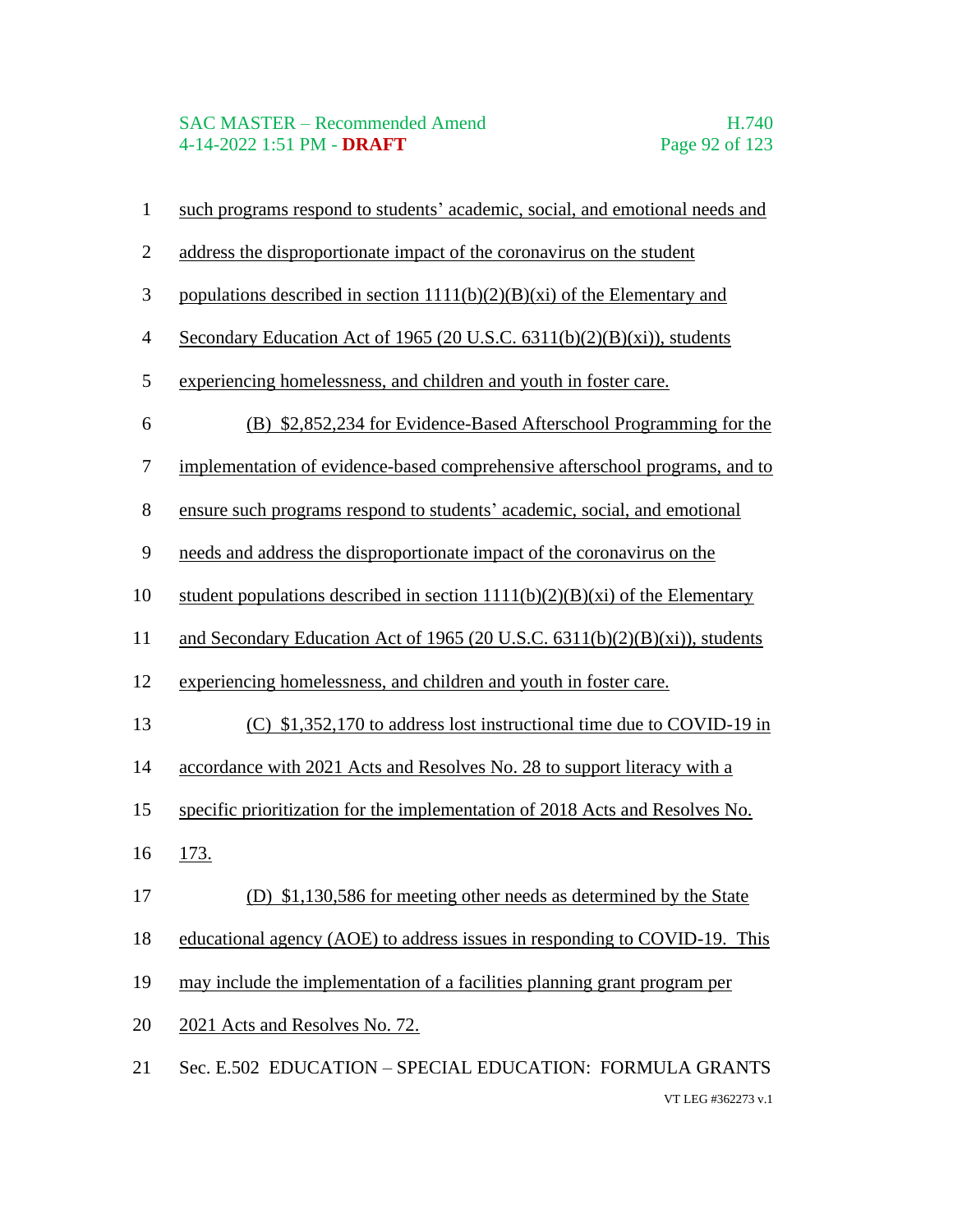### SAC MASTER – Recommended Amend H.740 4-14-2022 1:51 PM - **DRAFT** Page 93 of 123

- (a) Of the appropriation authorized in Sec. B.502 of this act, and
- notwithstanding any other provision of law, an amount not to exceed
- \$4,073,400 shall be used by the Agency of Education in fiscal year 2023 as
- funding for 16 V.S.A. § 2967(b)(2)–(6). In distributing such funds, the
- Secretary shall not be limited by the restrictions contained within 16 V.S.A.
- § 2969(c) and (d).
- Sec. E.504.1 EDUCATION FLEXIBLE PATHWAYS
- (a) Of the appropriation in Sec. B.504 of this act, \$2,100,000 from the
- Education Fund shall be distributed to school districts for reimbursement of
- high school completion services pursuant to 16 V.S.A. § 943(c).
- (b) Notwithstanding 16 V.S.A. § 4025(b), of this Education Fund
- appropriation, the amount of:
- (1) \$996,500 is available for dual enrollment programs notwithstanding
- 16 V.S.A. § 944(f)(2);
- (2) \$1,800,000 is available to support the Vermont Virtual High School;
- (3) \$400,000 is available for secondary school reform grants; and
- (4) \$3,000,000 is available for Early College pursuant to 16 V.S.A.
- § 4011(e).
- (c) Of the appropriation in Sec. B.504 of this act, \$996,500 from the
- General Fund is available for dual enrollment programs.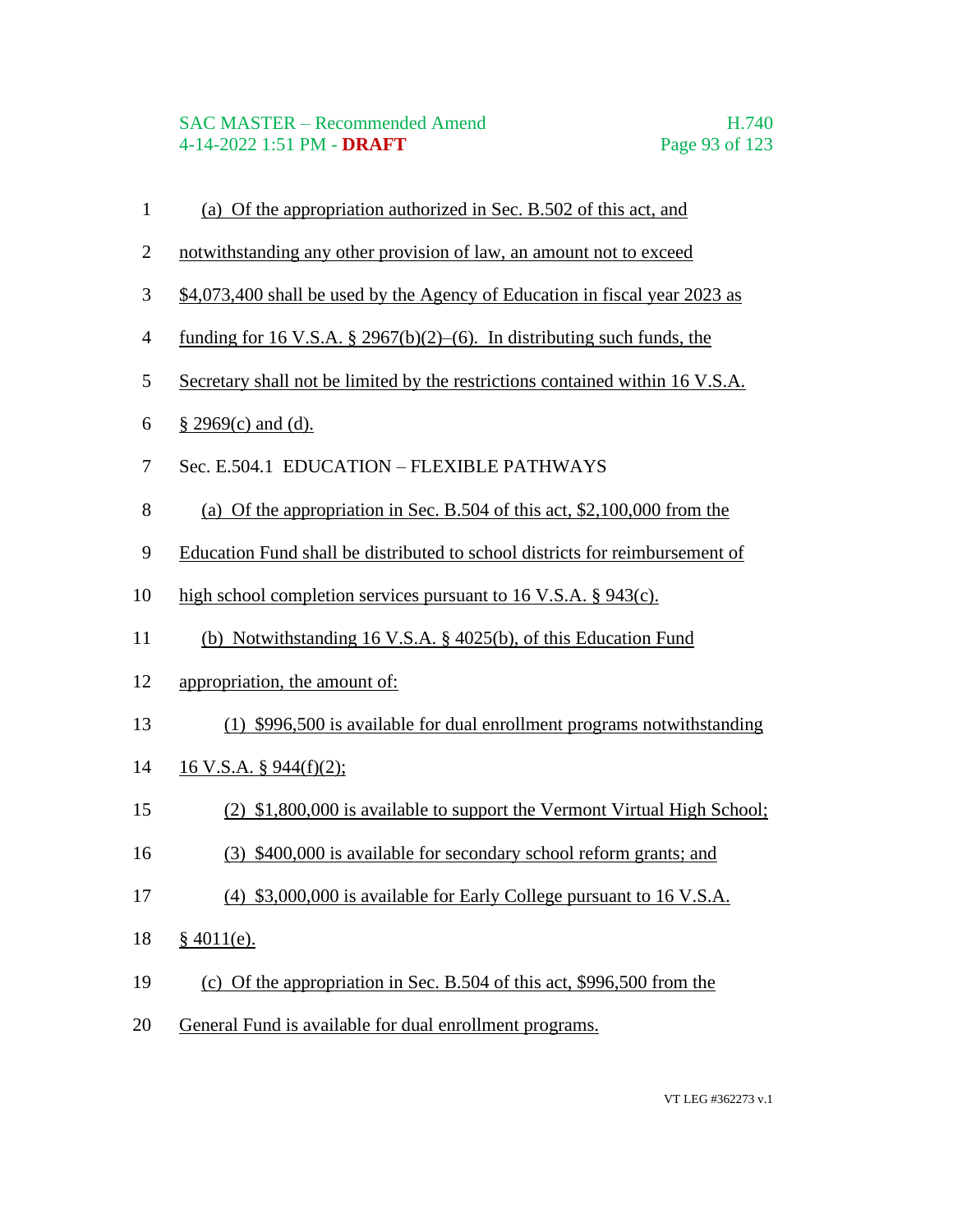- Sec. E.514 STATE TEACHERS' RETIREMENT SYSTEM
- 2 (a) In accordance with 16 V.S.A.  $\S$  1944(g)(2), and consistent with system
- changes enacted for fiscal year 2023 in the 2022 session, the annual
- contribution to the State Teachers' Retirement System (STRS) shall be
- \$194,161,651 of which \$187,273,782 shall be the State's contribution and
- \$6,887,869 shall be contributed from local school systems or educational
- entities pursuant to 16 V.S.A. § 1944c.
- (b) In accordance with 16 V.S.A. § 1944(c)(2), of the annual contribution,
- \$34,342,965 is the "normal contribution," and \$159,818,686 is the "accrued
- liability contribution."
- Sec. E.515 RETIRED TEACHERS' HEALTH CARE AND MEDICAL
- 12 BENEFITS
- (a) In accordance with 16 V.S.A. § 1944b(b)(2), and consistent with system
- changes enacted for fiscal year 2023 in the 2022 session, the annual
- contribution to the Retired Teachers' Health and Medical Benefits plan shall be
- \$50,206,128 consisting of the funds appropriated in Sec. B.515 and Sec.
- B.1100(c)(2) of this act.
- (b) In accordance with 16 V.S.A. § 1944(c)(2), of the annual contribution,
- \$15,100,000 is the "normal contribution," and \$35,106,128 is the "accrued
- liability contribution."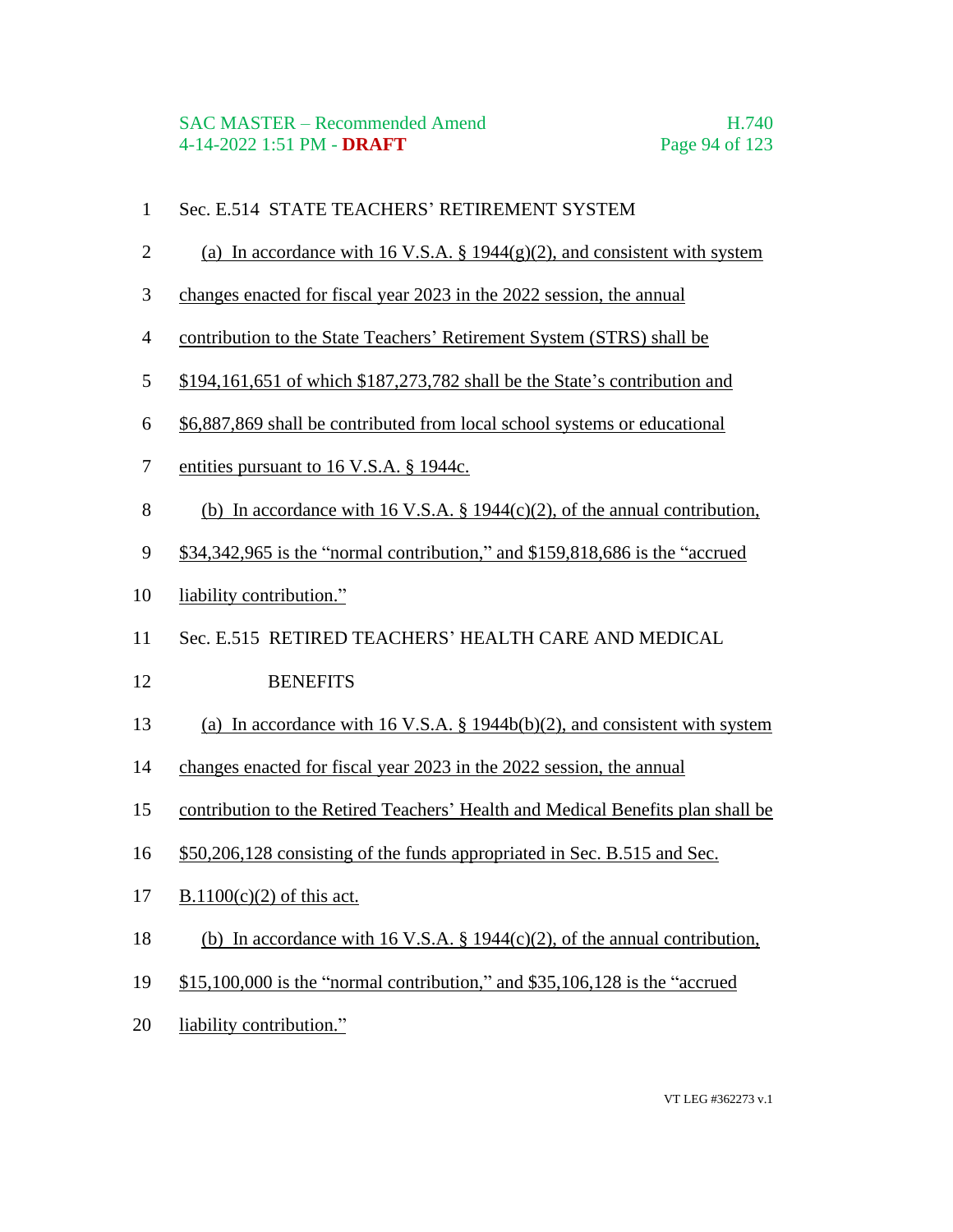- 1 \* \* \* Higher Education \* \* \*
- Sec. E.600 UNIVERSITY OF VERMONT
- (a) The Commissioner of Finance and Management shall issue warrants to
- pay 1/12 of the appropriation in Sec. B.600 of this act to the University of
- Vermont on or about the 15th day of each calendar month of the year.
- (b) Of this appropriation, \$380,326 shall be transferred to the Experimental
- Program to Stimulate Competitive Research (EPSCoR) for the purpose of
- complying with State matching fund requirements necessary for the receipt of
- available federal or private funds, or both.
- Sec. E.602 VERMONT STATE COLLEGES
- (a) The Commissioner of Finance and Management shall issue warrants to
- pay 1/12 of the appropriation in Sec. B.602 of this act to the Vermont State
- Colleges on or about the 15th day of each calendar month of the year.
- (b) Of this appropriation, \$427,898 shall be transferred to the Vermont
- Manufacturing Extension Center for the purpose of complying with State
- matching fund requirements necessary for the receipt of available federal or
- private funds, or both.
- Sec. E.603 VERMONT STATE COLLEGES ALLIED HEALTH
- (a) If Global Commitment fund monies are unavailable, the total grant
- funding for the Vermont State Colleges shall be maintained through the
- General Fund or other State funding sources.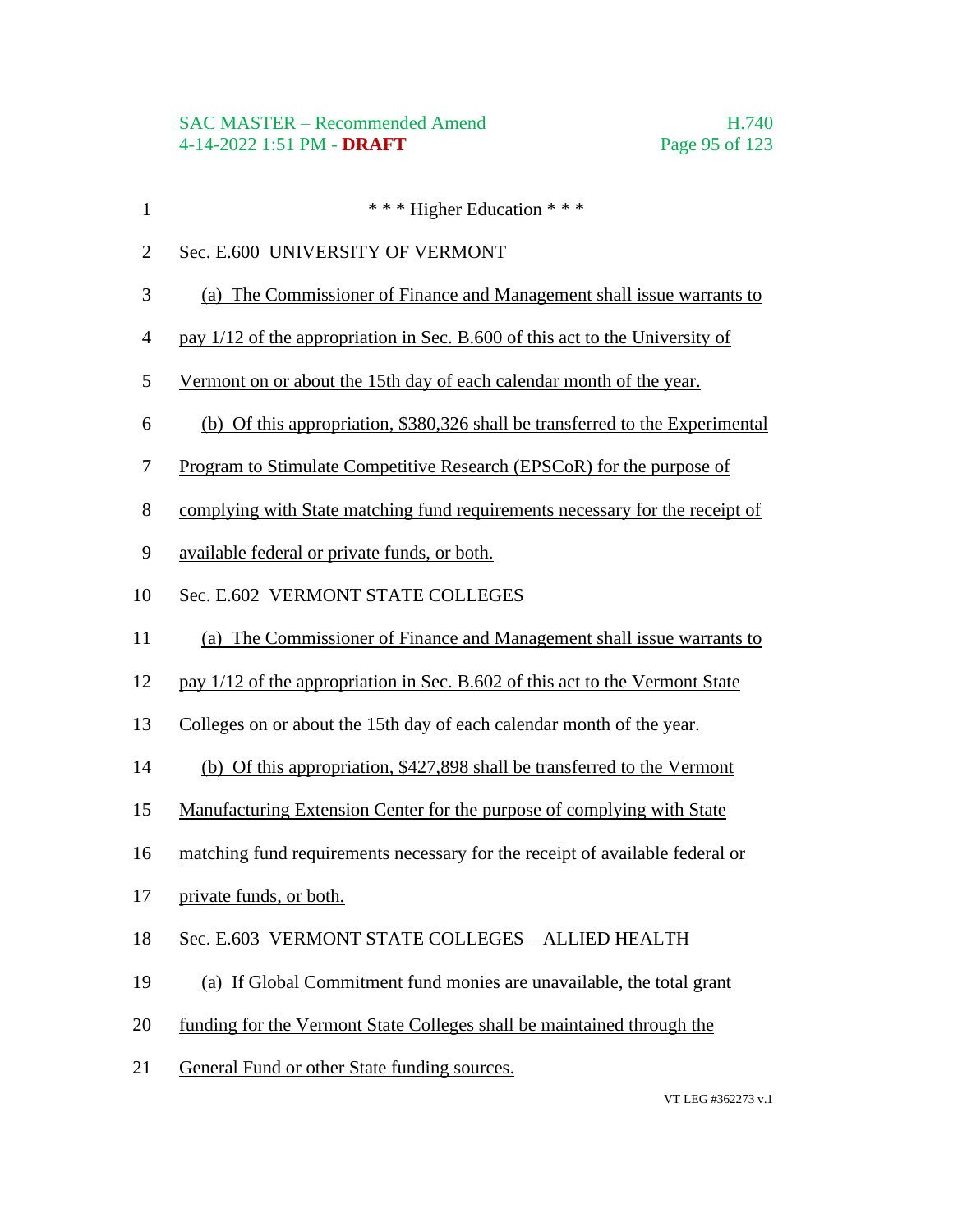# SAC MASTER – Recommended Amend<br>4-14-2022 1:51 PM - DRAFT<br>Page 96 of 123 4-14-2022 1:51 PM - **DRAFT**

| $\mathbf{1}$     | (b) The Vermont State Colleges shall use the Global Commitment funds              |
|------------------|-----------------------------------------------------------------------------------|
| $\overline{2}$   | appropriated in Sec. B.603 of this act to support the dental hygiene, respiratory |
| $\mathfrak{Z}$   | therapy, and nursing programs that graduate approximately 315 health care         |
| $\overline{4}$   | providers annually. These graduates deliver direct, high-quality health care      |
| $\mathfrak s$    | services to Medicaid beneficiaries or uninsured or underinsured persons.          |
| 6                | Sec. E.605 VERMONT STUDENT ASSISTANCE CORPORATION                                 |
| $\boldsymbol{7}$ | (a) Of the appropriation in Sec. B.605 of this act, $$25,000$ is appropriated     |
| $8\,$            | from the General Fund to the Vermont Student Assistance Corporation               |
| 9                | (VSAC) to be deposited into the Trust Fund established in 16 V.S.A. § 2845.       |
| 10               | (b) Of the appropriated amount remaining after accounting for subsection          |
| 11               | (a) of this section, not less than 93 percent of this appropriation shall be used |
| 12               | for direct student aid.                                                           |
| 13               | (c) Of the total one-time funds appropriated in this act to VSAC, an amount       |
| 14               | up to six percent, but not to exceed \$100,000 in a fiscal year, may be used for  |
| 15               | staff expenses associated with administering the funds. Funds shall not be        |
| 16               | used for indirect costs.                                                          |
| 17               | Sec. E.605.1 NEED-BASED STIPEND FOR DUAL ENROLLMENT AND                           |
| 18               | <b>EARLY COLLEGE STUDENTS</b>                                                     |
| 19               | (a) Notwithstanding 16 V.S.A. $\S$ 4025(b), the sum of $\S$ 41,225 in             |
| 20               | education funds and \$41,225 in general funds is appropriated to the              |
| 21               | Vermont Student Assistance Corporation (VSAC) for dual enrollment and             |
|                  | VT LEG #362273 v.1                                                                |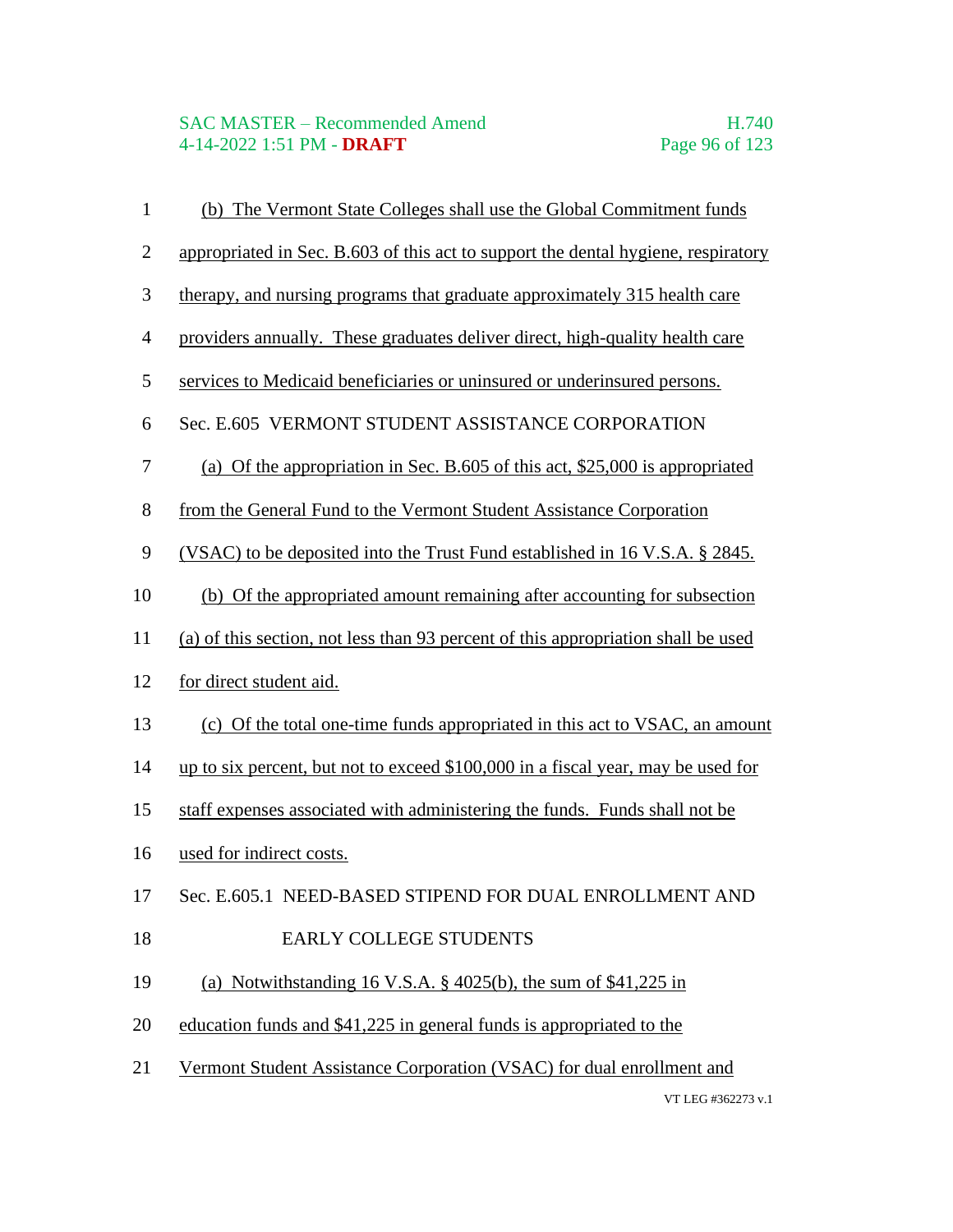### SAC MASTER – Recommended Amend H.740 4-14-2022 1:51 PM - **DRAFT** Page 97 of 123

- need-based stipend purposes to fund a flat-rate, need-based stipend or voucher
- program for financially needy students enrolled in a dual enrollment course
- pursuant to 16 V.S.A. § 944 or in early college pursuant to 16 V.S.A. § 946 to
- be used for the purchase of books, cost of transportation, and payment of fees.
- VSAC shall establish the criteria for program eligibility. Funds shall be
- granted to eligible students on a first-come, first-served basis until funds are
- depleted.
- (b) VSAC shall report on the program to the House Committees on
- Appropriations and on Commerce and Economic Development and to the
- Senate Committees on Appropriations and on Economic Development,
- Housing and General Affairs on or before January 15, 2023.
- Sec. E. 700 10 V.S.A. § 1389(d)(3) is amended to read:
- (3) The Clean Water Board shall:
- \*\*\*
- (E) solicit, consult with, and accept public comment from
- organizations interested in improving water quality in Vermont regarding
- recommendations under this subsection (d) for the allocation of funds from the
- 18 Clean Water Fund; and
- (F) recommend capital appropriations for the permanent protection of
- land and waters from future development through conservation and water
- 21 quality projects; and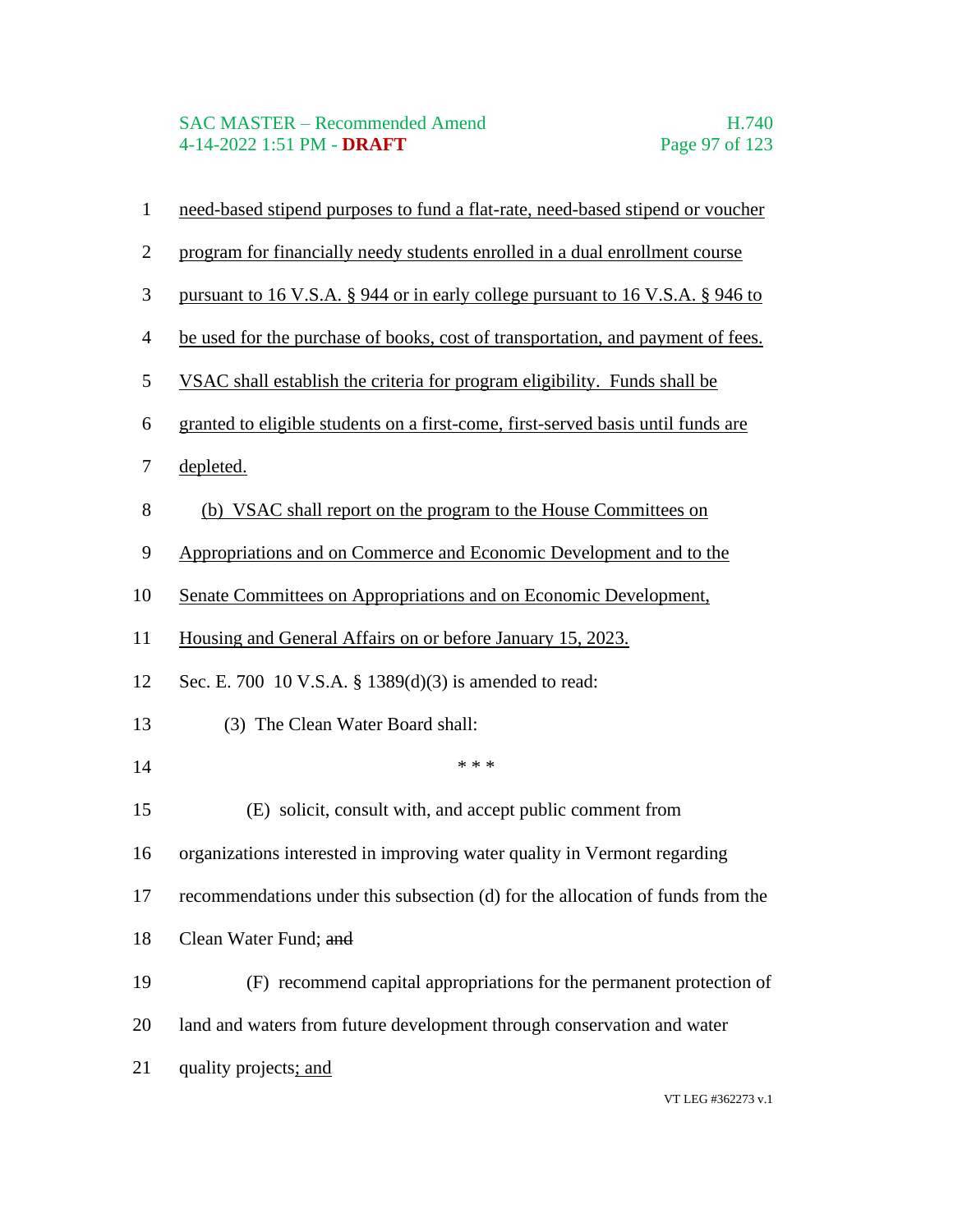### SAC MASTER – Recommended Amend H.740 4-14-2022 1:51 PM - **DRAFT** Page 98 of 123

- (G) recommend that at least \$1,000,000.00 is annually appropriated
- to the Vermont Natural Resources Conservation Council from the Clean Water
- Fund for distribution on an equitable basis to the Natural Resources
- Conservation Districts to conduct water quality programs or projects; annual
- outreach, education, monitoring and assessment; and technical assistance,
- planning and design, and implementation of local projects related to
- agricultural improvements and natural resources restoration and conservation.
- 8 Sec. E.700.1 PCB TESTING OF RELEASES FROM BUILDING

## **MATERIALS**

Sec. E.702 23 V.S.A. § 3513 is amended to read:

§ 3513. LIABILITY INSURANCE; AUTHORITY TO CONTRACT FOR

## 12 LAW ENFORCEMENT SERVICES

- (a) The amount of 85 percent of the fees and penalties collected under this
- chapter, except interest, is allocated to the Agency of Natural Resources for
- use by the Vermont ATV Sportsman's Association (VASA) for development
- and maintenance of a Statewide ATV Trail Program, for trail liability
- insurance, and to contract for law enforcement services with any constable,
- sheriff's department, municipal police department, the Department of Public
- Safety, and the Department of Fish and Wildlife for purposes of trail
- compliance pursuant to this chapter. The Departments of Public Safety and of
- Fish and Wildlife are authorized to contract with VASA to provide these law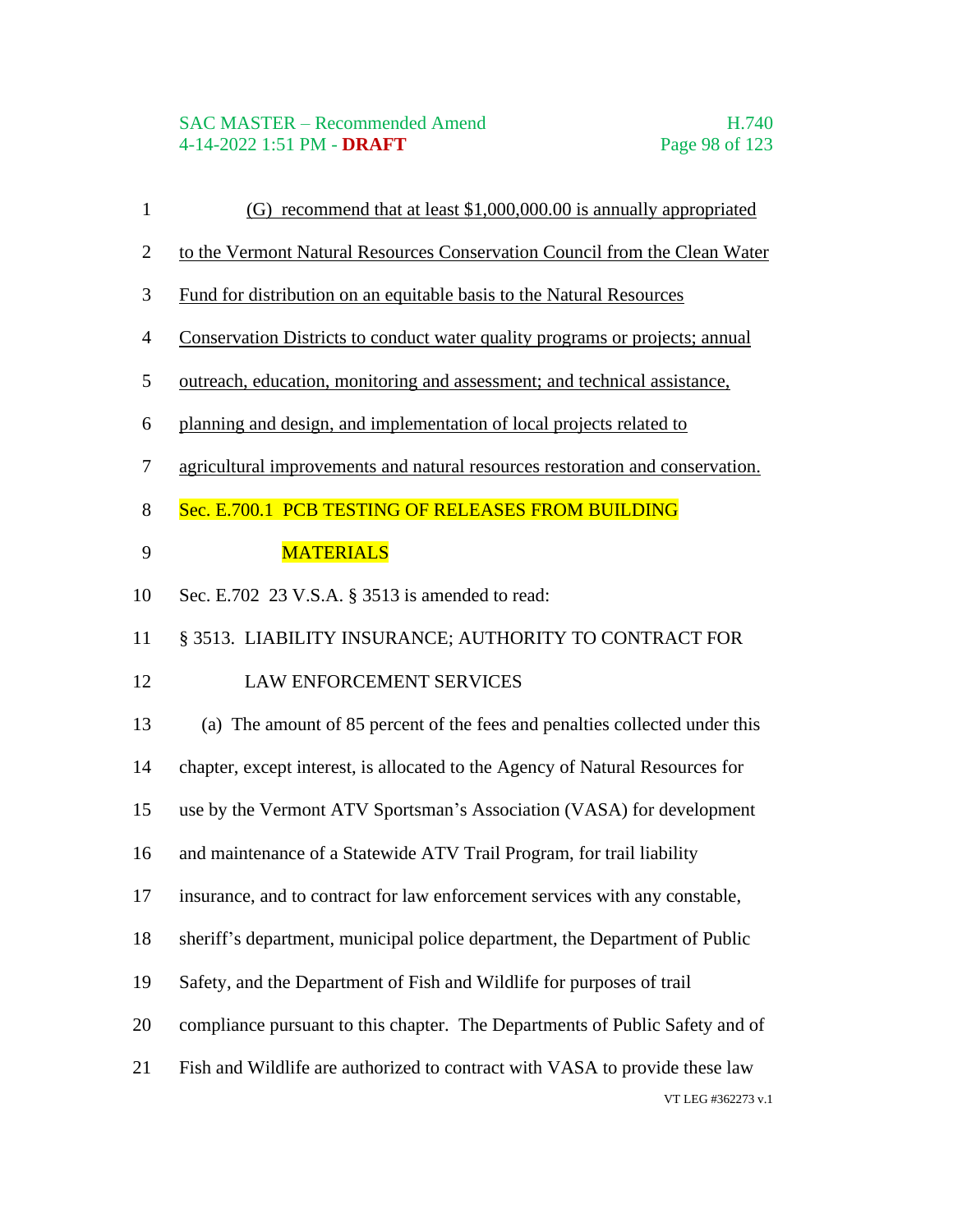# SAC MASTER – Recommended Amend<br>
4-14-2022 1:51 PM - **DRAFT** Page 99 of 123 4-14-2022 1:51 PM - **DRAFT**

| $\mathbf{1}$   | enforcement services. The Agency of Natural Resources shall retain for its use |
|----------------|--------------------------------------------------------------------------------|
| $\mathbf{2}$   | up to \$7,000 during each fiscal year to be used for administration of this    |
| 3              | Program.                                                                       |
| $\overline{4}$ | * * *                                                                          |
| 5              | *** Transportation ***                                                         |
| 6              | Sec. E.903 MULTI-AGENCY INVESTMENTS IN ELECTRIC VEHICLE                        |
| $\overline{7}$ | SUPPLY EQUIPMENT INFRASTRUCTURE                                                |
| $8\,$          | (a) Definitions. As used in this section:                                      |
| 9              | (1) "Area median income" means the county or Metropolitan Statistical          |
| 10             | Area median income published by the federal Department of Housing and          |
| 11             | <b>Urban Development.</b>                                                      |
| 12             | (2) "Electric vehicle supply equipment (EVSE)" has the same meaning            |
| 13             | as in 30 V.S.A. § 201.                                                         |
| 14             | (3) "Level 1 charger" or "level 1 EVSE" means EVSE that plugs                  |
| 15             | directly into a standard 120-volt AC outlet and supplies an average output of  |
| 16             | 1.3 to 2.4 kilowatts.                                                          |
| 17             | (4) "Level 2 charger" or "level 2 EVSE" means galvanically connected           |
| 18             | EVSE with a single-phase input voltage range from 208 to 240 volts AC and a    |
| 19             | maximum output current less than or equal to 80 amperes AC.                    |
|                |                                                                                |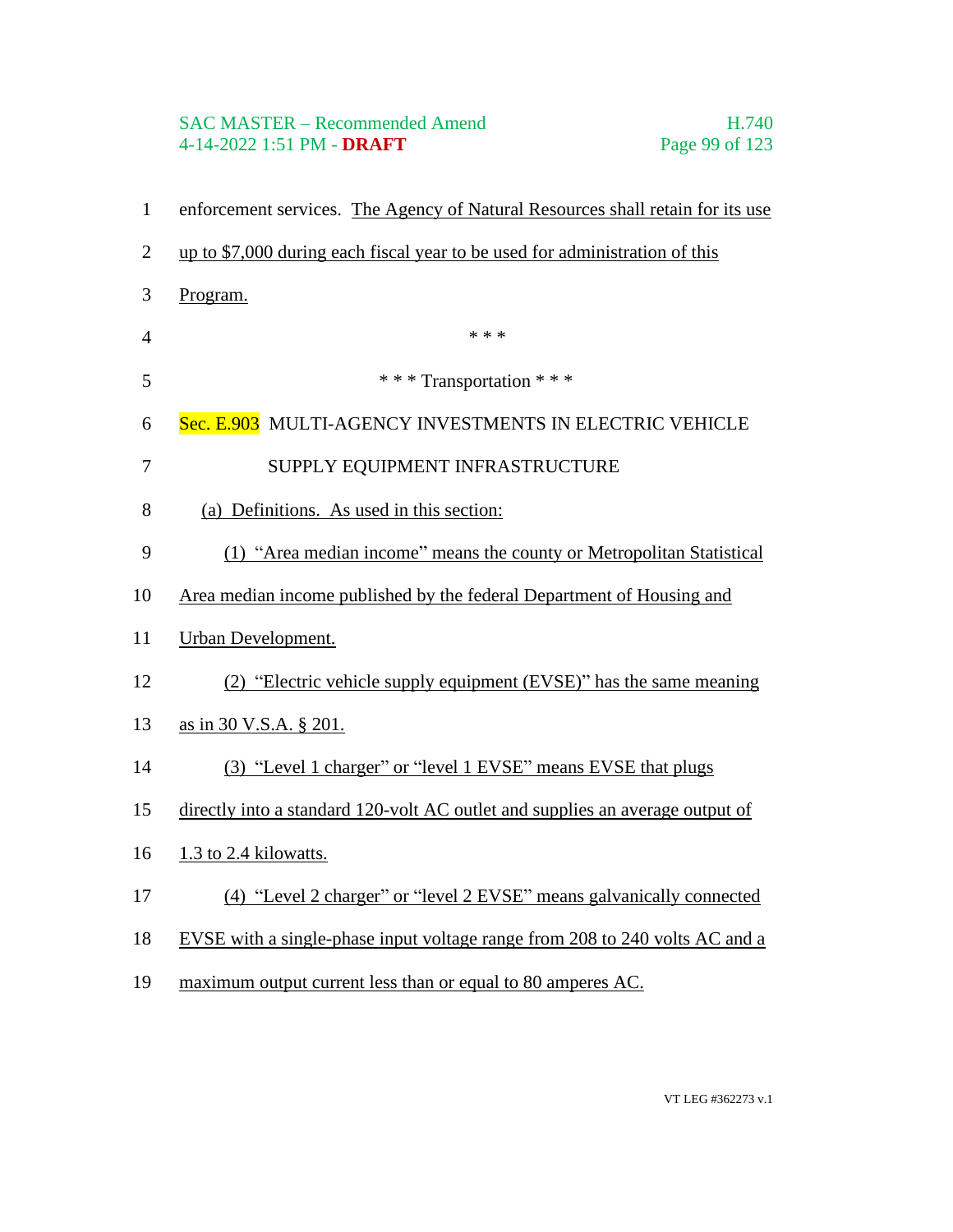### SAC MASTER – Recommended Amend H.740 4-14-2022 1:51 PM - **DRAFT** Page 100 of 123

VT LEG #362273 v.1 (5) "Level 3 charger," "level 3 EVSE," or "direct-current fast charger (DCFC)," means EVSE that uses dedicated direct current (DC) to provide energy to a plug-in electric vehicle. (6) "Multiunit affordable housing" means a multiunit dwelling where: (A) at least 50 percent of the units are or will be occupied by households whose income does not exceed 100 percent of the greater of the State or area median income; or (B) all units are affordable to households earning between 60 and 120 percent of area median income. (7) "Multiunit dwelling" means a housing project, such as cooperatives, condominiums, dwellings, or mobile home parks, with three or more units constructed or maintained on a tract or tracts of land. (8) "Workplace" means a place where an individual works. (b) Housing, employers, and public venues and attractions. (1) In fiscal year 2023, \$10,000,000 is appropriated in Sec. G.600 (b) of this act to the Agency of Commerce and Community Development to support the following: (A) one or more grant programs, which may build upon the existing EVSE Grant Program, to support the continued buildout of level 1 and 2 EVSE at multiunit dwellings, including multiunit affordable housing, with less than 20 units prioritized and not less than 30 percent of the total appropriation, less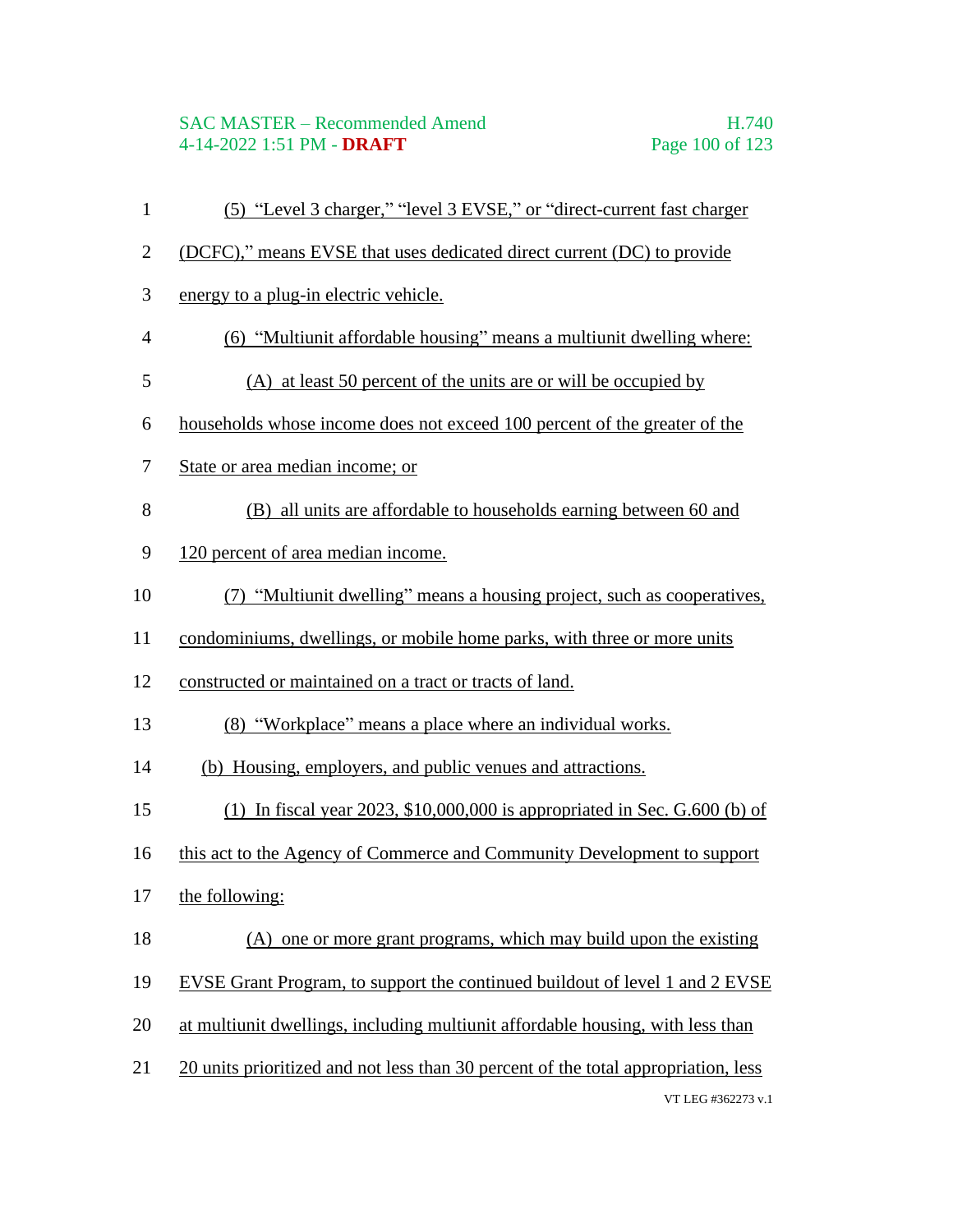### SAC MASTER – Recommended Amend H.740 4-14-2022 1:51 PM - **DRAFT** Page 101 of 123

- the administration expenses allowed under subsection (d c) of this section,
- allocated to this purpose;
- (B) one or more grant programs, which may build upon the existing
- EVSE Grant Program, to support the continued buildout of level 1 and 2 EVSE
- at private workplaces, with the workplaces of employers with fewer than 100
- employees prioritized;
- (C) one or more grant programs, which may build upon the existing
- EVSE Grant Program, to support the continued buildout of level 1, 2, and 3
- EVSE at public venues and attractions, such as parks, State parks and access
- areas, downtowns, museums, and ski mountains, that are available to any
- member of the public; and
- (D) the purchase and installation of level 1 and 2 EVSE that is
- available to the public at State workplaces or to provide grants to persons for
- the purchase and installation of level 1 and 2 EVSE that is available to the
- public at State workplaces, or both.
- (2) If the Agency of Commerce and Community Development, in
- consultation with the EVSE Interagency Workgroup, determines that
- programmatic funding remains available following the first round of grant
- awards made under subdivision (1) of this subsection, then the balance of the
- \$10,000,000 shall be awarded in grants that prioritize placing EVSE at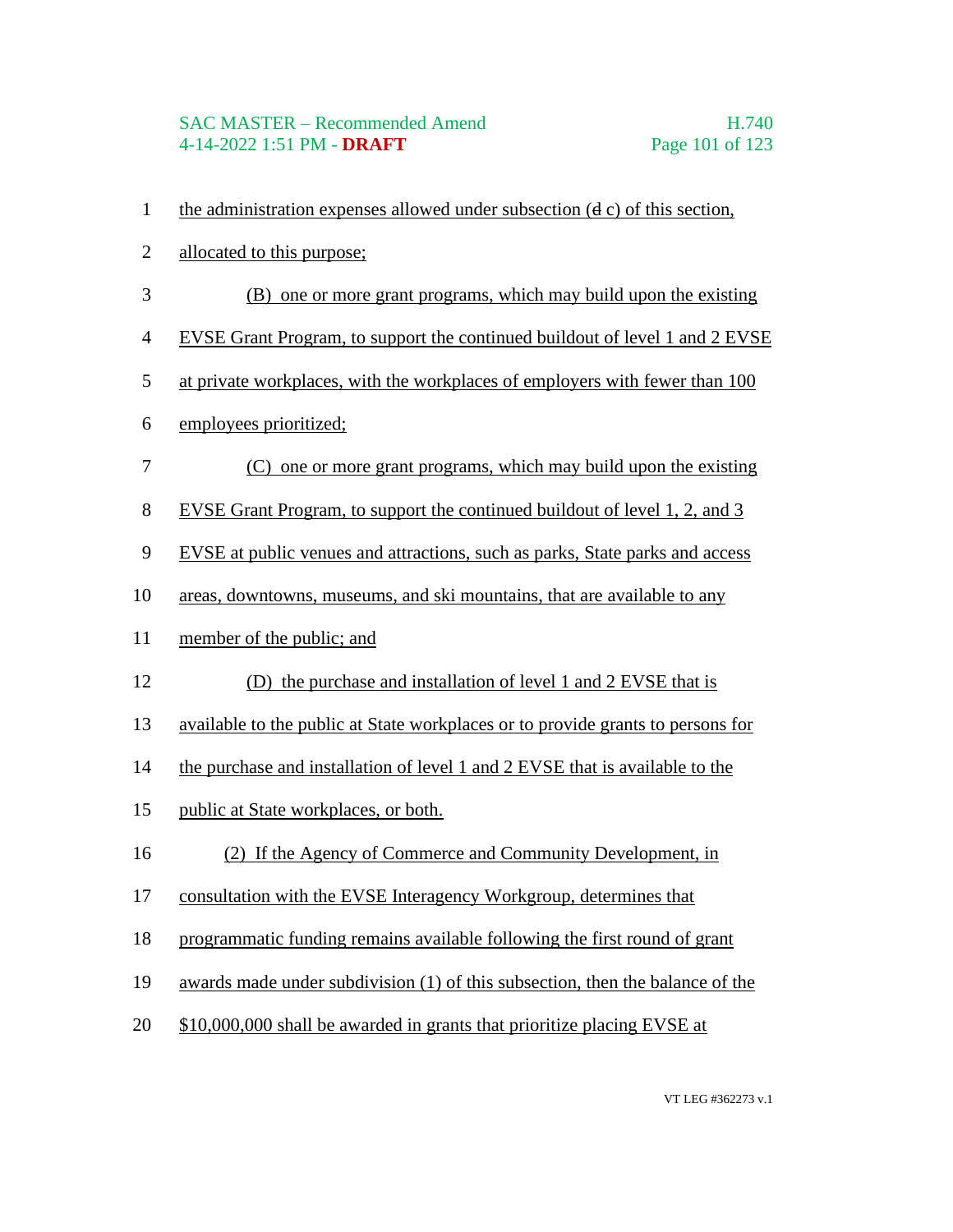- multiunit affordable housing and workplaces of employers with fewer than 100
- employees.
- (c) Administration costs. The Agency of Commerce and Community
- Development may use up to 15 percent of the appropriation in subsection (b)
- of this section for administrative costs associated with installing EVSE at
- multiunit housing, workplaces, and public venues and attractions.
- (d) Carryforward; deployment in fiscal year 2023.
- (1) Notwithstanding any other provision of law and subject to the
- approval of the Secretary of Administration, appropriations to support the
- expenditures under this section remaining unexpended on June 30, 2023 shall
- be carried forward and designated for the same expenditures in the subsequent
- fiscal year.
- (2) Every reasonable effort shall be made to obligate and deploy the
- monies appropriated for expenditure under this section in fiscal year 2023 in
- order to achieve a pace of EVSE deployment necessary to meet the emissions
- reduction requirements of 10 V.S.A. § 578(a) and the recommendations of the
- Climate Action Plan (CAP) issued under 10 V.S.A. § 592.
- (e) Outreach and marketing. The Agency of Commerce and Community
- Development shall ensure that there is sufficient outreach and marketing,
- including the use of translation and interpretation services, of the EVSE grant
- VT LEG #362273 v.1 programs implemented pursuant to subsection (b) of this section and such costs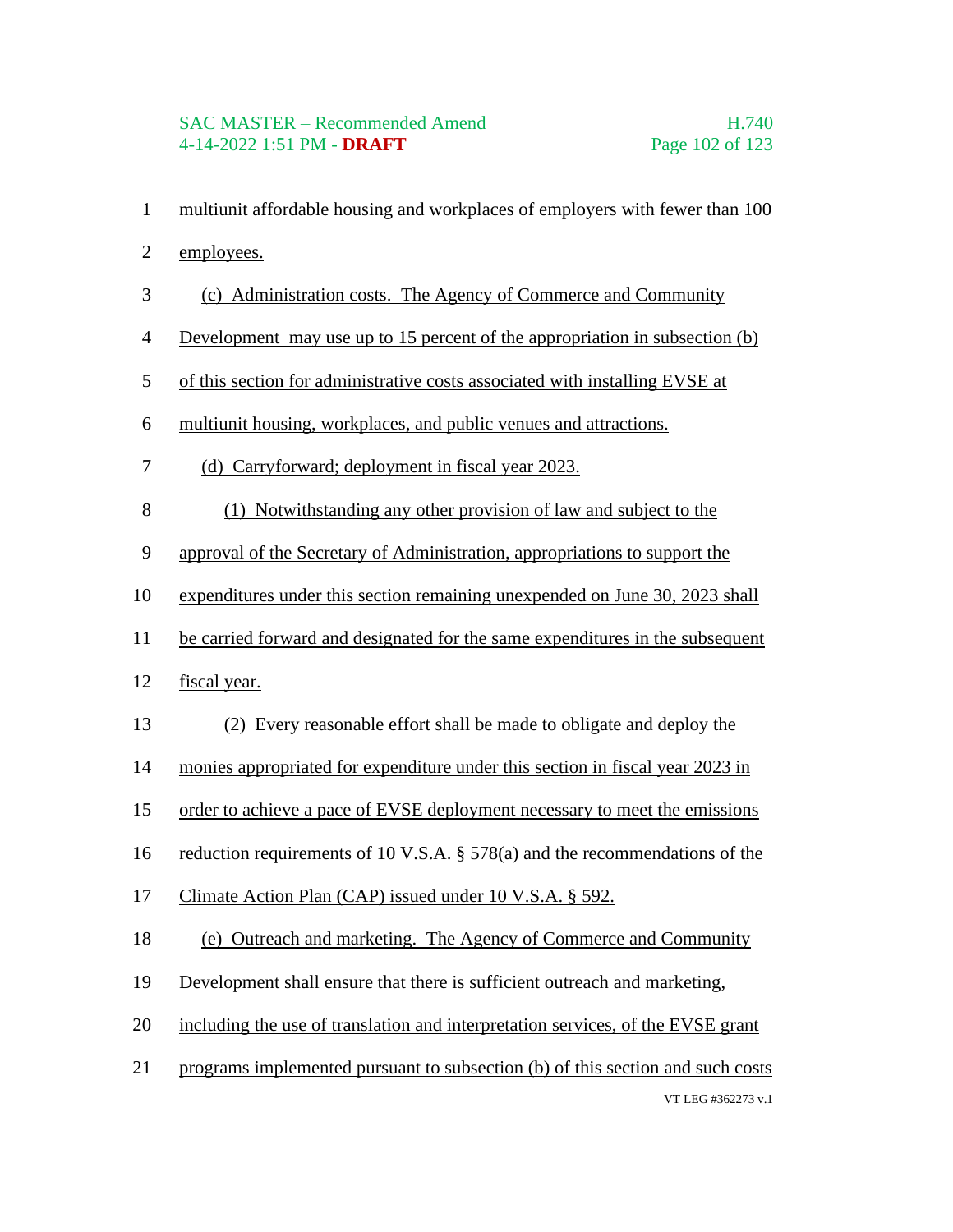# SAC MASTER – Recommended Amend<br>4-14-2022 1:51 PM - DRAFT Page 103 of 123 4-14-2022 1:51 PM - **DRAFT**

| $\mathbf{1}$   | shall be considered administrative costs for purposes of subsection (c) of this   |
|----------------|-----------------------------------------------------------------------------------|
| $\mathbf{2}$   | section.                                                                          |
| 3              | * * * Pay Act * * *                                                               |
| $\overline{4}$ | Sec. F.100 APPROVAL OF FISCAL YEAR 2023 COMPENSATION                              |
| 5              | <b>INCREASES</b>                                                                  |
| 6              | (a) Funding of fiscal year 2023 collective bargaining agreement provisions.       |
| 7              | (1) This act funds in fiscal year 2023 the provisions of the collective           |
| 8              | bargaining agreements between the State and the Vermont State Employees'          |
| 9              | <b>Association for the Defender General, Non-Management, Supervisory, and</b>     |
| 10             | Corrections bargaining units; for the State's Attorneys' offices bargaining unit; |
| 11             | and for the Judicial bargaining unit, and between the State and the Vermont       |
| 12             | Troopers' Association, that apply during the period of July 1, 2022 through       |
| 13             | June 30, 2023.                                                                    |
| 14             | (2) These collective bargaining agreements provide during that fiscal             |
| 15             | year 2023 period a cost-of-living adjustment of three percent, an average 1.9     |
| 16             | percent step increase, and a \$1,500 one-time payment to individuals employed     |
| 17             | as of January 1, 2023.                                                            |
| 18             | (b) Other permitted fiscal year 2023 increases. In fiscal year 2021, the          |
| 19             | Executive, Judicial, and Legislative Branches may extend the fiscal year 2023     |
| 20             | provisions of the collective bargaining agreements that are funded by this act    |
| 21             | to employees not covered by the bargaining agreements as they determine to        |
|                | VT LEG #362273 v.1                                                                |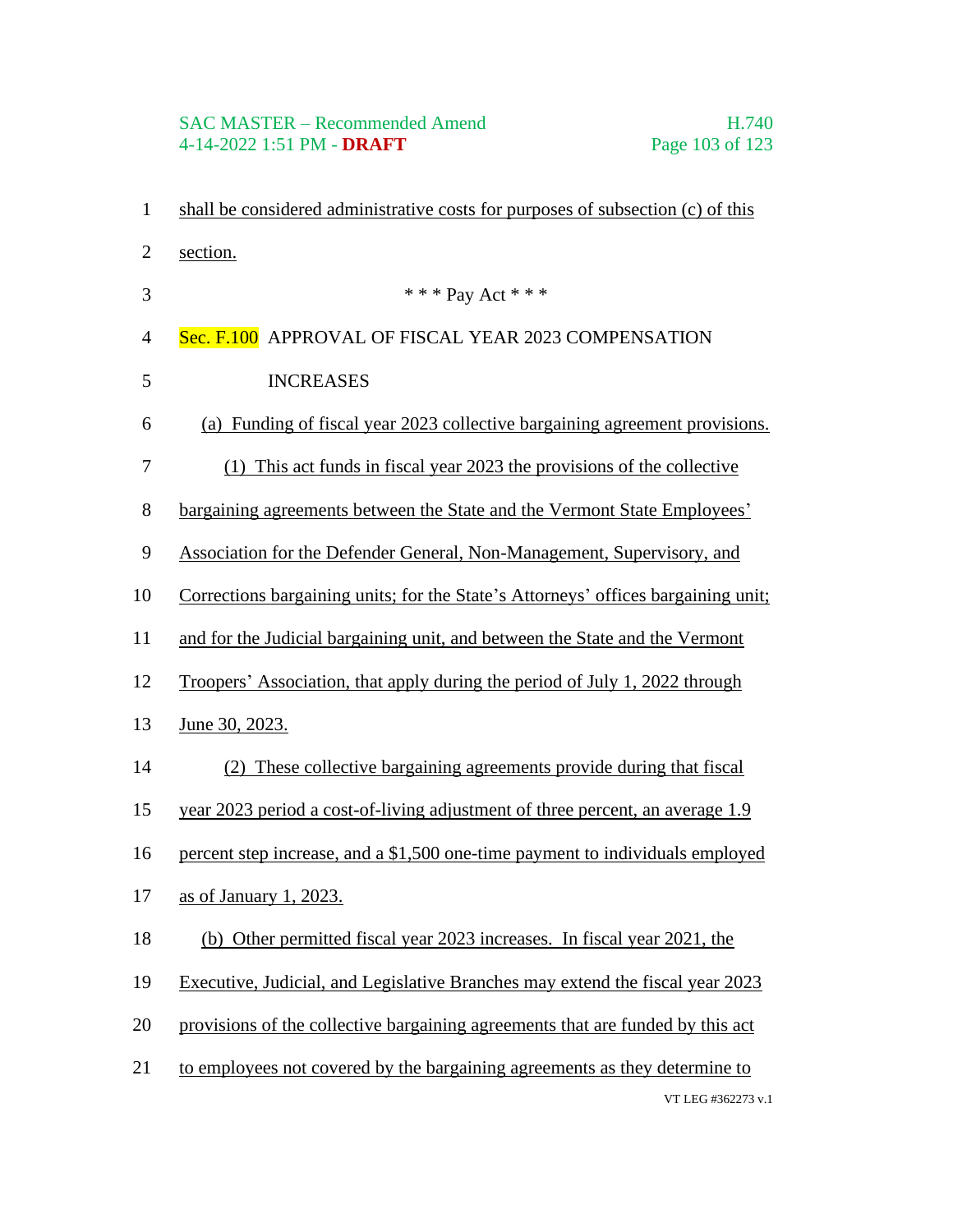- be appropriate and in accordance with the appropriations provided to each
- branch.
- Sec. F.200 FISCAL YEAR 2023 PAY ACT APPROPRIATIONS
- (a) Executive Branch. In fiscal year 2023, the fiscal year 2023 provisions
- of the collective bargaining agreements between the State of Vermont and the
- Vermont State Employees' Association for the Defender General, Non-
- Management, Supervisory, and Corrections bargaining units, and, for the
- purpose of appropriation, the State's Attorneys' offices bargaining unit, for the
- period of July 1, 2022 through June 30, 2023; the collective bargaining
- agreement with the Vermont Troopers' Association, for the period of July 1,
- 2022 through June 30, 2023; and salary increases for employees in the
- Executive Branch not covered by the bargaining agreements shall be funded as
- follows:
- (1) General Fund. The amount of \$22,847,453 is appropriated from the
- General Fund to the Secretary of Administration for distribution to
- departments to fund the fiscal year 2023 compensation increases permitted by
- this act.
- (2) Transportation Fund. The amount of \$1,502,420 is appropriated
- from the Transportation Fund to the Secretary of Administration for
- distribution to the Agency of Transportation and the Department of Public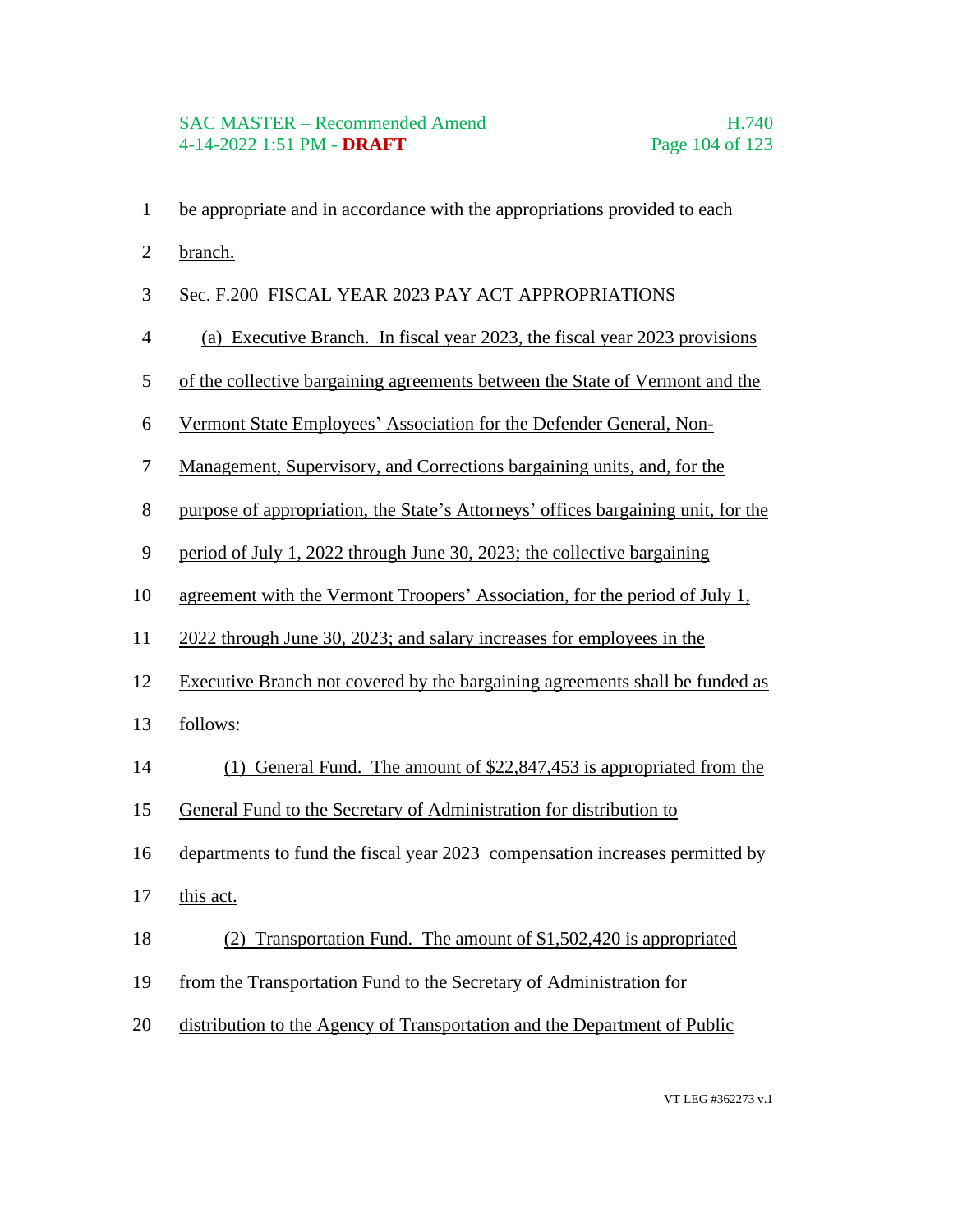#### SAC MASTER – Recommended Amend H.740 4-14-2022 1:51 PM - **DRAFT** Page 105 of 123

 act. (3) Other funds. The Administration shall provide additional spending authority to departments through the existing process of excess receipts to fund the fiscal year 2023 compensation increases permitted by this act. The 6 estimated amounts are  $\frac{$35,494,376}{6}$  from special fund, federal, and other sources. (4) Transfers. With due regard to the possible availability of other funds, for fiscal year 2023, the Secretary of Administration may transfer from

Safety to fund the fiscal year 2023 compensation increases permitted by this

- the various appropriations and various funds and from the receipts of the
- Liquor Control Board such sums as the Secretary may determine to be
- necessary to carry out the purposes of this act to the various agencies supported
- by State funds.
- 14 (b) Judicial Branch. In fiscal year 2023, the amount of  $\frac{$2,342,075}{2}$  is
- appropriated from the General Fund to the Judiciary to fund the fiscal year
- 2021 provisions of the collective bargaining agreement between the State of
- Vermont and the Vermont State Employees' Association for the Judicial
- bargaining unit for the period of July 1, 2022 through June 30, 2023 and salary
- increases for employees in the Judicial Branch not covered by the bargaining
- agreement.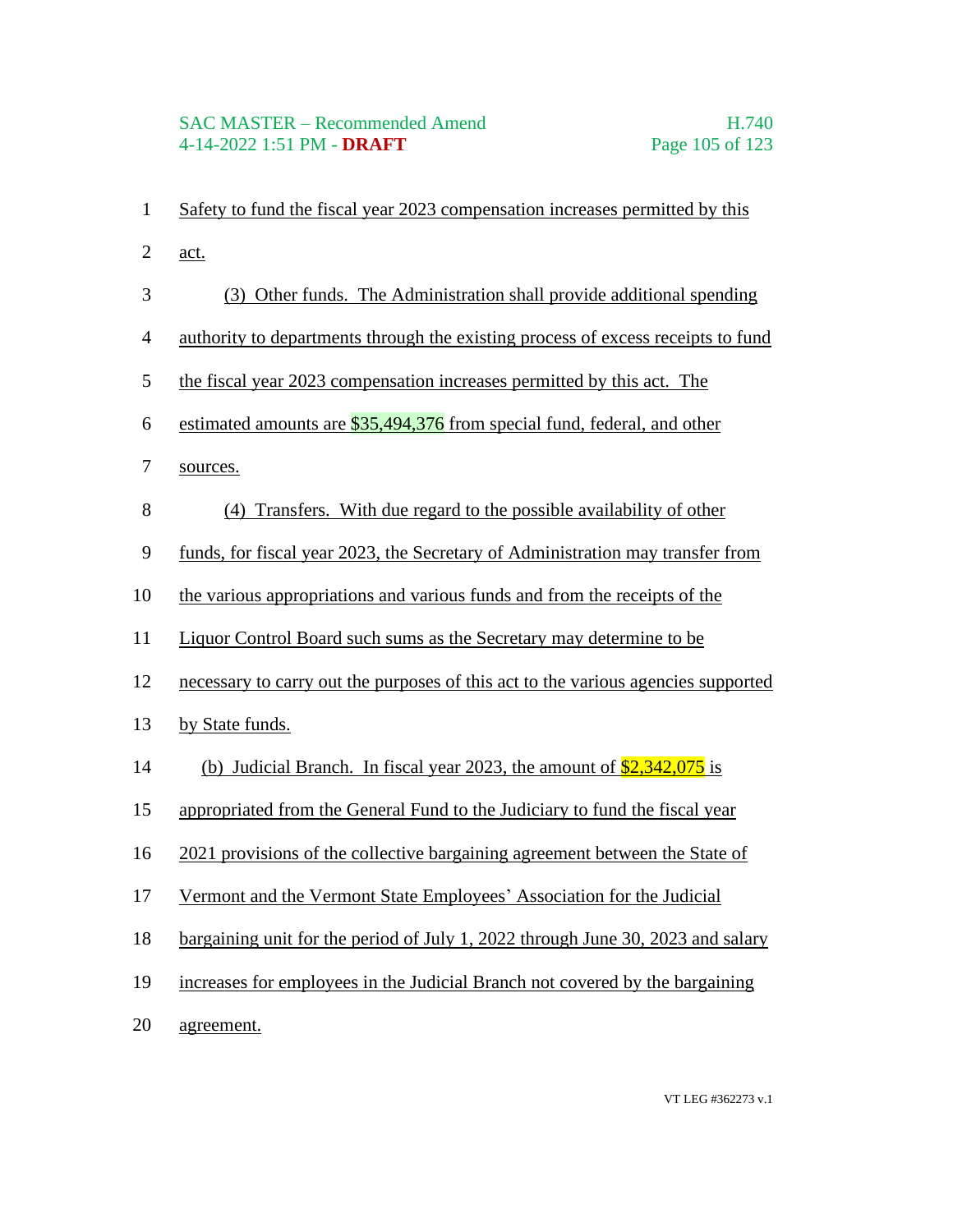# SAC MASTER – Recommended Amend H.740<br>4-14-2022 1:51 PM - DRAFT Page 106 of 123 4-14-2022 1:51 PM - **DRAFT**

| $\mathbf{1}$   | (c) Legislative Branch. In fiscal year 2023, the amount of $$985,111$ is       |
|----------------|--------------------------------------------------------------------------------|
| $\mathbf{2}$   | appropriated from the General Fund to the Legislative Branch for the period of |
| 3              | July 1, 2022 through June 30, 2023.                                            |
| $\overline{4}$ | *** American Rescue Plan Act Appropriations ***                                |
| 5              | *** Intent and Other Funding ***                                               |
| 6              | Sec. G.100 MULTIYEAR FUNDING PRIORITIES INTENT                                 |
| 7              | (a) The appropriations of ARPA – Coronavirus State Fiscal Recovery             |
| $8\,$          | Funds in made in Secs. G.300–G.700 of this act by categorical areas are made   |
| 9              | consistent with the intent expressed in Sec. G.100 of 2021 Acts and Resolves   |
| 10             | No. 74 (the Big Bill), and reiterated in 2022 Acts and Resolves No. 83,        |
| 11             | Sec. 67a. In some cases, other funding sources are included or are referenced  |
| 12             | for specific programs or projects providing comprehensive funding by           |
| 13             | category. All appropriations of ARPA funds in this act are made only to the    |
| 14             | extent permitted by federal law and guidance. Appropriations not expended in   |
| 15             | fiscal year 2023 shall carry forward.                                          |
| 16             | Sec. G.200 AMERICAN RESCUE PLAN ACT (ARPA) - CORONAVIRUS                       |
| 17             | STATE FISCAL RECOVERY FUND (SFR)                                               |
| 18             | APPROPRIATIONS; REVERSION AND REALLOCATION;                                    |
| 19             | <b>REPORTS</b>                                                                 |
| 20             | (a) On or before September 15, 2022 and annually thereafter until              |
| 21             | September 15, 2026, the Commissioner of Finance and Management shall           |
|                | VT LEG #362273 v.1                                                             |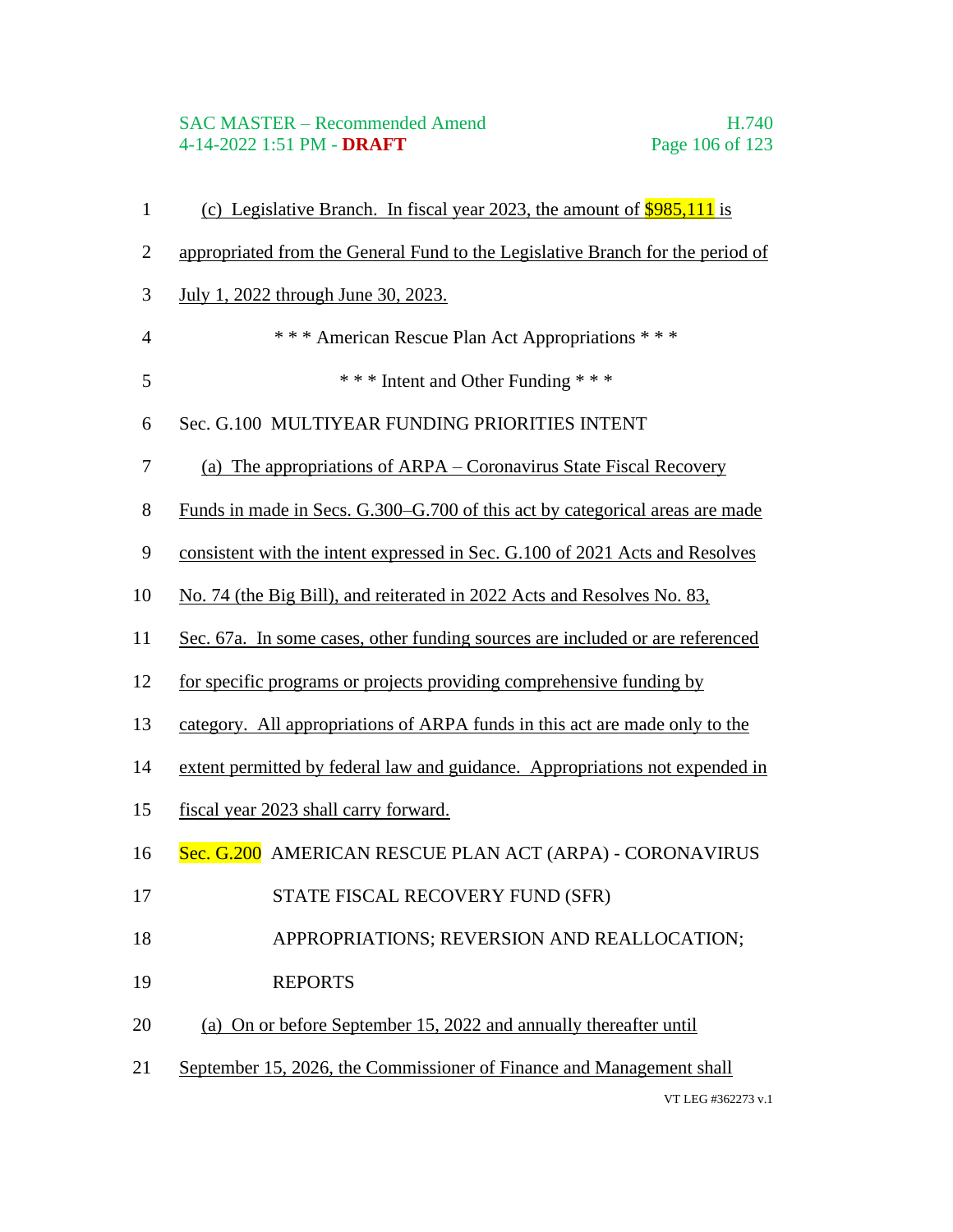| $\mathbf{1}$   | submit a report to the Joint Fiscal Committee on the status of all appropriations |
|----------------|-----------------------------------------------------------------------------------|
| $\mathbf{2}$   | made from the Coronavirus State and Local Fiscal Recovery Fund (SLFR)             |
| $\mathfrak{Z}$ | provided to the State from the American Rescue Plan Act of 2021, Pub. L.          |
| $\overline{4}$ | No. 117-2 (ARPA). The report shall include updates on project eligibility,        |
| 5              | obligated funds, actual expenditures, and any compliance or reporting issues.     |
| 6              | (b) On or before January 15, 2023, the Commissioner of Finance and                |
| $\tau$         | Management shall provide an update to the September 15, 2022 ARPA report          |
| $8\,$          | described in subsection (a) of this section to the House and Senate Committees    |
| 9              | on Appropriations, including recommendations, if any, for reallocation of         |
| 10             | ARPA SLFR funds in the fiscal year 2023 budget adjustment act.                    |
| 11             | *** Economy, Workforce, and Communities ***                                       |
| 12             | Sec. G.300 INVESTMENTS IN VERMONT'S ECONOMY,                                      |
| 13             | WORKFORCE, AND COMMUNITIES                                                        |
| 14             | (a) $\frac{$28,251,052}{2}$ in fiscal year 2023 is appropriated from the American |
| 15             | Rescue Plan Act (ARPA) - Coronavirus State Fiscal Recovery Funds as               |
| 16             | follows:                                                                          |
| 17             | (1) \$1,050,000 to the Natural Resources Board, to be used as needed to           |
| 18             | prioritize and expedite permitting of ARPA-funded projects, including the         |
| 19             | costs of three exempt limited-service positions.                                  |
| 20             | $(2)$ \$9,601,052 to the Judiciary as follows:                                    |
| 21             | $(A)$ \$3,881,500 for the safe reopening of courts; and                           |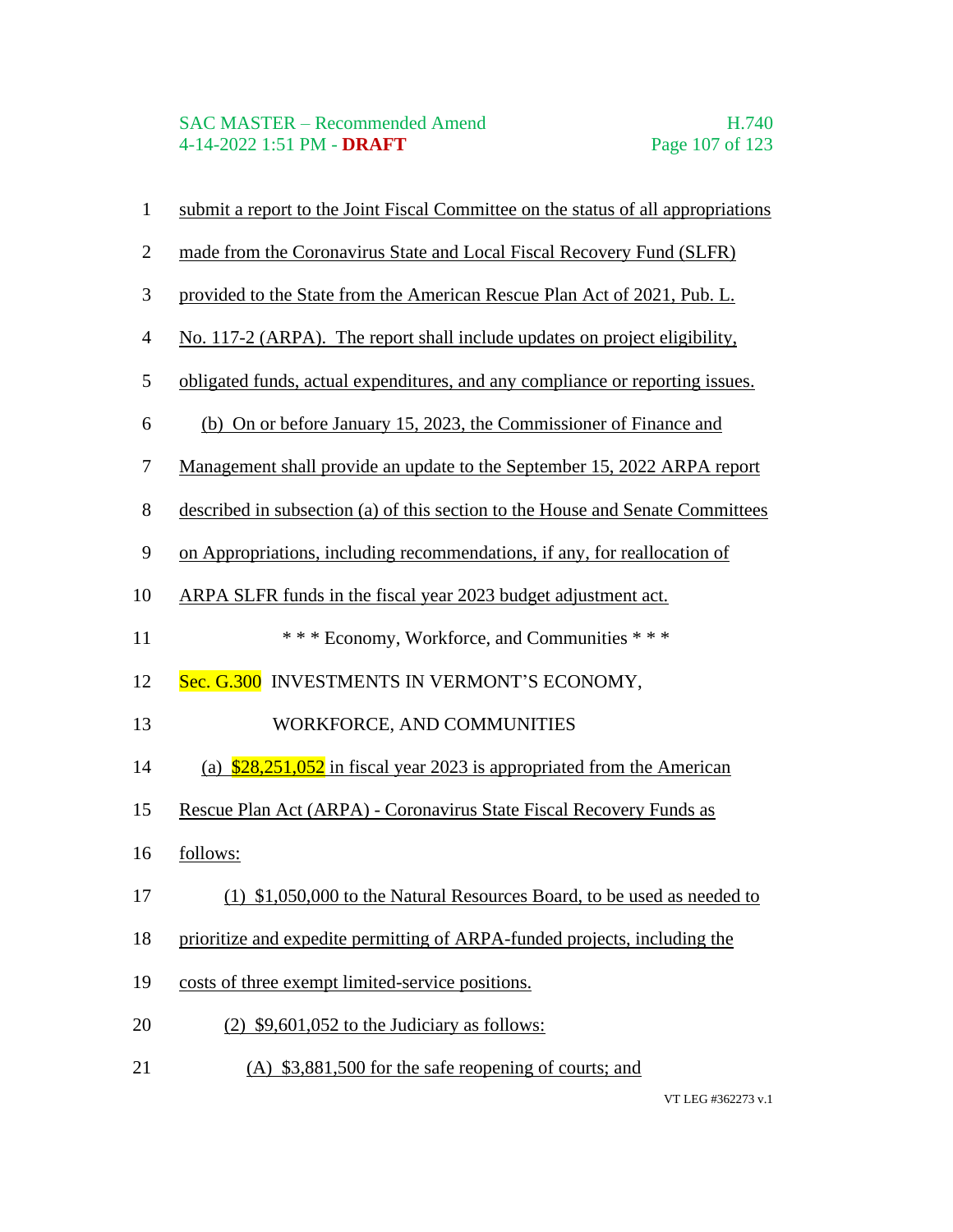- (B) \$5,719,552 for HVAC systems at county courthouses.
- (3) \$750,000 to the Secretary of State for expenses related to telehealth.
- (4) \$14,900,000 to the Vermont State Colleges for bridge funding to
- transform the system. This includes offsets to continuing costs and impacts
- from COVID-19 pandemic.
- (5) \$2,000,000 to the Department for Children and Families' Economic
- Services Division to grant to the Vermont Foodbank to support access to food
- for Vermonters with low income.
- (b) General Fund Workforce Appropriations: In fiscal year 2023,
- \$1,500,000 is appropriated from the General Fund to Vermont Student
- Assistance Corp (VSAC) 802 Opportunity Program for increasing the
- household income eligibility limit from \$50,000 to \$75,000.
- (1) It is the intent of the General Assembly to provide \$26,900,000 from
- the American Rescue Plan Act (ARPA) Coronavirus State Fiscal Recovery
- Funds and the State General Fund to be allocated for workforce investment
- initiatives to address critical needs in nursing and the skilled trades and to
- provide training opportunities for young adult Vermonters seeking to acquire
- skills. The specific programs to be funded shall be included in H.703 or other
- legislation passed in the 2022 legislative session.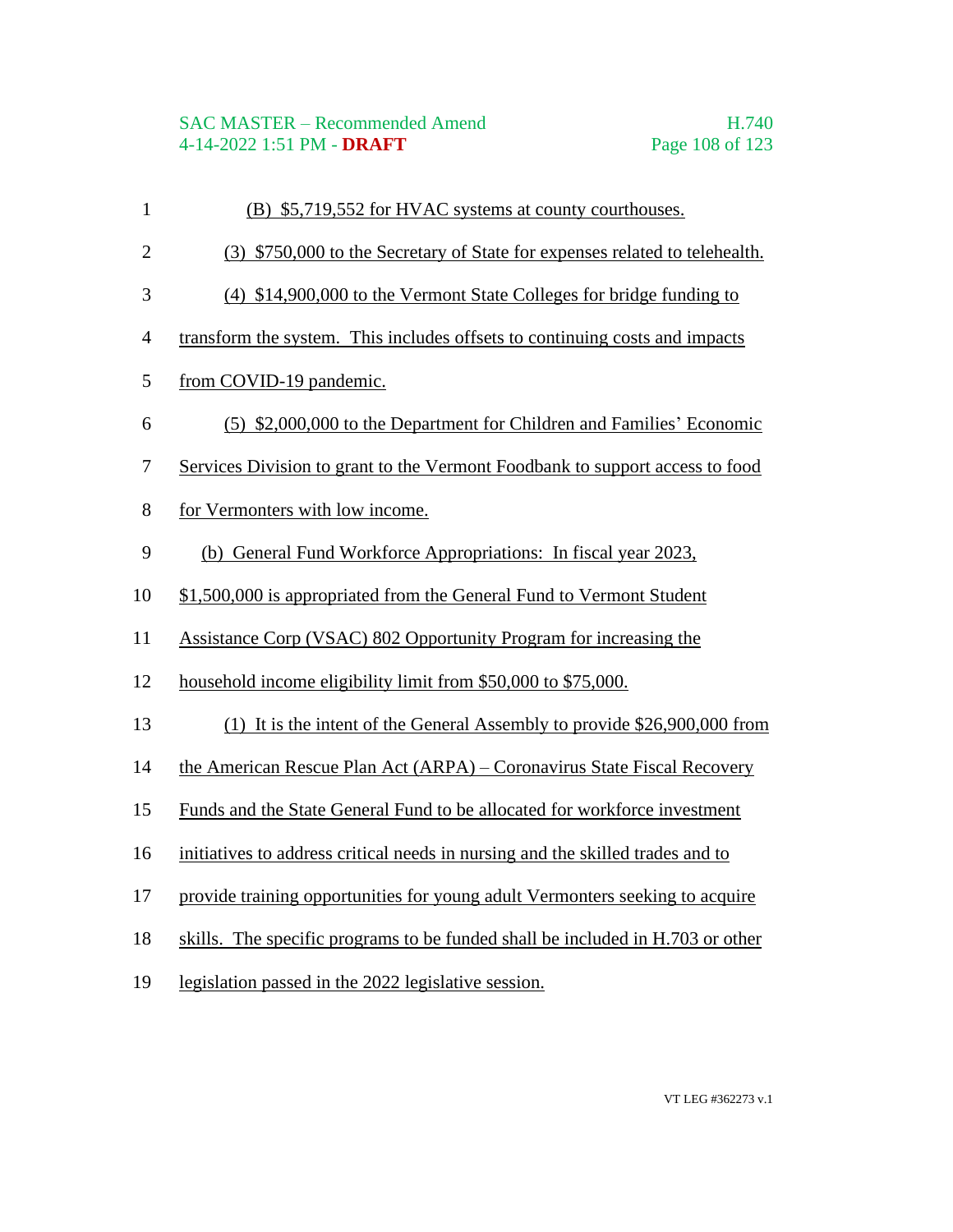- 1 (c) Community Economic Development.  $$11,800,000$  is appropriated in
- fiscal year 2023 from the General Fund for community base economic
- development initiatives as follows:
- (1) \$5,000,000 to the Department of Forests, Parks and Recreation for
- the Vermont Outdoor Recreation Economic Collaborative (VOREC)
- Community Grant Program.
- (2) \$6,000,000 to the Department of Economic Development for the
- remediation and redevelopment of brownfield sites.
- (3) \$800,000 to the Department of Motor Vehicles to grant to the
- Vermont Association of Snow Travelers (VAST) as follows:
- (A) \$50,000 for the VAST for the Law Enforcement and Safety
- Program.
- (B) \$750,000 for the VAST Equipment Grant-in-Aid Program.
- (4) Other Economic Development initiatives are included in H.159,
- which provides funding from the General Fund and ARPA sources totaling
- \$84,500,000, and includes funding initiatives related to wage replacement for
- COVID-impacted employers, supplemental unemployment funding, assistance
- programs for businesses and arts and culture organizations that demonstrate
- pandemic losses, and a time-limited increase in a downtown development tax
- credit.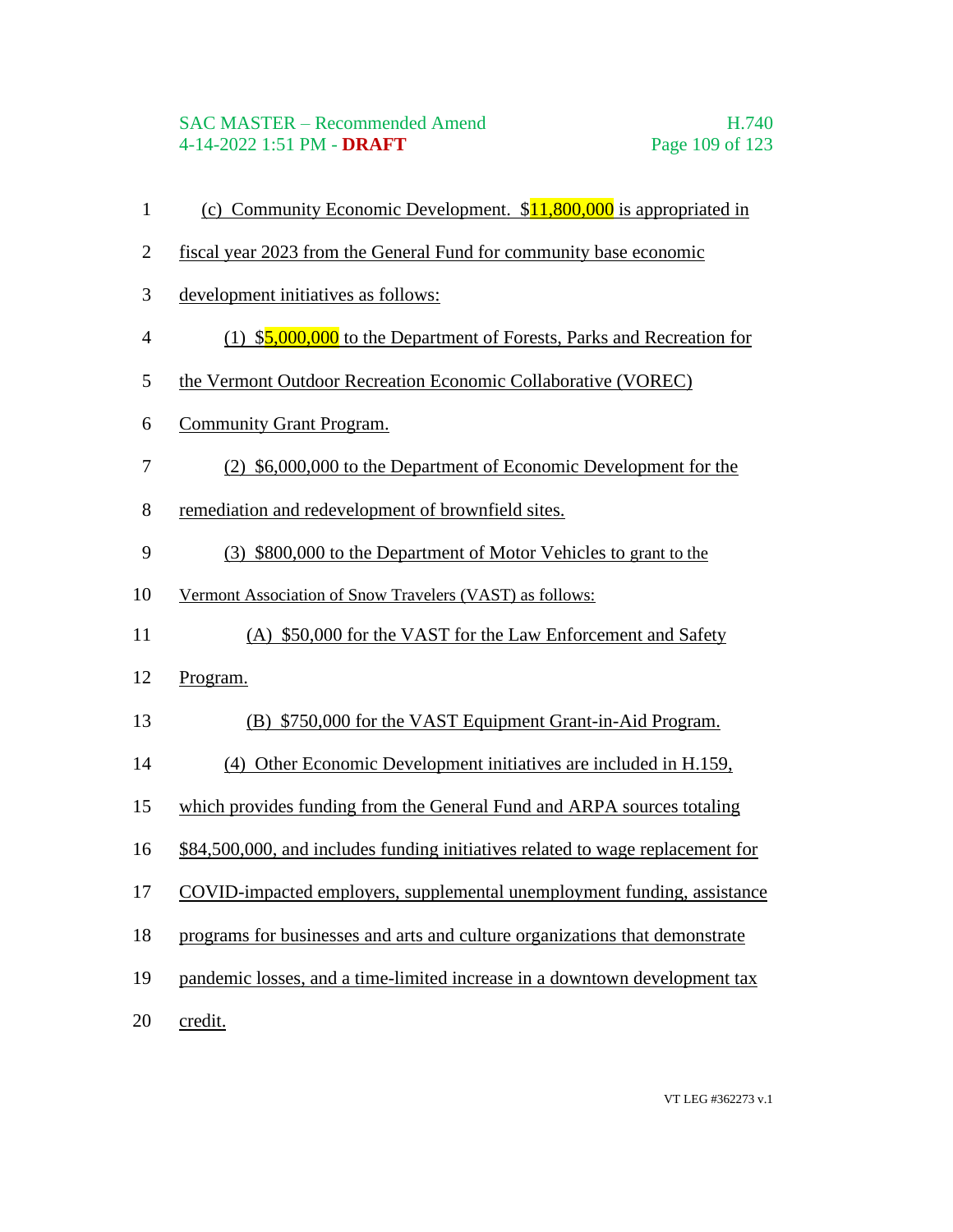| $\mathbf{1}$   | (d) \$16,400,000 to the Department of Libraries from the Coronavirus           |
|----------------|--------------------------------------------------------------------------------|
| $\mathbf{2}$   | Capital Projects Fund provided to the State from the American Rescue Plan      |
| 3              | Act of 2021, Pub. L. No. 117-217 (ARPA), for the Libraries Capital Project for |
| $\overline{4}$ | capital improvements to libraries, including Americans with Disabilities Act   |
| 5              | compliance, space renovations for improved Internet access for telehealth      |
| 6              | appointments and job interviews, and general building renovations.             |
| $\tau$         | *** Addressing Homelessness, Housing Insecurity and Increasing the Stock       |
| 8              | of Low- and Moderate-Income Housing ***                                        |
| 9              | Sec. G.400 HOUSING AND HOMELESSNESS INVESTMENTS                                |
| 10             | (a) \$40,000,000 to the Vermont Housing and Conservation Board (VHCB)          |
| 11             | in fiscal year 2023 is appropriated from the American Rescue Plan Act          |
| 12             | (ARPA) – Coronavirus State Fiscal Recovery Fund to the to provide affordable   |
| 13             | mixed-income rental housing and homeownership units, improvements to           |
| 14             | manufactured homes and communities, recovery residences and, if determined     |
| 15             | eligible, housing available to farm workers and refugees. VHCB shall also use  |
| 16             | the funds for shelter and permanent homes for those experiencing               |
| 17             | homelessness in consultation with the Secretary of Human Services. These       |
| 18             | funds shall carry forward into fiscal year 2024.                               |
| 19             | (b) Additional funding of \$20,000,000 is included in S.226 through the        |
| 20             | Department of Housing and Community Development for affordable rental          |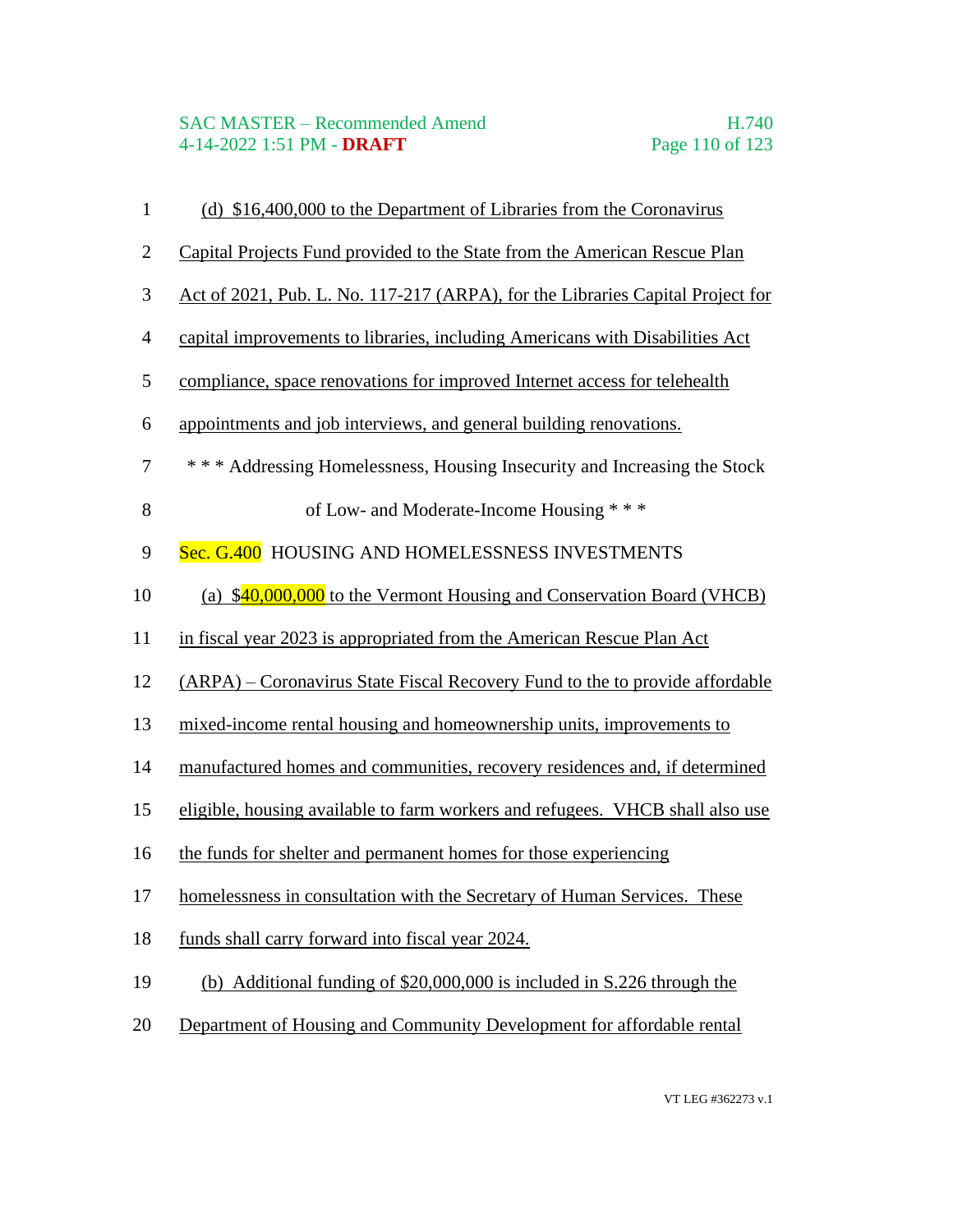# SAC MASTER – Recommended Amend<br>4-14-2022 1:51 PM - **DRAFT** Page 111 of 123 4-14-2022 1:51 PM - **DRAFT**

| $\mathbf{1}$   | unit development and for program to reduce single-family housing costs for       |
|----------------|----------------------------------------------------------------------------------|
| $\overline{2}$ | middle-income families.                                                          |
| 3              | *** Broadband Connectivity and Technology                                        |
| $\overline{4}$ | Modernization Investments * * *                                                  |
| 5              | Sec. G.500 BROADBAND CONNECTIVITY INVESTMENTS                                    |
| 6              | (a) $$95,000,000$ is appropriated in fiscal year 2023 to the Department of       |
| 7              | Public Service, Vermont Community Broadband Board from the American              |
| 8              | Rescue Plan Act - Coronavirus Capital Projects Fund in order to support the      |
| 9              | State's goal of achieving universal access to reliable, high-quality, affordable |
| 10             | broadband. This appropriation shall be transferred to the Vermont Community      |
| 11             | Broadband Fund to make grants through the Broadband Construction Grant           |
| 12             | Program. To the greatest extent possible and for the purpose of maximizing       |
| 13             | the availability of federal funds for State broadband projects, the ARPA         |
| 14             | monies appropriated in this subsection shall be used first to fund any match     |
| 15             | requirements applicable to broadband grants funded by the Infrastructure         |
| 16             | Investment and Jobs Act of 2021.                                                 |
| 17             | (b) \$1,600,000 to the Department of Forests, Parks and Recreation from the      |
| 18             | Coronavirus Capital Projects Fund provided to the State from the American Rescue |
| 19             | Plan Act of 2021, Pub. L. No. 117-217 (ARPA), for the Parks Connectivity Project |
| 20             | to improve reliability, performance, and support Internet connectivity services  |
| 21             | to all State parks.                                                              |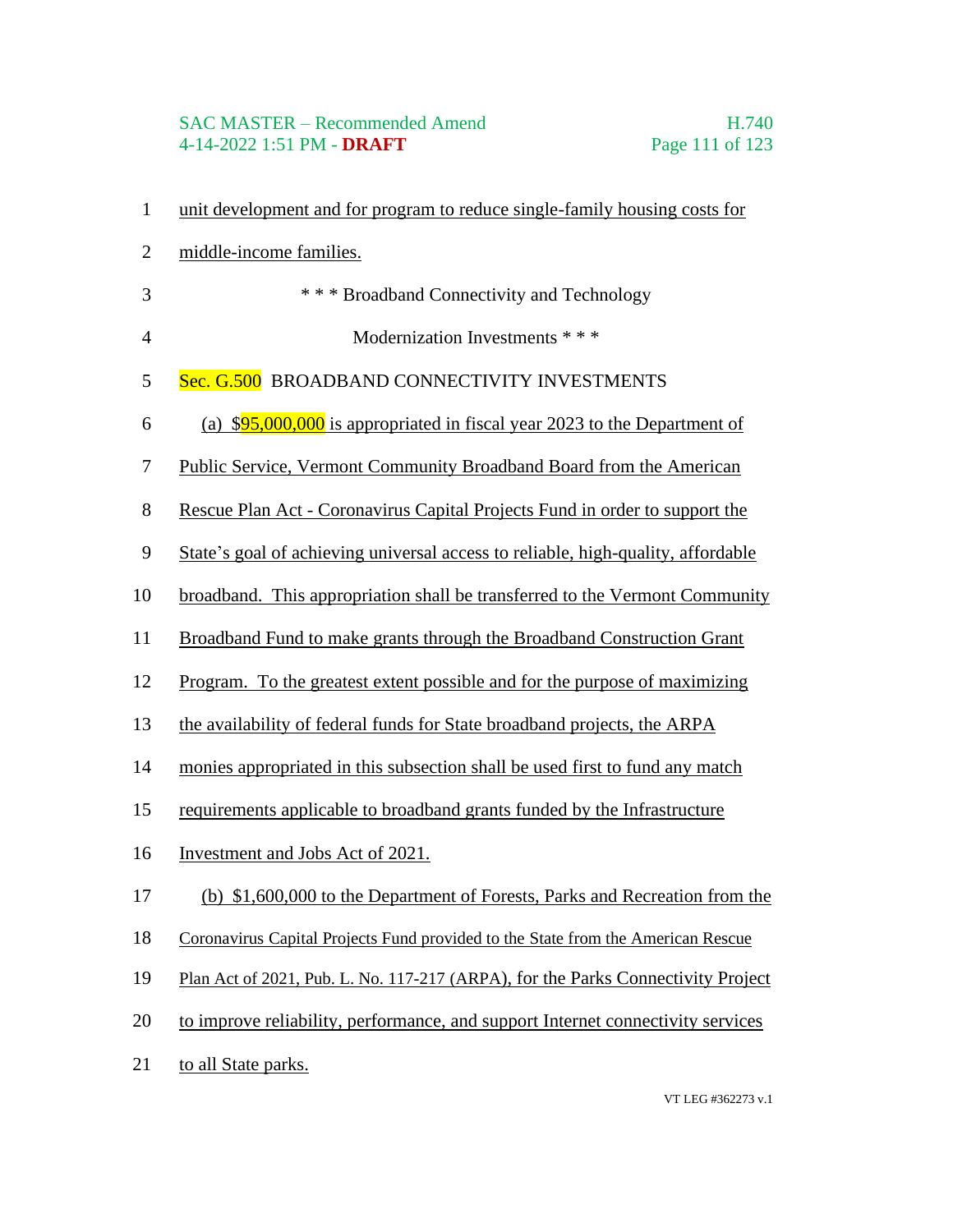- Sec. G.501 STATE TECHNOLOGY MODERNIZATION INVESTMENTS
- (a) \$25,250,000 is appropriated in fiscal year 2023 from American Rescue
- Plan Act Coronavirus State Fiscal Recovery Funds as follows:
- (1) \$20,250,000 to the Department of Motor Vehicles (DMV) Core
- System Modernization Phase II
- (2) \$5,000,000 to the Department of Labor Unemployment Insurance
- 7 modernization project.
- (b) To the extent that American Rescue Plan Act (ARPA) Coronavirus
- State Fiscal Recovery Funds are available as a result of the provision specified
- in 2022 Acts and Resolves No. 83, Sec. 53(b)(6), \$25,000,000 shall be
- appropriated to the Department of Labor for the completion of the Department
- of Labor Unemployment Insurance modernization project.
- \* \* \* Weatherization and Other Climate Change Mitigation Investments \* \* \*
- 14 Sec. G.600 CLIMATE ACTION INVESTMENTS
- (a) In fiscal year 2023, \$129,760,000 is appropriated from the American
- Rescue Plan Act Coronavirus State Fiscal Recovery Funds for climate change
- mitigation initiatives as follows:
- (1) \$45,000,000 to the Department for Children and Families, Office of
- Economic Opportunity, Home Weatherization Assistance Program to be used
- in fiscal years 2023 and 2024. Households approved for assistance in this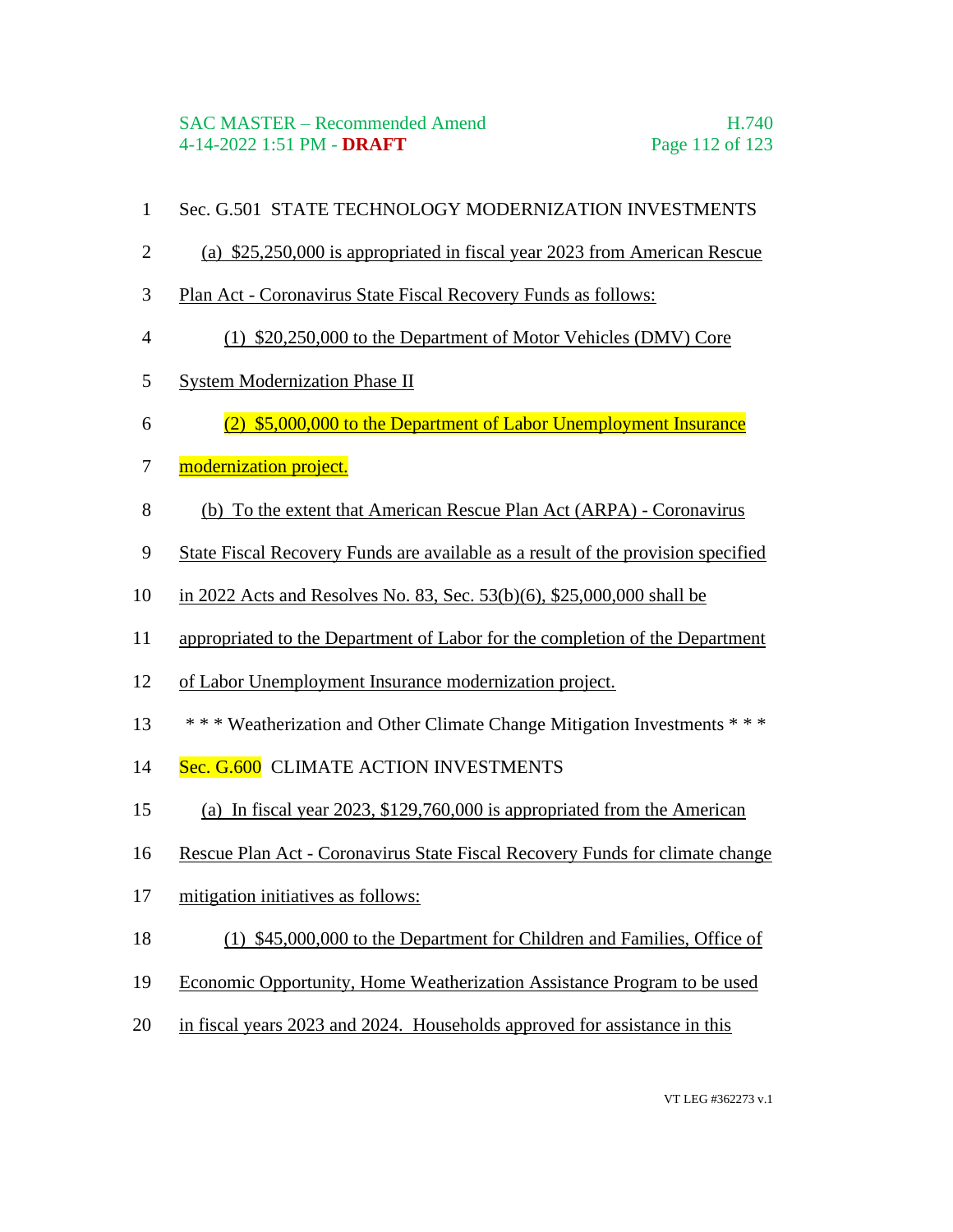#### SAC MASTER – Recommended Amend H.740 4-14-2022 1:51 PM - **DRAFT** Page 113 of 123

- section will also be offered services outlined in subdivision (4) of this
- subsection.
- (2) \$35,000,000 to the Department of Public Service to grant to
- Efficiency Vermont for the purpose of weatherization incentives to Vermonters
- with a moderate income. These funds shall be deposited in the Electric
- Efficiency Fund established under 30 V.S.A. § 209(d)(3) and shall be available
- for use by Efficiency Vermont through December 31, 2024. Households
- approved for assistance in this section will also be offered services outlined in
- subdivision (4) of this subdivision.
- (3) \$2,000,000 to the Agency of Transportation to support the continued
- build-out of public electric vehicle charging infrastructure along highway
- networks.
- (4) \$25,000,000 to the Department of Public, of which \$20,000,000 is to
- provide financial and technical assistance for Vermonters with low- and
- moderate-income to upgrade home electrical systems to enable installation of
- energy saving technologies, and \$5,000,000 is to establish a "Switch and Save"
- program to provide financial and technical assistance for Vermonters with low-
- and moderate-income to install, at low- or no-cost, heat pump water heaters,
- with a focus on replacing water heaters near the end of their useful life and
- serving households participating in the electrical system upgrades described in
- this subsection.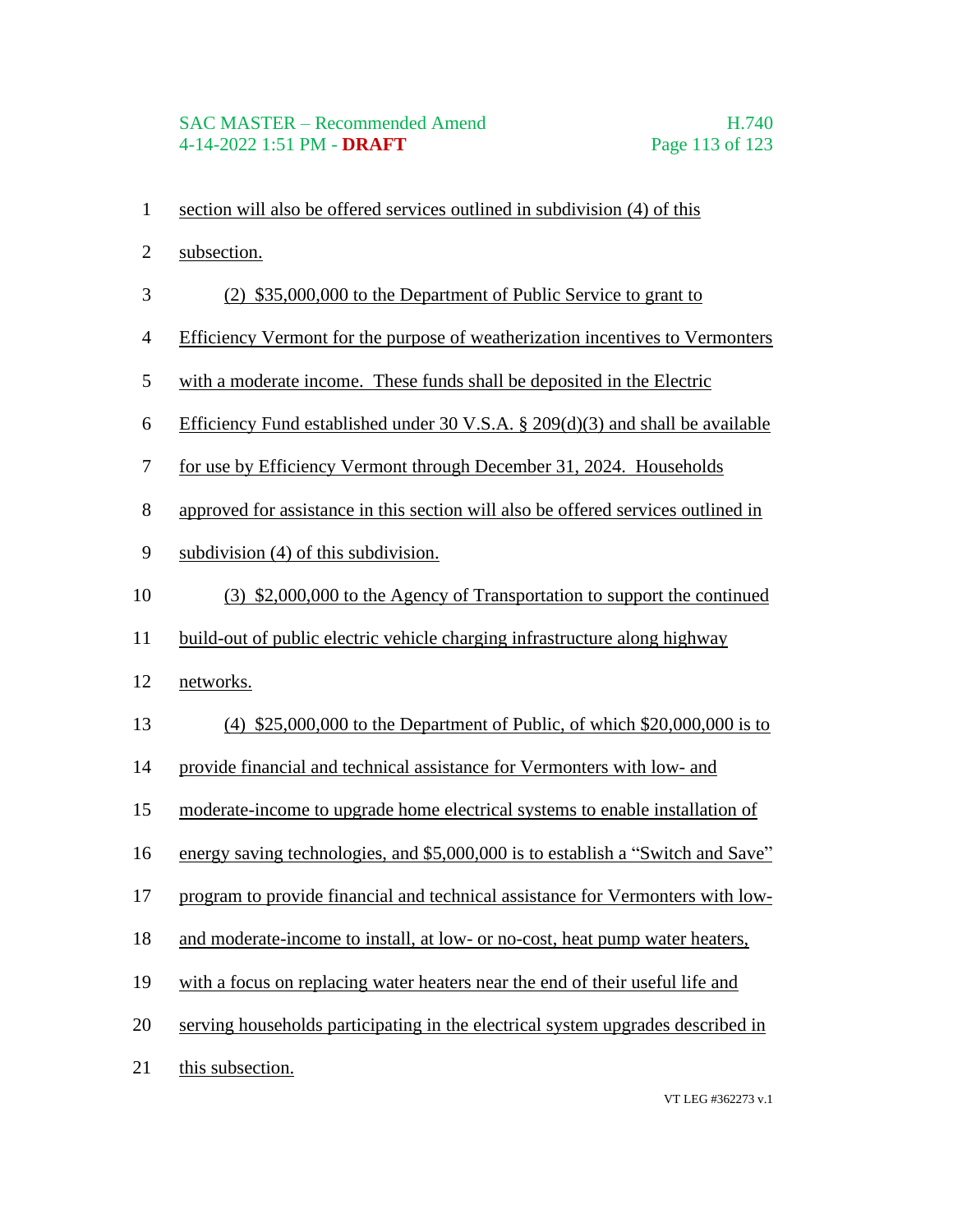# SAC MASTER – Recommended Amend<br>4-14-2022 1:51 PM - **DRAFT** Page 114 of 123 4-14-2022 1:51 PM - **DRAFT**

| $\mathbf{1}$   | (5) \$2,000,000 to the Department of Public Service for load                    |
|----------------|---------------------------------------------------------------------------------|
| $\overline{2}$ | management and storage efforts to assist Vermonters with low- and moderate-     |
| 3              | income customers to purchase electric equipment for heating, cooling, and       |
| $\overline{4}$ | vehicle charging. In addition, investments will be made in load control and     |
| 5              | management platforms to enable smaller municipal and cooperative utilities to   |
| 6              | capture and share benefits of load management and funding for municipal         |
| 7              | back-up electricity storage installations.                                      |
| 8              | (6) \$15,000,000 to improve landscape resilience and mitigate flood             |
| 9              | hazards to be allocated as follows:                                             |
| 10             | (A) \$14,750,000 to the Department of Public Safety, Division of                |
| 11             | Emergency Management, for a State-level buyout program for flood-               |
| 12             | vulnerable parcels; and                                                         |
| 13             | (B) \$250,000 to the Department of Environmental Conservation to                |
| 14             | provide technical assistance to the statewide hazard mitigation program.        |
| 15             | (7) \$4,760,000 to the Agency of Agriculture, Food and Markets to               |
| 16             | provide farms in Vermont with financial assistance for the implementation of    |
| 17             | soil-based practices that improve soil quality and nutrient retention, increase |
| 18             | crop production, minimize erosion potential, and reduce agricultural waste      |
| 19             | discharges. Assistance may take the form of programs that provide education,    |
| 20             | training, or instruction to farmers.                                            |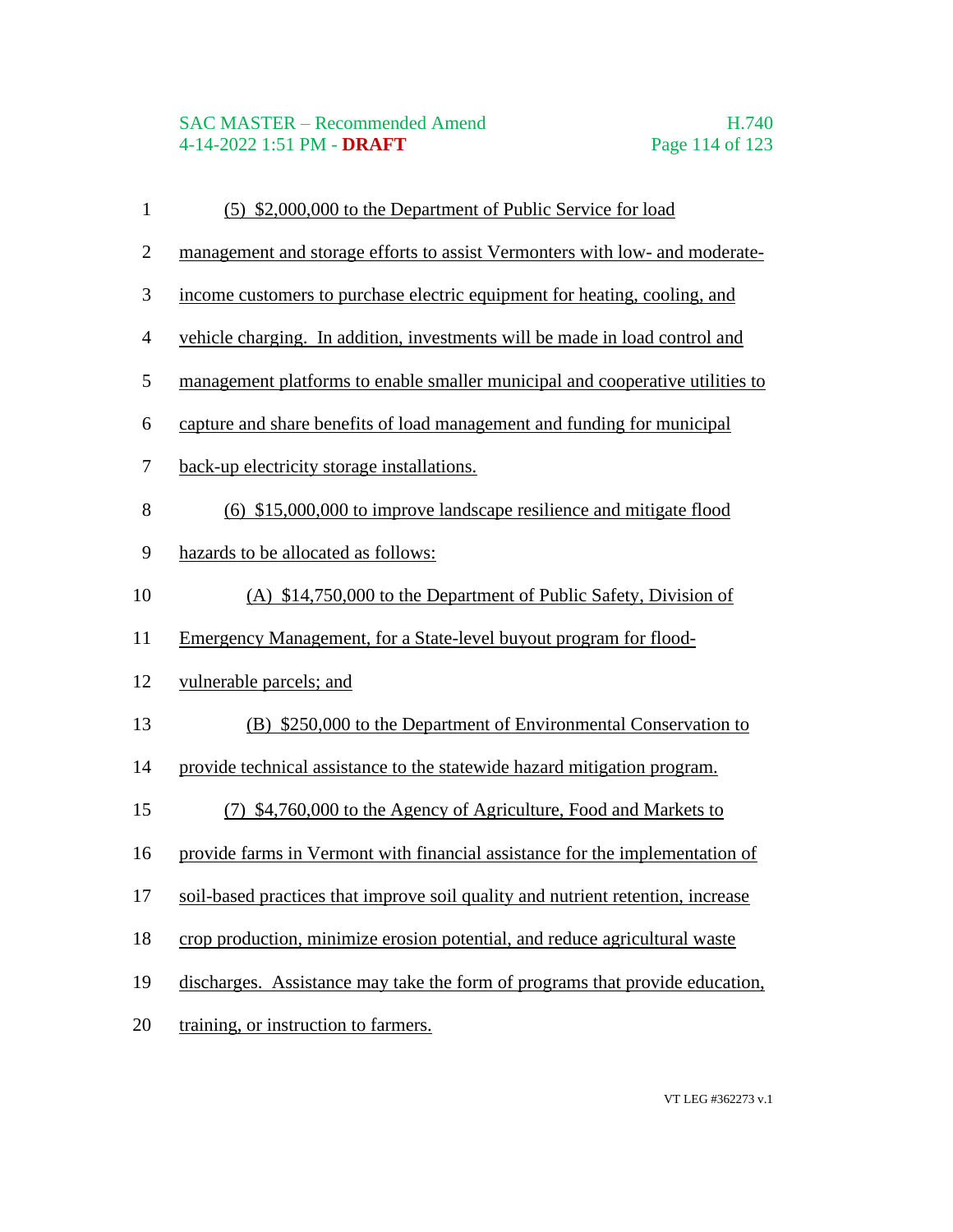- (8) \$1,000,000 to the Department of Forests, Parks and Recreation for
- 2 the Urban and Community Forestry (UCF) Program to plant up to 5,000 trees
- to improve air quality and reduce heat island effects in urban areas in
- accordance with UCF program standards for design, planting, and
- maintenance.
- (b) In fiscal year 2023, \$32,200,000 is appropriated from the General Fund
- and \$500,000 is appropriated from the Transportation Fund for electric vehicle
- charging infrastructure, electrification incentives and public transportation
- investments as follows:
- (1) \$10,000,000 to the Agency of Commerce and Community
- Development to dwellings, workplaces, community venues and attractions in
- accordance with Sec. E.903 of this act.
- (2) \$12,000,000 to the Agency of Transportation for the Incentive
- Program for New PEVs, established in 2019 Acts and Resolves No. 59,
- Sec. 34, as amended.
- (3) \$2,000,000 to the Agency of Transportation for the public-private
- partnership with Drive Electric Vermont to support the expansion of the plug-
- 18 in electric vehicle market in the State.
- (4) \$3,000,000 to the Agency of Transportation to grant to the
- Community Action Agencies to support the MileageSmart Program,
- established in 2019 Acts and Resolves No. 59, Sec. 34, as amended.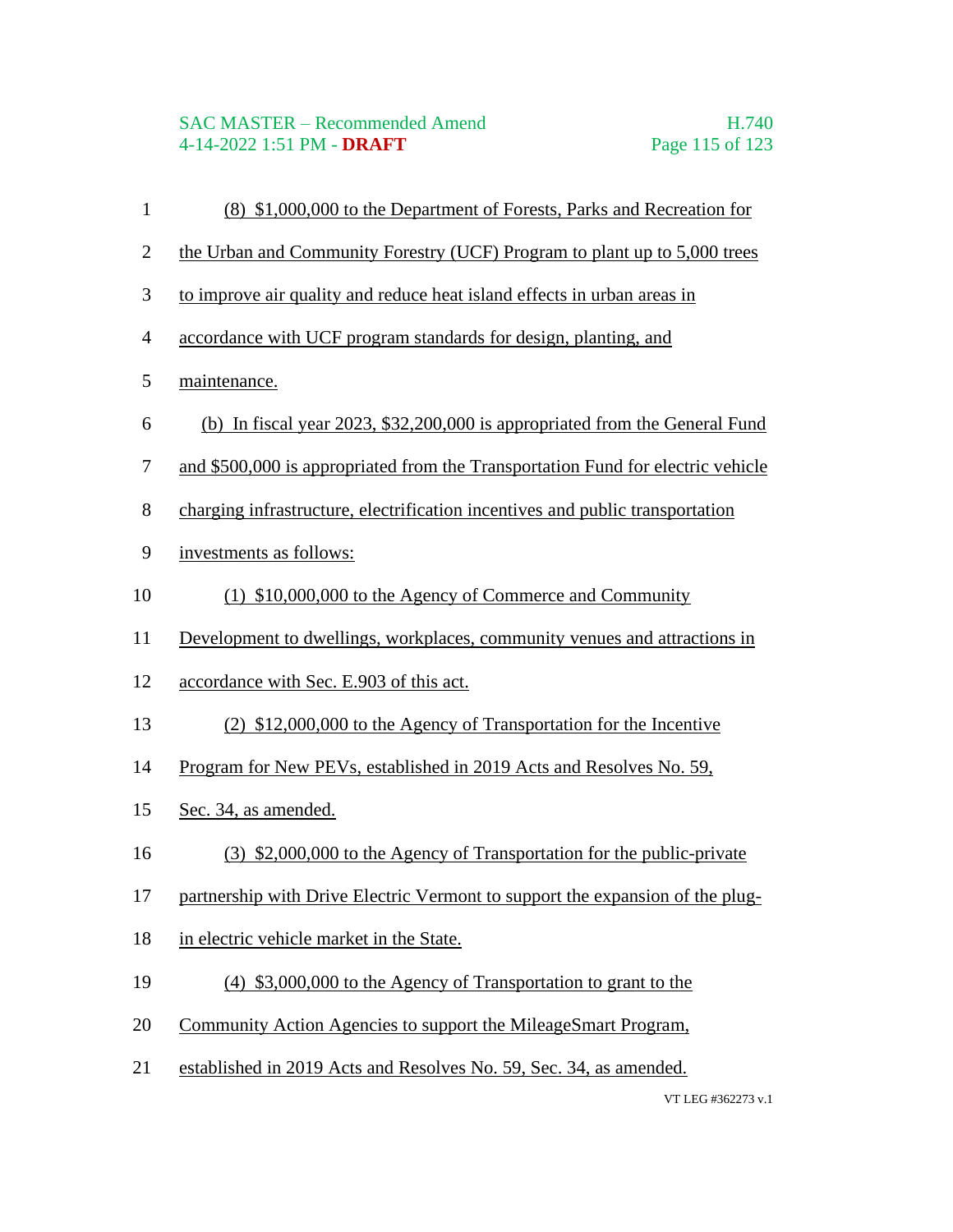### SAC MASTER – Recommended Amend H.740 4-14-2022 1:51 PM - **DRAFT** Page 116 of 123

 (5) \$3,000,000 to the Agency of Transportation for the Replace Your Ride Program, established in 2021 Acts and Resolves No. 55, Sec. 27, as amended. (6) \$2,200,000 general funds and \$500,000 Transportation funds to the Agency of Transportation for the following: (A) \$1,200,000 general funds for transit agencies to, as practicable and in the sole discretion of the transit agencies, operate routes other than commuter and LINK Express on a zero-fare basis and provide service at pre- COVID-19 levels; and (B) \$1,000,000 general funds and \$500,000 Transportation funds to continue administering the Mobility and Transportation Innovation (MTI) Grant program to support projects that improve both mobility and access to services for transit-dependent Vermonters, reduce the use of single-occupancy vehicles, and reduce greenhouse gas emissions. (c) In fiscal year 2023, \$8,000,000 is appropriated from the General 16 Fund to the Department of Public Service to offer up to  $\frac{70}{0}$  percent reimbursement to municipal and cooperative electrical distribution utilities for the implementation of one or more systems of Advanced Metering Infrastructure that has been approved by the Public Utility Commission. (d) Additional funding of \$35,000,000 is included H.518 from ARPA resources for a Municipal Energy Resilience Grant Program.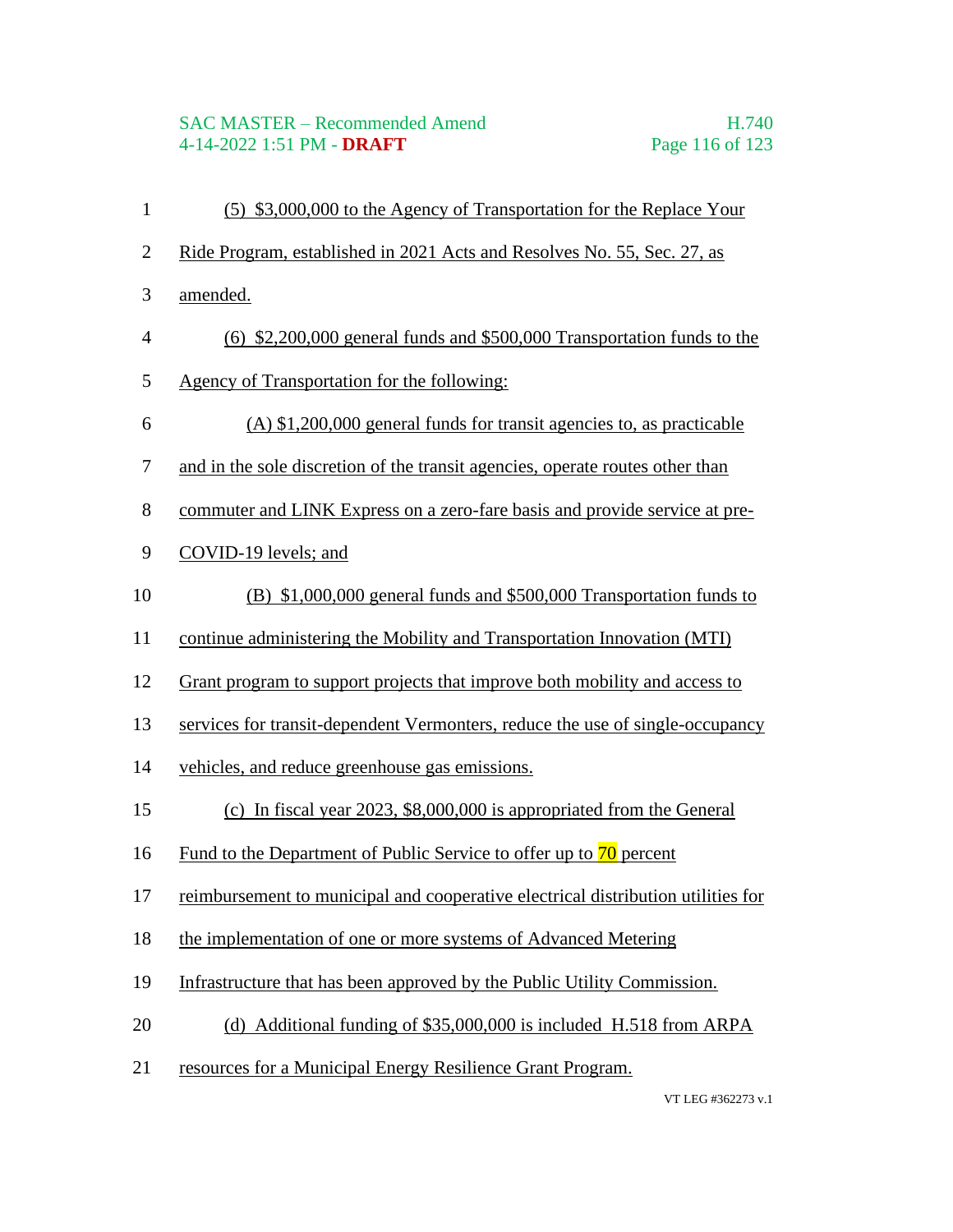| $\mathbf{1}$     | *** Clean Water Investments ***                                                 |
|------------------|---------------------------------------------------------------------------------|
| $\overline{2}$   | Sec. G.700 WATER AND SEWER INVESTMENTS                                          |
| 3                | (a) In fiscal year $2023$ , \$94,000,000 is appropriated from the American      |
| $\overline{4}$   | Rescue Plan Act (ARPA) - Coronavirus State Fiscal Recovery Funds as             |
| 5                | follows:                                                                        |
| 6                | (1) \$31,000,000 for Stormwater Retrofit Projects to provide three-acre         |
| $\boldsymbol{7}$ | stormwater permitting design and construction support for entities subject to   |
| 8                | the Vermont 3-9050 Stormwater General Permit and to provide design and          |
| 9                | construction for practices necessary to restore impaired waters subject to flow |
| 10               | restoration plans. These funds shall be allocated as follows:                   |
| 11               | (A) \$30,000,000 to the Department of Environmental Conservation                |
| 12               | to provide three-acre stormwater permitting design and construction support     |
| 13               | for entities subject to the Vermont 3-9050 Stormwater General Permit and to     |
| 14               | provide permitting, design, and construction services; and                      |
| 15               | (B) \$1,000,000 to the Department of Forests, Parks and Recreation to           |
| 16               | support compliance with the three-acre stormwater rule.                         |
| 17               | (2) \$35,000,000 to the Department of Environmental Conservation to             |
| 18               | support water and wastewater projects and pretreatment activities, as follows:  |
| 19               | (A) $$15,000,000$ to support the design and construction of                     |
| 20               | community-scale water or decentralized wastewater projects, or both, to         |
| 21               | support underserved designated centers;                                         |
|                  |                                                                                 |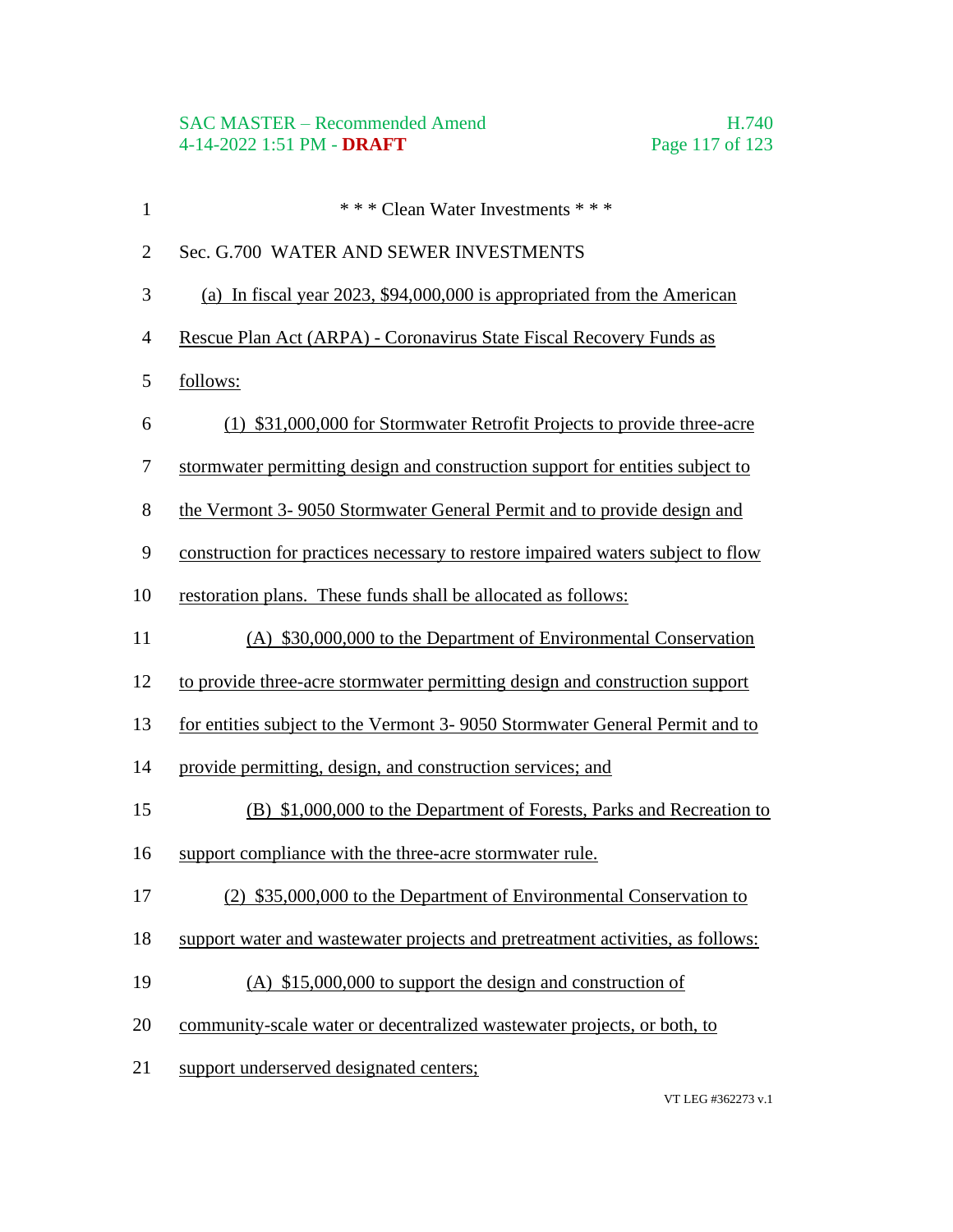#### SAC MASTER – Recommended Amend H.740 4-14-2022 1:51 PM - **DRAFT** Page 118 of 123

- (B) \$5,000,000 to provide financial assistance to municipalities,
- Vermont businesses, and nonprofit entities to install or enhance pretreatment
- processes to address high strength or toxic wastes that otherwise require
- treatment at municipal expense by publicly owned treatment facilities; and
- (C) \$15,000,000 to municipalities with small and primarily
- residential customer bases to upgrade or replace existing water or wastewater
- treatment systems that are at risk of failure.
- (3) \$20,000,000 to the Department of Environmental Conservation to
- assist municipalities to design and construct projects to reduce or eliminate wet
- weather sewer overflows.
- (4) \$13,000,000 to make repairs or improvements to water and
- wastewater systems in Vermont homes to be allocated as follows:
- (A) \$6,500,000 to the Department of Environmental Conservation for
- improving water/wastewater systems at coop-owned or nonprofit mobile home
- parks (MHPs);
- (B) \$5,000,000 to the Department of Environmental Conservation to
- replace failed on-site wastewater and water supplies for Vermonters with low
- income or who are unable to access or afford market rate loans; and
- (C) \$1,500,000 to the Department of Housing and Community
- Development to update leaking service lines, old plumbing, and replacing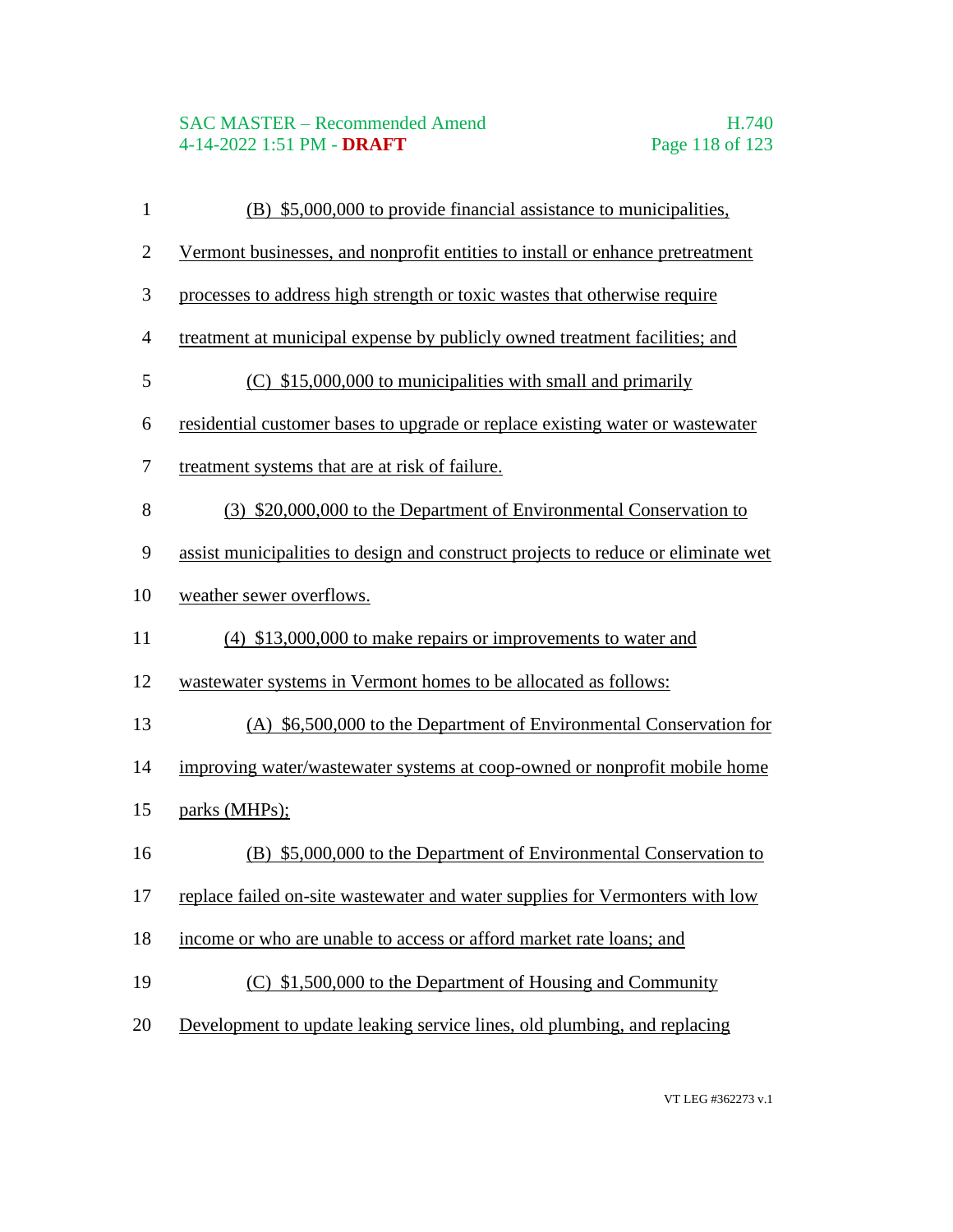- outdated fixtures (sinks, toilets, dishwashers, laundry) with high-efficiency
- devices.
- Sec. G.701 APPROPRIATIONS: OFFSET CAPITAL BILL FUNDED
- 4 PROJECTS BY SWAP TO ARPA
- (a) Fiscal year 2022. \$500,000 in fiscal year 2022 is appropriated from the
- American Rescue Plan Act (ARPA) Coronavirus State Fiscal Recovery
- Funds to the Department of Forests, Parks and Recreation for forestry access
- road water quality improvements.
- (b) Fiscal year 2023. \$5,236,781 in fiscal year 2023 is appropriated from
- the American Rescue Plan Act (ARPA) Coronavirus State Fiscal Recovery
- Funds for projects authorized in the fiscal year 2023 Capital Budget
- Adjustment Act. as follows:
- (1) \$600,000 to the Department of Buildings and General Services for
- three-acre parcel stormwater planning, design, and implementation;
- (2) \$300,000 to the Department of Forests, Parks and Recreation for
- State parks major maintenance;
- (3) \$585,000 to the Department of Environmental Conservation for
- Municipal Pollution Control Grants;
- (4) \$700,000 to the Department of Forests, Parks and Recreation for
- forestry access road water quality improvements;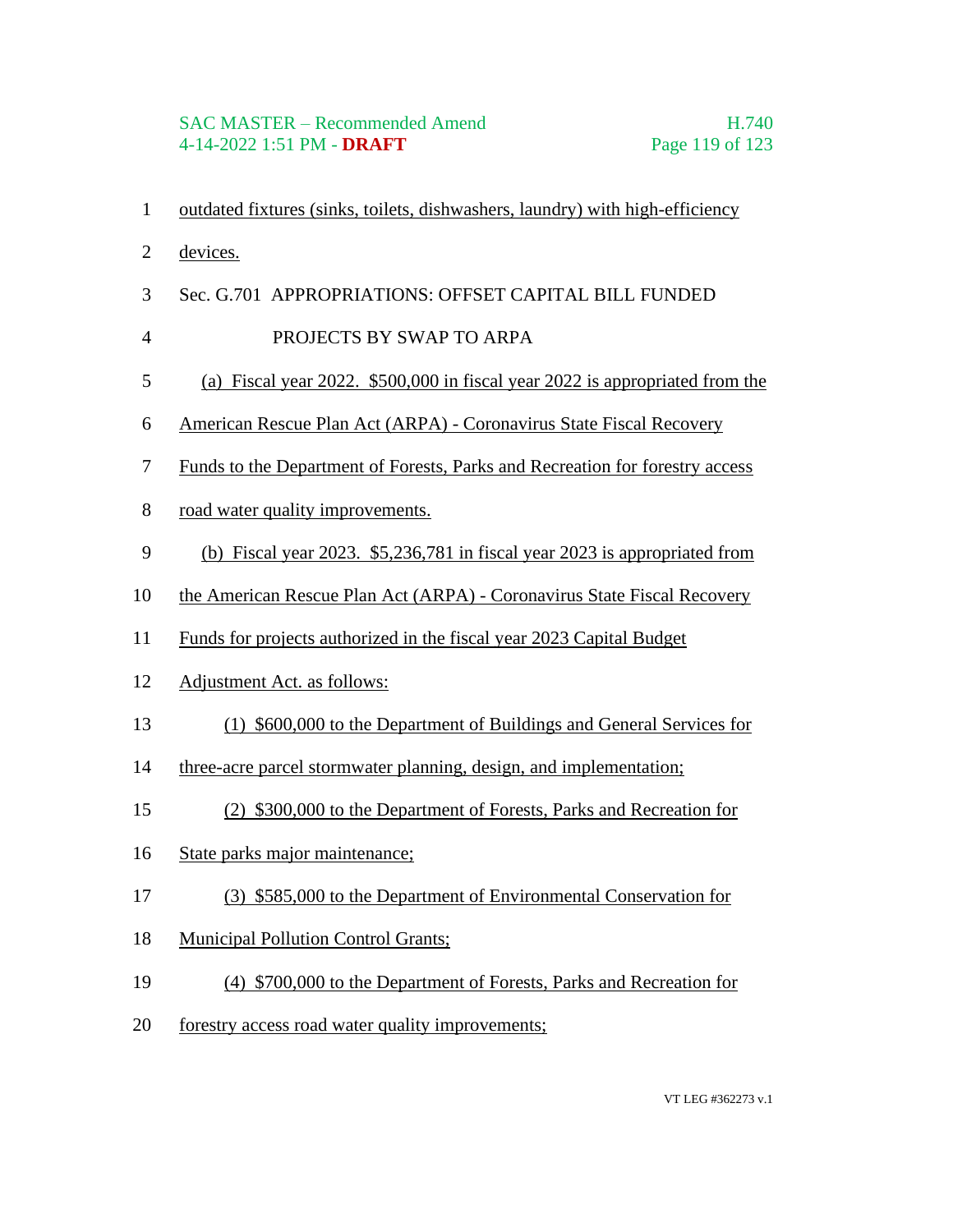#### SAC MASTER – Recommended Amend H.740 4-14-2022 1:51 PM - **DRAFT** Page 120 of 123

- (5) \$2,451,781 to the Agency of Agriculture, Food and Markets for
- water quality grants; and
- (6) \$600,000 to the Vermont Housing and Conservation Board for
- agricultural water quality projects.
- Sec. G.702 2021 Acts and Resolves No. 74, Sec. G.700(c) is amended to read as follows:
- (c) \$15,000,000 to be used to To the extent capital funds have been
- appropriated to projects supporting water and sewer infrastructure in fiscal
- year 2022 and capital appropriations can be offset for reuse for future capital
- construction projects in the fiscal years 202–2023 capital budget adjustment
- 11 process. On On or before December 15, 2021, the Commissioner of Finance
- and Management shall review and recommend water and sewer infrastructure
- 13 projects funded in fiscal year 2022 that could be funded with ARPA funds to
- the Chairs of the House Committee on Corrections and Institutions and the
- Senate Committee on Institutions and to the Governor for the fiscal years
- 2022–2023 capital budget adjustment report.
- **\*\*\*** Administration \*\*\*

#### 18 Sec. G.800 ARPA FUNDED LIMITED-SERVICE POSITIONS

- (a) The establishment of the following 23 new classified limited-service
- positions is authorized in fiscal year 2023.
- (1) Agency of Administration: one Grants Manager.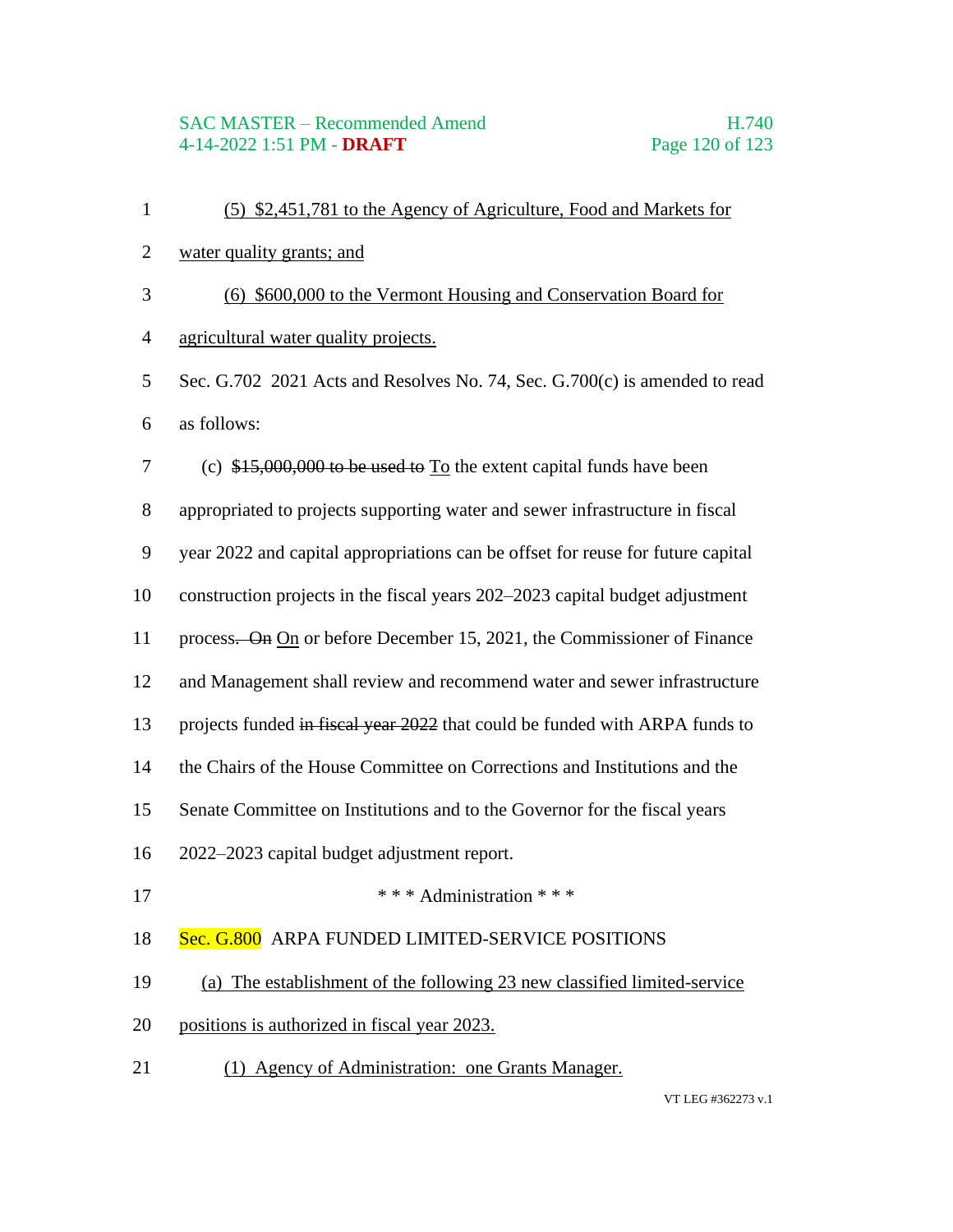# SAC MASTER – Recommended Amend<br>4-14-2022 1:51 PM - DRAFT<br>Page 121 of 123 4-14-2022 1:51 PM - **DRAFT**

| $\mathbf{1}$ | (2) Agency of Agriculture, Food and Markets: two Water Quality |
|--------------|----------------------------------------------------------------|
| 2            | Program Coordinators.                                          |
| 3            | (3) Public Service Department:                                 |
| 4            | (A) one Administrative Services Coordinator;                   |
| 5            | (B) one Outreach Coordinator;                                  |
| 6            | (C) one Grants Manager;                                        |
| 7            | (D) one Financial Manager; and                                 |
| 8            | (E) one Program Coordinator.                                   |
| 9            | (4) Vermont Community Broadband Board:                         |
| 10           | (A) one Fiscal and Federal Reporting Specialist;               |
| 11           | (B) one Rural Broadband Technical Specialist;                  |
| 12           | (C) one Business Office Manager; and                           |
| 13           | (D) one Digital Equity Office Manager.                         |
| 14           | (E) Vermont Community Broadband Board: one Fiber Optics        |
| 15           | Engineer.                                                      |
| 16           | (5) Natural Resources Board:                                   |
| 17           | (A) two District Coordinators; and                             |
| 18           | (B) one Executive Director.                                    |
| 19           | (6) Agency of Human Services, Office of Economic Opportunity:  |
| 20           | (A) one Senior Energy Services Program Officer; and            |
| 21           | (B) two Energy Services Program Officers.                      |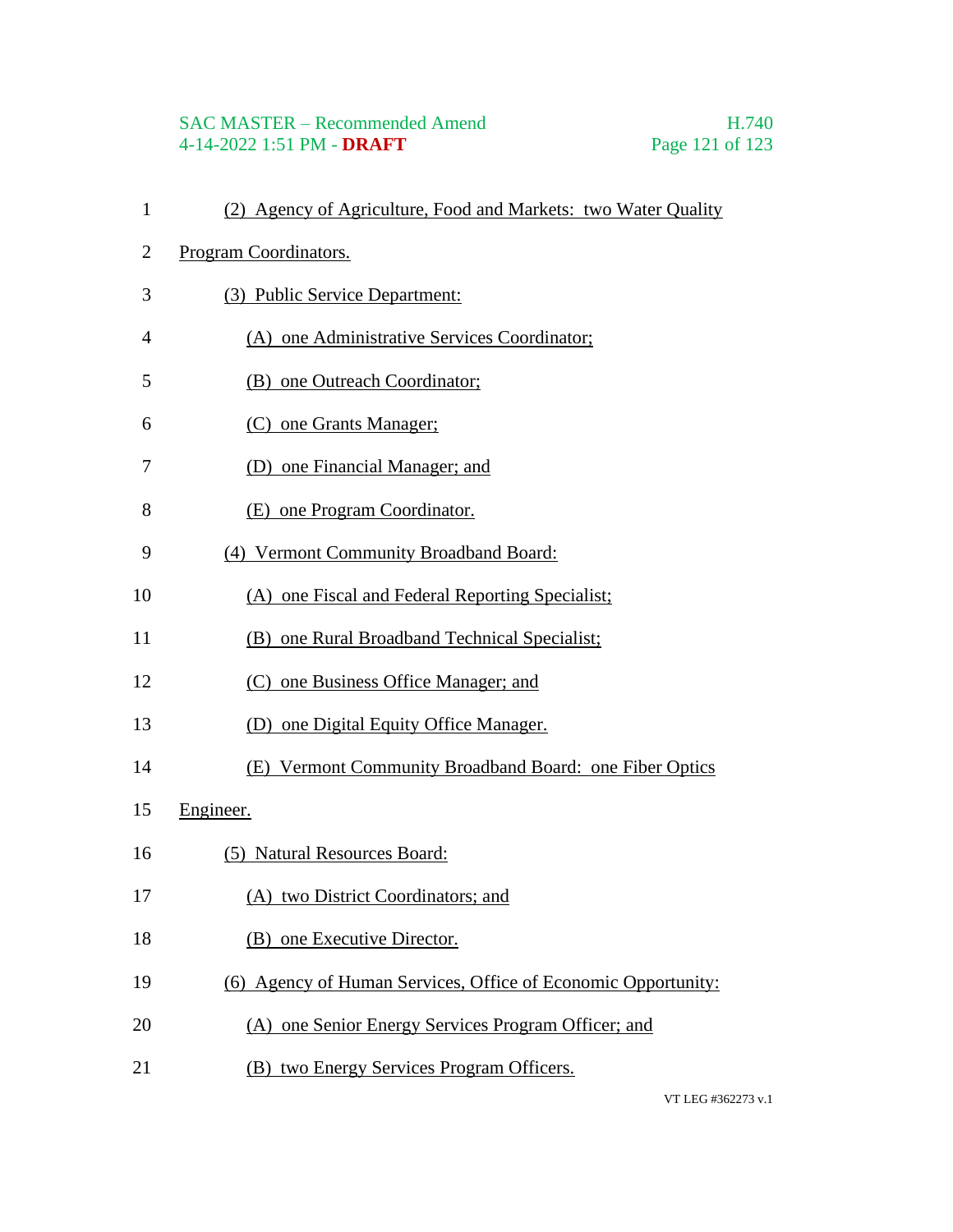### SAC MASTER – Recommended Amend H.740 4-14-2022 1:51 PM - **DRAFT** Page 122 of 123

- (7) Department of Labor: three Program Technicians.
- (8) Agency of Natural Resources, Department of Forests, Parks and
- Recreation: one Environmental Analyst III.
- (9) Agency of Natural Resources, Central Office: one Environmental
- Analyst III.
- (10) Agency of Transportation:
- (A) one Grants Management Specialist; and
- (B) one Grants Manager.
- Sec. G.801 APPROPRIATION FOR ADMINISTRATIVE COSTS
- (a) \$10,500,000 in fiscal year 2023 is appropriated from the American
- Rescue Plan Act Coronavirus State Fiscal Recovery Funds to the Agency of
- Administration to be distributed as needed to address the statewide costs of
- administering these funds, including the costs of related limited-service
- positions, and contracting for programs and services.
- 15 \*\*\* Effective Dates \* \* \*
- Sec. H.100 EFFECTIVE DATES
- (a) This section and Secs C.100 through C.107 (fiscal year 2022 one-time
- appropriations, adjustments, and amendments), E.240.1 (7 V.S.A. § 845),
- E.240.2 (32 V.S.A. § 7909), E.240.3 (repeal of 2020 Acts and Resolves No.
- 164, Sec. 6(c), and 240.4 (repeal of 2020 Acts and Resolves No. 164, Sec.
- VT LEG #362273 v.1 33(h)),E.240.7 (transfer in July 2025); G.701(a) (offset capital funds by swap